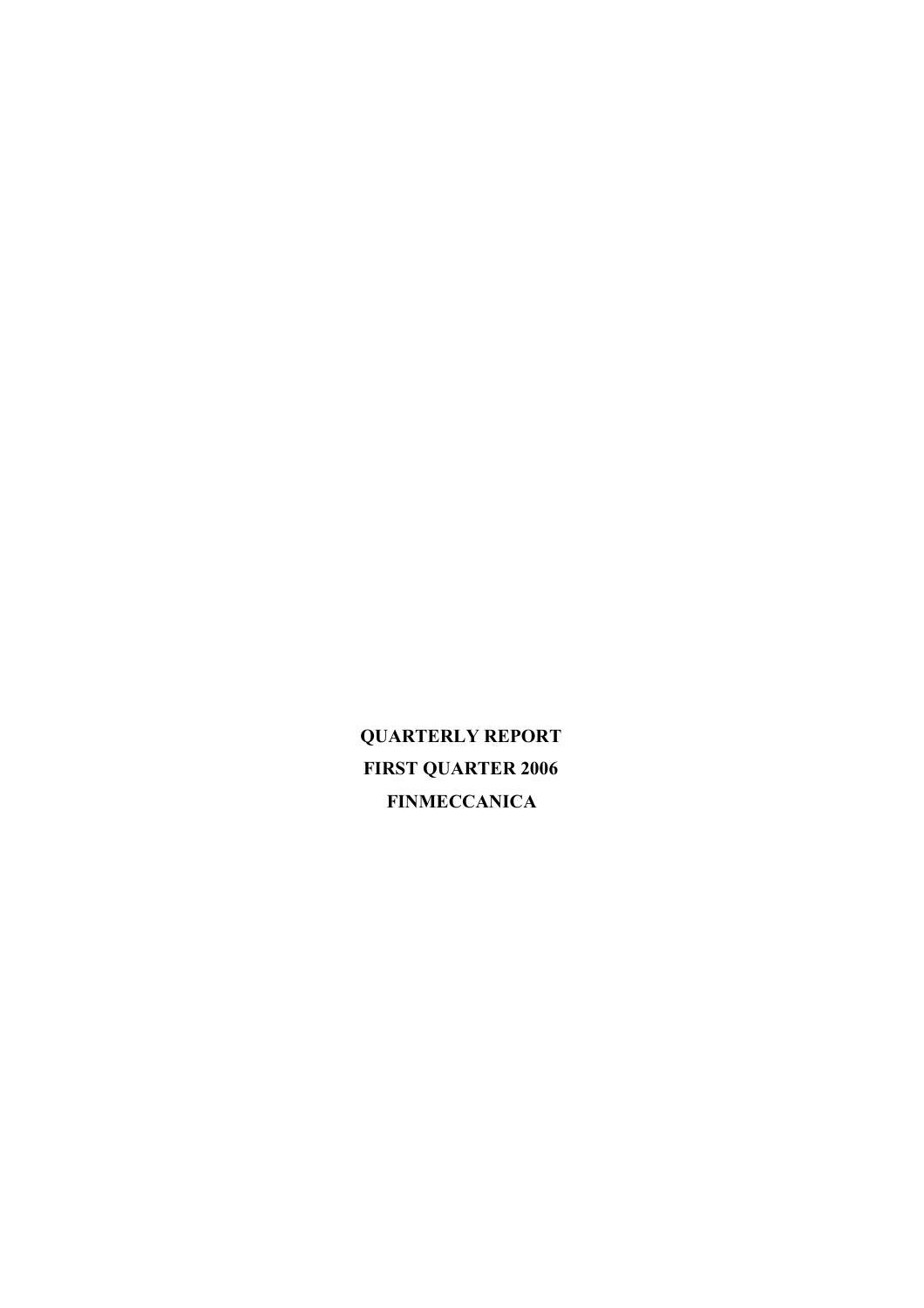# **TABLE OF CONTENTS**

### REPORT ON COMPANY'S ACTIVITIES AT 31 MARCH 2006

| $\bullet$ |                  | Results for the first three months of the year                     | 4  |
|-----------|------------------|--------------------------------------------------------------------|----|
| $\bullet$ |                  | Significant events for the period and after the end of the quarter | 12 |
| ٠         |                  | Group balance sheet and income statement                           |    |
| ٠         |                  | Accounting statements                                              | 19 |
|           | $\boldsymbol{I}$ | General information                                                | 23 |
|           | $I\!I$           | Form and content                                                   | 23 |
|           | $I\!I\!I$        | Accounting standards adopted                                       | 25 |
|           | IV               | Significant issues                                                 | 46 |
|           | V                | Segment information                                                | 50 |
|           | VI               | Notes to the quarterly financial statements at 31 March 2006       | 52 |
|           | VІІ              | Financial risk management                                          | 80 |
|           | <i>VIII</i>      | Transactions with related parties                                  | 84 |
| ٠         |                  | Performance by sector:                                             |    |
|           |                  | • HELICOPTERS                                                      | 89 |
|           |                  | • DEFENCE ELECTRONICS                                              | 93 |
|           |                  | • AERONAUTICS                                                      | 97 |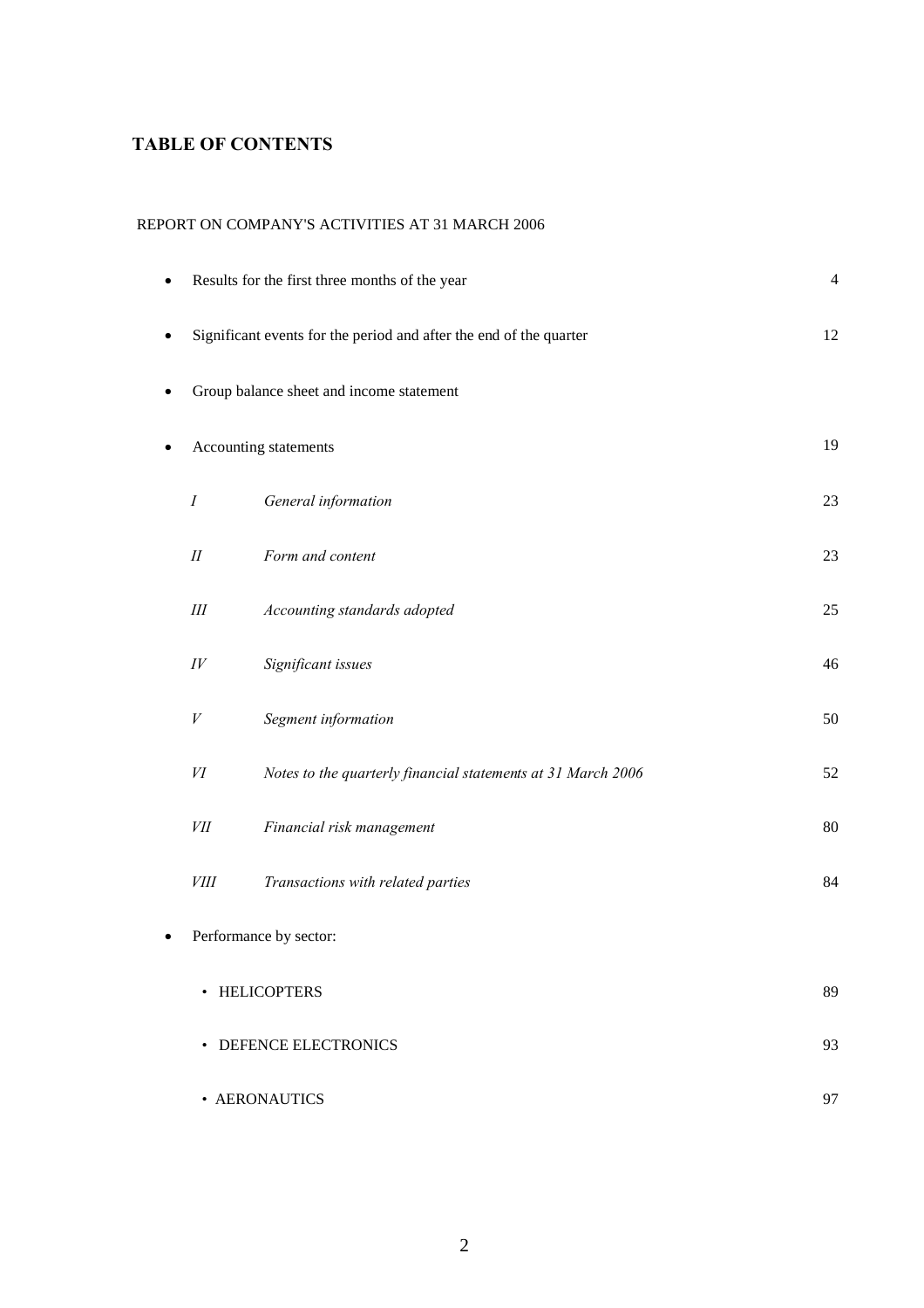|           | <b>SPACE</b><br>$\bullet$ | 101 |
|-----------|---------------------------|-----|
|           | • DEFENCE SYSTEMS         | 104 |
|           | · ENERGY                  | 107 |
|           | • TRANSPORTATION          | 109 |
|           | • OTHER ACTIVITIES        | 112 |
| $\bullet$ | Business outlook          | 116 |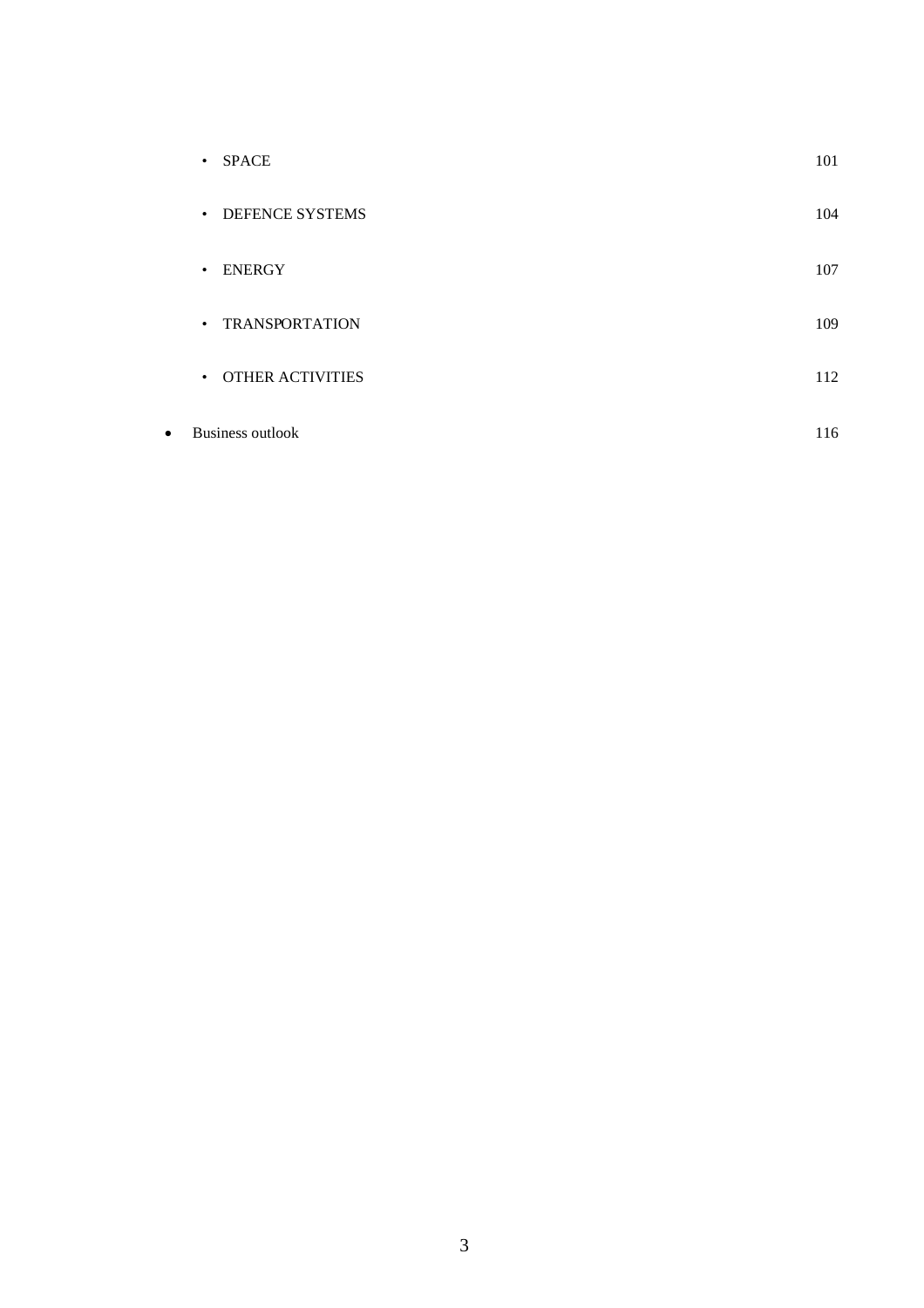# **Finmeccanica Group**

# **Report on company's activities at 31 March 2006**

**Results for the first three months of the year**

|                             | 11151111511w  |        |                |               |
|-----------------------------|---------------|--------|----------------|---------------|
| $\epsilon$ millions         | <b>Mar-06</b> |        | Mar-05 change  | <b>Dec-05</b> |
| <b>New orders</b>           | 4,199         | 3,031  | 39%            | 15,383        |
| <b>Order backlog</b>        | 34,194        | 26,039 |                | 32,114        |
| <b>Value of Production</b>  | 2,748         | 2,157  | 27%            | 11,469        |
| <b>EBIT</b>                 | 100           | 76     | <b>32%</b>     | 735           |
| <b>Net result</b>           | 383           |        | n.a.           | 396           |
| <b>Net capital employed</b> | 6,444         | 5,594  |                | 5,670         |
| <b>Net debt</b>             | 1,481         | 1,611  |                | 1,100         |
| <b>FOCF</b>                 | (676)         | (658)  | 3%             | 501           |
| <b>ROI</b>                  | 14.4%         |        | 13.6% 0,8 p.p. | 17.5%         |
| <b>ROE</b>                  | 17.2%         | 17.1%  | 0,1 p.p.       | 9.6%          |
| <b>EVA®</b>                 | (52)          | (29)   | 79%            | 217           |
| <b>R&amp;D Costs</b>        | 379           | 282    | 34%            | 1,742         |
| <b>Employees (no.)</b>      | 56,970        | 49,187 |                | 56,603        |

**Highlights** 

Before the results for the first three months of 2006 are discussed, it should be noted that in 2005 the scope of consolidation of the Finmeccanica Group changed significantly mainly due to integration – strengthening transactions in the Aerospace and Defence segment, including:

- in the Defence Electronics segment, in 2005 the agreement with Bae Systems Plc (BAE) and the purchase of Datamat S.p.A.;
- in the Defence Systems segment, in 2006, the purchase of LFK GmbH from MBDA;
- in the Space segment, in 2005, the agreement with Alcatel S.A. (Alcatel).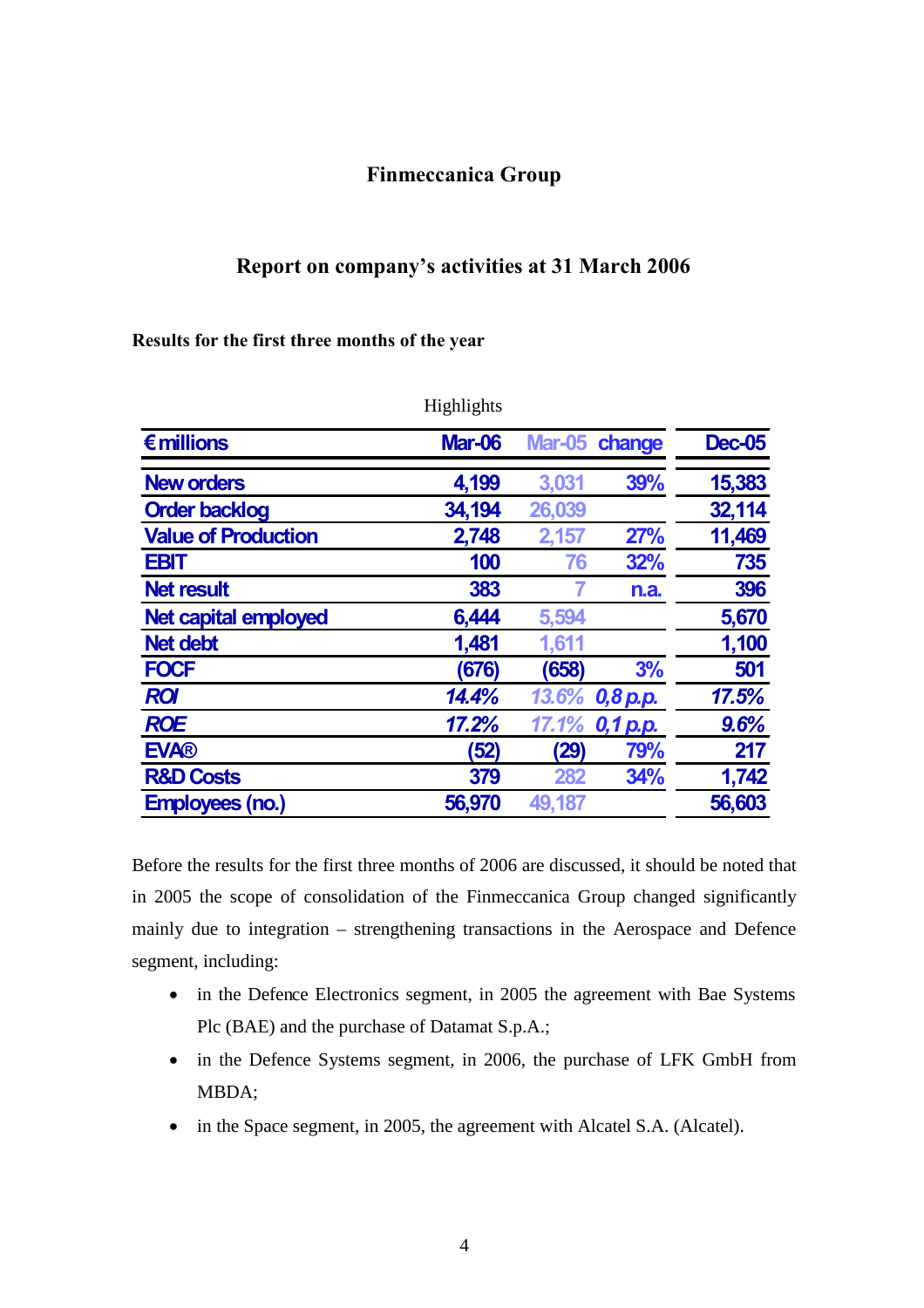Different timing of transactions, different incidence of newly-included companies on the scope of consolidation and, in certain cases, the unavailability of data for prior periods regarding these companies do not make it always possible to make a consistent comparison between figures, especially for costs and revenues.

In order to give a fair view of the Group internal growth, figures are approximated as less as possible, and the effects of changes in the scope of consolidation are implicitly considered.

Consolidated results for the first quarter of 2006 of the Finmeccanica Group are not very indicative of the performance for the entire year, because more than half of the Company's operations are concentrated in the second half of the year. Compared with 31 March 2005 value of production rose by 27% and operating profit grew by 32%; in terms of organic growth, these rose by 18% and 20% respectively. ROS stood at 3.6%, a slight increase from the prior period, and new orders for the period rose by 39%. Regarding Group profitability indicators compared with the prior period, ROI was 14.4% (13.6%), Group EVA<sup>®1</sup> was negative in the amount of  $\epsilon$ mil. 52 (a negative  $\epsilon$ mil. 29) and ROE stood at 17.2% (17.1%).

The first quarter of 2006 ended with consolidated net profit of  $\epsilon$ mil. 383 ( $\epsilon$ mil. 7 in the first quarter of 2005). The net profit, including the gain from the PPO on 52.17% of Ansaldo STS S.p.A. -  $\epsilon$ mil. 355 less the effect of the consolidated taxation mechanism – reveals a significant increase in operating result ( $\epsilon$ mil. 21). This increase is mainly due to growth in EBIT, since the improvement in financial products ( $\epsilon$ mil. 19) is essentially taken over by greater taxes for the period.

#### \*\*\*\*\*\*\*\*\*\*\*\*\*\*

New orders for the first quarter 2006 amounted to  $\epsilon$ mil. 4,199 as compared with  $\epsilon$ mil. 3,031 for the same period of the prior year; they rose by  $\epsilon$ mil. 1,168 (39%).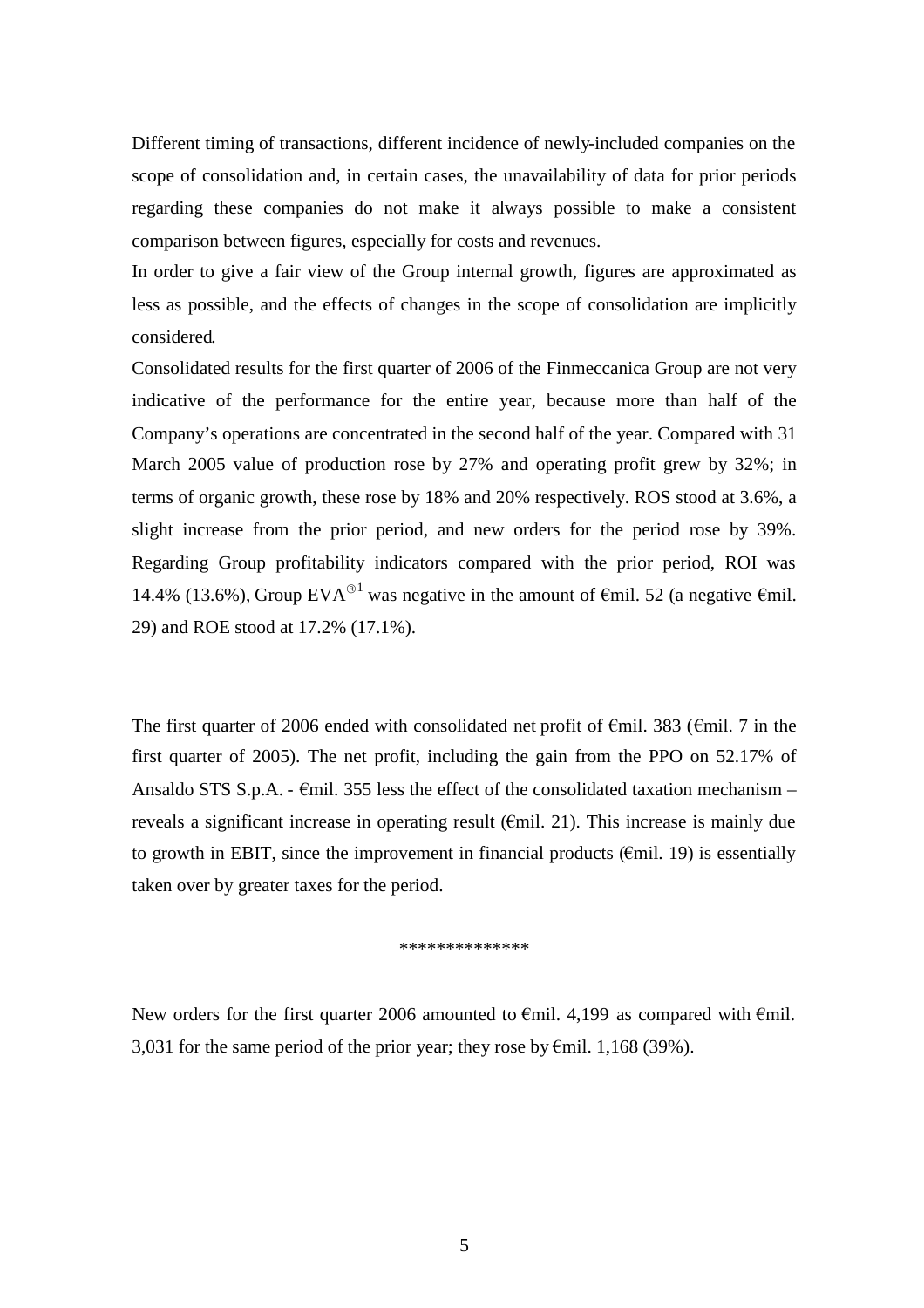| <b>New orders</b>          |        |        |        |
|----------------------------|--------|--------|--------|
| $\epsilon$ millions        | Mar-06 | Mar-05 | change |
| <b>Helicopters</b>         | 1,836  | 1,274  | 44%    |
| <b>Defence Electronics</b> | 629    | 627    | 0%     |
| <b>Aeronautics</b>         | 431    | 333    | 29%    |
| <b>Space</b>               | 218    | 110    | 98%    |
| <b>Defence Systems</b>     | 89     | 138    | $-36%$ |
| <b>Energy</b>              | 576    | 228    | 153%   |
| <b>Transportation</b>      | 484    | 293    | 65%    |
| <b>Other</b>               | (64)   | 28     |        |
|                            | 4,199  | 3,031  |        |

The main new orders are: for the Helicopters segment, the acquisition of the first tranche, for the first 5 years out of 25, of the contract named IMOS for the logistical support of the entire EH 101 fleet in place at the RAF and the British Royal Navy for a value of  $\epsilon$ mil. 640 and the acquisition of the contract named MCSP for the update of 30 EH 101 Merlin Mk1 helicopters in place at the Royal Navy of the value of  $\epsilon$ mil. 550; for the Aeronautics sector, the order of the consortium GIE-ATR for 18 aircraft (of which 15 from the Indian Kingfisher) for some  $\epsilon$ mil. 200; for the Energy segment, the Rizziconi Combined Cycle Gas Turbine plant, inclusive of planned maintenance, for some €mil. 500.

In other segments: for the Defence Electronics segment, the contract for the supply of air traffic radars and control centres acquired by the Malaysian Ministry of Transportation; for the Defence System segment, orders for the supply of the Exocet and Sea Wolf missile systems to Chile; for the Transportation segment, the extension to 2010 of the Copenhagen automated underground operation and maintenance and, for the Space segment, the acquisition of orders for the Turksat 3A and Ciel 2 satellites.

At 31 March 2006 the order backlog stood at  $\epsilon$ mil. 34,194 as compared with  $\epsilon$ mil. 32,114 at 31 December 2005. These cover three years of Group production. The increase of €mil. 2,080 is essentially due to ordinary purchase, order and customer invoicing activities.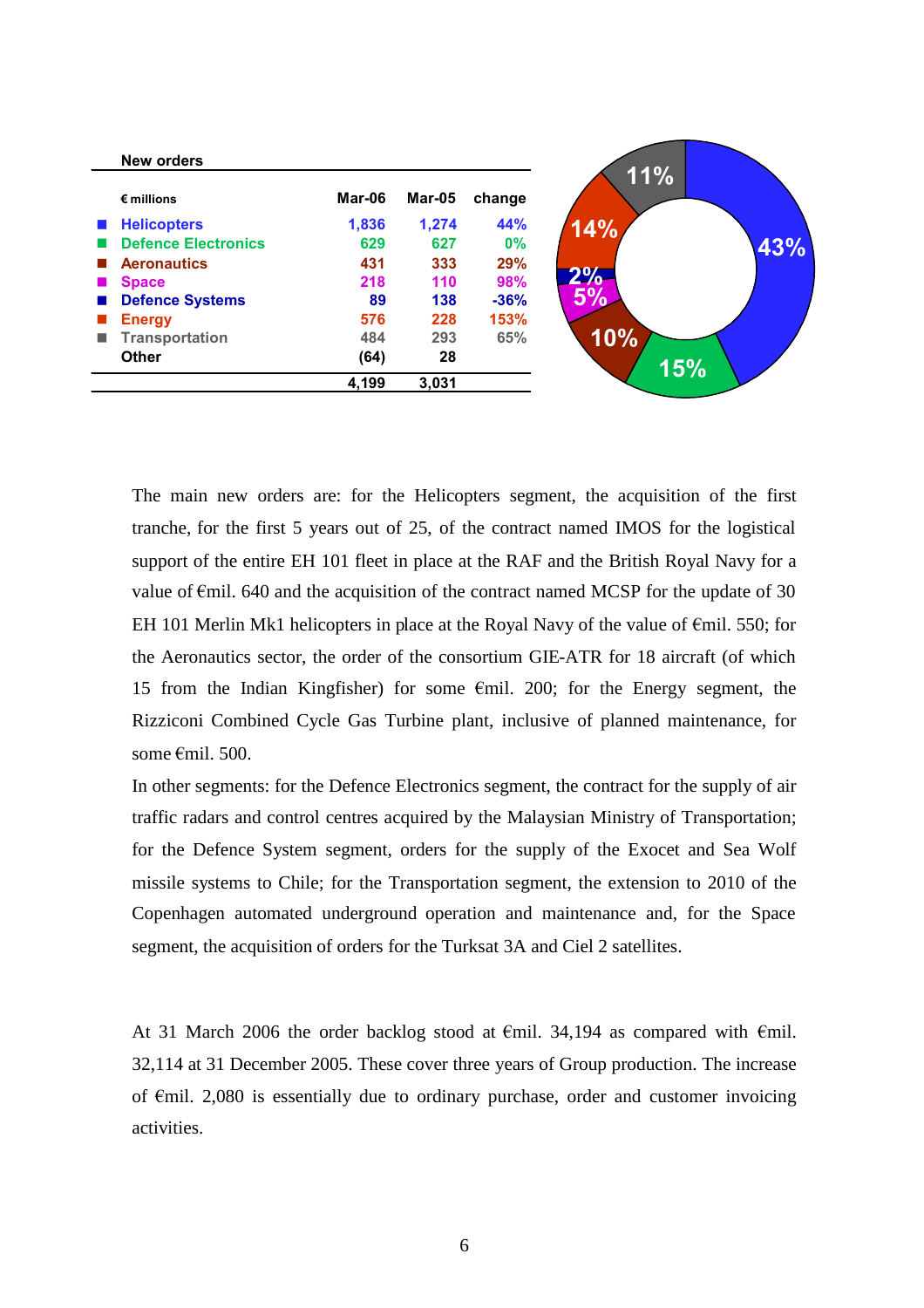| Order backlog              |        |               |            |
|----------------------------|--------|---------------|------------|
| $\epsilon$ million         | Mar-06 | <b>Dec-05</b> | change     |
| <b>Helicopters</b>         | 8,536  | 7,397         | <b>15%</b> |
| <b>Defence Electronics</b> | 7.530  | 6.946         | 8%         |
| <b>Aeronautics</b>         | 6,935  | 6,865         | 1%         |
| <b>Space</b>               | 1,237  | 1,154         | 7%         |
| <b>Defence Systems</b>     | 3,731  | 3,869         | $-4%$      |
| <b>Energy</b>              | 2,709  | 2,329         | 16%        |
| <b>Transportation</b>      | 4,090  | 3,956         | 3%         |
| <b>Other</b>               | (574)  | (402)         |            |
|                            | 34,194 | 32,114        |            |

In line with the Group development objectives, value of production at 31 March 2006 was €mil. 2,748 compared with €mil. 2,157 at 31 March 2005, a net increase of €mil. 591 (20%) of which  $\epsilon$ mil. 400 (18.0%) is due to internal growth and the remainder  $(\text{Emil. } 191)$  is due to the change in the scope of consolidation.

|   | Value of production        |        |        |            |
|---|----------------------------|--------|--------|------------|
|   | $\epsilon$ millions        | Mar-06 | Mar-05 | change     |
|   | <b>Helicopters</b>         | 603    | 548    | 10%        |
|   | <b>Defence Electronics</b> | 778    | 445    | <b>75%</b> |
|   | <b>Aeronautics</b>         | 463    | 402    | 15%        |
|   | <b>Space</b>               | 140    | 170    | $-18%$     |
|   | <b>Defence Systems</b>     | 225    | 196    | <b>15%</b> |
|   | <b>Energy</b>              | 202    | 132    | 53%        |
| ■ | <b>Transportation</b>      | 343    | 298    | 15%        |
|   | <b>Other</b>               | (6)    | (34)   |            |
|   |                            | 2,748  | 2,157  |            |

In terms of organic change in the value of production, the increase in the Defence Electronics segment (about 13%) is mainly due to an increase in activities of control systems and Space (6%). The strong growth in the Energy segment (53%) is due to the recent acquisitions of orders for plants such as those for the Sparanise, Rosignano, Vado Ligure, Escatron and Rizziconi plants.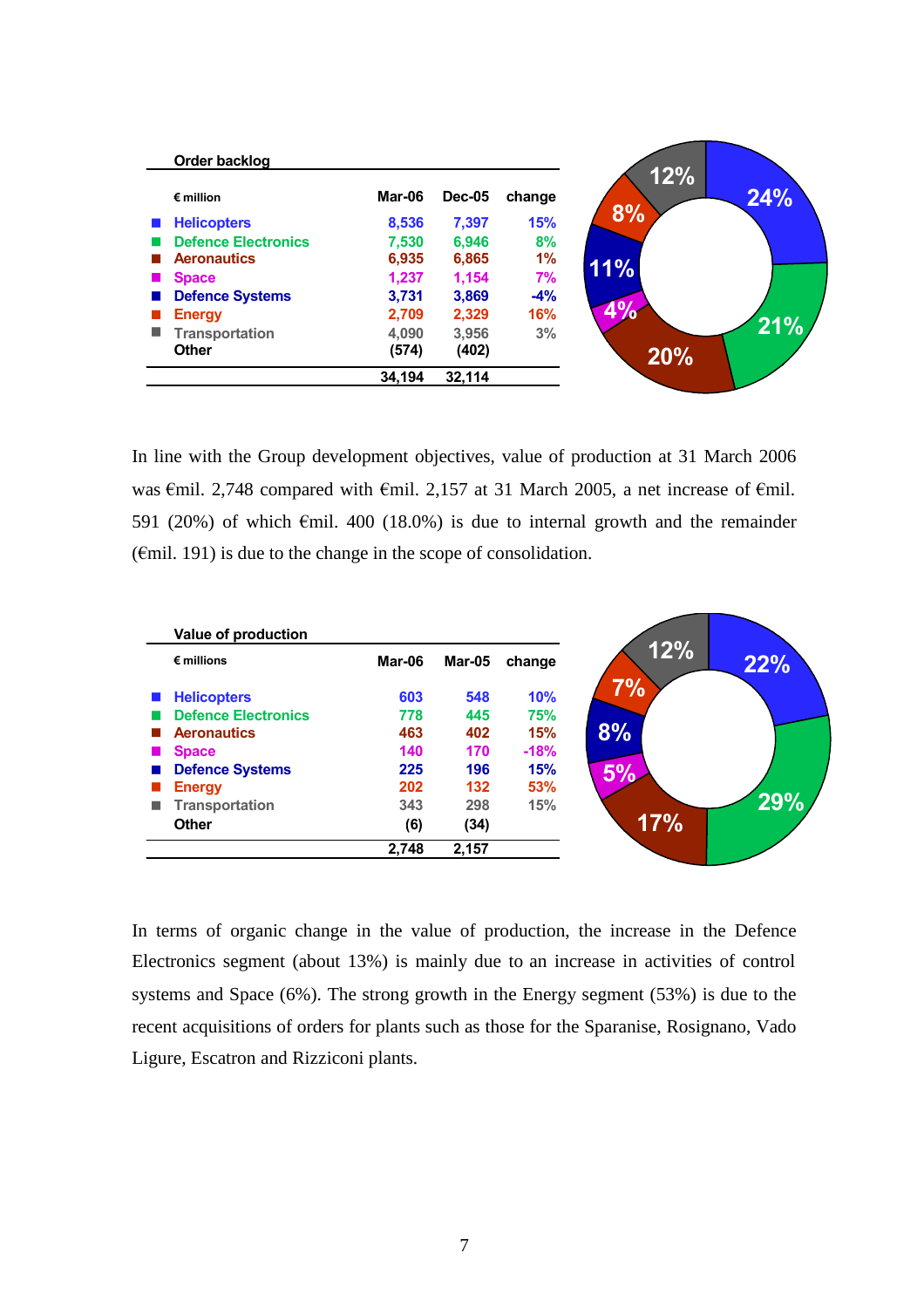EBIT in the first quarter of 2006 was  $\epsilon$ mil. 100 as compared with  $\epsilon$ mil. 76 at 31 March 2005, a net increase of  $\epsilon$ mil. 24 (32%) of which  $\epsilon$ mil. 15 (22%) is for organic growth and the remainder ( $\epsilon$ mil. 9) is due to the change in the scope of consolidation.



Percentage profitability is slightly higher and came to 3.6% at 31 March 2006 from 3.5% at 31 March 2005. In terms of organic change in EBIT, the Space segment became in line with the other segments and the growth in the Defence Electronics segment (some 47%) was essentially due to an improvement in profitability from command and control systems activities. In March 2005 this was penalised by additional costs for orders of land-based radars and by a gain from the sale of a property of Selex Communications Ltd. Growth in all the other segments is a confirmation of the Group improvement expected for 31 December 2006.

\*\*\*\*\*\*\*\*\*\*\*

Group net debt (payables higher than financial receivables and cash and cash equivalents) at 31 March 2006 was €mil. 1,481 from €mil. 1,100 at 31 December 2005, a net increase of €mil. 381.

This debt level of 29% of consolidated shareholders' equity is lower than the amount achievable on a careful and prudent financial management and falls within the maximum limits set by the main rating companies.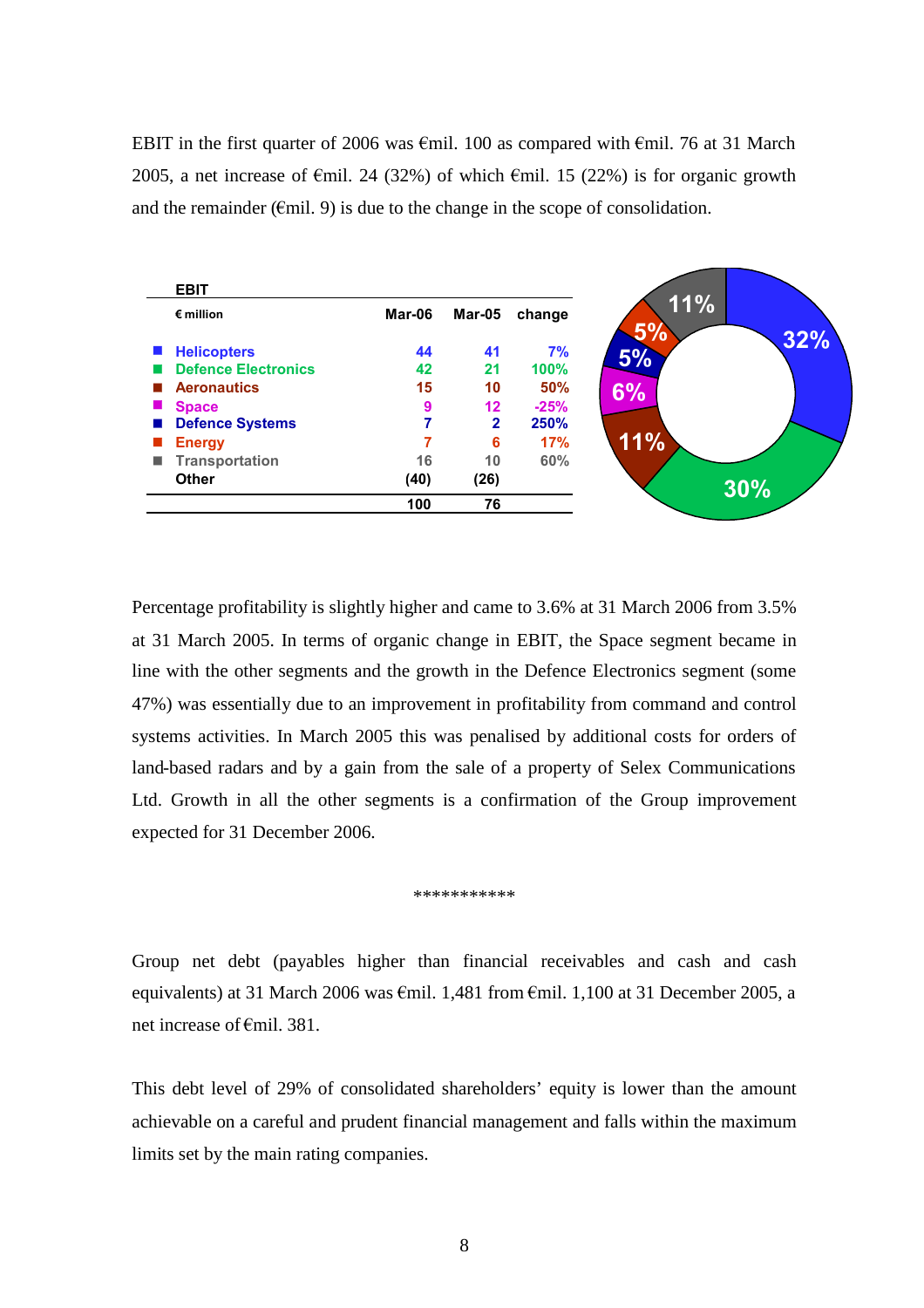Free Operating Cash Flow (FOCF) at 31 March 2006 was negative (cash) in the amount of  $\epsilon$ mil. 676 compared with negative  $\epsilon$ mil. 658 at 31 March 2005. In analysing this FOCF, seasonal factors have to be taken into account. The balance between trade collections and payments reveals that payments are particularly higher than collections.

Non-recurring events for the period include the sale of 52.17% in Ansaldo STS S.p.A. through a PSO which generated a positive cash flow of  $\epsilon$ mil. 398, and the outlay of  $\epsilon$ mil. 89 for purchasing additional shares of 33% in Datamat through a PPO launched in 2005 and ended in January 2006. Finmeccanica now holds 89.48% in Datamat, including Datamat's treasury shares.

With regard to the gain from the listing of Ansaldo STS, on 28 March 2006 the Board of Directors of Finmeccanica proposed to the Shareholders, in the meeting for the approval of the Company Financial Statements 2005, to distribute an extraordinary dividend of €0.19 for each share, with a total maximum countervalue of  $€mil$ . 81.

At 31 March 2006 net consolidated capital employed was €mil. 6,444 compared with  $\epsilon$ mil. 5,670 at 31 December 2005. The net increase of  $\epsilon$ mil. 774 is due to the change for the period in working capital ( $\epsilon$ mil. 703 at 31 March 2006 from  $\epsilon$ mil. 17 at 31 December 2005) of  $\epsilon$ mil. 686, which essentially relates to the FOCF performance as noted above. The increase in non-current assets of  $\epsilon$ mil. 88 mainly relates to goodwill ( $\epsilon$ mil. 115) from the purchase of Datamat ( $\epsilon$ mil. 52) and LFK GmbH ( $\epsilon$ mil. 63) and to ordinary investing activities in property, plant and equipment and intangible assets, less amortisation and depreciation.

\*\*\*\*\*\*\*\*\*\*\*\*

In the first quarter 2006 Research and Development costs were €mil. 379 from €mil. 282 in the first quarter of 2005, an increase of more than 34%, accounting for around 14% of value of production.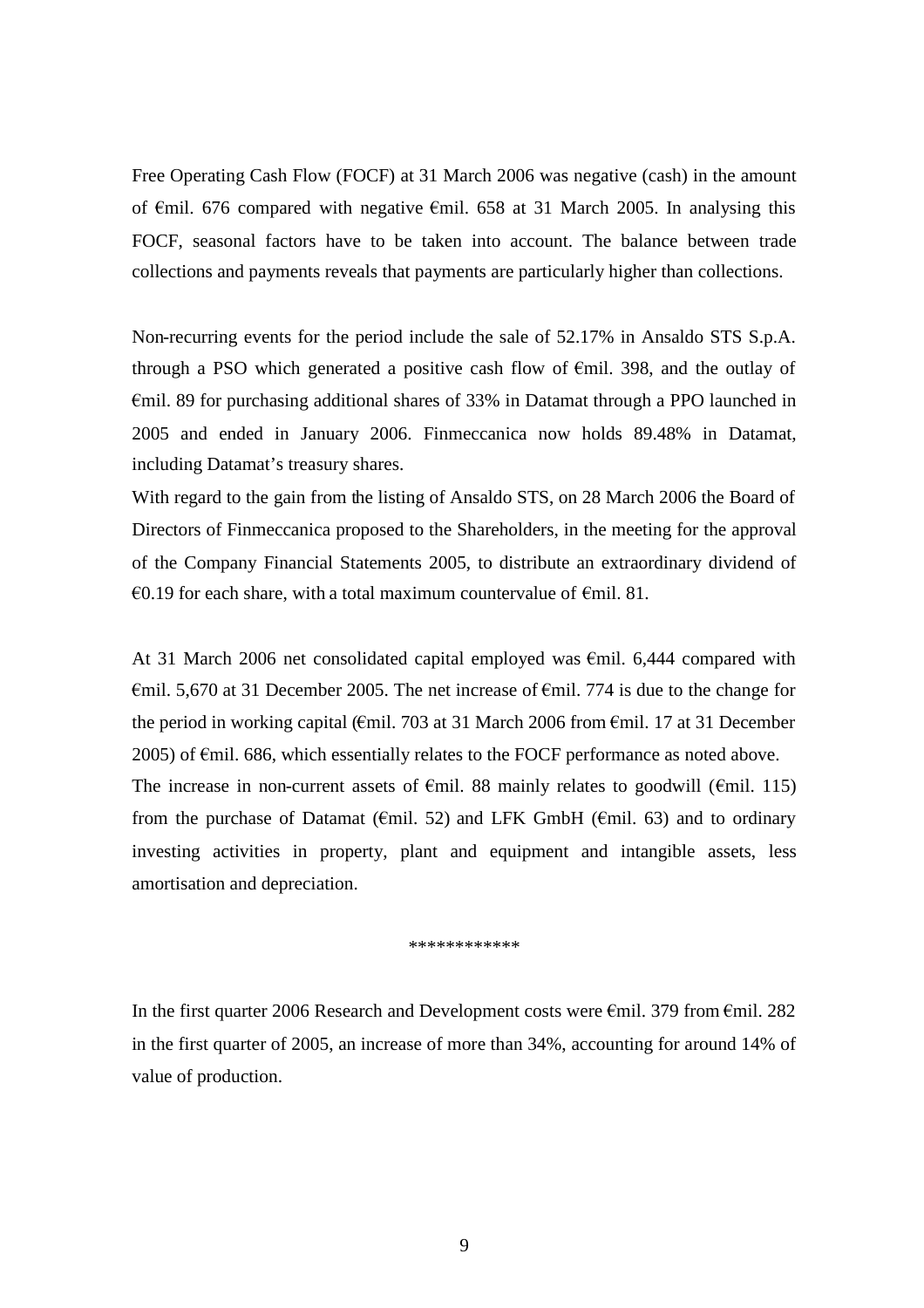| $\epsilon$ million         | Mar-06 | Mar-05      | change     |
|----------------------------|--------|-------------|------------|
| <b>Helicopters</b>         | 97     | 51          | 90%        |
| <b>Defence Electronics</b> | 117    | 76          | <b>54%</b> |
| <b>Aeronautics</b>         | 103    | 88          | 17%        |
| <b>Space</b>               | 9      | 20          | $-55%$     |
| <b>Defence Systems</b>     | 40     | 37          | 8%         |
| <b>Energy</b>              | 3      | $\mathbf 2$ | 50%        |
| <b>Transportation</b>      | 10     | 8           | 25%        |
|                            | 379    | 282         |            |

**26**

**%**

**30**

**%**

The main R&D activities regarded:

- in the Helicopters segment, research in the programmes funded under Law 808/85, such as the development of military technology for a new helicopter category 6-7 tons dubbed A149, and the development of multi-role versions of the BA 609 convertiplane for national security matters.
- in the Defence Electronics segment, the continuation of the development in the EFA programme, the finetuning of the UAV FALCO system, developments in naval and land command and control systems, the completion of the development of radar systems for air traffic control and the completion of the TETRA technological network;
- in the Aeronautics segment, the development of civil programmes, including the B787 and the A380 programmes, and of military programmes with C27J, EFA and the M346 trainer ;
- in the Space segment, in the main satellite programmes and future experiments on board the International Space Station;
- in the Defence System sector, the continuation of developments for the Meteor air-to-air missile in the missile segment, the Guided Multiple Launch Rocket System as part of land and naval weapons, and the Black Shark heavy torpedo in the underwater system segment.
- in the Energy sector, the continuation of the technological autonomy plan in the steam and gas turbine field;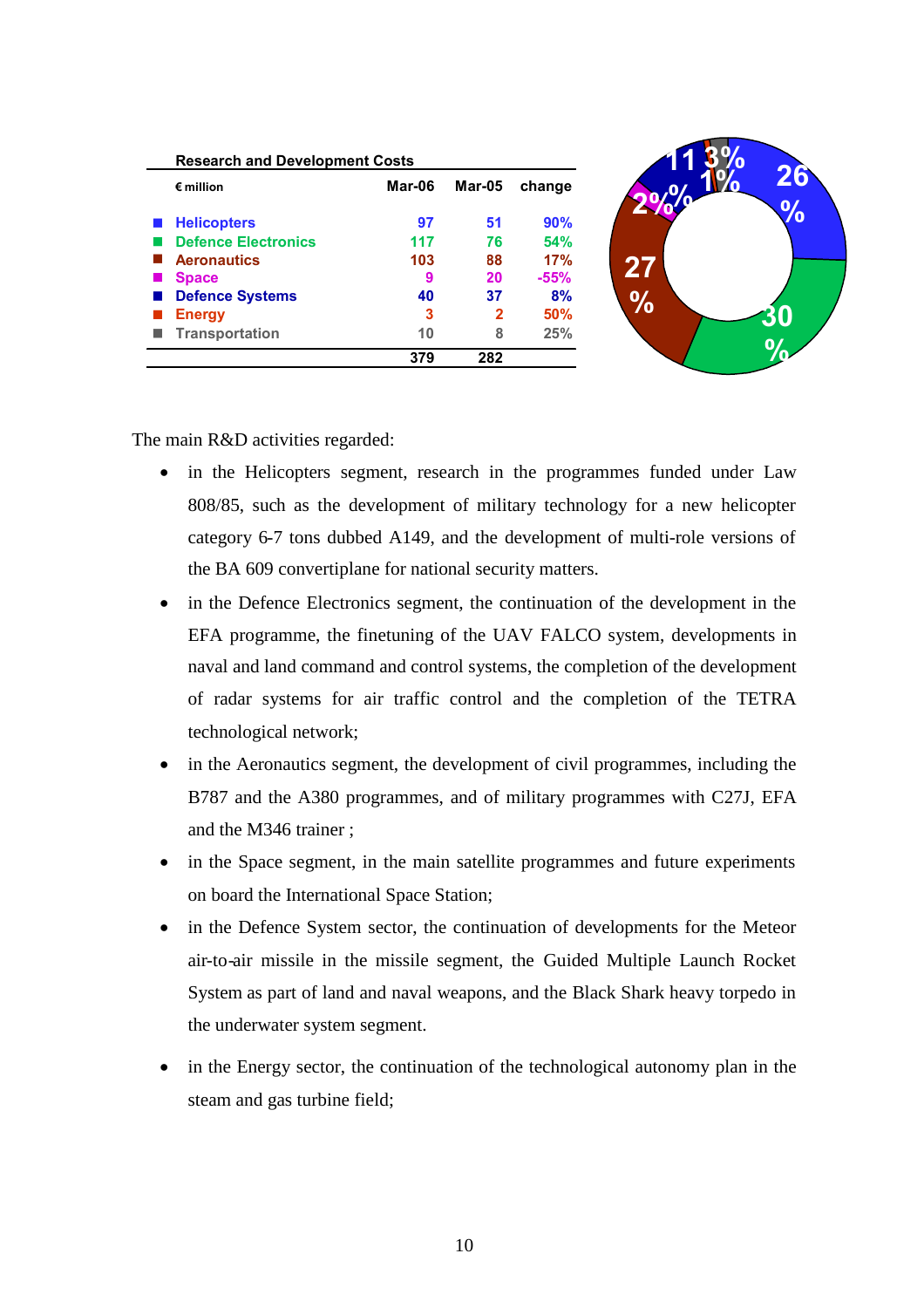• in the Transportation segment, for the completion and development of products and, more specifically, for ensuring the update to the new requirements in both the railway segment and the mass transit segment.

The number of employees at 31 March 2006 stood at 56,970 people, an increase of 367 from 56,603 at 31 December 2005. This rise is mainly due to the inclusion in the scope of consolidation (in the Defence System segment) of LFK GmbH (246 employees), while the remainder is due to positive turnover.

**15**

**%**

**35**

**20 %**

| <b>Employees</b>           |        |               |        |
|----------------------------|--------|---------------|--------|
|                            | Mar-06 | <b>Dec-05</b> | change |
| <b>Helicopters</b>         | 8,599  | 8,531         | 1%     |
| <b>Defence Electronics</b> | 19,660 | 19,786        | $-1\%$ |
| <b>Aeronautics</b>         | 11,364 | 11,198        | 1%     |
| <b>Space</b>               | 3.214  | 3.194         | 1%     |
| <b>Defence Systems</b>     | 4,334  | 4.104         | 6%     |
| <b>Energy</b>              | 2,525  | 2,529         | $0\%$  |
| <b>Transportation</b>      | 6,409  | 6,321         | 1%     |
| <b>Other</b>               | 865    | 940           |        |
|                            | 56,970 | 56,603        |        |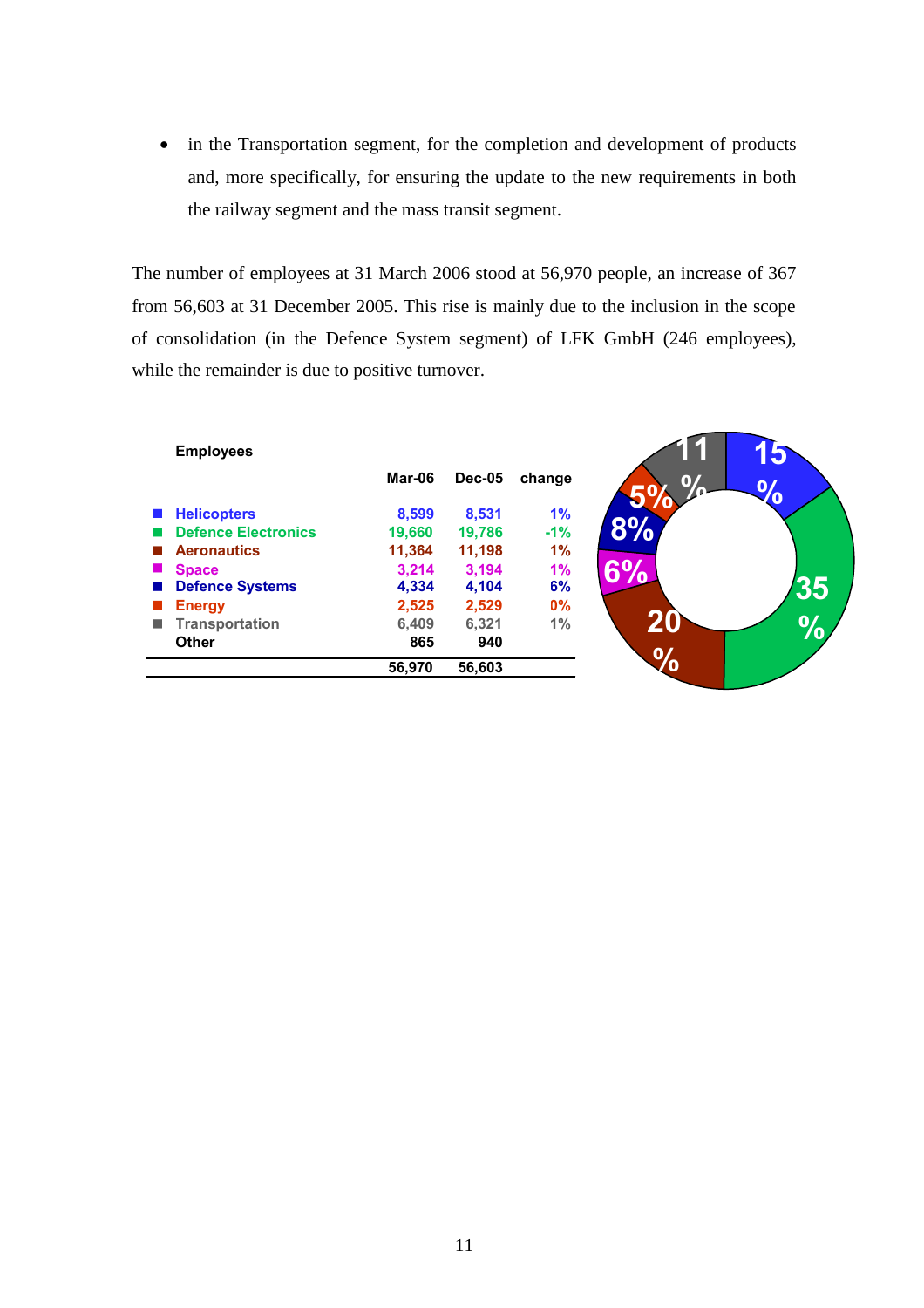#### **Significant events for the period and after the end of the quarter**

#### **Industrial transactions**

In the *Helicopters* segment, on 28 February 2006 AgustaWestland signed an agreement with the British company Sloane Helicopters Ltd for the distribution of civil helicopters in the UK and Irish market. The agreement with Sloane Helicopters will further strengthen AgustaWestland position in the British market for light twin-engine helicopters for VIP and Corporate uses and will bring further growth in the medical rescue and police force market.

In the *Defence Electronics* segment, the first quarter of 2006 was marked by the finalisation of the activities for the purchase of the interest in the share capital of Datamat S.p.A., an Italian company which develops and builds avionics mission systems, maritime Combat Management systems and integrated solutions in the Defence, Space, Public Administration, Health, Banks, Finance and Telecommunications.

In the prior year Finmeccanica S.p.A. originally acquired a 52.7% stake in the share capital of Datamat S.p.A. for an amount of €mil. 151. After that, in November 2005 a PPO was launched on 100% of the Datamat stock still outstanding at a price of  $\epsilon$ 9.65 per share. The transaction was completed in the first days of 2006 for an amount of some €mil. 89. At the end of the PPO, Finmeccanica owned 89% of the share capital, including Datamat's treasury shares. On 1 March 2006 the Board of Directors of Finmeccanica resolved the implementation of the delisting procedure for the Datamat shares by launching a PPO on the remaining shares pursuant to Article 108 of Legislative Decree 58/1998, after it had reached the ownership percentage necessary for the transaction. At the same time a process was started to assess the opportunities deriving from a gradual integration of Datamat with Elsag; such integration will be implemented after Datamat is delisted.

With regard to this, on 26 January 2006 the Board of Directors of Finmeccanica resolved to start a process aimed at ensuring that Datamat and Elsag are coordinated and manages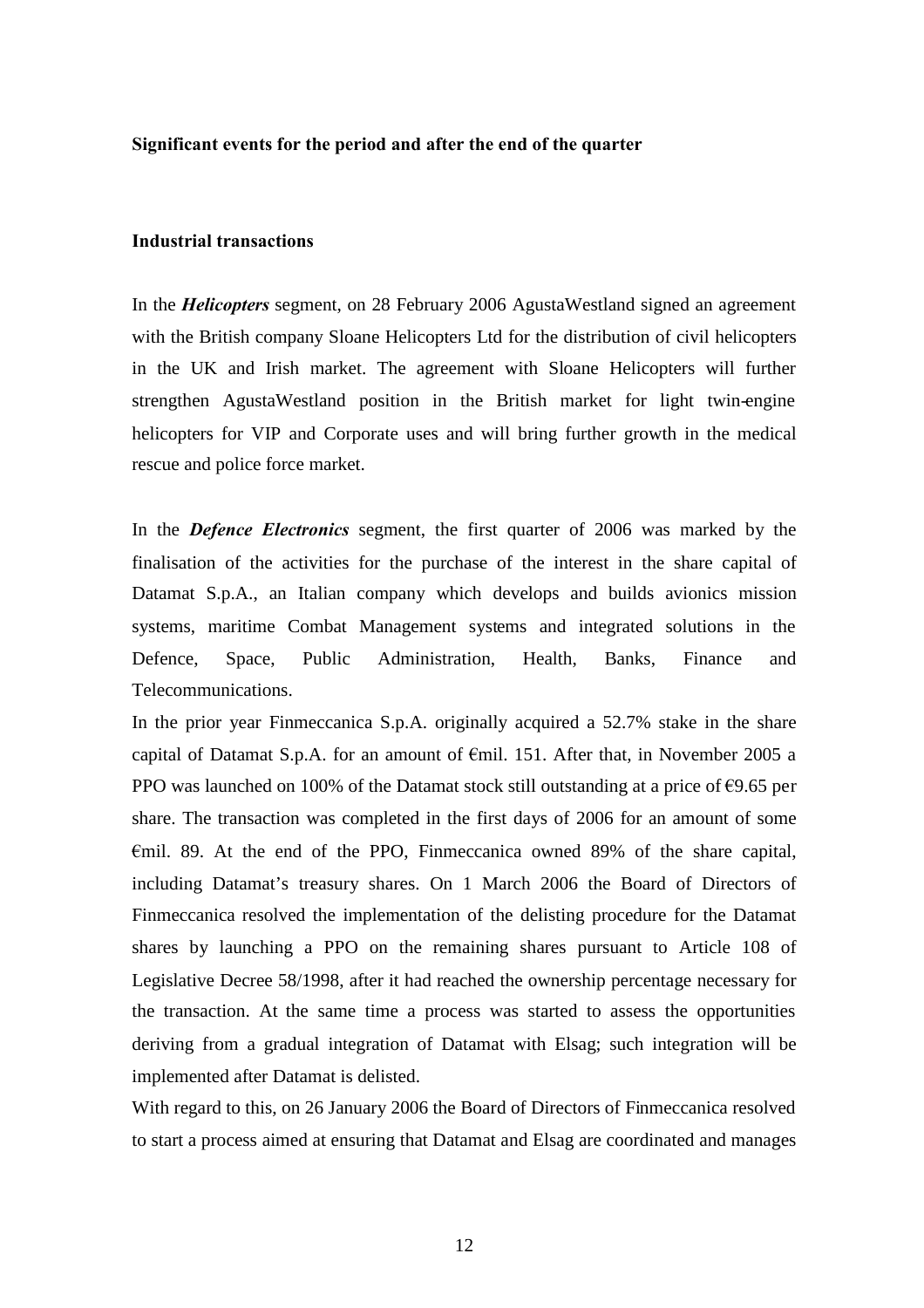consistently. Elsag is a Group company already operating in the sector of IT services for defence and safety.

In the *Aeronautics* segment, on 19 January 2006 Aermacchi SpA and Hellenic Industry (HAI) signed a Memorandum of Understanding setting forth the terms for the industrial cooperation between these two companies in the programme for the development of the M346 new-generation advanced jet trainer. Under the Memorandum, HAI will be the Greek prime contractor for the programme and will be responsible for a number of activities, such as the designing, production and assembling of some important parts of the aircraft, including the rear fuselage. HAI will also have the duty of managing the contribution from other Greek companies as sub-contractors*.*

The industrial part assigned to the Greek industry will be 10% of the activities in the international programme for the industrialisation and production of an aircraft and its sub-systems.

For Aermacchi the interest in HAI is important and reflects the company strategy of extending the M346 project to an international level by setting up very qualified partnerships in order to develop the most advanced programme for a high-performance training aircraft.

In the *Space* segment, on 19 January 2006 in Berlin a contract was signed worth €bil. 1 for the development and construction of the first four satellites for the Galileo European satellite navigation system and the related land infrastructure. The contract was signed by Galileo Industries (a consortium where Finmeccanica has an interest through Alcatel Alenia Space, together with EADS Astrium, Thales SA and Galileo Sistemas y Servicios) and the European Space Agency (ESA). The Galileo project, which is the European Union's and ESA's response to the GPS US satellite system, also involves Telespazio S.p.A., a company owned by Finmeccanica and Alcatel, for the supply of all the services related with launching and putting into orbit satellites and the management of the subsequent operating stage. Finmeccanica is a member of this consortium, which is the result of the merger of two consortiums, Eurely (Finmeccanica S.p.A., Alcatel S.A., AENA and Hispasat) and iNavSat (EADS, Thales and Inmarsat), to negotiate the licence contract for the management of system operations. As Finmeccanica is a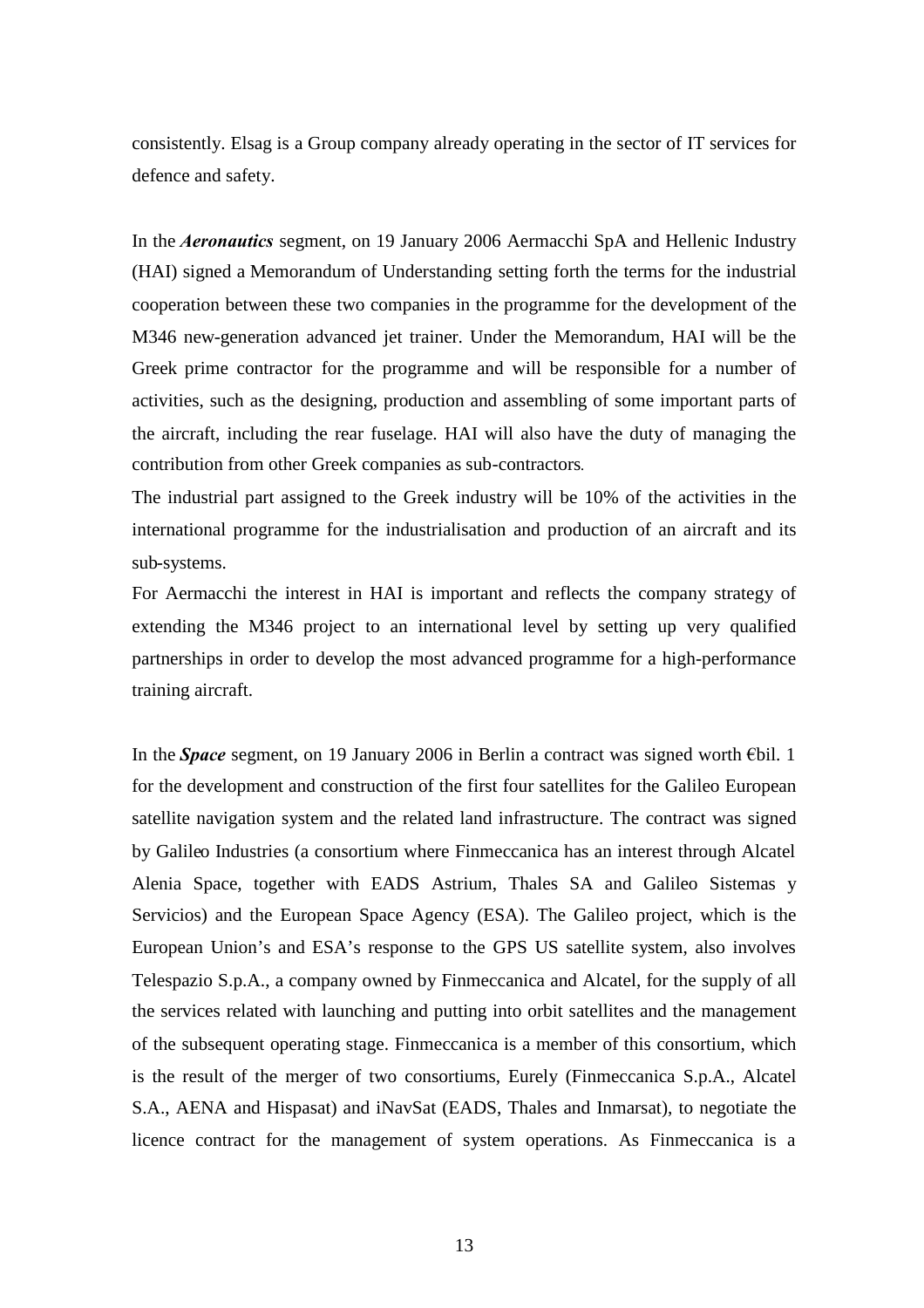consortium-holder, this is a fundamental opportunity for the operations in satellite services, in that it allows the Group to be a leader in a world-scale project which is strategic for new added-value applications (PRS - Public Regulated Services, infomobility, Security, etc.).

Italy was awarded one of the two Constellation Mission Control System and Performance Assessment Centres for the new satellite navigation system.

In the *Defence System* segment, the procedure for the purchase by MBDA of LFK GmbH, the major German producer of missile systems, was completed in January 2006. This was announced last year and was formalised after approval from the European Commission and the German government. Thanks to this MBDA, which is 25%-owned by Finmeccanica (other shareholders: BAE Systems and EADS), further strengthens its world leadership in the guided missile segment and further goes ahead in the rationalisation process for the European offer in the segment. The integration of the two companies will also lead to broadening MBDA's international relationships in Europe and in trans-atlantic programmes, and to strengthening overall system and product abilities.

As part of the valorisation of civil activities, a project was finalised for admitting *Ansaldo STS S.p.A*. to listing at the Italian Stock Exchange. *Ansaldo STS S.p.A*. is the head of a group which includes Ansaldo Trasporti - Sistemi Ferroviari S.p.A. (ATSF) and Ansaldo Signal N.V.. On 8 March 2006 CONSOB (the Italian Securities Regulator) issued an approval and the Italian Stock Exchange had earlier resolved upon admitting the company to listing. On 24 March  $2006$   $52.17\%$   $(52,174,000)$  shares) of the company's share capital was placed to institutional and retail investors, and the price was set at  $\epsilon$ 7.8 per share; in April the banks guiding the placing consortium exercised the greenshoe option to purchase 7,826,000 shares (7.83% share capital) at a price of  $€7.8$  per share. The shares are listed in the STAR segment of the Automated Stock Market of the Italian Stock Exchange. The new industrial company will fully benefit from the highly complementing skills of the two companies: ATSF will benefit from greater opportunities to penetrate foreign markets thanks to the commercial network and the international scale of Ansaldo Signal, one of the world leading companies in the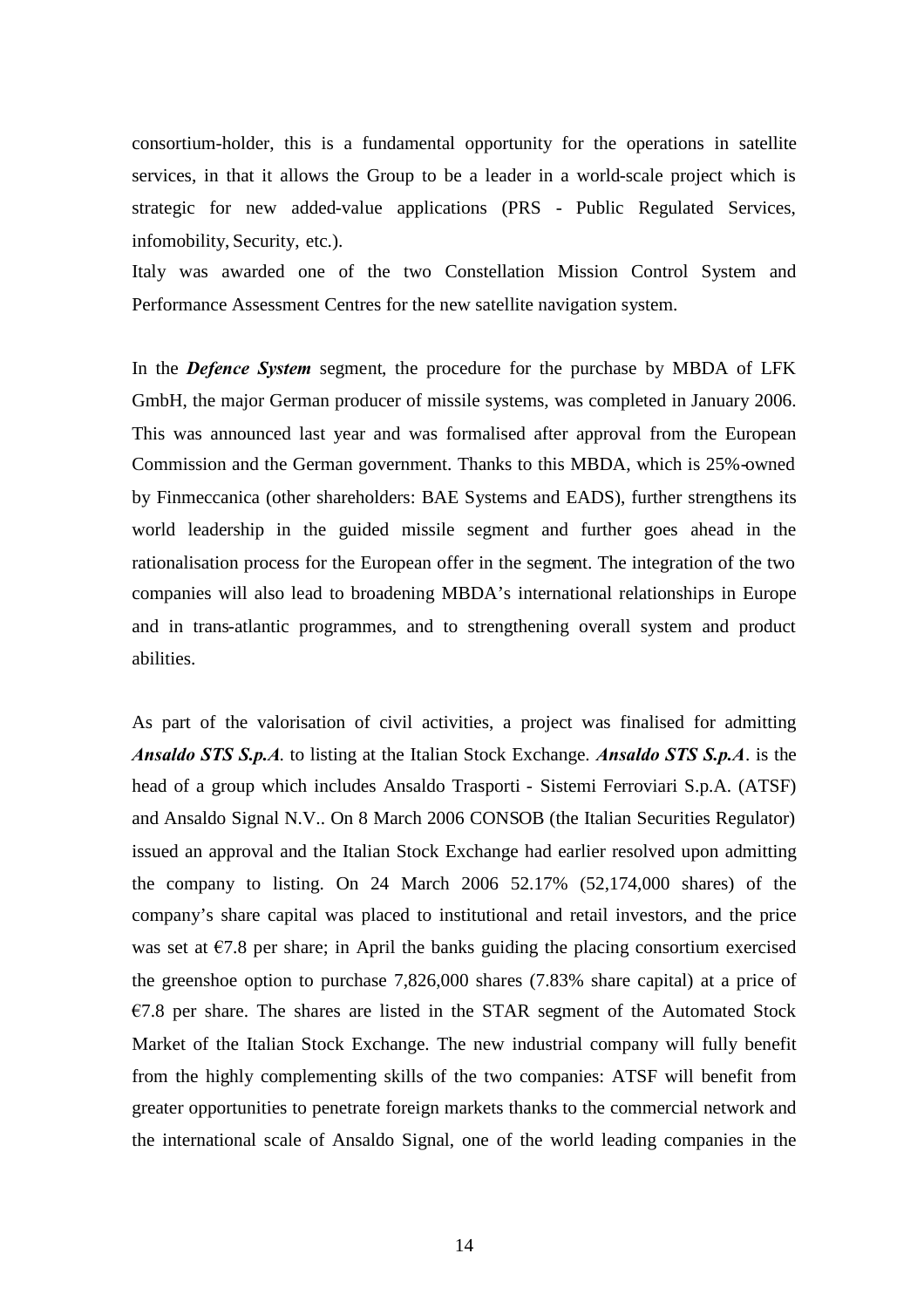railway signalling segment, and its capability to compete in the integrated system market thanks to the ATSF designing and system capabilities.

In the side business of national and international promotion of professional and cultural training, Finmeccanica signed a master agreement with Scuola Superiore Sant'Anna and the Italian Ministry of Education, University and Research for the training of 20 engineers from the UAE in order to strengthen the knowledge of industrial technology and to develop technology transfer skills.

# **Financial transactions**

In the first quarter of 2006 Finmeccanica did not start any new transaction in the financial market; so the medium/long-term debt structure has not changed significantly.

Below is a list of bonds at 31 March 2006 including the transactions placed on the market by the investee Finmeccanica Finance S.A. and secured by the Group Parent:

| Issuer              |     | Year of<br>issue | <b>Maturity</b> | Amount<br>$(\epsilon mil)$ | Yearly<br>coupon | Type of offer          | <b>IAS</b> values<br>$\epsilon$ mil. |
|---------------------|-----|------------------|-----------------|----------------------------|------------------|------------------------|--------------------------------------|
|                     |     |                  |                 |                            |                  |                        |                                      |
| Finmeccanica        |     |                  |                 |                            |                  |                        |                                      |
| Finance S.A.        |     | 1997             | $16$ -Jan $-07$ | 6                          | 3.30%            | Japanese institutional | 6                                    |
|                     |     |                  |                 |                            |                  |                        |                                      |
| Finmeccanica        |     |                  |                 |                            |                  |                        |                                      |
| Finance S.A.        | (1) | 2002             | $30$ -Dec-08    | 297                        | Variable         | Italian retail         | 295                                  |
| Finmeccanica        |     |                  |                 |                            |                  |                        | 420                                  |
| Finance S.A.        | (2) | 2003             | $8-Aug-10$      | 501                        | 0.375%           | European institutional |                                      |
| Finmeccanica        |     | 2003             | $12$ -Dec-18    | 500                        | 5.75%            | European institutional | 504                                  |
| Finance S.A.        | (3) |                  |                 |                            |                  |                        |                                      |
| Finmeccanica S.p.A. | (4) | 2005             | 24-Mar-25       | 500                        | 4.875%           | European institutional | 495                                  |

(1) Bonds exclusively offered to the public in Italy and listed on the TLX market, which is managed by Trading Lab Banca S.p.A. – Unicredito Italiano Group. Issued as part of the Euro Medium Term Notes ('EMTN') programmes for a maximum €bil. 2, the bonds are governed by a specific Italian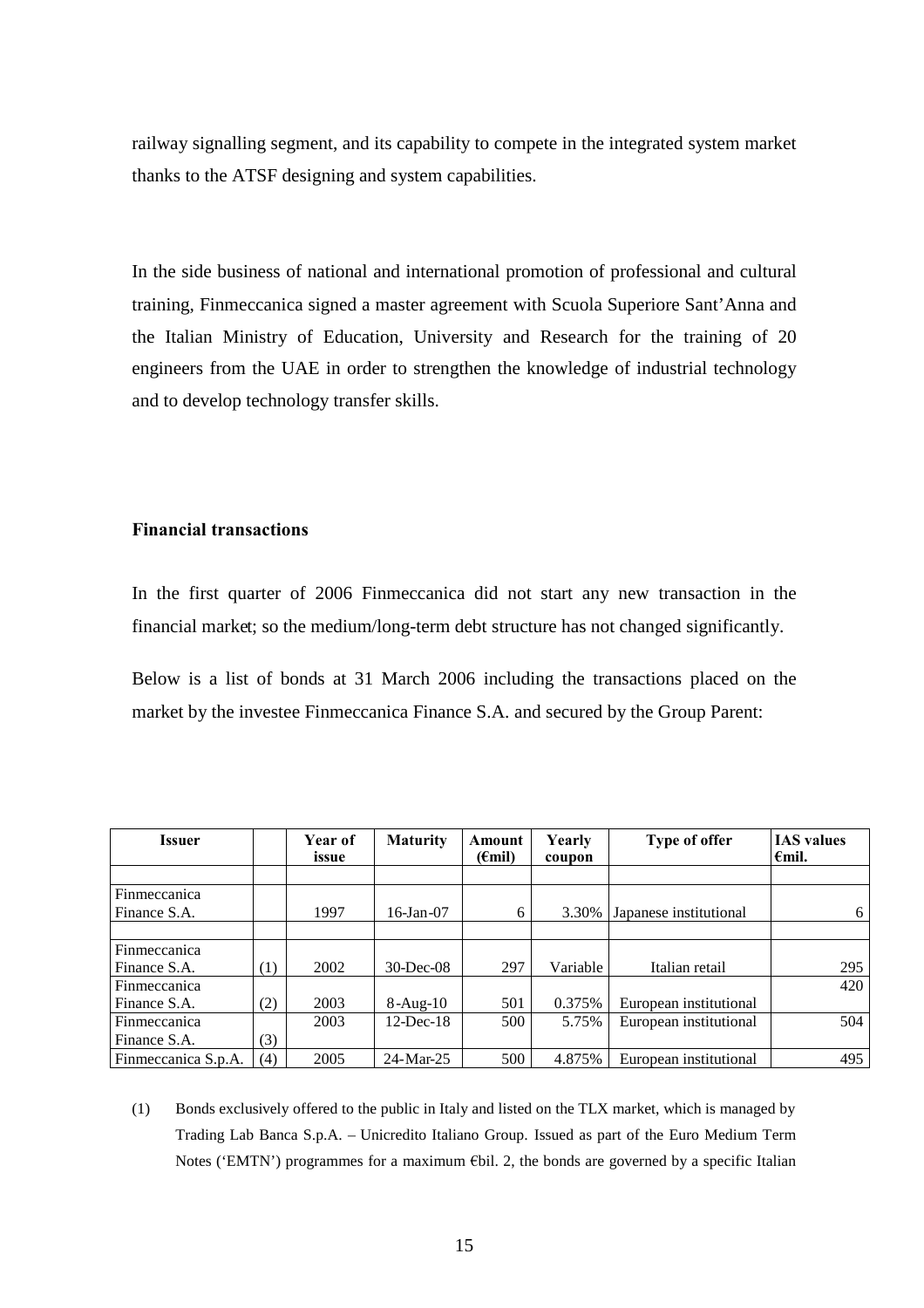regulation. Transaction authorised pursuant to Article 129 of Legislative Decree no. 385/93. Prospectus filed with CONSOB on 4 December 2002 (authorisation notified with note no. 2079342/3.12.02)

- (2) Exchangeable bonds with a maximum number of 20,000,000 shares in STMicroelectronics N.V. (STM) at a conversion price of  $\epsilon$ 25.07 per share. Starting from the third anniversary of the issue, Finmeccanica Finance can ask for the loan to be converted if the average price recorded during the 30 working days prior to the date of notice to bond-holders exceeds 125% of the conversion price. At the maturity date Finmeccanica Finance can repay in cash or, upon prior notice to be given with at least 15 working days, through a combination of STM shares valued at the average prices recorded in the prior 5 working days.. Transaction authorised pursuant to Article 129 of Legislative Decree no. 385/93. Bonds are listed on the Luxembourg Stock Exchange.
- (3) Bonds issued as part of the EMTN programmes for a maximum of  $E\$ il. 2. The entire issue was converted from a fixed-rate issue to a floating-rate one for the first two years of the loan. The transaction was authorised pursuant to Article 129 of Legislative Decree no. 385/93. Bonds are listed on the Luxembourg Stock Exchange.

Rate transactions were made on these bonds and these led to benefit throughout 2005 from low floating rates with an effective cost of some 3.25%. From 2006 the effective cost of the loan will be again at a rate equal to the average value of some 5.80%.

(4) Bonds issued as part of the EMTN programmes for a maximum of  $E$ bil. 2. The transaction was authorised pursuant to Article Art.129 of Legislative Decree no. 385/93. Bonds are listed on the Luxembourg Stock Exchange. Some rate transactions were made to optimise collection costs.

All the bond issues of Finmeccanica Finance S.A. are irrevocably secured by Finmeccanica S.p.A.

All the bonds above are governed by regulations with standard legal clauses for this type of company transactions. In the case of the Finmeccanica issues, these clauses do not require any commitment for specific financial parameters (financial covenants) but require negative pledge and cross default clauses*.*

All Finmeccanica S.p.A. and Finmeccanica Finance S.A. bonds were given a mediumterm financial credit rating by the three international rating agencies: Moody's Investors Service, Fitch and Standard and Poor's. More specifically, at the reporting date these credit ratings were A3 (Moody's) and BBB (Fitche and Standard and Poor's), both with stable outlook. In June 2005 Moody's credit rating was two levels ahead from Baa2 to A3, also following a methodological review of Moody's level of correlation in the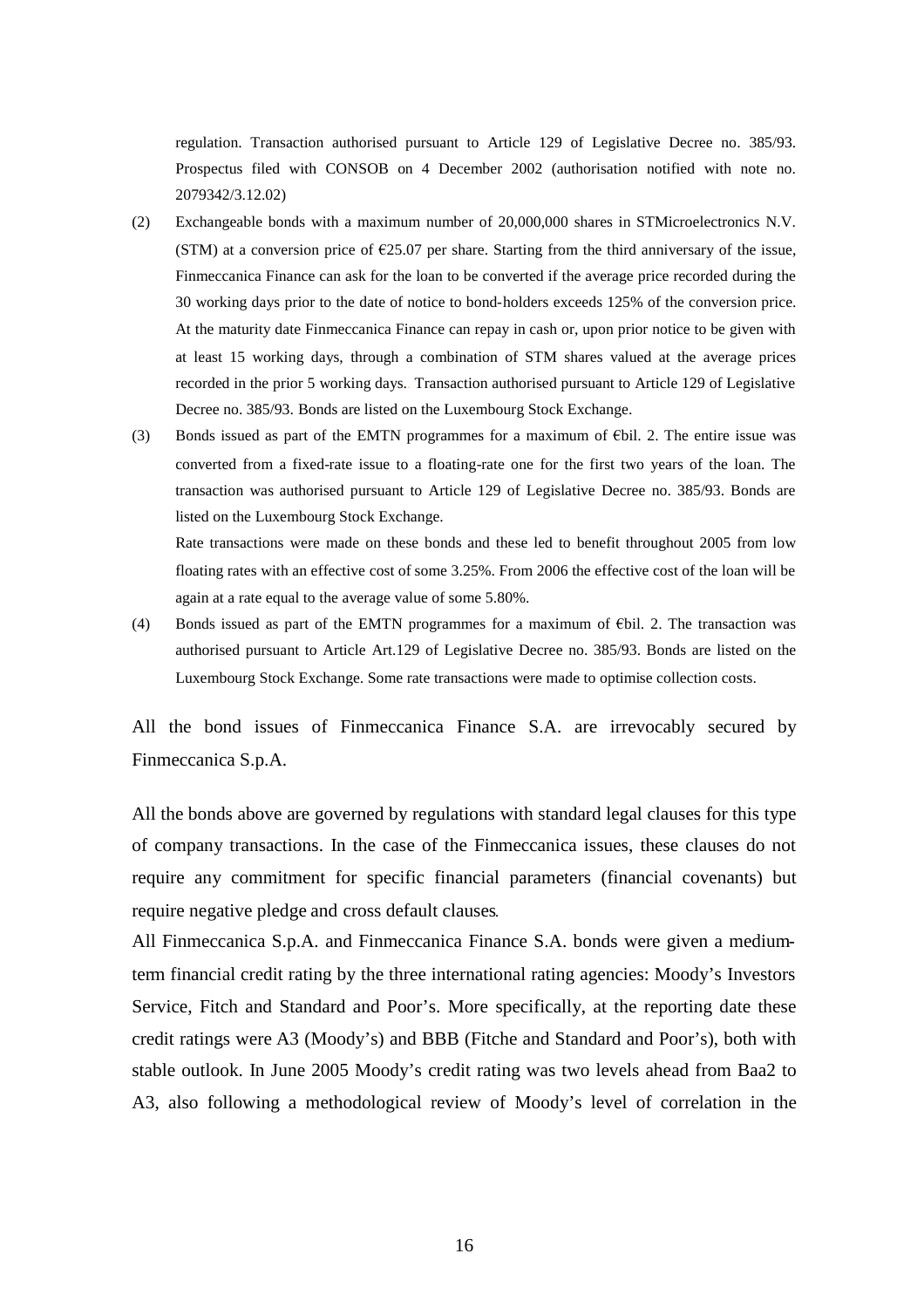relationships between enterprises and Government where the Government holds shares in such enterprises.

Earlier in January 2006 the PPO that was launched in 2005 for the purchase of the remaining shares of Datamat was completed, an expenditure of €mil. 89 adding to the €mil. 151 paid in 2005 for the purchase of 52.7% of the company share capital. Overall expenditure was  $\epsilon$ mil. 240 and the ownership percentage amounted to some 89% including the shares directly held by the company. Later, as noted in the previous section, procedures started for the purchase of the remaining equity investments for delisting purposes*.*

In March 52.17% of the share capital of Ansaldo STS S.p.A. was listed on the stock exchange. This company holds equity investments in ATSF and Ansaldo Signal NV through the sale of  $52,174,000$  shares at a price of  $\epsilon$ 7.80 each and overall income was some €mil. 398 less commissions. In April net income of €mil 60 was generated from the exercise of the greenshoe option by the banks coordinating the PSO. This led to the sale of additional 7,826,000 shares, again at a price of  $\epsilon$ 7.80 (7.83% of the share capital), an overall sale of 60% of the company share capital.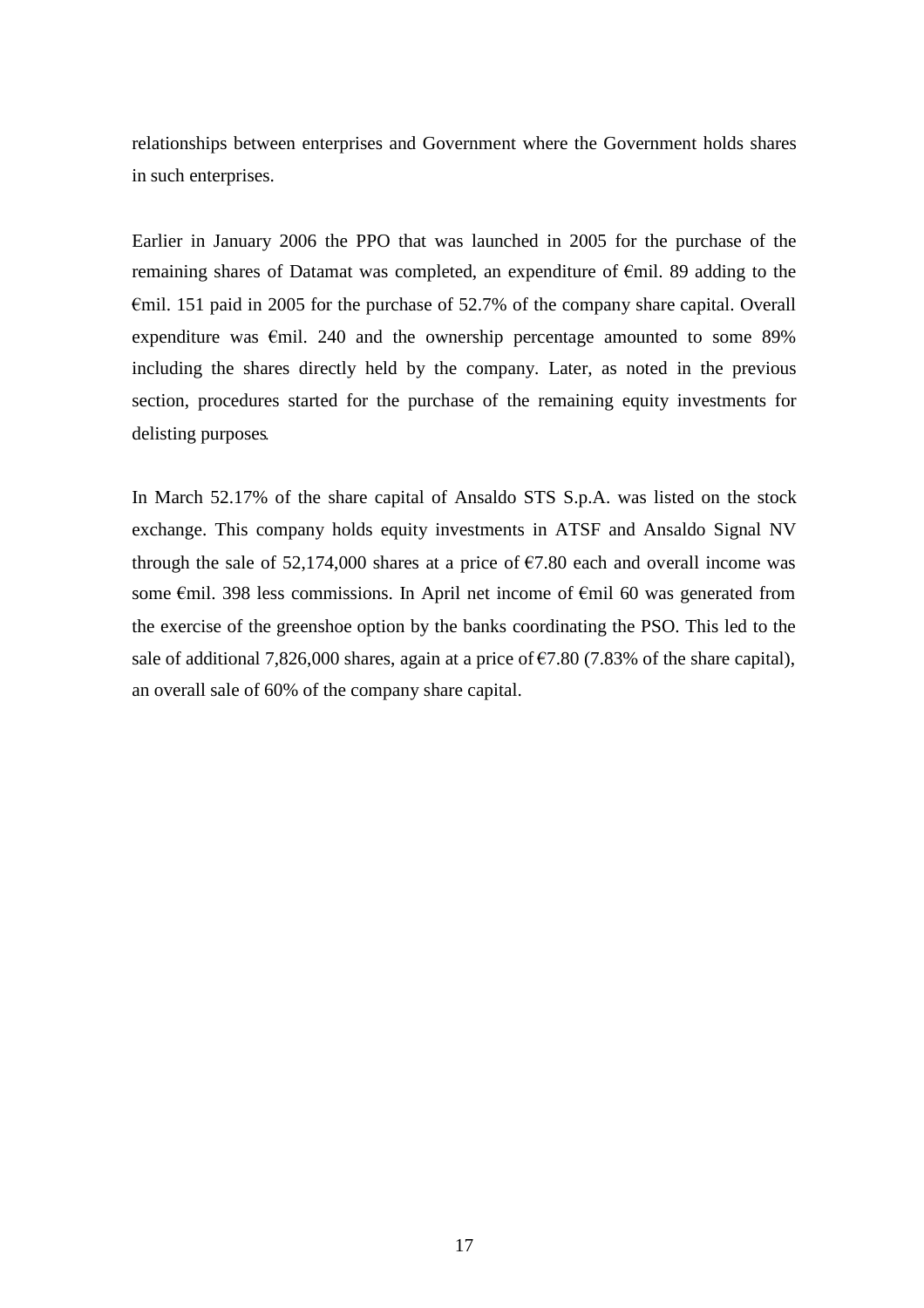# **Group income statement**

# **Income Statement**

|                                                       |              | Quarter ended 31 March |               | Twelve months ended 31 December |  |
|-------------------------------------------------------|--------------|------------------------|---------------|---------------------------------|--|
| $\epsilon$ mil.                                       | <b>Notes</b> | 2006                   | 2005          | 2005                            |  |
| Revenue                                               |              | 2,583                  | 2,086         | 10,952                          |  |
| Changes in inventories of work in progress,           |              |                        |               |                                 |  |
| semi-finished and finished goods                      |              | 165                    | 71            | 517                             |  |
| Other operating income                                |              | 83                     | 80            | 493                             |  |
| Costs for purchases                                   |              | (942)                  | (680)         | (4, 127)                        |  |
| Costs for services                                    |              | (790)                  | (681)         | (3,234)                         |  |
| Personnel costs                                       |              | (848)                  | (669)         | (3,042)                         |  |
| Depreciation and impairment                           |              | (88)                   | (83)          | (365)                           |  |
| Other operating costs                                 |              | (74)                   | (54)          | (514)                           |  |
| (-) Capitalisation of internal construction costs     |              | 11                     | 6             | 55                              |  |
|                                                       |              | 100                    | 76            | 735                             |  |
| Financial income                                      |              | 470                    | 100           | 435                             |  |
| Financial expense                                     |              | (128)                  | (137)         | (559)                           |  |
| Effect of accounting for equity investments           |              |                        |               |                                 |  |
| with equity method                                    |              | (4)                    | (9)           | (25)                            |  |
| Profit (loss) before taxes and the effect of          |              |                        |               |                                 |  |
| discontinued operations                               |              | 438                    | 30            | 586                             |  |
| Income tax expense                                    |              | (55)                   | (23)          | (200)                           |  |
| Profit (loss) associated with discontinued operations |              |                        |               | 10                              |  |
| Net profit (loss)                                     |              | 383                    | 7             | 396                             |  |
| . Group                                               |              | 379                    | 6             | 373                             |  |
| . Minority interests                                  |              | 4                      | $\mathcal{I}$ | 23                              |  |
| Earnings per Share (*)                                |              |                        |               |                                 |  |
| <b>Basic</b>                                          |              | 0.896                  | 0.015         | 0.883                           |  |
| Diluted                                               |              | 0.891                  | 0.015         | 0.877                           |  |
| Earnings per share net of discontinued operations (*) |              |                        |               |                                 |  |
| <b>Basic</b>                                          |              | 0.896                  | 0.015         | 0.861                           |  |
| Diluted                                               |              | 0.891                  | 0.015         | 0.854                           |  |

(\*) For ease of comparison, earnings per share were determined based on the calculation of comparative figures for the effects from the reverse split of ordinary shares made by the Parent Company on 18 July 2005.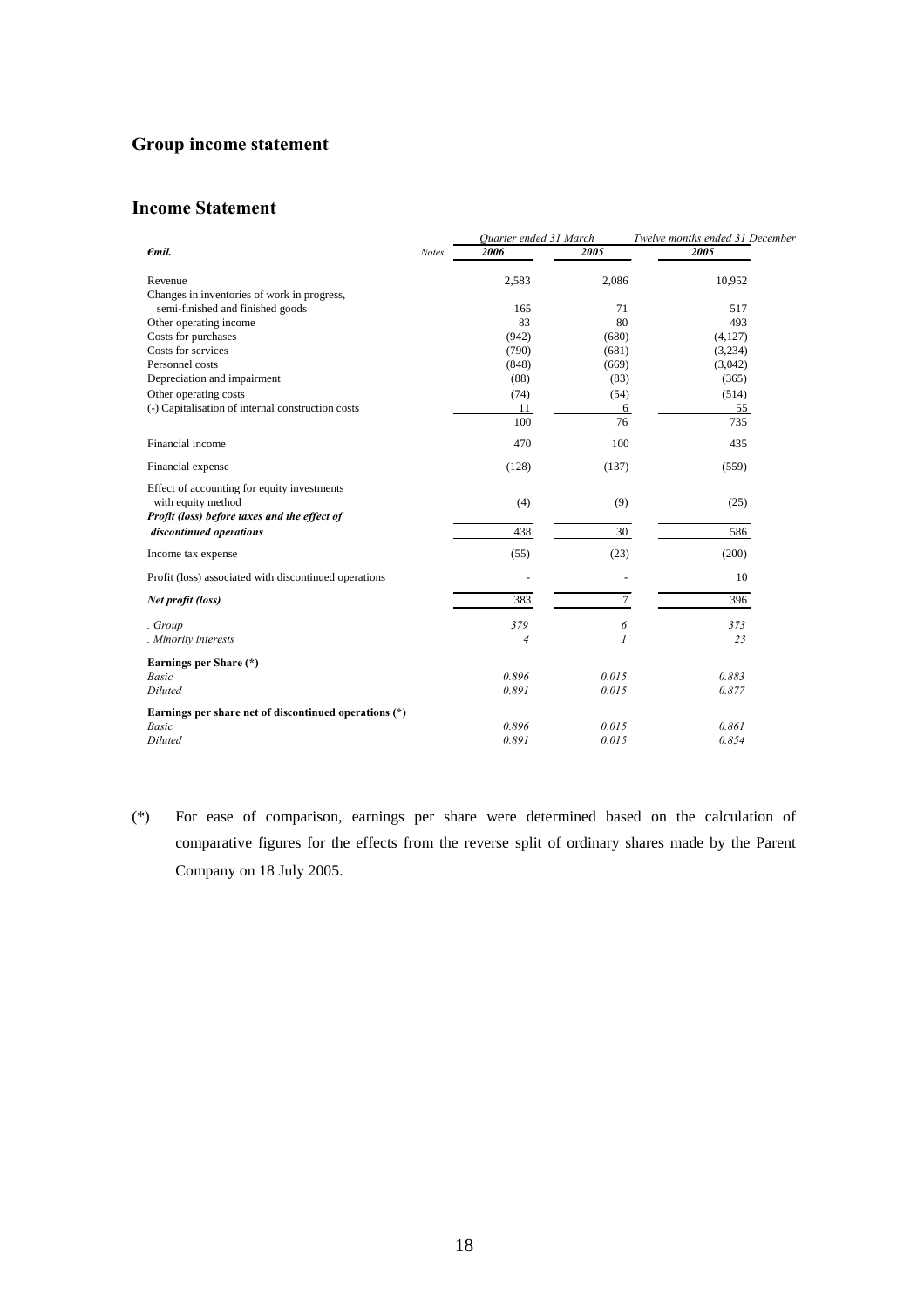# **Balance Sheet**

| €mil.                                        | <b>Notes</b> | $31$ -Mar-06    | 31-Dec-05       | 31-Mar-05       |
|----------------------------------------------|--------------|-----------------|-----------------|-----------------|
| Non-current assets                           |              |                 |                 |                 |
| Intangible assets                            |              | 3,689           | 3,596           | 2,242           |
| Property, plant and equipment                |              | 2,512           | 2,506           | 2,310           |
| Investment property                          |              | 3               | 2               | 2               |
| Equity investments                           |              | 132             | 138             | 124             |
| Financial assets valued at fair value        |              | 914             | 906             | 771             |
| Securities held-to-maturity                  |              | 3               |                 |                 |
| Receivables                                  |              | 133             | 122             | 116             |
| Deferred tax assets                          |              | 395             | 397             | 259             |
|                                              |              |                 |                 |                 |
| Other assets                                 |              | 4<br>7,785      | 4<br>7,671      | 18<br>5,842     |
| Current assets                               |              |                 |                 |                 |
| Inventories                                  |              | 5,765           | 5,511           | 4,809           |
|                                              |              |                 |                 |                 |
| Work in progress                             |              | 2,732           | 2,538           | 2,477           |
| Trade receivables                            |              | 3,528           | 3,600           | 3,483           |
| Financial assets valued at fair value        |              | 20              | 20              | 64              |
| Securities held to maturity                  |              | $\mathbf{1}$    |                 | $\overline{2}$  |
| Tax assets                                   |              | 358             | 364             | 376             |
| Financial receivables                        |              | 316             | 460             | 493             |
| Other assets                                 |              | 522             | 532             | 568             |
| Cash and cash equivalents                    |              | 686             | 1,061           | 1,944           |
|                                              |              | 13,928          | 14,086          | 14,216          |
| Non-current assets held for sale             |              | 136             | 120             | 398             |
| <b>Total</b> assets                          |              | 21,849          | 21,877          | 20,456          |
| Shareholders' equity                         |              |                 |                 |                 |
| Share capital                                |              | 1,863           | 1,858           | 1,855           |
| Other reserves                               |              | 3,005           | 2,586           | 2,234           |
| Group shareholders' equity                   |              | 4,868           | 4,444           | 4,089           |
|                                              |              |                 |                 |                 |
| Minority interests                           |              | 137             | 154             | 23              |
| Total shareholders' equity                   |              | 5,005           | 4,598           | 4,112           |
| Non-current liabilities                      |              |                 |                 |                 |
| <b>Borrowings</b>                            |              | 1,983           | 1,975           | 2,053           |
| Severance pay and other employee liabilities |              | 1,134           | 1,114           | 977             |
| Provisions for risks and charges             |              | 434             | 423             | 467             |
| Deferred tax liabilities                     |              | 111             | 101             | 92              |
| Other liabilities                            |              | 365             | 380             | 389             |
|                                              |              | 4,027           | 3,993           | 3,978           |
| Current liabilities                          |              |                 |                 |                 |
| Advances from customers                      |              | 4,425           | 4,389           | 2,935           |
| Trade payables                               |              | 3,073           | 3,431           | 2,784           |
| Borrowings                                   |              | 521             | 666             | 2,061           |
|                                              |              |                 |                 |                 |
| Tax liabilities                              |              | 258             | 268             | 136             |
| Provisions for risks and charges             |              | 541             | 523             | 536             |
| Other liabilities                            |              | 3,905<br>12,723 | 3,917<br>13,194 | 3,645<br>12,097 |
|                                              |              |                 |                 |                 |
| Liabilities directly correlated with assets  |              |                 |                 |                 |
| held for sale                                |              | 94              | 92              | 269             |
| Total liabilities                            |              | 16,844          | 17,279          | 16,344          |
| Total liabilities and shareholders' equity   |              | 21,849          | 21,877          | 20,456          |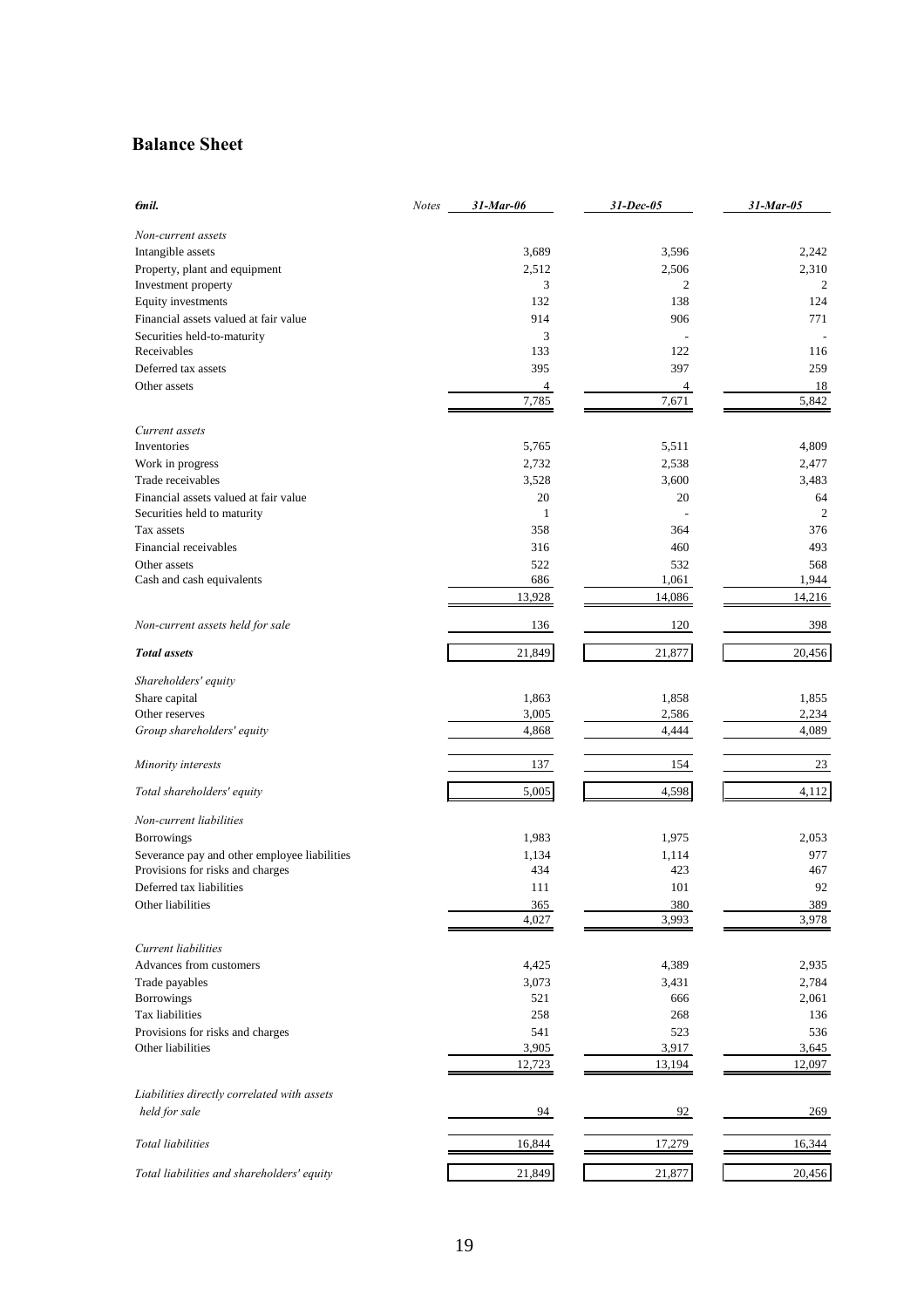# **Cash flow statement**

|                                                                                                                                                                            | For the 3 months<br>ended<br>31 March |       |
|----------------------------------------------------------------------------------------------------------------------------------------------------------------------------|---------------------------------------|-------|
| $\epsilon$ mil.<br>Cash flow from investing activities:<br>Investments in property, plant and equipment and intangible assets<br>Net decrease in cash and cash equivalents | 2006                                  | 2005  |
| Cash flow from operating activities:                                                                                                                                       |                                       |       |
| Gross cash flow from operating activities                                                                                                                                  | 225                                   | 164   |
| Changes in working capital                                                                                                                                                 | (706)                                 | (602) |
| Changes in other operating assets and liabilities, taxes and financial expense                                                                                             | (114)                                 | (160) |
| Cash flow used for operating activities                                                                                                                                    | (595)                                 | (598) |
|                                                                                                                                                                            |                                       |       |
|                                                                                                                                                                            | (120)                                 | (60)  |
| Disposals of property, plant and equipment and intangible assets                                                                                                           | 39                                    |       |
| Received from Ansaldo STS PSO                                                                                                                                              | 398                                   |       |
| Acquisitions of companies, net of cash acquired                                                                                                                            | (96)                                  |       |
| Other investing activities                                                                                                                                                 | 124                                   | 75    |
| Cash flow used for investing activities                                                                                                                                    | 345                                   | 15    |
| Cash flow from financing activities:                                                                                                                                       |                                       |       |
| Share capital increases                                                                                                                                                    | 15                                    |       |
| Issues of debenture loans                                                                                                                                                  |                                       | 494   |
| Net change in other financial payables                                                                                                                                     | (138)                                 | (26)  |
| Cash flow used for financing activities                                                                                                                                    | (123)                                 | 468   |
|                                                                                                                                                                            | (373)                                 | (115) |
| <b>Translation differences</b>                                                                                                                                             | (2)                                   | 4     |
| Cash and cash equivalents at 1 January                                                                                                                                     | 1,061                                 | 2,055 |
| Cash and cash equivalents at 31 March                                                                                                                                      | 686                                   | 1,944 |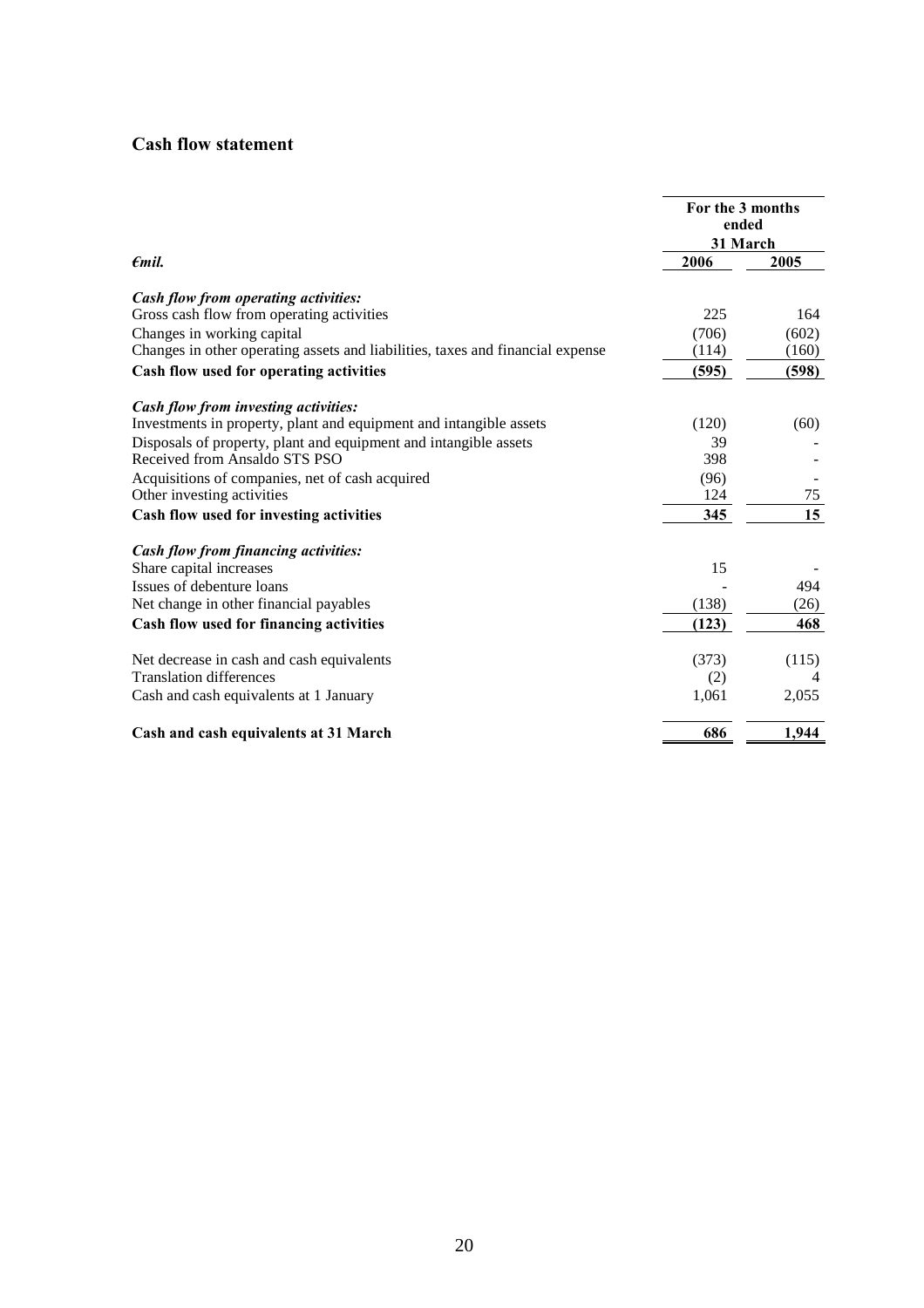# **Statement of changes in shareholders' equity**

|                                                                                                                                              | <b>Share</b><br>capital | <b>Retained earnings</b><br>and consolidation<br>reserve | Other<br>reserves            | Group<br>shareholders'<br>equity             | Minority<br>interests                         | Total shareholders'<br>equity            |
|----------------------------------------------------------------------------------------------------------------------------------------------|-------------------------|----------------------------------------------------------|------------------------------|----------------------------------------------|-----------------------------------------------|------------------------------------------|
| $\epsilon$ mil.                                                                                                                              |                         |                                                          |                              |                                              |                                               |                                          |
| Shareholders' equity at 31 December 2004                                                                                                     | 1,856                   | 1,798                                                    | (27)                         | 3,627                                        | 22                                            | 3,649                                    |
| Adoption of IAS32: treasury shares<br>Adoption of LAS32 and LAS39: other effects<br>Adoption of IFRS2                                        | (1)                     | 109<br>(5)                                               | 418<br>5                     | (1)<br>527<br>0                              |                                               | (1)<br>527<br>$\theta$                   |
|                                                                                                                                              | (1)                     | 104                                                      | 423                          | 526                                          | $\ddot{\mathbf{0}}$                           | 526                                      |
| Change in the fair value of assets available for sale<br>Change in the fair value of cash-flow hedge instruments and transfers to the income |                         |                                                          | (79)                         | (79)                                         |                                               | (79)                                     |
| statement<br>Repurchase of treasury shares<br>Net change in reserve for stock option plans<br>Translation differences                        |                         |                                                          | (9)                          | (9)<br>$\theta$<br>$\mathbb O$               |                                               | (9)<br>$\theta$<br>$\mathbf 0$           |
|                                                                                                                                              |                         |                                                          | 23                           | 23                                           |                                               | 23                                       |
|                                                                                                                                              | $\mathbb O$             | 0                                                        | (65)                         | (65)                                         | $\ddot{\mathbf{0}}$                           | (65)                                     |
| Dividends<br>Share capital increases<br>Change in scope of consolidation and other minor changes<br>Net profit (loss) at 31 March 2005       |                         | 6                                                        | (5)                          | 0<br>$\mathbf{0}$<br>(5)<br>6                | $\mathbf{1}$                                  | $\theta$<br>$\mathbf 0$<br>(5)<br>7      |
| Shareholders' equity at 31 March 2005                                                                                                        | 1,855                   | 1,908                                                    | 326                          | 4,089                                        | 23                                            | 4,112                                    |
| Shareholders' equity at 31 December 2005                                                                                                     | 1,858                   | 2,173                                                    | 413                          | 4,444                                        | 154                                           | 4,598                                    |
| Change in the fair value of assets available for sale<br>Change in the fair value of cash-flow hedge instruments and transfers to the income |                         |                                                          | 8                            | 8                                            |                                               | 8                                        |
| statement<br>Repurchase of treasury shares<br>Net change in reserve for stock option plans<br>Translation differences                        |                         |                                                          | 26<br>$\overline{4}$<br>(22) | 26<br>$\mathbf{0}$<br>$\overline{4}$<br>(22) | (3)                                           | 26<br>$\theta$<br>$\overline{4}$<br>(25) |
|                                                                                                                                              | $\mathbf{0}$            | $\mathbf 0$                                              | 16                           | $16\,$                                       | (3)                                           | 13                                       |
| Dividends<br>Share capital increases<br>Change in scope of consolidation and other minor changes<br>Net profit (loss) at 31 March 2006       | 5                       | 10<br>379                                                | 14                           | 0<br>15<br>14<br>379                         | (8)<br>$\mathbf{1}$<br>(11)<br>$\overline{4}$ | (8)<br>16<br>3<br>383                    |
| Shareholders' equity at 31 March 2006                                                                                                        | 1,863                   | 2,562                                                    | 443                          | 4,868 0                                      | 137                                           | 5,005                                    |
|                                                                                                                                              |                         |                                                          |                              |                                              |                                               |                                          |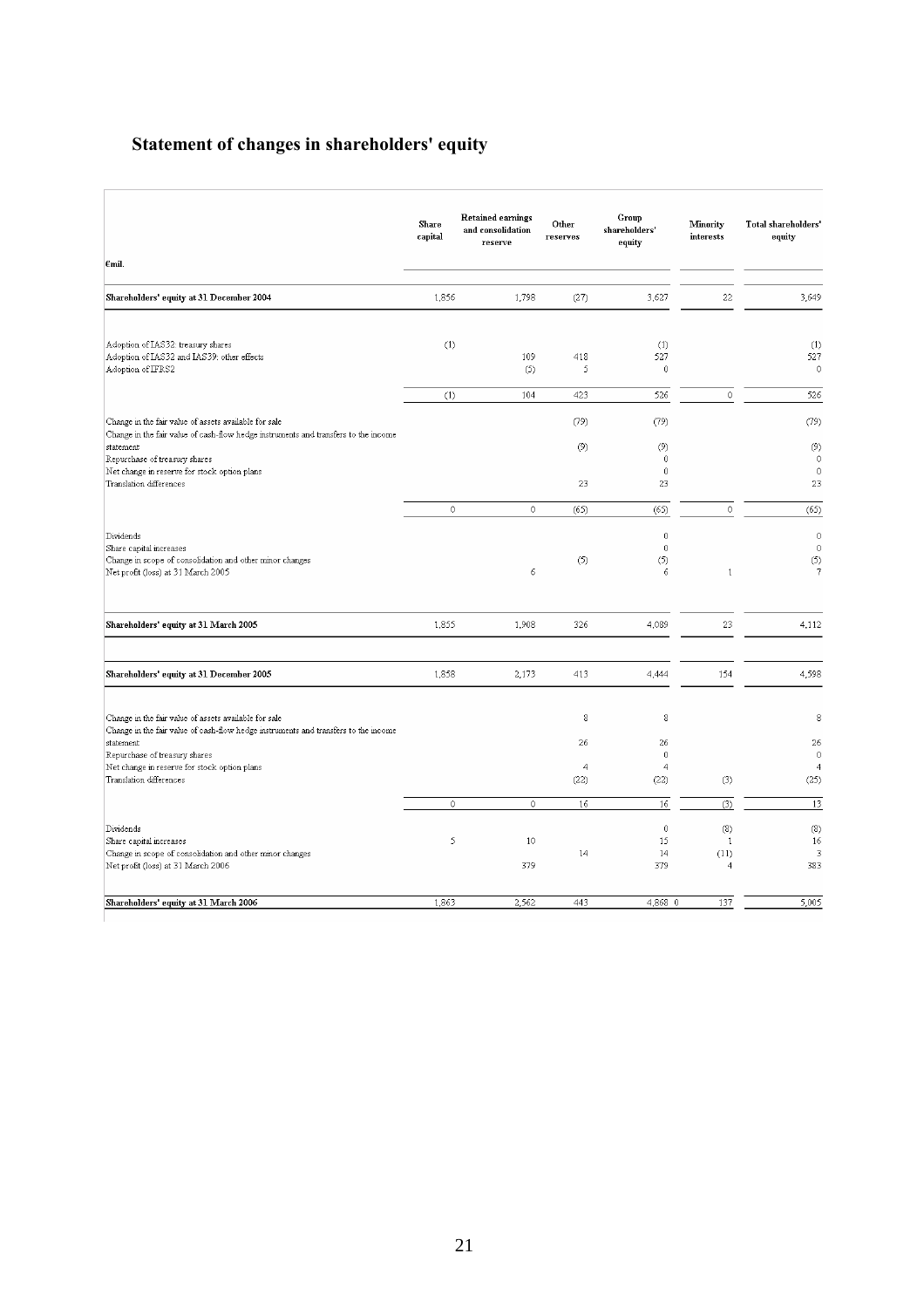## **I GENERAL INFORMATION**

The Finmeccanica Group is a major Italian high technology organisation. Finmeccanica S.p.A., the holding company responsible for guiding and controlling operations and strategy, coordinates its operating subsidiaries (the Finmeccanica Group or, simply, the Group), which are especially concentrated in the fields of aeronautics and helicopters, space and defence. The Group also has important businesses in the energy and transportation industries.

Finmeccanica is a company limited by shares based in Rome (Italy), at Piazza Monte Grappa 4, and is listed on the Milan stock market (S&P/MIB).

# **II BASIS OF PREPARATION AND ACCOUNTING STANDARDS USED**

In application of Regulation (EC) no. 1606/2002 of 19 July 2002, the consolidated accounts of the Finmeccanica Group for the financial year ending 31 December 2005 are the first financial statements to be prepared in accordance with the international accounting standards (IFRSs) endorsed by the European Commission, supplemented by the relevant interpretations (Standing Interpretations Committee - SIC and International Financial Reporting Interpretations Committee - IFRIC) issued by the International Accounting Standard Board (IASB). The quarterly report at 31 March 2006 has been prepared in accordance with the IASs/IFRSs issued by the International Accounting Standard Board (IASB) and with IFRS 1 'First-time Adoption of International Financial Reporting Standards', as is approved at the closing date of these consolidated financial statements. Specifically, the standards used are those that have been endorsed by the European Union and which are contained in the following EU regulations: nos. 1725/2003, 707/2004, 2236/2004, 2237/2004, 2238/2004, 2086/2004, 211/2005, 1751/2005, 1864/2005, 1910/2005, 2106/2005 and 108/2006.

The entire legislation was acknowledged by CONSOB which, by resolution no. 14990 of 14 April 2005, required that companies whose shares are admitted to trading in a EU-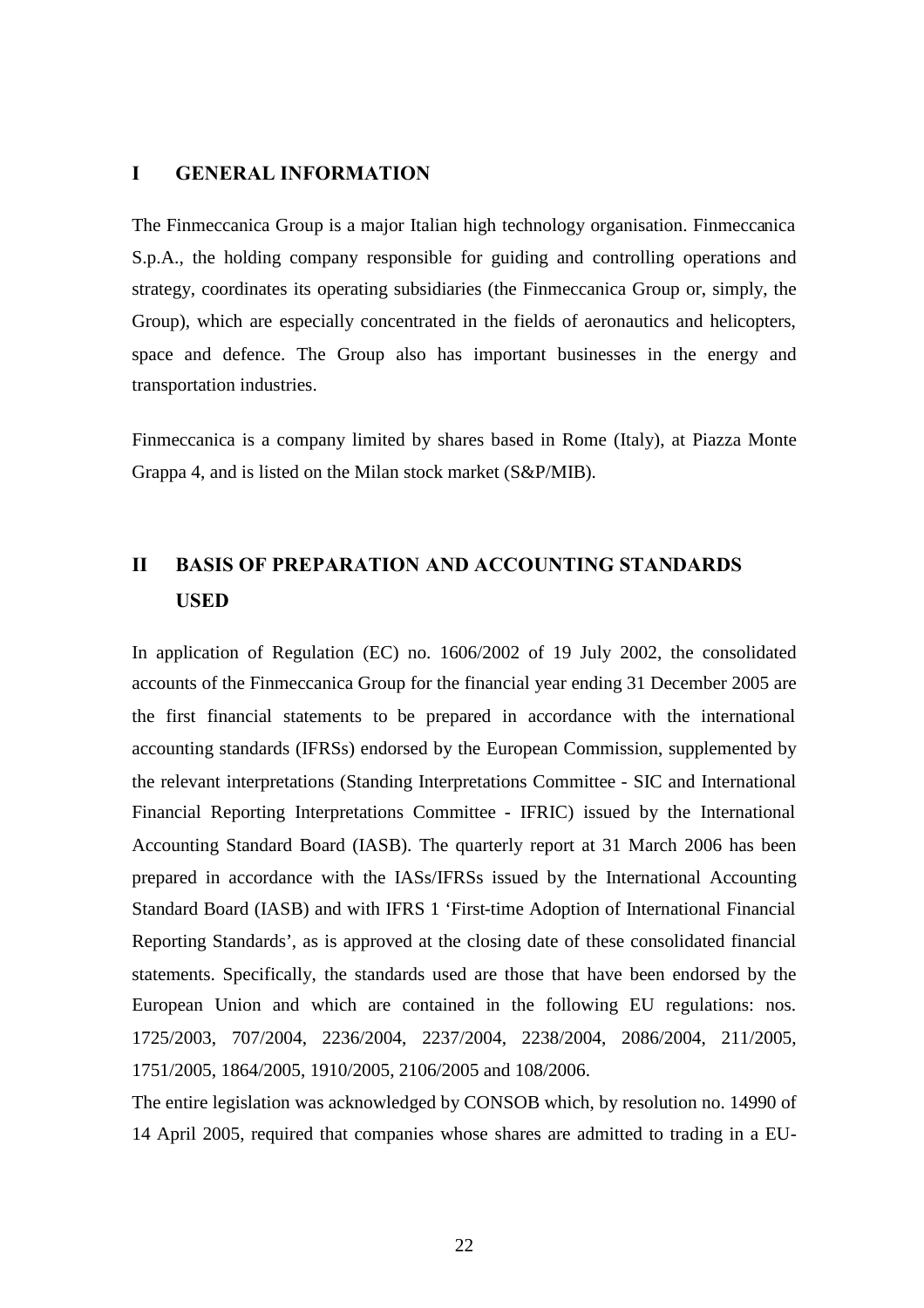regulated market prepare their consolidated financial statements in accordance with IFRSs (instead of the individual local GAAPs) from the financial year beginning 1 January 2005.

The IFRS used in preparing the quarterly report are supplemented by the IFRIC interpretations applicable at the reporting date. At the date of preparation of this report, certain aspects of adaptation and interpretation by the relevant official bodies, as well as the process of endorsement by the European Commission, have yet to be completed. As a result, there may be further changes or supplements to such standards and interpretations which could result in the Finmeccanica Group being required or opting to alter the accounting policies adopted in preparing these quarterly report.

The general principle used in preparing the financial statements at 31 March is the cost method, except for the recognition of derivative instruments and some financial assets, which must or - to the extent of financial assets – can be recognised at fair value under IAS 39.

The accounting standards specified below have been applied consistently for the comparative periods presented.

All figures are shown in millions of euros unless otherwise indicated.

Preparation of the quarterly report required management to make certain estimates. The main areas affected by estimates or assumptions of particular importance or that have significant effects on the balances shown are described in Section 4.

The quarterly report at 31 March 2006 prepared in accordance with IFRS was not audited.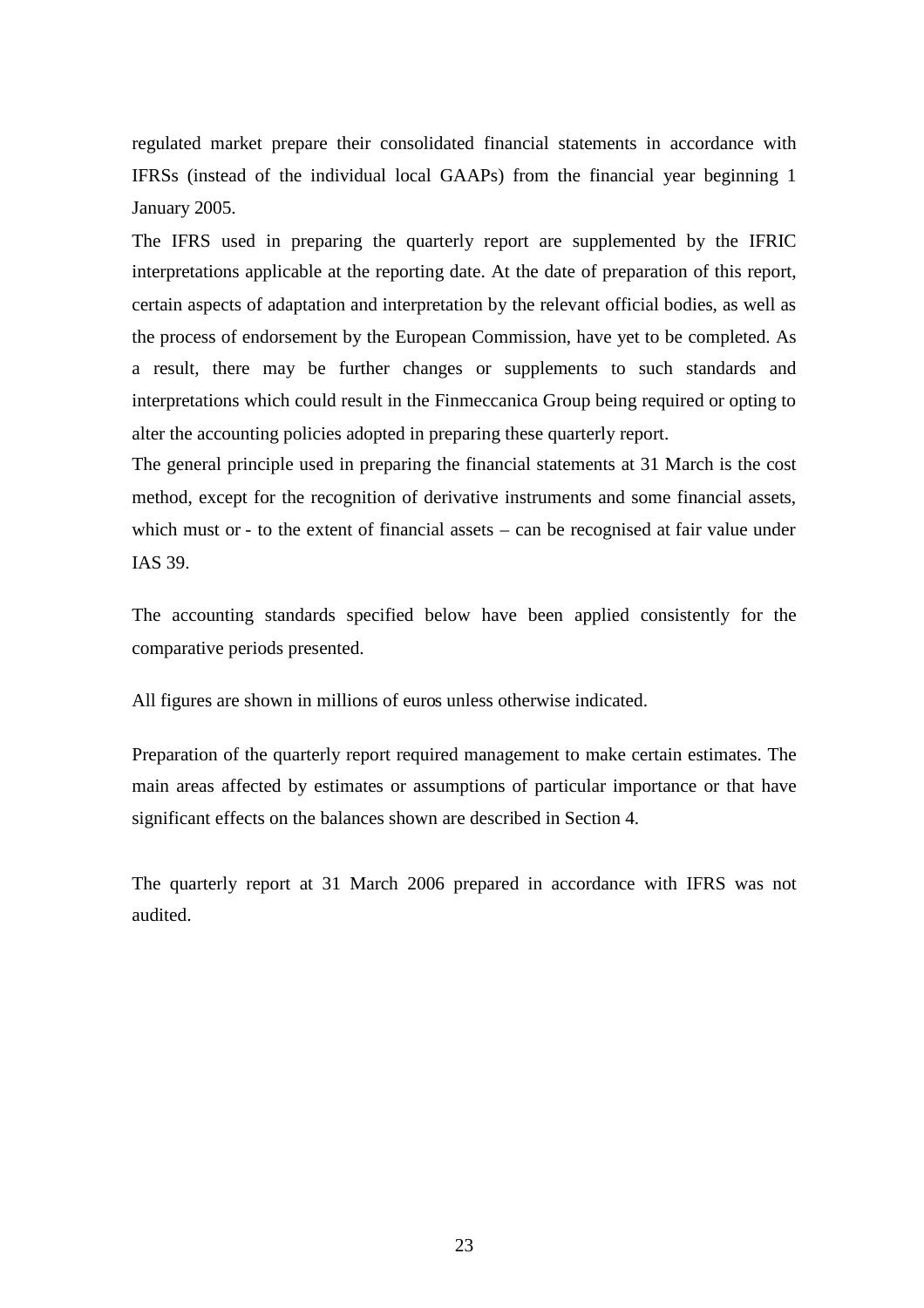# **III ACCOUNTING STANDARDS ADOPTED**

#### *III.1. Standards and scope of consolidation*

The Group quarterly report at 31 March 2006 includes the statements of the companies/entities included in the scope of consolidation ('consolidated entities'), which have been prepared in accordance with the IFRSs adopted by Finmeccanica Group.

### **Subsidiaries and entities controlled jointly**

In particular, the entities over which Finmeccanica exercises a controlling power, either by directly or indirectly holding a majority of shares with voting rights or by exercising a dominant influence through the power to govern the financial and operating policies of an entity and obtain the related benefits regardless of the nature of the shareholding, have been consolidated on a line-by-line basis.

Not consolidated on a line-by-line basis are those entities which, because of the dynamics of their operations (e.g. consortia without shares and controlling interests in equity consortia which, by charging costs to their members, do not have their own financial results and the financial statements of which do not, net of intercompany assets and liabilities, have material balances) or their current status (e.g. companies that are no longer operational, have no assets or personnel, or for which the liquidation process appears to be essentially concluded), would be immaterial to the Group's situation in both quantitative and qualitative terms. These holdings have been consolidated using the equity method.

Participating interests in entities (including special-purpose entities) over which control is exercised jointly with other parties are consolidated proportionally (so as to incorporate only the value of the assets, liabilities, costs and income proportional to the percentage held without, therefore, including the holdings of the other parties).

All controlled entities are consolidated at the date on which control was acquired by the Group. The entities are removed from the consolidated financial statements at the date on which the Group relinquishes control.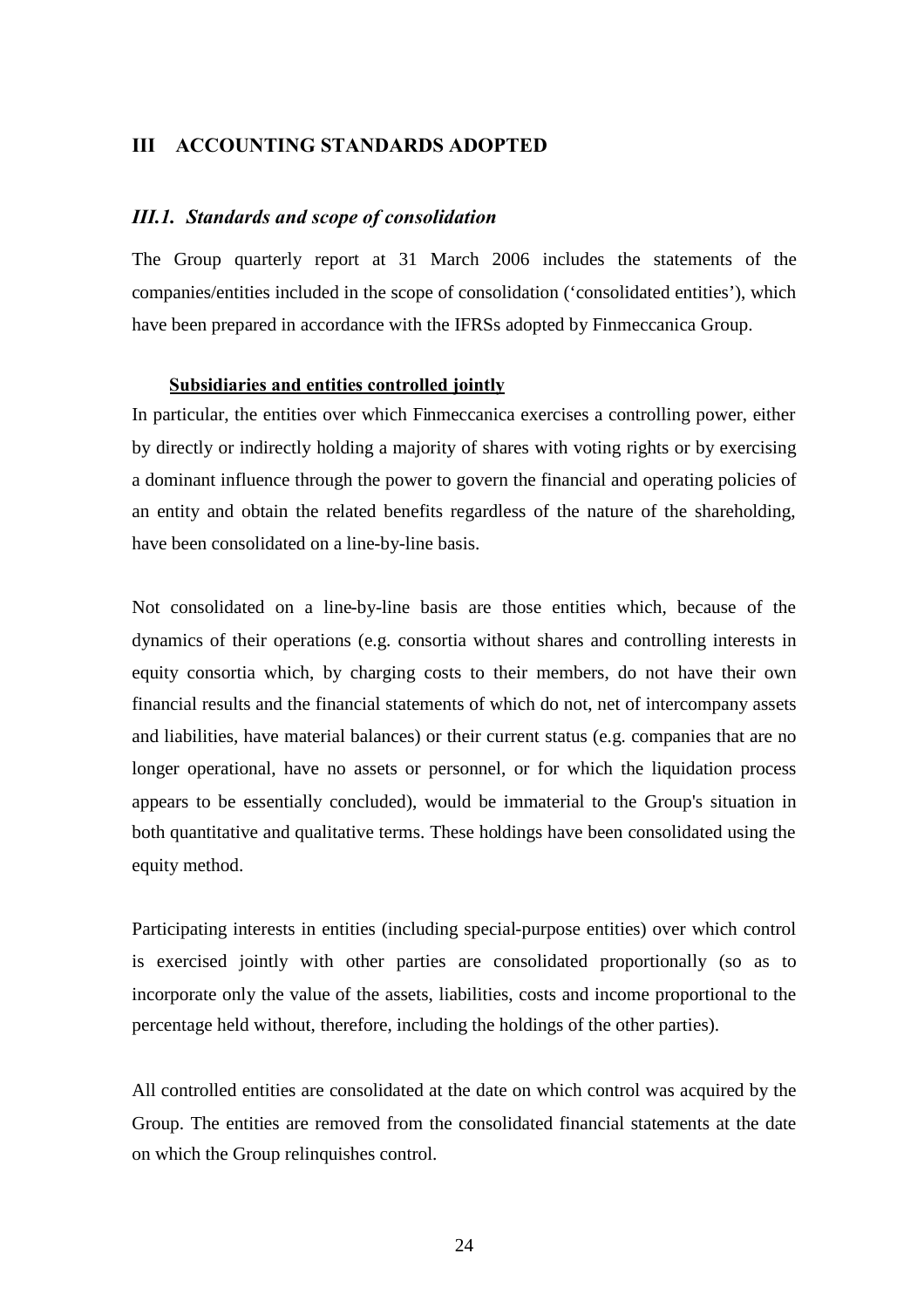Business combinations are recognised using the purchase method, whereby the acquirer purchases the equity and recognises all assets and liabilities, even if merely potential, of the acquired company. The cost of the transaction includes the fair value at the date of purchase of the assets sold, the liabilities assumed, the capital instruments issued, and all other incidental charges. Any difference between the cost of the transaction and the fair value at the date of purchase of the assets and liabilities is allocated to goodwill. In the event the process of allocating the purchase price should result in a negative difference, this difference is recorded as an expense immediately at the purchase date.

In the case of purchase of controlling stakes other than 100% stakes, goodwill is recognised only to the extent of the portion attributable to the Group Parent.

Amounts resulting from transactions with consolidated entities have been eliminated, particularly where related to receivables and payables outstanding at the end of the period, as well as interest and other income and expenses recorded on the income statements of these enterprises. Also eliminated are the net profits or losses posted between the consolidated entities along with their related tax adjustments.

The consolidated entities all close their financial years on 31 December. The quarterly report at 31 March 2006 has been prepared based on the ending balances at 31 March.

#### **Other equity investments**

Investments in entities over which significant influence is exercised, which generally corresponds to a holding of between 20% and 50%, are accounted for either using the equity method or at fair value. In the case of the equity method, the value of the investment is in line with shareholders' equity adjusted, when necessary, to reflect the application of IFRSs, and includes the recognition of goodwill (net of impairments) calculated at the time of purchase, and to account for the adjustments required by the standards governing the preparation of consolidated financial statements. Unrealised gains on transactions between the Group and its associates are eliminated to the extent of the Group's interest in the associates. Unrealised losses are also eliminated unless the transaction provides evidence of an impairment of the asset transferred.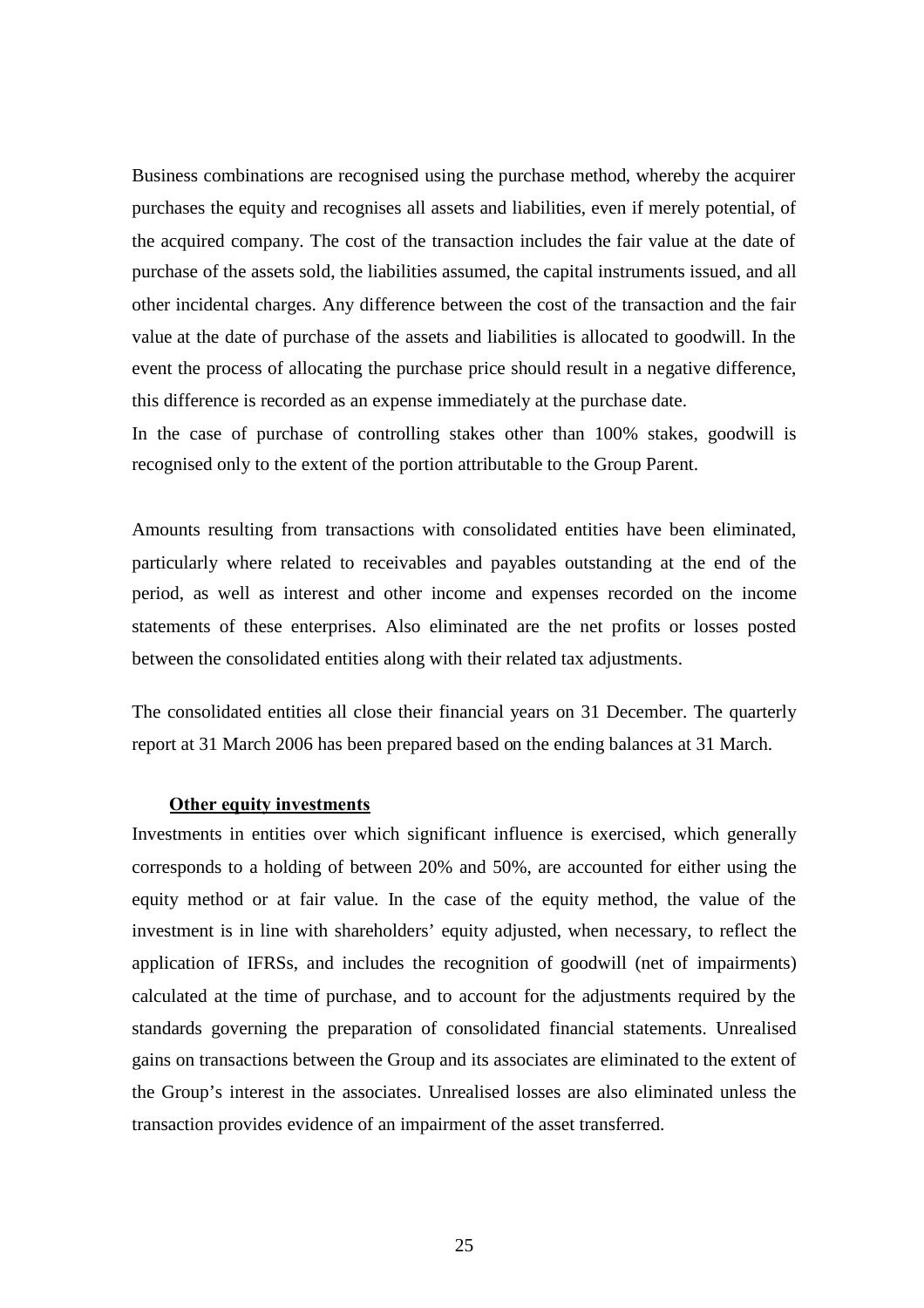Any value losses in excess of book value are recorded in the provision for risks on equity investments if there is an obligation to cover these losses.

The fair value of equity investments, in the event this method applies, is calculated based on the bid price of the last trading day of the month for which the IFRS report was prepared (in this case 31 March 2006).

### *III.2. Segment information*

The Group considers the organisation by industry to be 'primary', as company risks and benefits are influenced significantly by differences in the products and services provided, with the organisation by geographic area being 'secondary', as company risks and benefits are also significantly influenced by operating in different countries or different geographic areas.

# *III.3. Currency translation*

# **Identification of the functional currency**

The balances of the financial statements of each Group entity are presented in the currency of the primary economy in which each enterprise operates (the functional currency). The consolidated quarterly financial statements for the Finmeccanica Group have been prepared in euros, which is the functional currency of the Group Parent.

## **Translation of transactions denominated in a foreign currency**

Items expressed in a currency other than the functional currency, whether monetary (cash and cash equivalents, receivables or payables due in pre-set or measurable amounts, etc.) or non-monetary (advances to suppliers of goods and/or services, goodwill, intangible assets, etc.), are initially recognised at the exchange rate prevailing at the date on which the transaction takes place. Subsequently, the monetary items are translated into the functional currency based on the exchange rate at the reporting date, and any differences resulting from this conversion are recognised in the income statement. Non-monetary items continue to be carried at the exchange rate on the date of the transaction, except in situations where there is a persistent unfavourable trend in the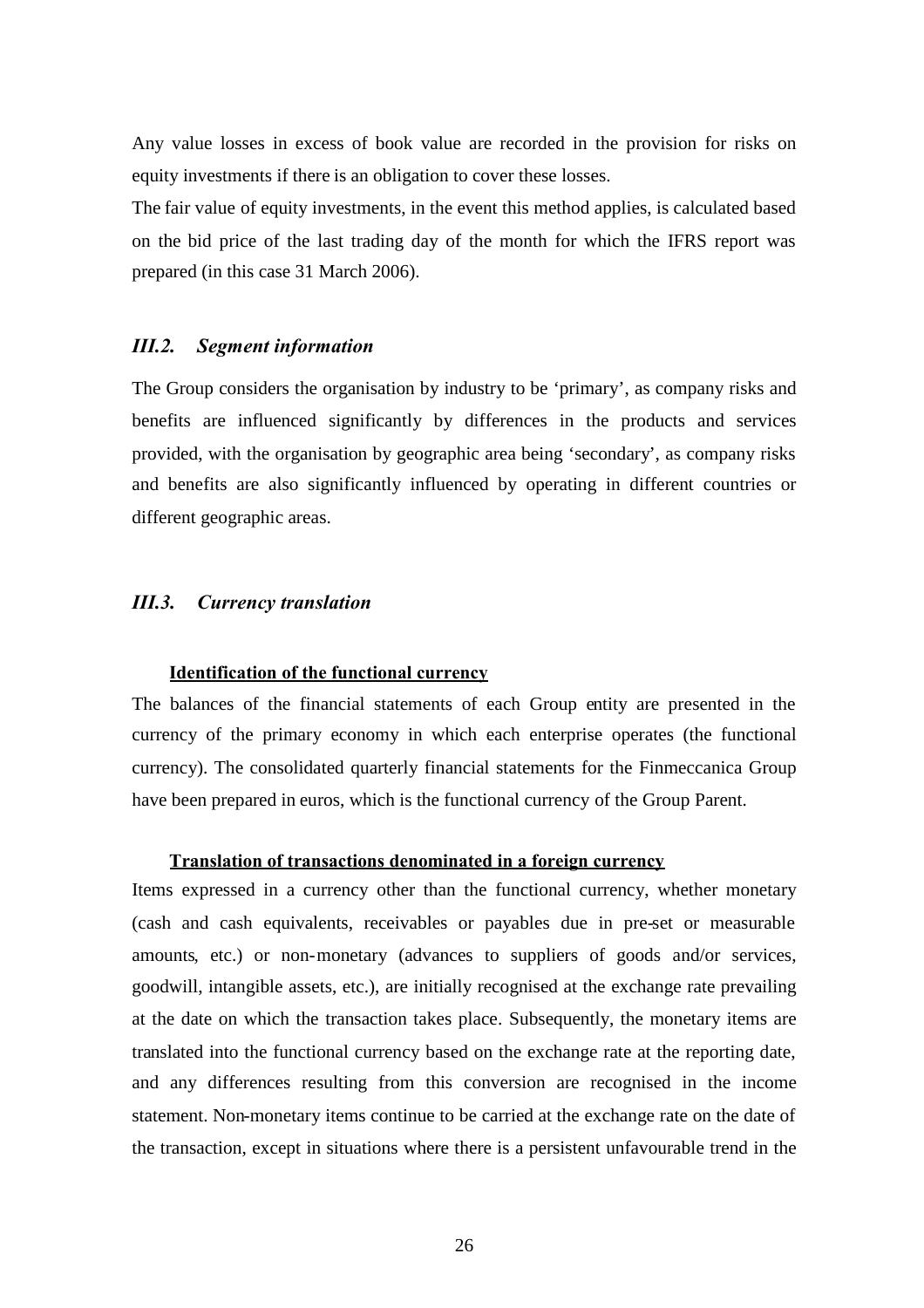exchange rate concerned. The differences receive the accounting treatment (income statement or translation reserve) required of adjustments of these items.

# **Translation of financial statements expressed in a currency other than the functional currency**

The rules for translating quarterly financial statements expressed in a foreign currency other than the functional currency (except where the currency is that of a hyperinflationary economy) are as follows:

- the assets and liabilities presented, even if solely for comparative purposes, are translated at the end-of-period exchange rate;
- costs and revenues, expense and income presented, even if solely for comparative purposes, are translated at the average exchange rate for the period in question, or at the exchange rate on the date of the transaction in the event this is significantly different from the average rate;
- the 'translation reserve' includes both the exchange rate differences generated by the translation of balances at a rate different from that at the close of the period and those that are generated by the translation of opening balances of shareholders' equity at a rate different from that at the close of the period.

Goodwill and adjustments to fair value related to the acquisition of a foreign entity are treated as assets and liabilities of the foreign entity and translated at the end-of-period exchange rate.

# *III.4. Intangible assets*

Intangible assets are non-monetary items without physical form, but which can be clearly identified and generate future economic benefits for the company. They are carried at purchase and/or production cost, including directly related expenses allocated to them when preparing the asset for operations and net of accumulated amortisation (with the exception of intangibles with an indefinite useful life) and any impairments of value. Amortisation begins when the asset is available for use and is recognised systematically over its remaining useful life. In the period in which the intangible asset is recognised for the first time, the amortisation is on a pro-rata basis.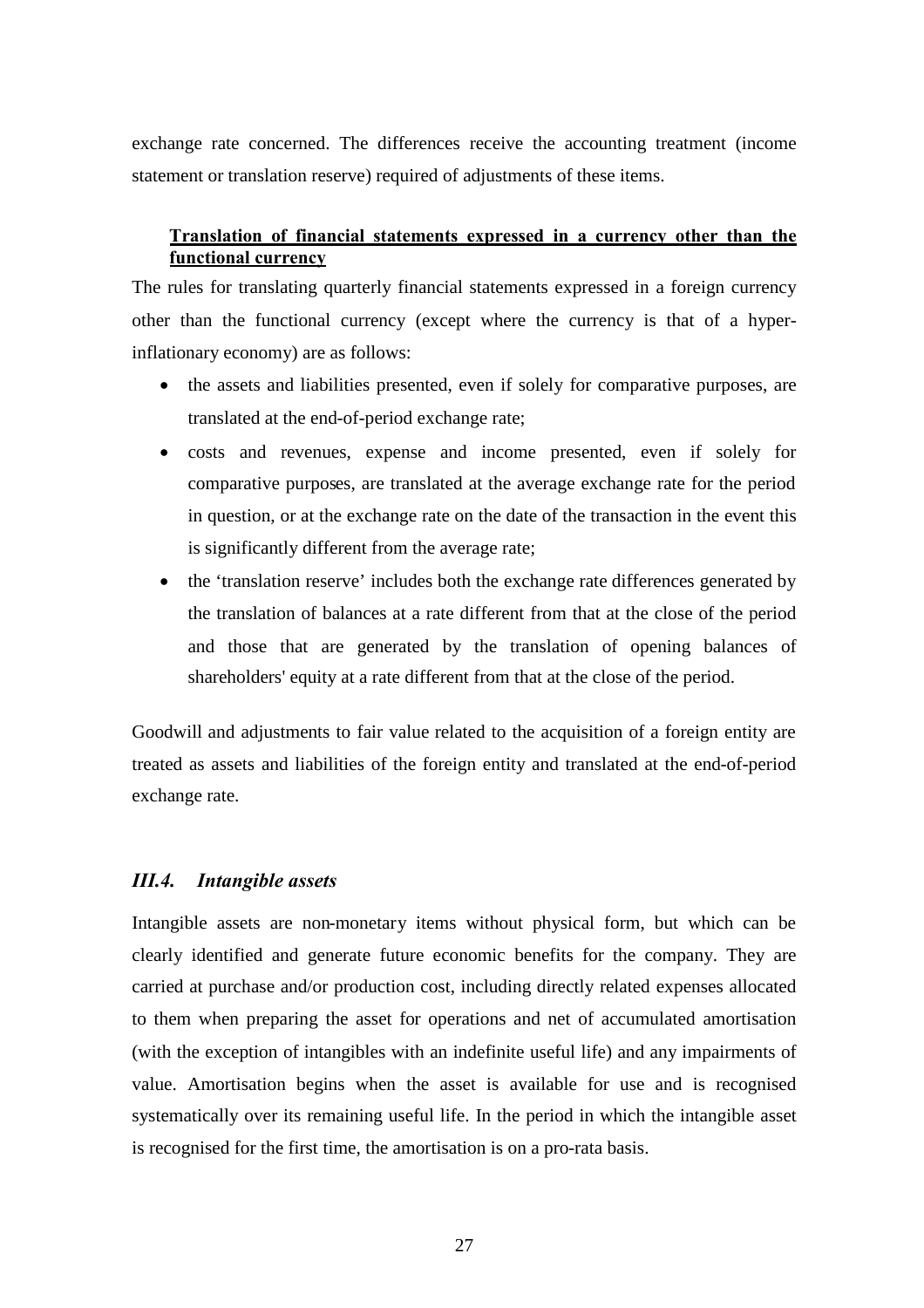#### **Development costs**

This account includes costs related to the application of the results of research or other knowledge in a plan or a project for the production of materials, devices, processes, systems or services that are new or significantly advanced, prior to the start of commercial production or use, for which the generation of future economic benefits can be demonstrated. These costs are amortised over the entire period in which the future earnings are expected to be realised for the project itself. If such costs are reimbursed in whole or in part by the customer or fall within the scope of costs defined by Group standards as 'non-recurring costs', they are recognised under inventories (Section 4.1). Research costs, on the other hand, are expensed in the period in which they are incurred.

#### **Industrial patent and intellectual property rights**

Patents and intellectual property rights are carried at acquisition cost net of amortisation and accumulated impairment losses. Amortisation begins in the period in which the rights acquired are available for use and is calculated based on the shorter of the period of expected use and that of ownership of the rights.

# **Concessions, licences and trademarks**

This category includes: concessions, i.e. government measures that grant private parties the right to exclusive use of public assets or to manage public services under regulated conditions; licences that grant the right to use patents or other intangible assets for a determinate or determinable period of time; trademarks that establish the origin of the products of a given company; and licences for the know-how or software owned by others. The costs, including the direct and indirect costs incurred to obtain such rights, can be capitalised after receiving title to the rights themselves and are amortised systematically over the shorter of the period of expected use and that of ownership of the rights.

#### **Goodwill**

Goodwill recognised as an intangible asset is associated with business combinations and represents the difference between the cost incurred to acquire a company or division and the Group's share of the sum of the values assigned, based on current values at the time of the acquisition, to the individual assets and liabilities of the given company or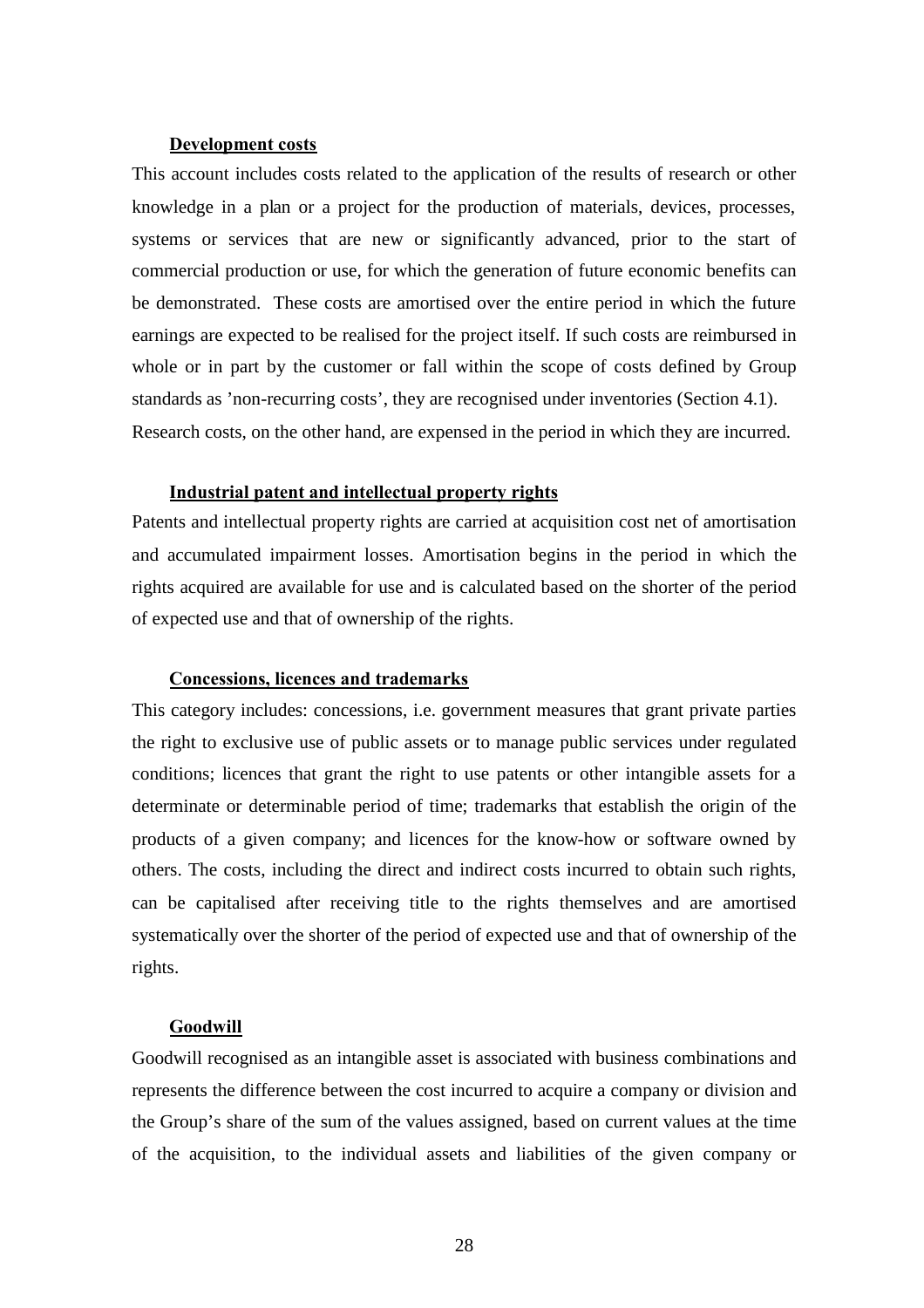division. As it does not have a definite useful life, goodwill is not amortised but is subject to impairment tests conducted at least once a year, unless market and operational factors identified by the Group indicate that an impairment test is also necessary in the preparation of interim financial statements. In conducting an impairment test, goodwill is allocated to the individual cash-generating units (CGUs), i.e. the smallest financially independent business units through which the Group operates in its various market segments.

Goodwill related to the acquisition of consolidated companies is recognised under intangible assets. Goodwill related to associated companies or subsidiaries not consolidated on a line-by-line basis is included in the value of the investments.

## *III.5. Property, plant and equipment*

Property, plant and equipment is measured at purchase or production cost net of accumulated depreciation and any impairment losses. The cost includes all direct costs incurred to prepare the assets for use, as well as any charges for dismantlement and disposal that will be incurred to return the site to its original condition.

Charges incurred for routine and/or cyclical maintenance and repairs are expensed in full in the period in which they are incurred. Costs related to the expansion, modernisation or improvement of owned or leased structural assets are only capitalised to the extent that such costs meet the requirements for being classified separately as an asset or part of an asset. Any public capital grants related to property, plant and equipment are recognised as a direct deduction from the value of the asset to which they refer.

The value of an asset is adjusted by systematic depreciation calculated based on the residual useful life of the asset itself. In the period in which the asset is recognised for the first time, the depreciation rate applied takes into account the period of actual use of the asset. The estimated useful lives adopted by the Group for the various asset classes are as follows:

|                  | Years      |
|------------------|------------|
| Land             | indefinite |
| <b>Buildings</b> | $20 - 33$  |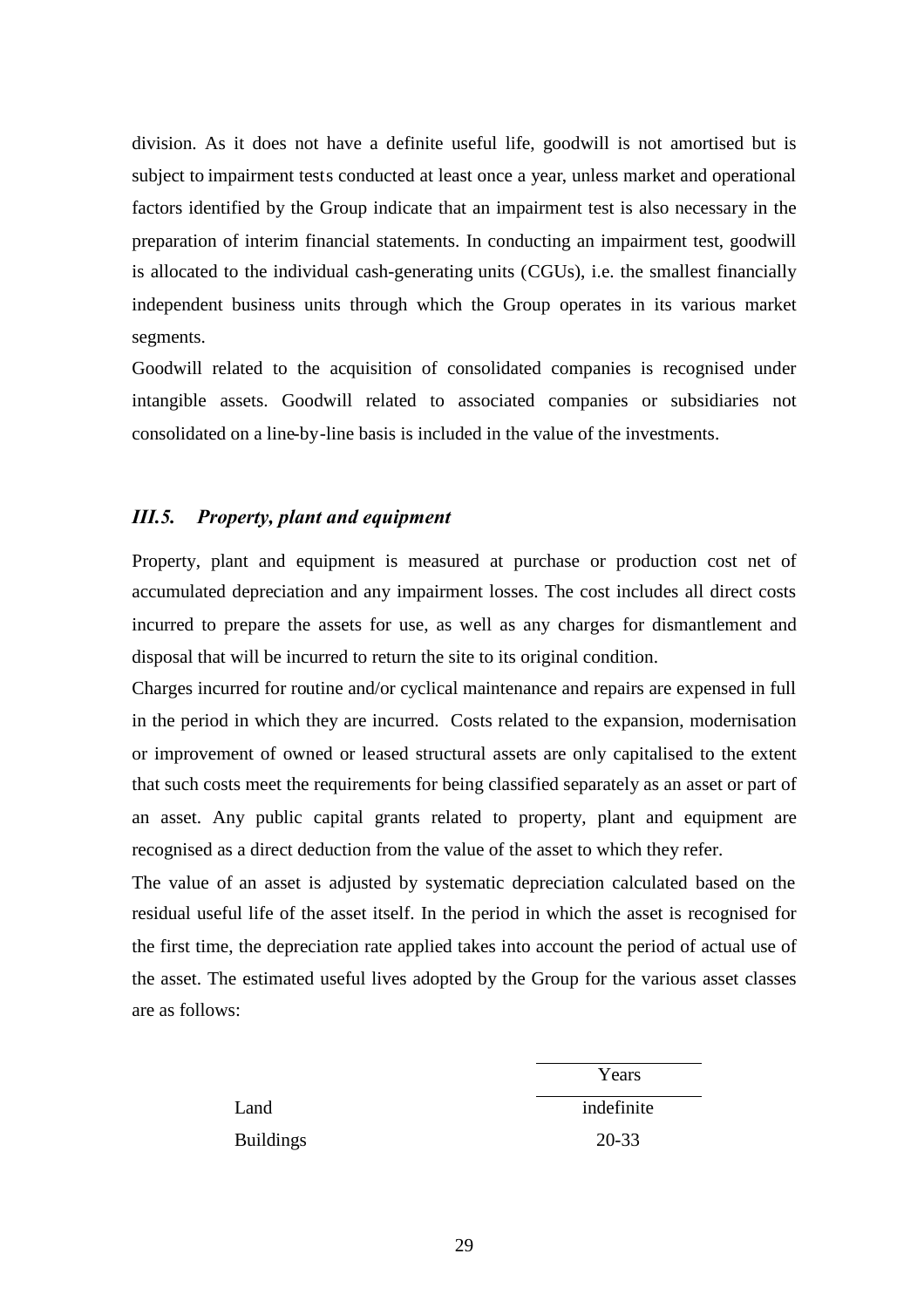| Plant and machinery | $5-10$  |
|---------------------|---------|
| Equipment           | $3 - 5$ |
| Other assets        | $5 - 8$ |

In the event the asset to be depreciated is composed of distinct elements with useful lives that are significantly different from those of the other constituent parts, each individual part that makes up the asset is depreciated separately, in application of the component approach to depreciation.

This item also includes equipment intended for specific programmes (tooling), although it is depreciated, as with other non-recurring costs (see Section 4.1), on the basis of units manufactured in relation to those expected to be produced.

The gains and losses from the sale of assets or groups of assets are calculated by comparing the sales price with the related net book value.

# *III.6. Investment properties*

Investments that generate income independent from company operations are classified as 'investment properties'. These investments are measured at purchase or production cost, increased by any related incidental expenses and reduced by accumulated depreciation and any impairment losses.

#### *III.7. Impairment of intangible assets and property, plant and equipment*

Assets with indefinite lives are not depreciated or amortised, but are rather subject to impairment tests at least once a year to ascertain the recoverability of their book value. For assets that are depreciated or amortised, an assessment is made to determine whether there is any indication of a loss in value. If so, the recoverable value of the asset is estimated, with any excess being recognised in the income statement.

If the reasons for such writedowns should cease to obtain, the asset's book value is restored within the limits of its net book value; the writeback is also taken to the income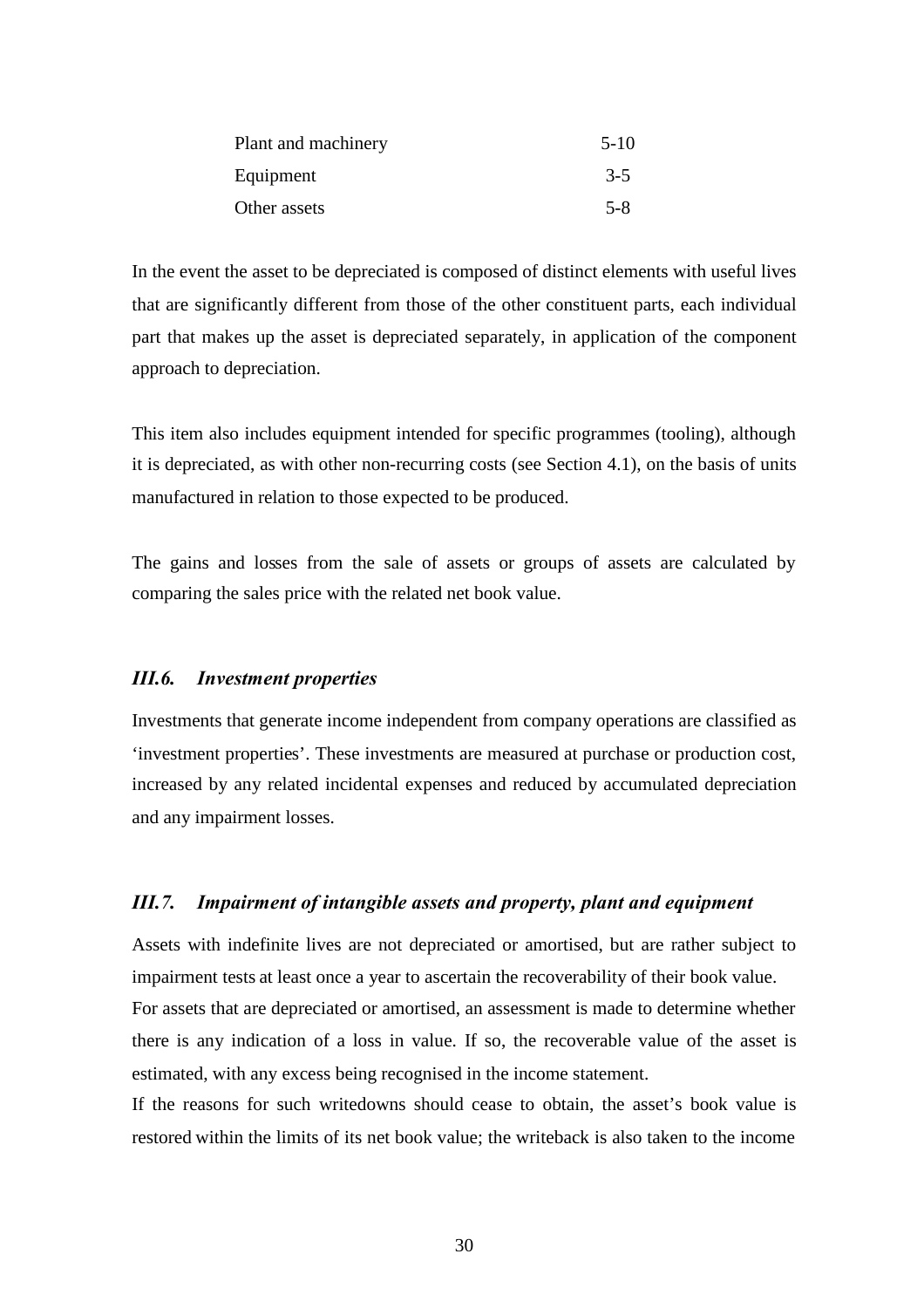statement. Under no circumstances, however, is the value of goodwill that has been written down restored to its previous level.

# *III.8. Equity investments*

The Group classifies its equity investments as follows:

- 'subsidiaries' in which the owner of the interest has the power to determine the financial and operating decisions and to receive the related benefits;
- 'associated companies' in which the owner of the interest exercises significant influence (which is assumed to exist when owner can exercise at least 20% of the votes in the ordinary shareholders' meeting). This also includes companies subject to joint control (joint ventures);
- 'parent companies', when the company held holds shares in its own parent;
- 'other companies' that do not fall under any of the categories above.

Equity investments due to be sold and those purchased for the sole purpose of being sold within twelve months are classified separately under 'assets held for sale'.

Subsidiaries (including those subject to joint control), associates and other companies, with the exception of those that are held for sale, are recognised at the cost of purchase or start-up posted in the separate accounts of the companies of the Group that have been prepared for consolidation purposes. The cost value is maintained in subsequent financial statements except in the event of a loss of value, or any writeback, following a change in its economic use or capital transactions. Equity investments held for sale are carried at the lower of cost and fair value net of sales costs.

# *III.9. Inventories*

Inventories are recorded at the lower of cost and net realisable value. The Group used the weighted average cost method. The net realisable value is the sales price in the course of normal operations net of estimated costs to finish the goods and those needed to make the sale. Any writedowns are eliminated in future periods if the reason for the writedown should cease to obtain.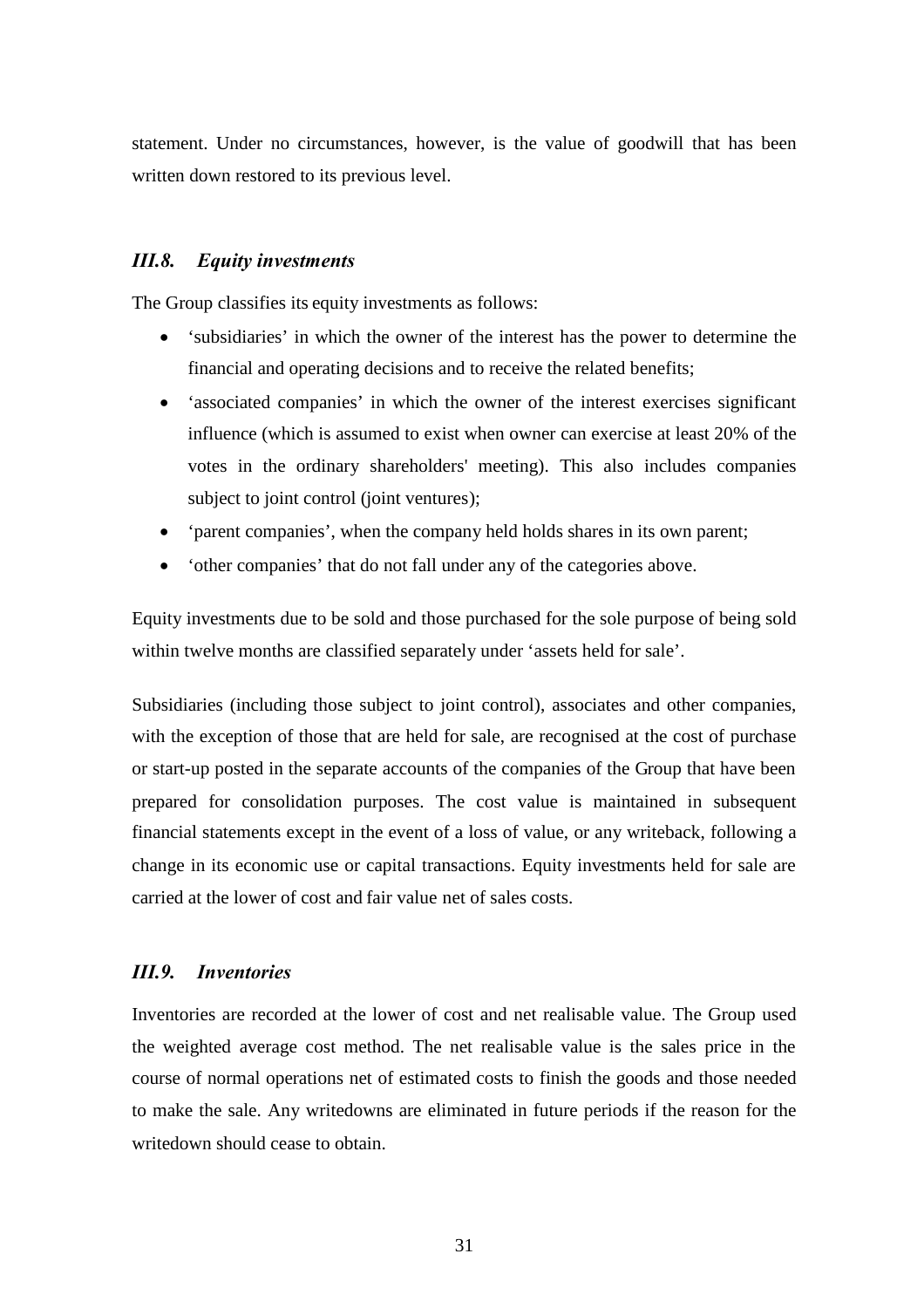The Group classifies inventories as follows:

- raw materials, supplies and consumables
- work in progress and semi-finished goods
- finished products
- goods

In particular, work in progress and semi-finished goods, as specified in Section 4.1, include non-recurring costs.

Work in progress is recognised at production cost using the weighted average cost, excluding financial charges and general overheads.

#### *III.10. Contract work in progress*

Work in progress is recognised on the basis of progress (or percentage of completion), whereby costs, revenues and margins are recognised based on the progress of production. The state of completion is determined on the basis of the ratio between costs incurred at the measurement date and the total expected costs for the programme.

The valuation reflects the best estimate of the schedules prepared at the reporting date. The assumptions upon which the valuations are made are periodically updated. Any impact on profit or loss are recognised in the period in which the updates are made.

In the event the completion of a contract is expected to result in a loss at the gross margin level, the loss is recognised in its entirety in the period in which it becomes reasonably foreseeable.

Contract work in progress is recorded net of any writedowns, as well as pre-payments and advances related to the contract being performed.

This analysis is carried out contract by contract: in the event of positive differences (where the value of work in progress is greater than total pre-payments), the difference is recorded as an asset; negative differences, on the other hand, are recorded as a liability under 'due to customers for contract work'. If it has not been collected at the date of preparation of the annual or interim accounts, the amount recorded among advance payments will have a directly contra-item in trade receivables.

Contracts with payments in a currency other than the functional currency (the euro for the Group) are measured by converting the portion of payments due, calculated using the percentage-of-completion method, at the exchange rate prevailing at the close of the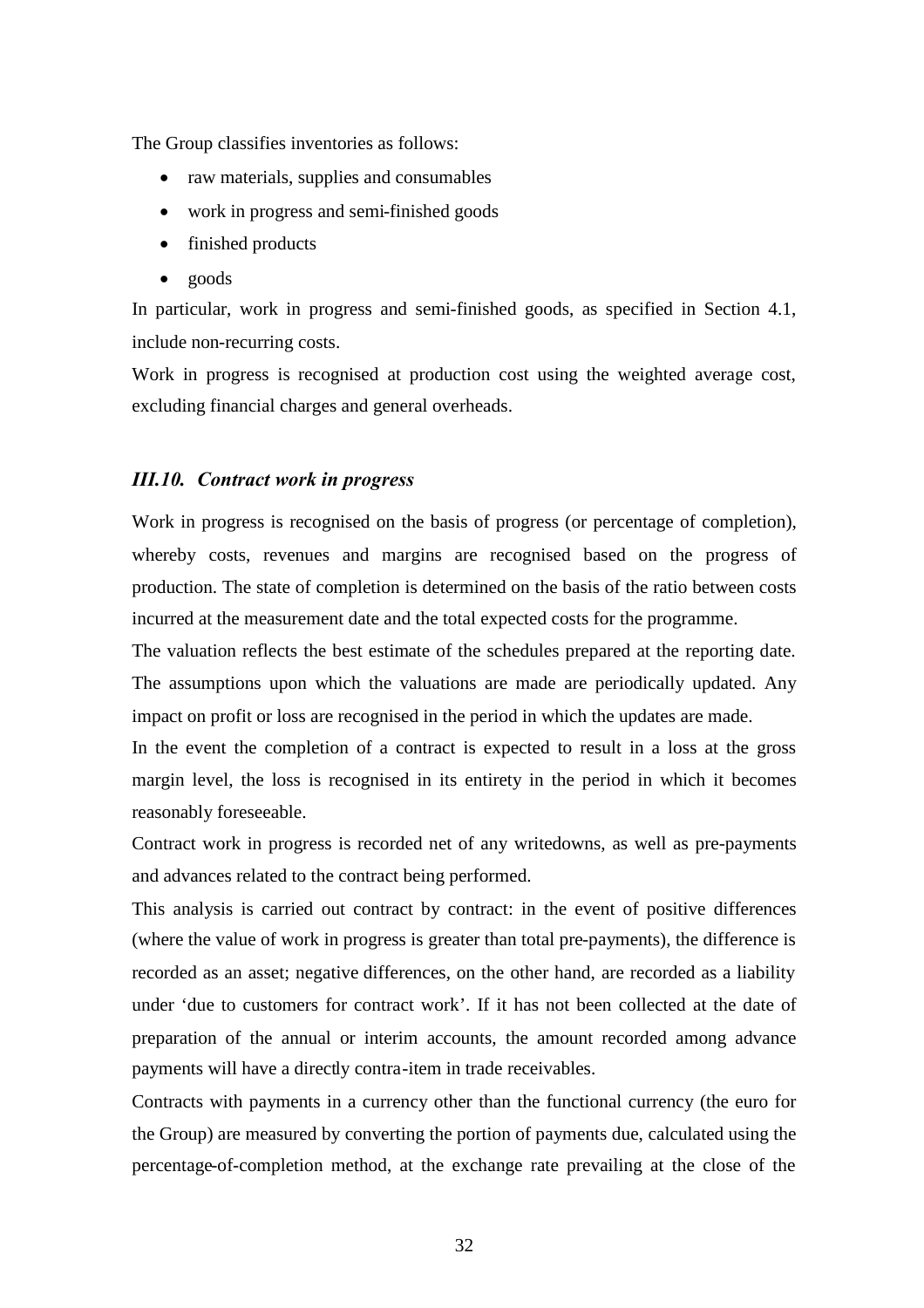period. However, the Group's policy for exchange-rate risk calls for all contracts in which cash inflows and outflows are significantly exposed to exchange rate fluctuations to be hedged specifically. In such cases, the recognition methods described in Section 4.3 below are applied.

# *III.11. Receivables and financial assets*

The Group classifies its financial assets into the following categories:

- financial assets at fair value through profit or loss:
- loans and receivables:
- held-to-maturity financial assets;
- available-for-sale financial assets.

Management classifies assets at the time they are first recognised.

### **Financial assets at fair value through profit or loss**

This category includes financial assets acquired for the purpose of short-term trading transactions, or designated for this use by management, as well as derivatives, which are discussed in the next section. The fair value of these instruments is determined with reference to their end-of-period bid price. For unlisted instruments, the fair value is calculated using commonly adopted valuation techniques. Changes in the fair value of instruments in this category are recognised immediately in the income statement*.*

The classification of assets as current or non-current reflects management expectations regarding their trading. Current assets include those that are planned to be sold within 12 months or those designated as held for trading purposes.

# **Loans and receivables**

This category includes non-derivative financial assets with fixed or determinable payments that are not quoted on an active market. They are measured at their amortised cost using the effective interest method. Should objective evidence of impairment emerge, the value of the asset is reduced to the value obtained by discounting the expected cash flows from the asset; the loss ascertained in the impairment test is recognised in profit or loss. If the reasons for the writedown should cease to obtain, the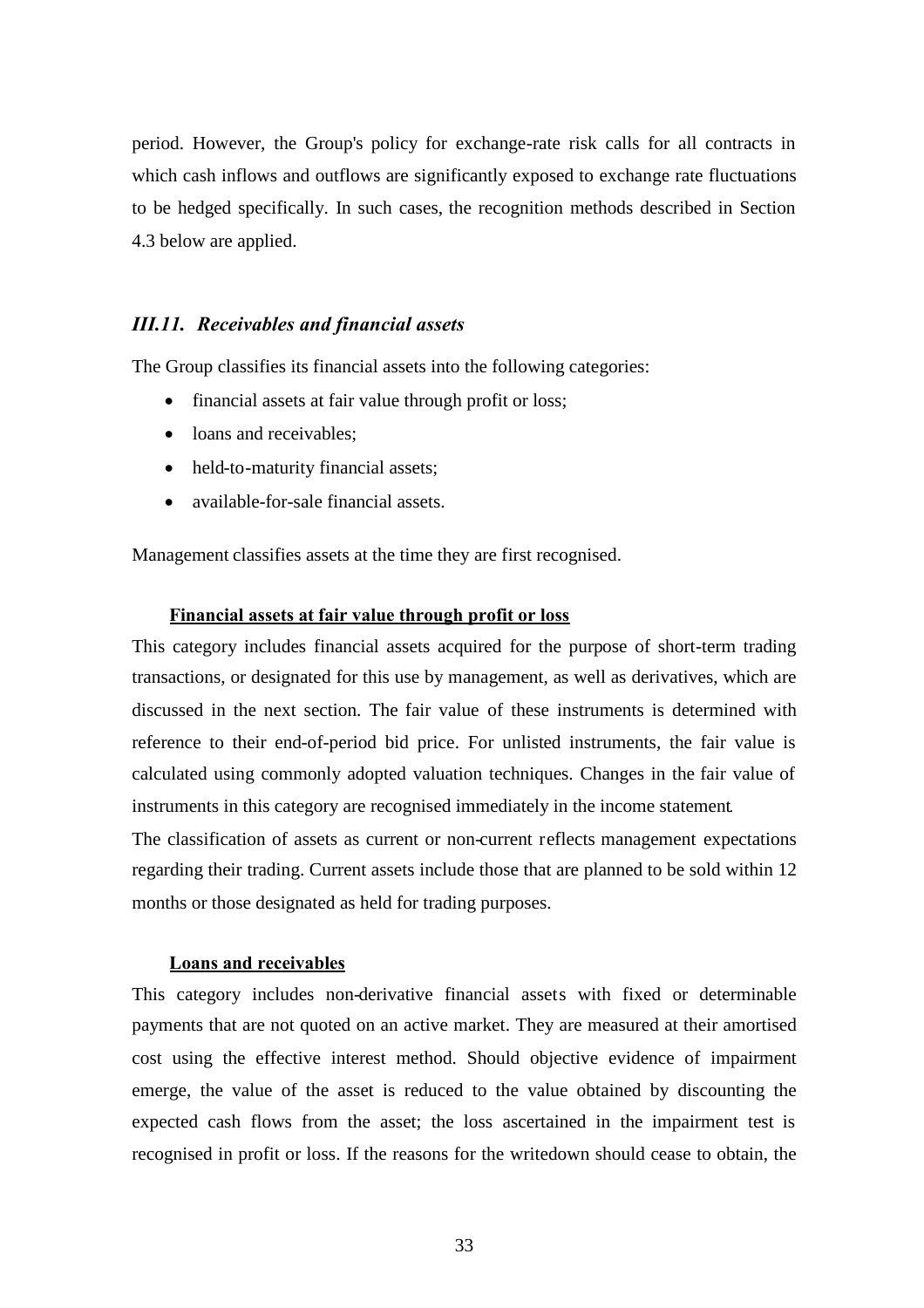value of the asset is restored up to the amortised cost value it would have if no impairment had been recognised. Loans and receivables are posted under current assets except for the portion falling due beyond 12 months, which is carried under non-current assets.

#### **Financial assets held to maturity**

These are non-derivative assets with fixed maturities that the Group has the intention and ability to hold to maturity. Those maturing within 12 months are carried as current assets. Should objective evidence of impairment emerge, the cumulative loss – measured as the difference between the acquisition cost and the current fair value, less any impairment loss on that financial asset previously recognised in profit or loss – is removed from equity and recognised in the income statement. Impairment losses recognised in the income statement on equity instruments are not reversed through the income statement.

#### **Financial assets available for sale**

This category encompasses non-derivative financial assets specifically designated as available for sale or are not classified in any of the previous items. They are recognised at fair value, which is calculated with reference to their market price at the reporting date or using financial valuation techniques and models. Changes in value are recognised in a specific equity item ('Reserve for assets available for sale'). The reserve is taken to the income statement only when the financial asset is effectively sold or, in cases of a loss of value, when it become evident that the impairment in value already recognised in equity is unrecoverable. Classification as current or non-current depends on the intentions of management and the effective marketability of the security itself. Assets that are expected to be sold within 12 months are carried under current assets.

Should objective evidence of impairment emerge, the value of the asset is reduced to the value obtained by discounting the expected cash flows from the asset; reductions in value previously recognised in equity are reversed to profit or loss. If the reasons for the writedown should cease to obtain, the value of the asset is restored.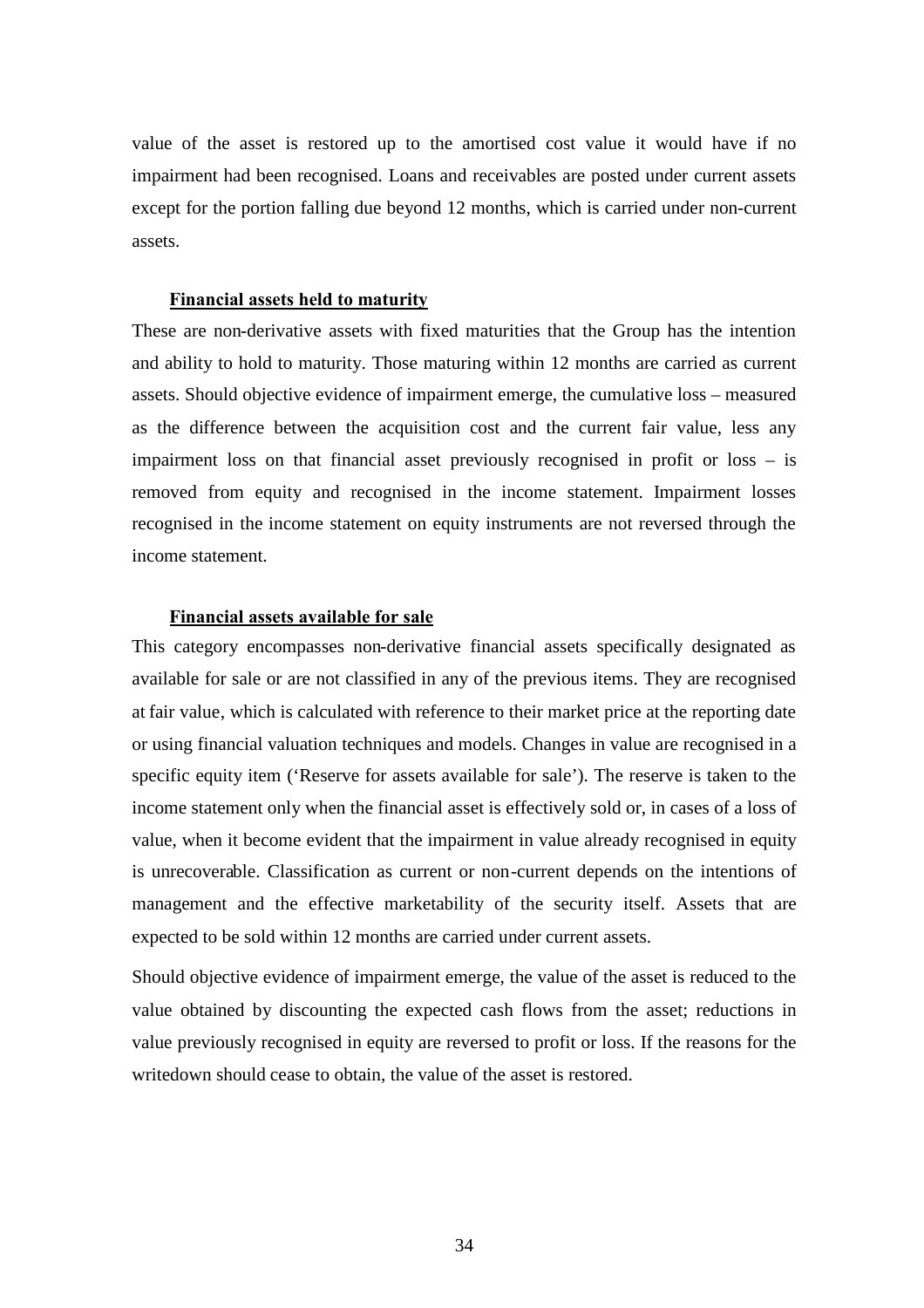# *III.12. Derivatives*

Derivatives are still regarded as assets held for trading and stated at fair value through profit and loss unless, in the light of the new standards and current interpretation, they are deemed eligible for hedge accounting and effective in offsetting the risk in respect of underlying assets, liabilities or commitments undertaken by the Group.

In particular, the Group uses derivatives as part of its hedging strategies to offset the risk of changes in the fair value of assets or liabilities on its balance sheet or the risk associated with contractual commitments (fair value hedges) and the risk of changes in expected cash flows in contractually defined or highly probable operations (cash flow hedges). For details regarding the methodology for recognising hedges of the exchange rate risk on long-term contracts, see Section 4.3.

The effectiveness of hedges is documented both at the start of the operation and periodically thereafter (at least every time an annual or interim report is published) and measured by comparing changes in the fair value of the hedging instrument against changes in the hedged item ('dollar offset ratio'). For more complex instruments, the measurement involves statistical analysis based on the variation of the risk.

#### *Fair value hedges*

Changes in the value of derivatives that have been designated and qualify as fair value hedges are recognised in profit or loss, similarly to the treatment of changes in the fair value of the hedged assets or liabilities that are attributable to the risk that has been offset with the hedge.

### *Cash flow hedges*

Changes in the fair value of derivatives that have been designated and qualify as cash flow hedges are recognised - with reference to the 'effective' component of the hedge only - in a specific equity reserve ('cash flow hedge reserve'), which is subsequently recognised in profit or loss when the underlying transaction affects profit or loss. Changes in fair value attributable to the non-effective component are immediately recognised in profit or loss for the period. If the derivative is sold, or ceases to function as an effective hedge against the risk for which it was originated, or the occurrence of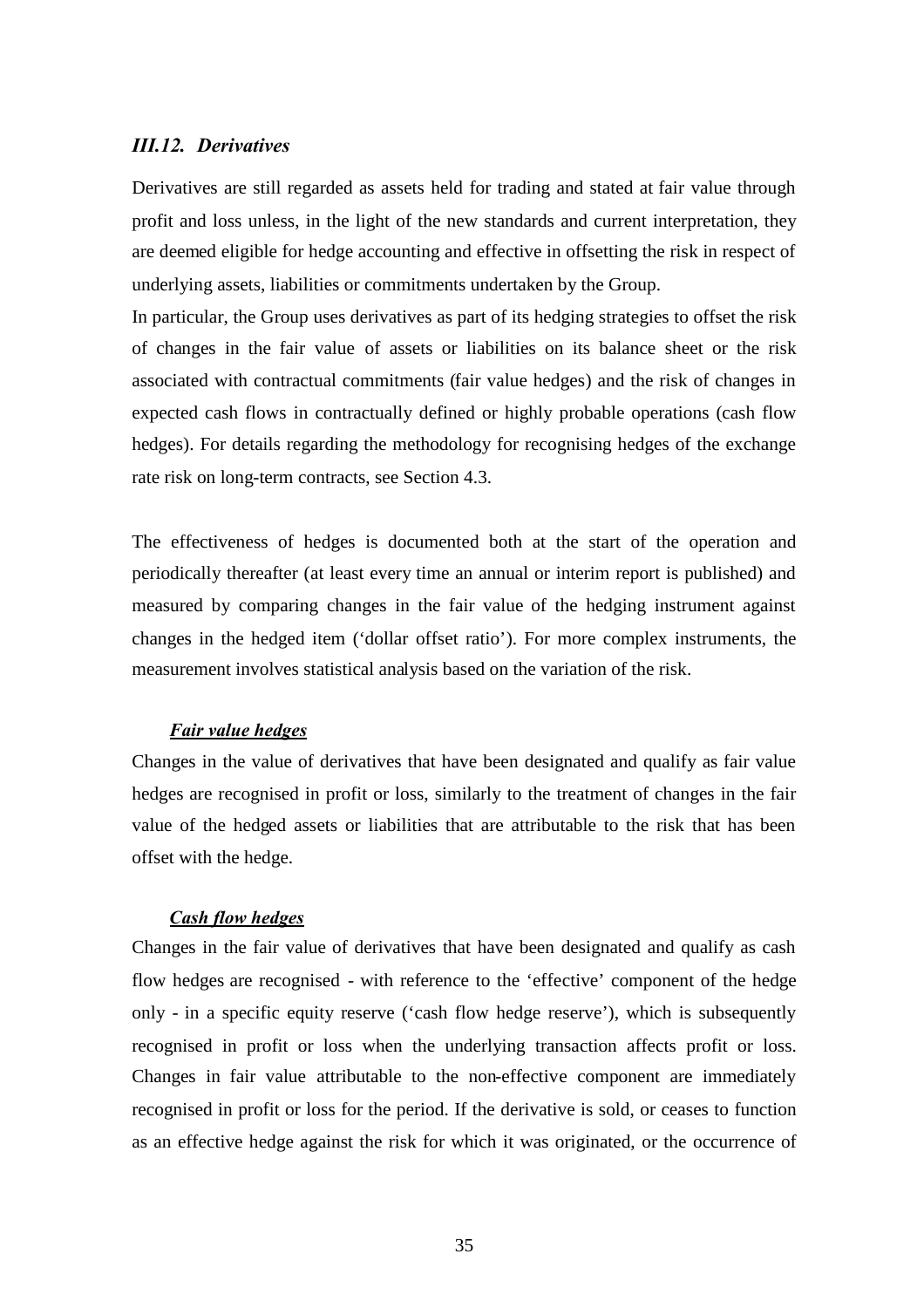the underlying operation ceases to be highly probable, the relevant portion of the cash flow hedge reserve is immediately recognised in the income statement.

#### **Determining fair value**

The fair value of instruments quoted on public markets is determined with reference to the bid price for the instrument in question at the reference date. The fair value of unquoted instruments is determined with financial valuation techniques. Specifically, the fair value of interest rate swaps is measured by discounting the expected cash flows, while the fair value of foreign exchange forwards is determined on the basis of the market exchange rate at the reference date and the rate differentials among the currencies involved.

# *III.13. Cash and cash equivalents*

The item includes cash, deposits with banks or other institutions providing current account services, post office accounts and other cash equivalents, as well as investments maturing in less than three months from the date of acquisition. Cash and cash equivalents are recognised at their fair value.

## *III.14. Shareholders' equity*

#### **Share capital**

Share capital consists of the capital subscribed and paid up by the Group Parent. Costs directly associated with the issue of shares are recognised as a decrease in share capital when they are directly attributable to capital operations.

#### **Treasury shares**

Treasury stock is recognised as a decrease in Group shareholders' equity. The costs incurred in the issue of new shares by the Group Parent are recognised as decreases in shareholders' equity, net of any deferred tax effect. Gains or losses realised in the acquisition, sale, issue or cancellation of treasury stock are recognised directly in shareholders' equity.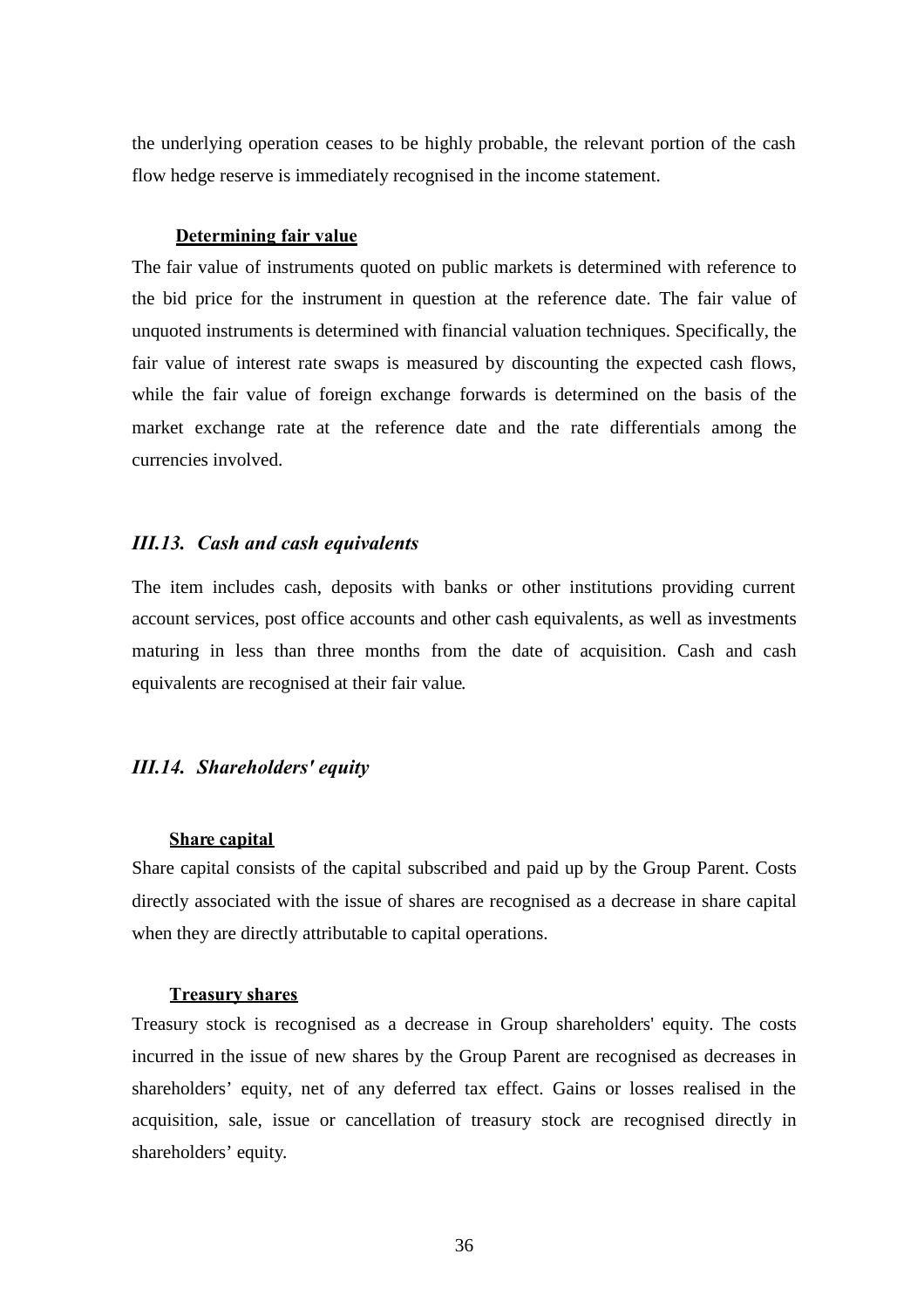#### **Profits (losses) carried forward**

These include net profits or losses for the year and for previous years that are not distributed or allocated to reserves (for profits) or covered (for losses). The item also includes transfers from other equity reserves when the restrictions on their release cease to apply, as well as the effects of changes in accounting policies and significant errors.

#### **Other reserves**

Other reserves consist of specific-purpose equity reserves of the Group Parent. They include the fair value reserve relating to items accounted for using the fair value method recognised in equity and the cash flow hedge reserve in respect of the effective portion of such hedges.

## *III.15. Payables and other liabilities*

Payables and other liabilities are initially recognised at fair value net of transaction costs. Then they are valued at amortised cost, using the effective interest rate method (Section 3.22).

Payables and other liabilities are defined as current liabilities unless the Group has the contractual right to settle its debts at least 12 months after the reporting date.

# *III.16. Deferred tax assets*

Deferred tax assets and liabilities are calculated based on temporary differences arising between the tax bases of assets and liabilities and their carrying amounts in the consolidated financial statements. Deferred tax assets and liabilities are calculated by applying the tax rate in force at the time the temporary differences will be reversed. Deferred tax assets are recognised to the extent that it is probable the company will post taxable income at least equal to the temporary differences in the financial periods in which such assets will be reversed.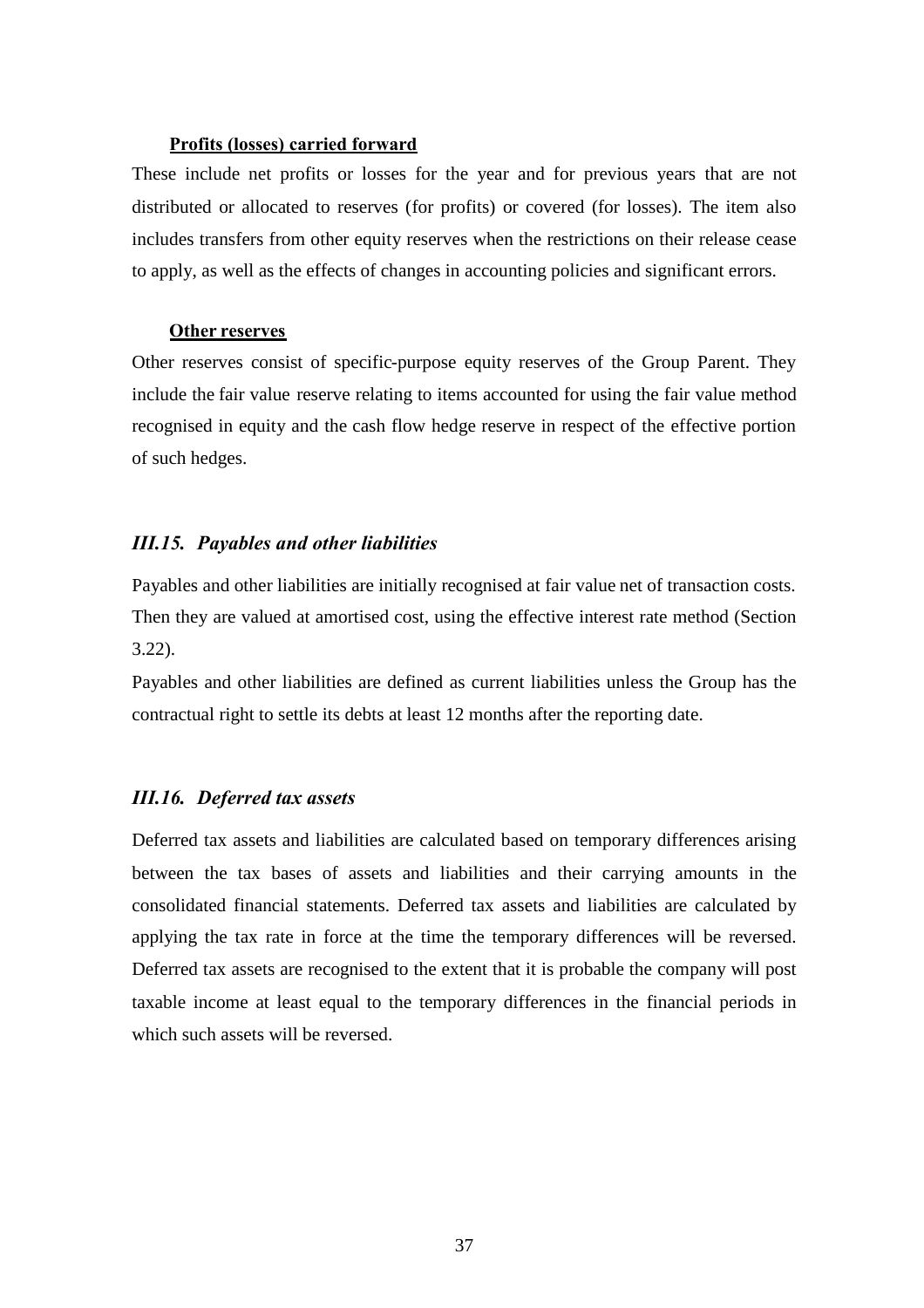# *III.17. Employee benefits*

#### **Post-employment benefit plans**

Group companies use several types of pension and supplementary benefit plans, which can be classified as follows:

- *Defined contribution plans* in which the company pays fixed amounts to a distinct entity (e.g. a fund) but has no legal or constructive obligation to make further payments if the fund does not have sufficient assets to pay the benefits accrued by employees during their period of employment with the company. The company recognises the contributions to the plan only when employees rendered their services to the company specifically in exchange for these contributions;
- *Defined benefit plans* in which the company undertakes to provide agreed benefits for current and former employees and incur the actuarial and investment risks associated with the plan. The cost of the plan is therefore not determined by the amount of the contributions payable in the financial period but, rather, is redetermined with reference to demographic and statistical assumptions and wage trends. The methodology used is the projected unit credit method. The 'trattamento di fine rapporto', a staff severance pay mechanism peculiar to Italy, belongs to this category.

In compliance with IAS 19, the Finmeccanica Group uses the so-called 'corridor' approach in recognising actuarial losses and gains relating to defined benefit plans. This method makes it possible to dilute the effects of changes in the valuation parameters over a number of financial years. Consequently, for each plan net actuarial losses and gains at the end of the prior period that exceed the greater of 10% of the present value of the obligation and 10% of the fair value of the benefit plan assets divided by the remaining working life of employees are recognised in each period.

## **Other long-term benefits and post-employment benefit plans**

Group companies grant employees with other benefits (such as seniority bonuses after a given period of service with the company) that, in some cases, continue to be provided after retirement (for example, medical care). These receive the same accounting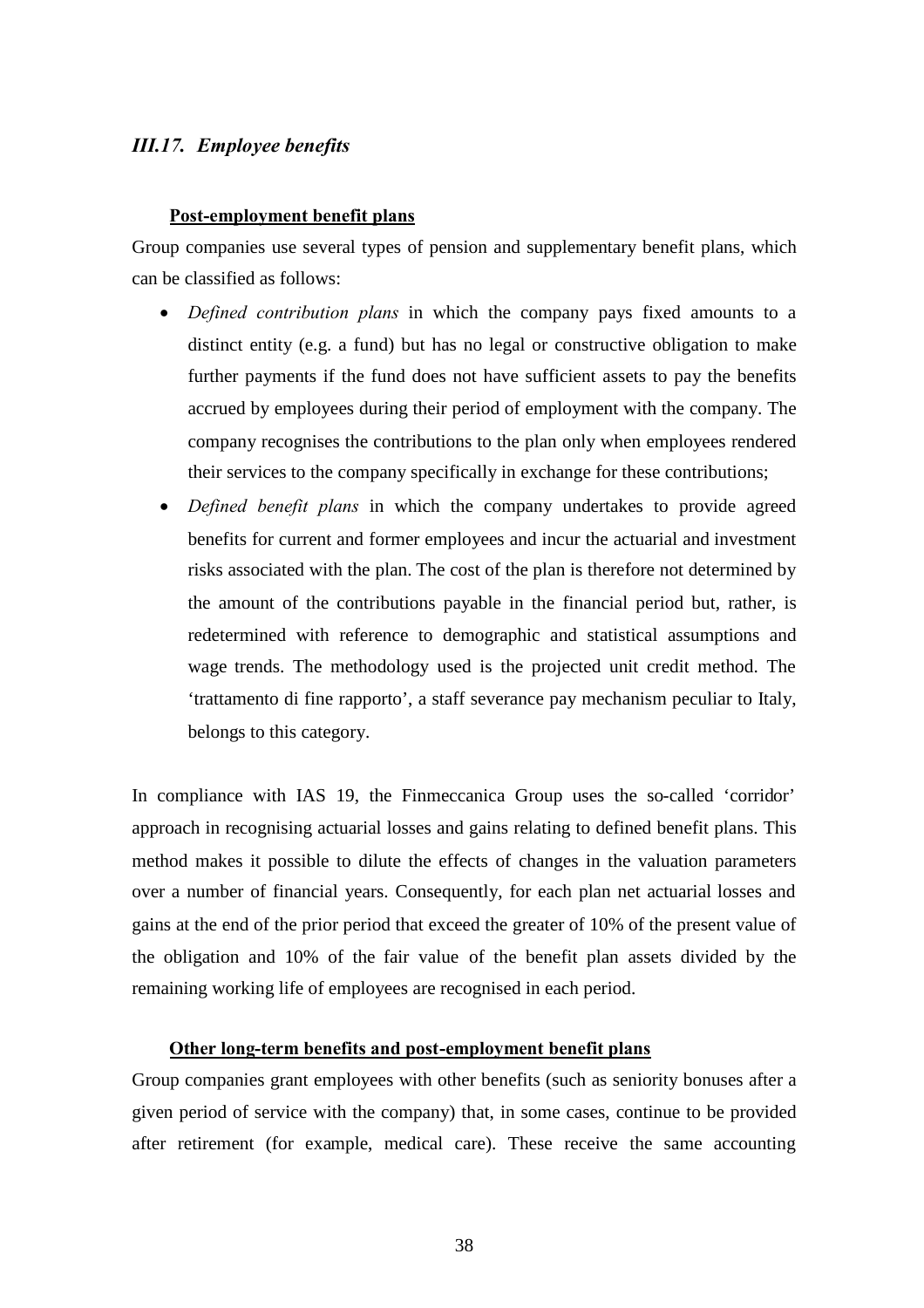treatment as defined benefit plans, using the projected unit credit method. However, the corridor approach cannot be used for 'other long-term benefits'. Consequently, net actuarial gains and losses are recognised both immediately and in full as they occur.

#### **Benefits payable for the termination of employment and incentive plans**

Termination benefits are recognised as liabilities and expenses when the enterprise is demonstrably committed to terminating the employment of an employee or group of employees before the normal retirement date or to providing termination benefits as a result of an offer made in order to encourage voluntary redundancy. The benefits payable to employees for the termination of employment do not bring any future economic benefit to the enterprise and are therefore recognised immediately as expenses.

#### **Equity compensation benefits**

The Group uses stock option plans or stock grant to compensate top management. In these cases, the theoretical benefit attributable to the recipients is charged to the income statement in the financial periods for which the plan is operative with a contra-item in an equity reserve. The benefit is quantified by measuring the fair value of the assigned instrument using financial valuation techniques that take account of market conditions and, at the date of each annual or interim report, an updated estimate of the number of instruments expected to be distributed.

## *III.18. Provisions for risks and charges*

Provisions for risks and charges cover certain or probable losses and charges whose timing or amount was uncertain at the reporting date.

The provision is recognised only when a current obligation (legal or constructive) exists as a result of past events and it is probable that an outflow of economic resources will be required to settle the obligation. The amount reflects the best current estimate of the cost of fulfilling the obligation. The interest rate used to determine the present value of the liability reflects current market rates and includes the additional effects relating to the specific risk associated with each liability.

Risks for which the emergence of a liability is merely a possibility are reported in the section in the notes on commitments and risks and no provision is recognised.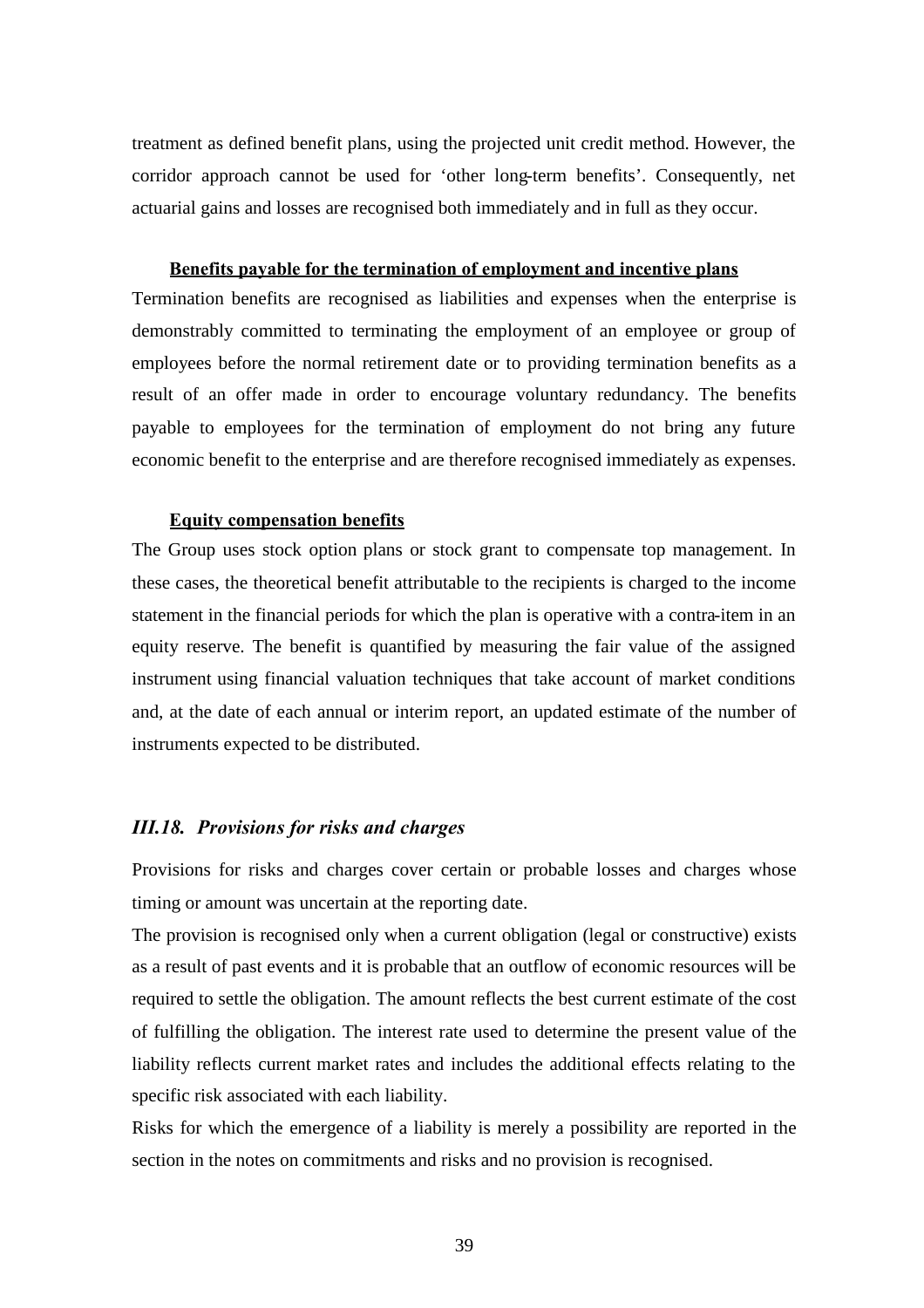# *III.19. Leasing*

# **Group entities as lessees in a finance lease**

At the date on which a lease is first recognised, the lessee records a non-current asset and a financial liability at the lower of the fair value of the asset and the present value of the minimum lease payments at the date of the inception of the lease, using the implicit interest rate in the lease or the incremental borrowing rate. Subsequently, an amount equal to the depreciation expense and the finance charge separated from the principal component of the lease payment made in the period is recognised in the income statement.

#### **Group entities as lessors in a finance lease**

At the date on which a lease is first recognised, the value of the leased asset is eliminated from the balance sheet and a receivable equal to the net investment in the lease is recognised. The net investment is the sum of the minimum payments plus the residual unguaranteed value discounted at the interest rate implicit in the lease contract. Subsequently, financial income is recognised in the income statement for the duration of the contract in an amount providing a constant periodic rate of return on the lessor's net investment.

The unsecured residual value is reviewed periodically for possible impairment.

#### **Operating leases**

Receipts and payments in respect of contracts qualifying as operating leases are recognised in the income statement over the duration of the contract.

# *III.20. Revenue*

Revenues generated by an operation are recognised at the fair value of the amount received and receivable, inclusive of volume discounts and reductions.

Revenues also include changes in work in process, the accounting policies for which were described in Section 3.10 above.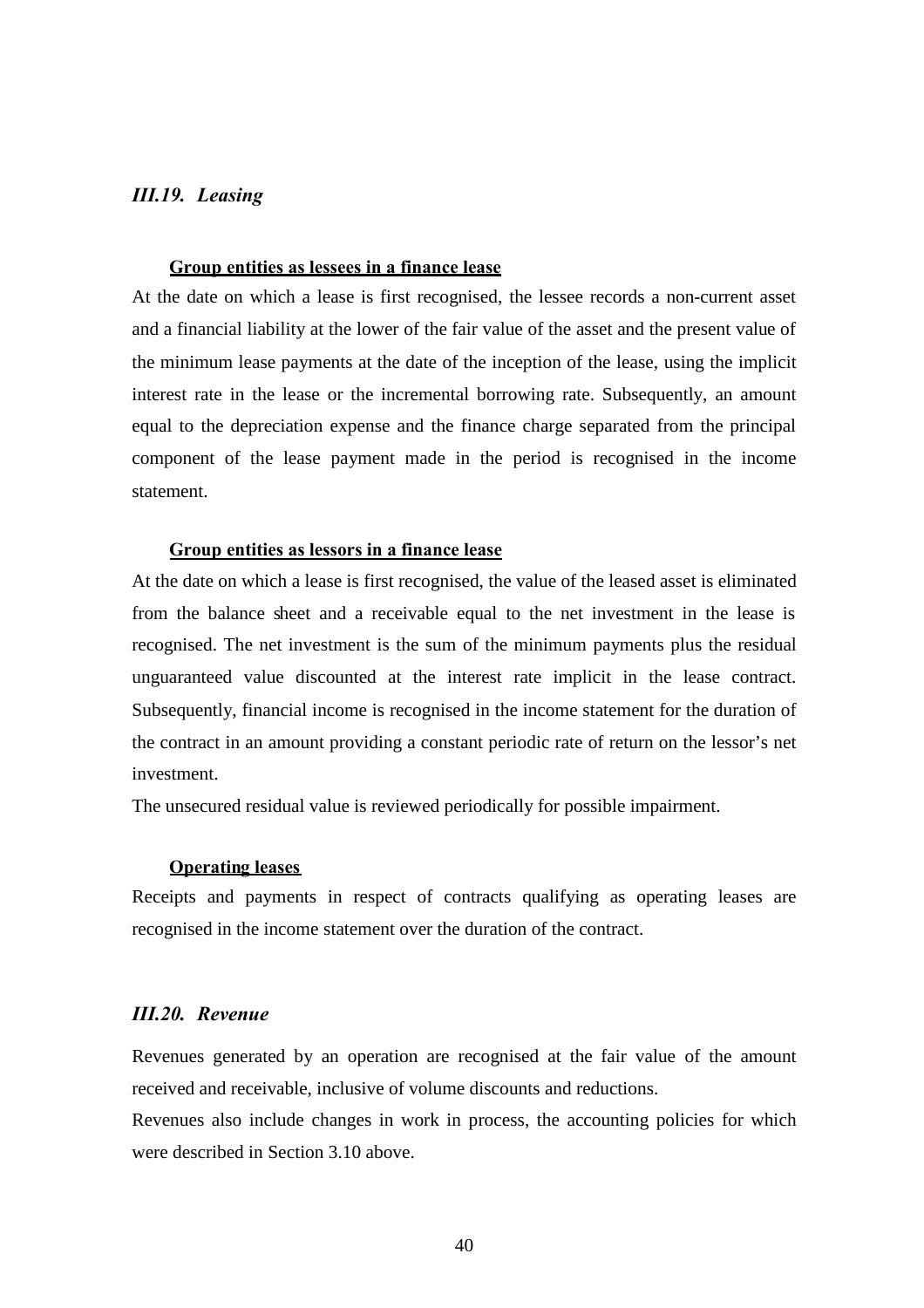Revenues generated from the sale of goods are recognised when the enterprise has transferred to the buyer substantially all of the significant risks and rewards of ownership of the goods, which, in many cases, will coincide with the transfer of title or possession to the buyer; and when the value of the revenues can be reliably determined. Revenues from services are recognised on a percentage-of-completion method when they can be reliably estimated.

#### *III.21. Government grants*

Once formal authorisation for their assignment has been issued, grants are recognised on an accruals basis in direct correlation with the costs incurred. Specifically, capital grants are taken to the income statement in direct relation to the depreciation of the relevant goods or projects, and are recognised as a direct reduction in the value of the depreciation expense.

#### *III.22. Financial income and expense*

Interest is recognised on an accruals basis using the effective interest rate method, i.e. the interest rate that results in the financial equivalence of all inflows and outflows (including any premiums, discounts, commissions etc) that make up a given operation. Financial expense is never capitalised.

## *III.23. Dividends*

Dividends are recognised as soon as shareholders obtain the right to receive payment, which is normally when the shareholders' meeting approves the distribution of dividends.

Dividends distributed to Finmeccanica shareholders are recognised as liabilities for the period in which their distribution is approved by the shareholders' meeting.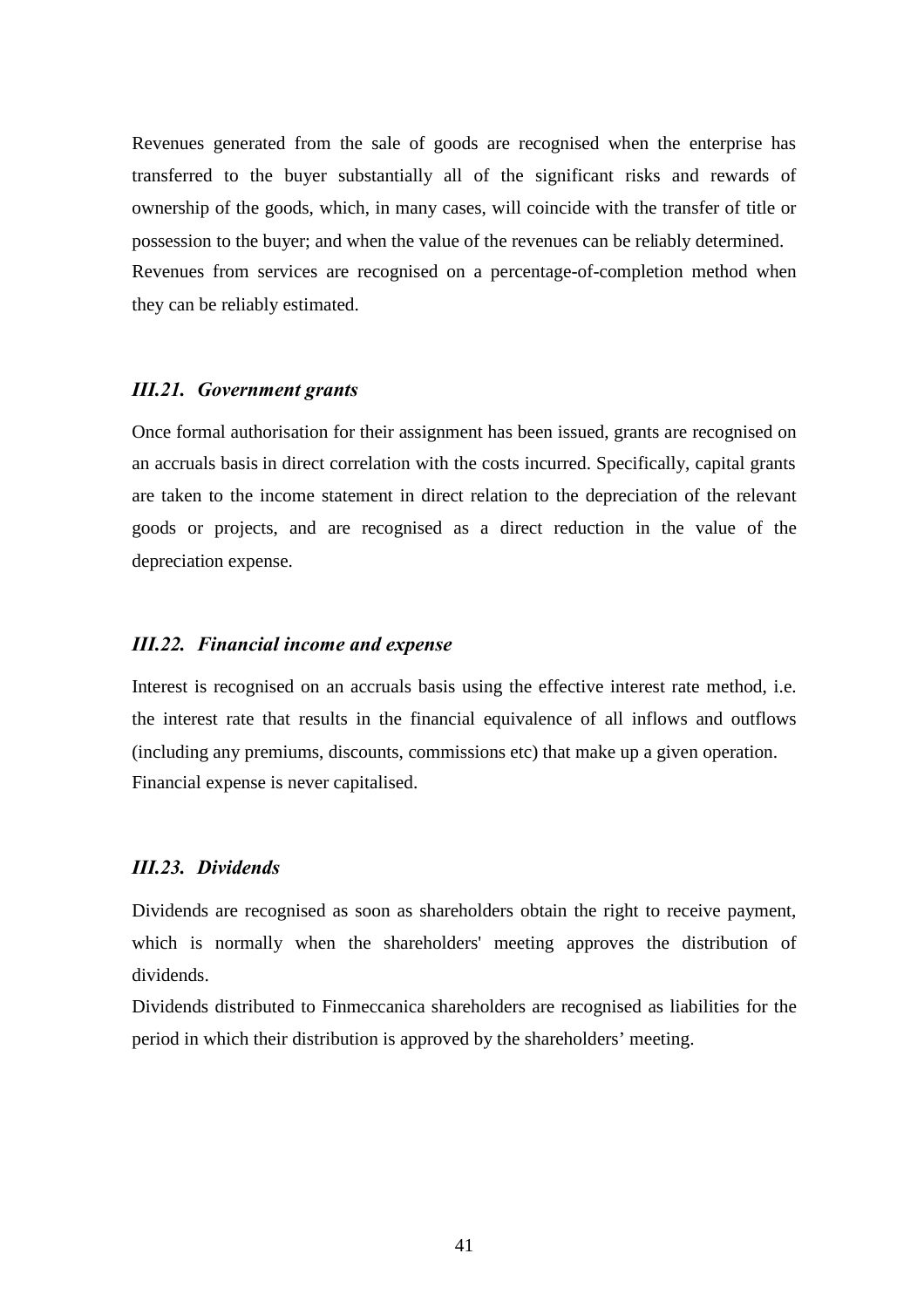# *III.24. Costs*

Costs are recognised on an accruals basis in the expectation that the Group companies will continue operations.

# *III.25. Accounting policies applied in the preparation of interim reports and the seasonality of operations*

#### **Current taxes**

In the interim financial statements of Group companies, income taxes are estimated by applying the expected effective annual tax rate to the interim pre-tax result.

#### **Cash flows relating to operations**

The businesses in which the Group is primarily active are characterized by a high concentration of cash flows from customers in the closing months of the year. This pattern affects both the interim cash flow statements and the volatility of the debt situation of the Group over each interim period, which shows a marked improvement in the final months of the calendar year.

## *III.26. New IFRSs and IFRIC interpretations*

Over the last few months, the IASB and the International Financial Reporting Interpretations Committee (IFRIC) published the new standards and interpretations. Although at the date of preparation of this report the standards and interpretations are not compulsory or have not been endorsed by the European Commission, the Group has considered their effects and reported their potential impact on its balance sheet and income statement, as follows:

|                         | IFRS - IFRIC interpretation                                | Effects for the Group                                           |  |  |
|-------------------------|------------------------------------------------------------|-----------------------------------------------------------------|--|--|
| <b>IFRS 6 Amendment</b> | Exploration for and Evaluation of<br><b>Mineral Assets</b> | N/A                                                             |  |  |
| IAS 19 Amendment        | Employee benefits                                          | The Group expects to apply these changes<br>from 1 January 2007 |  |  |
| IAS 39 Amendments       | Financial instruments                                      | Not significant                                                 |  |  |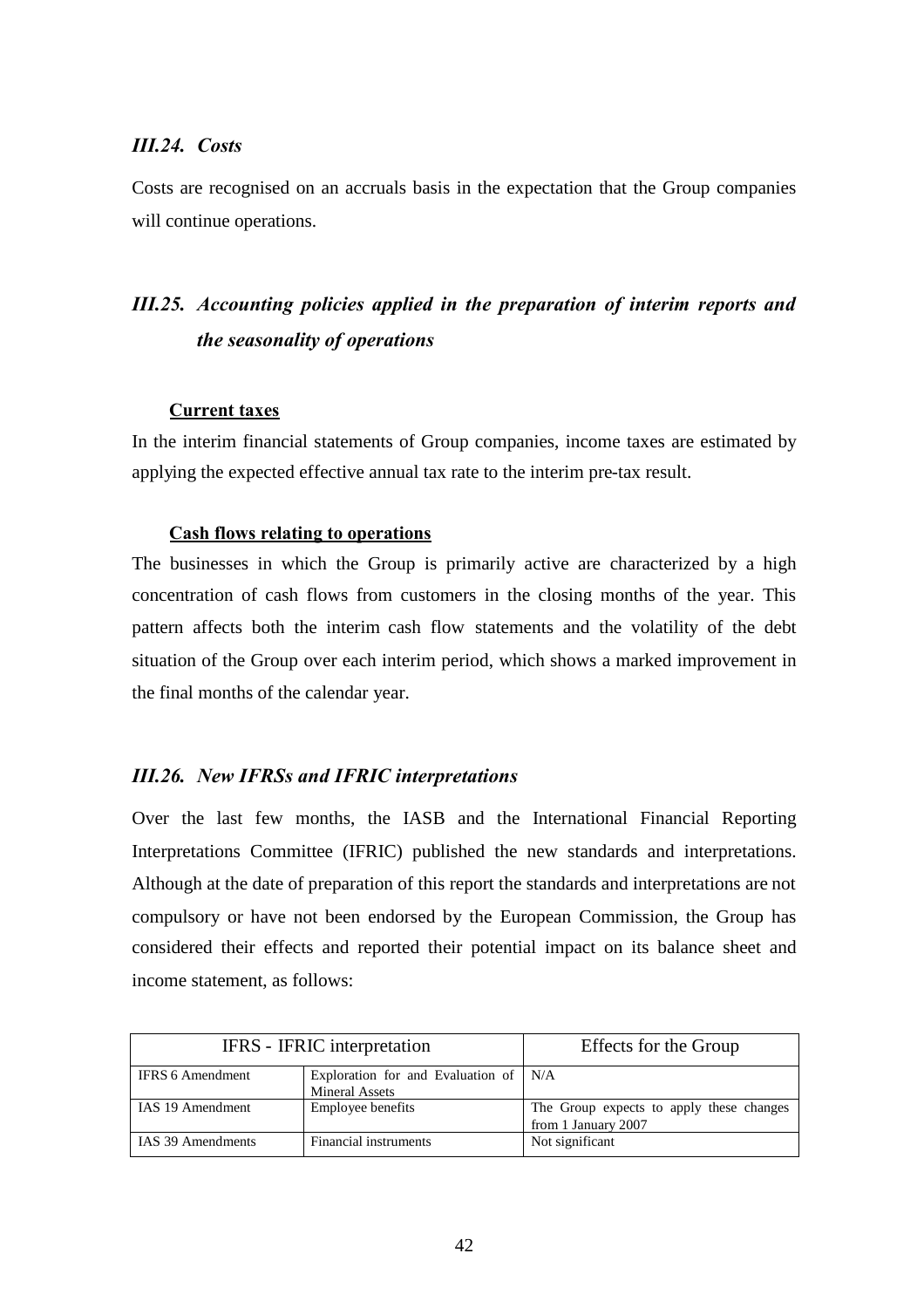| <b>IFRS 4 Amendment</b> | Insurance contracts                                                                                           | N/A                                                                                                  |
|-------------------------|---------------------------------------------------------------------------------------------------------------|------------------------------------------------------------------------------------------------------|
| <b>IFRS</b> 7           | Disclosures and changes to IAS $1 -$<br>Presentation of financial statements                                  | The application of this standard implies more<br>disclosures on financial instruments and<br>capital |
| <b>IFRIC4</b>           | Determining a lease contract                                                                                  | Not significant                                                                                      |
| <b>IFRIC 5</b>          | Rights<br>from interests<br>and<br>Environmental Rehabilitation<br><b>Funds</b>                               | N/A                                                                                                  |
| SIC 12 Amendment        | Special purpose entities                                                                                      | Not significant                                                                                      |
| IFRIC 6                 | Liabilities arising from participating<br>in a specific market - waste<br>electrical and electronic equipment | N/A                                                                                                  |

# **IV SIGNIFICANT ISSUES**

## *IV.1. Non-recurring costs*

The Group classifies costs incurred for design activities, prototype development and customization to the technical and operating specifications of clearly identified customers under inventories at the item work in progress and semi-finished goods even if there is no contractual relationship if it feels that the contract is highly likely to be awarded on the basis of actions by potential customers to conclude a contract or the correspondence of the Group's projects with the business and financial plans of potential customers. The item also includes the difference between the increased labour costs in the initial manufacturing stage and those considered standard on the basis of the expected learning curve. Such costs are suspended until the contract is formally awarded without recognition of any margin; subsequently, they are allocated to the relevant contract (under the item contract work in progress) and amortised against the margin on the contract on the basis of units manufactured in relation to those expected to be produced.

If the prospects for being awarded a contract should change as a result of changes in the conditions noted above or are delayed to the extent that the time horizon for the award is less clearly specified, the suspended costs are immediately recognised in the income statement. This classification also takes into account that said expenses generally benefit from the provisions of Law 808/85 (regarding the implementation of interventions for the development and competitiveness growth of the companies in the aeronautics industry), which is expected to undergo changes in 2006 which should affect the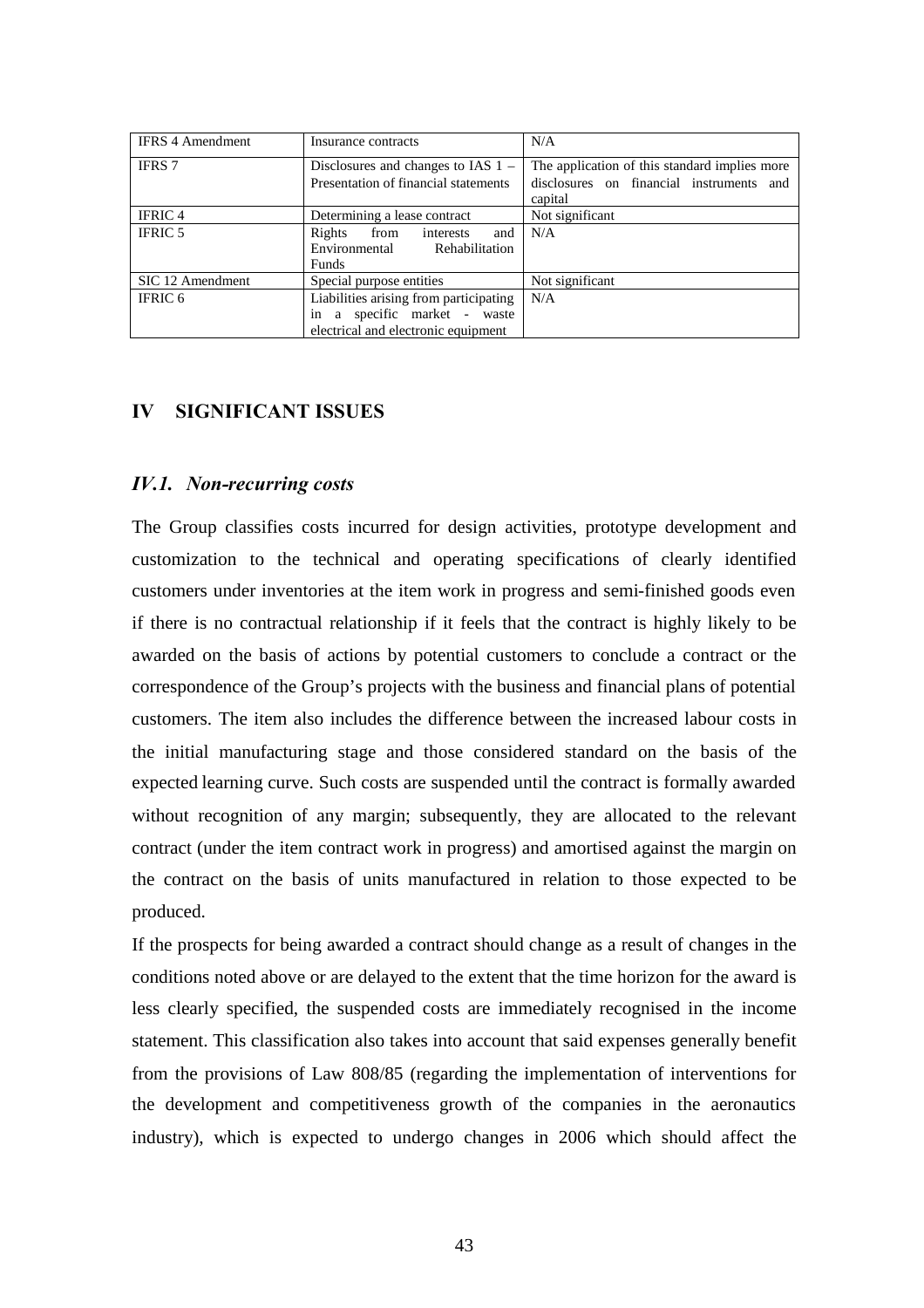accounting treatment of non-recurring costs. In this context, now that these changes have not been made yet, non-recurring costs continue to be recognised as inventories in the quarterly financial statements at 31 March 2006 which have been prepared in accordance with IFRSs.

# *IV.2. Financing for GIE ATR aircraft*

In order to enhance its competitive position, in certain cases GIE ATR facilitates access to financing by its customers by providing specific guarantees to third parties (an approach taken by its direct competitors), an activity that in the past it also conducted through special purpose entities.

Where, due to the effect of the guarantees provided or the content of other contractual provisions, it is felt that substantially all risks and benefits attaching to aircraft sale contracts have been transferred to customers, the sale is not recognised as such in the accounts. Rather, the entire operation is recognised as a lease, postponing the recognition of profits until such time as the risks no longer obtain by way of recognition under deferred income and carrying the aircraft among the Group's assets, undergoing normal depreciation. If, however, the operation is structured in a manner in which substantially all risks and benefits are transferred to the customer, it is booked as a loan or a finance lease, with the sale being recognised upon delivery and the financial component being recognised under financial income on an accruals basis. If contracts envisage a buy-back clause or a residual value guarantee, the operation is recognised as a sale only if the present value of the guarantees can be considered immaterial with respect to the overall value of the transaction; otherwise, the aircraft is carried under the Group's assets and depreciated. All likely risks associated with operations carried out by GIE ATR are measured on the basis of a prudent valuation conducted by management and are either deducted directly from the carrying value of the asset or are recognised under provisions for risks and charges.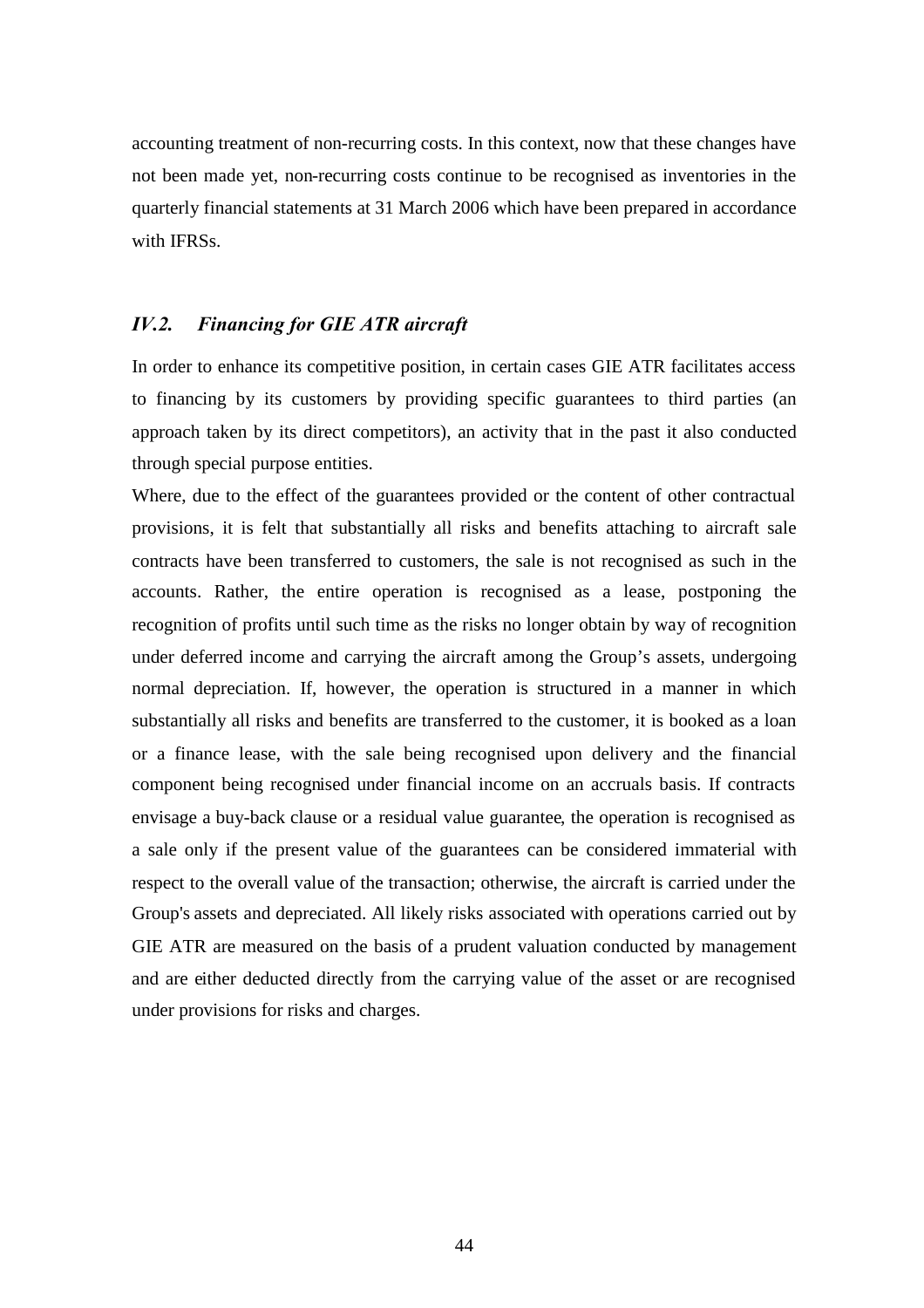# *IV.3. Hedging long-term contracts against foreign exchange risk*

In order to hedge exposure to changes in flows of receipts and payments associated with long-term construction contracts denominated in currencies other than the functional currency, the Group enters into specific hedges for the expected individual cash flows in respect of the contracts. The hedges are entered into at the moment the commercial contracts are finalised, except where the award of the contracts is felt to be highly likely as a result of existing framework contracts. Exchange-rate risk is normally hedged with plain vanilla instruments (forward contracts); in some cases, however, in order to protect the Group against the persistent adverse trend in the US dollar, we have entered into more highly structured operations that, while substantively hedging the positions, do not qualify for hedge accounting under IAS 39. In these cases, as in all cases where hedges prove to be ineffective, changes in the fair value of such instruments are taken immediately to the income statement as financial items, while the underlying is valued as if it were exposed to exchange rate variations. The effects of this recognition policy are reported in Section 39. Hedges in the former case are carried as cash flow hedges, considering as ineffective the part relating to the premium or discount in the case of forwards or the time value in the case of options, which is recognised under financial items. The effects of this recognition policy are reported in Section 6 'Net financial income and expense'. Hedges in the former case are carried as cash flow hedges, considering as ineffective the part relating to the premium or discount in the case of forwards or the time value in the case of options, which is recognised under financial items.

# *IV.4. Recognition of the equity investment in STMicroelectronics (STM)*

The indirect investment in STM was designated at the adoption date for IAS 32 and IAS 39 (1 January 2005) as available for sale. Accordingly, the carrying value is adjusted at each balance-sheet date to market value (bid price), recognising the differential with respect to the carrying value determined in accordance with previous GAAP, as well as subsequent changes in fair value, in a specific equity reserve (reserve for assets available for sale), which will be reversed to profit or loss only if and when the equity investment is sold.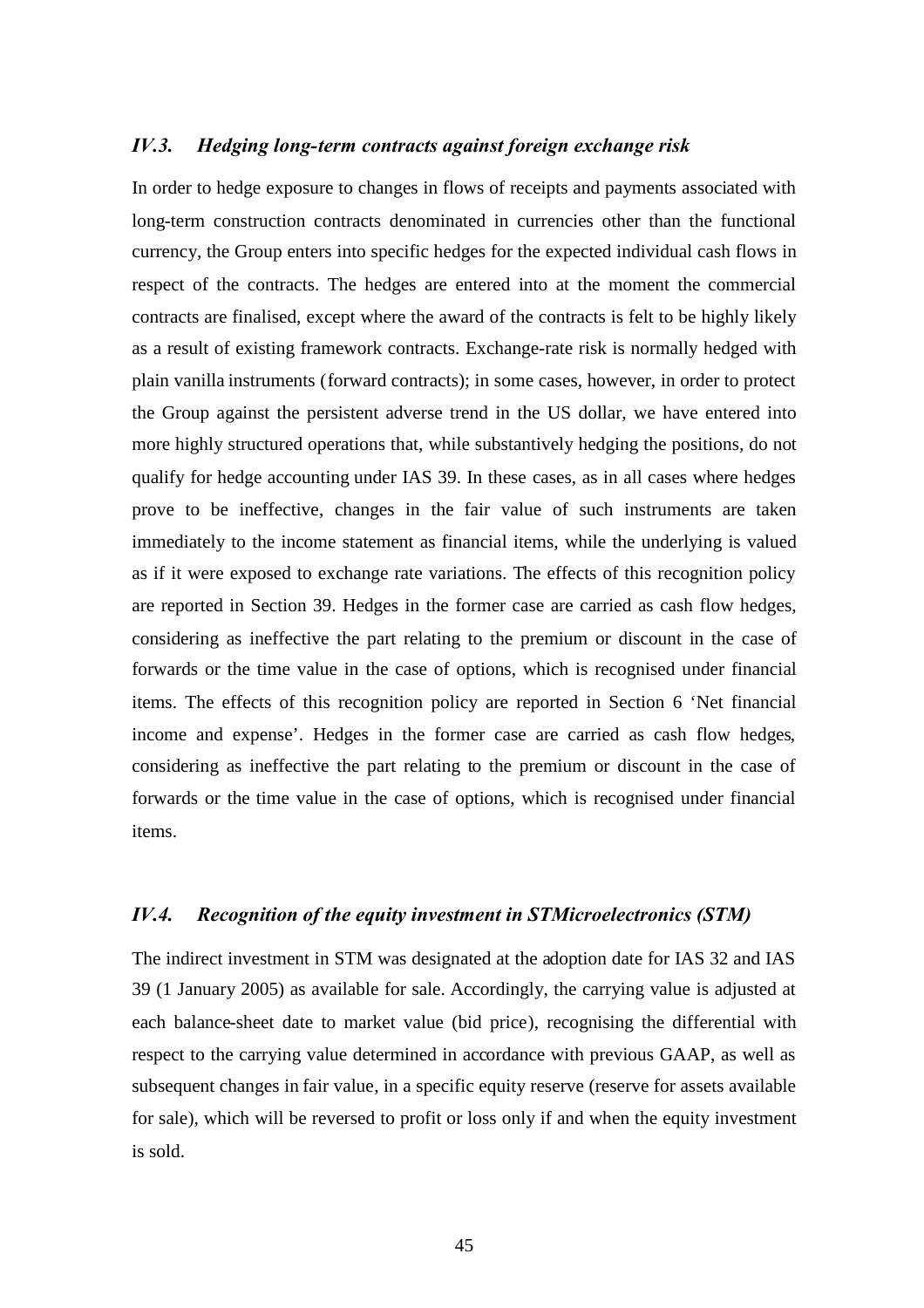The effects of this recognition policy are reported in the comments on the quarterly report (Section 6).

# *IV.5. Provisions for risks and estimates of final costs of long-term contracts*

The Group operates in sectors and with contractual arrangements that are especially complex. They are recognised on a percentage-of-completion basis. Margins recognised in the income statement are a function of both the state of progress on contracts and the margins that are expected to be recognised for the completed contract. Accordingly, correct recognition of work in progress and margins on contracts that have not yet been completed requires management to make a careful estimate of the final costs and expected increases as well as delays, extra costs and penalties that could reduce the expected margin. In order to enhance support for this activity, the Group has adopted contract management and risk analysis tools designed to identify, monitor and quantify the risks associated with such contracts. The amounts posted in the financial statements represent management's best estimate at the reporting date using the procedures above.

In addition, the Group's operations regard sectors and markets where many disputes are settled only after a considerable period of time, especially in cases where the customer is a government entity, making it necessary for management to estimate the outcome of such disputes. The main potential loss situations classified as 'probable' or 'possible' (no provision is recognised for the latter) are reported in Section 6 under 'provisions for risks and charges'.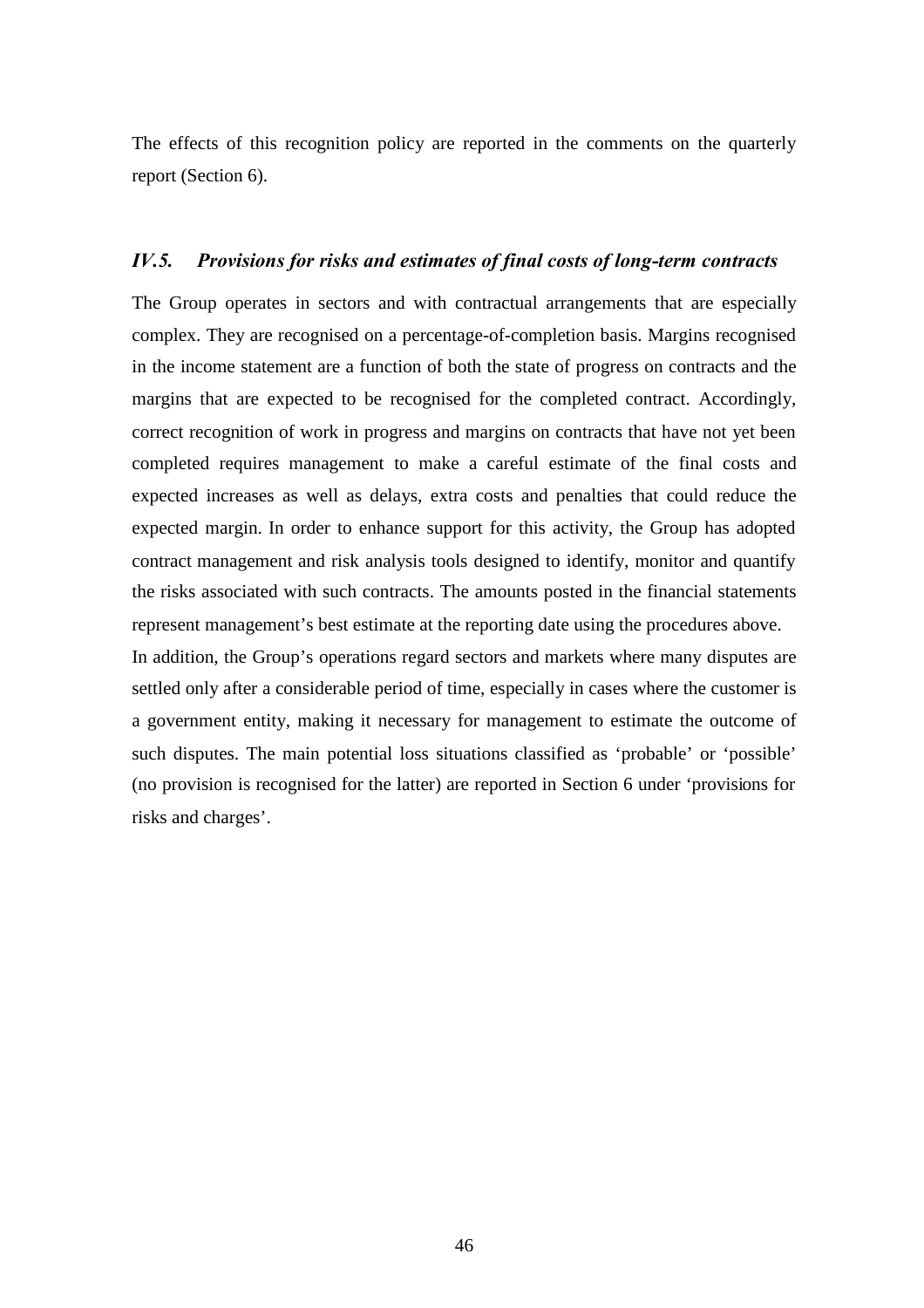#### Primary frame of reference

The Group operates in a variety of industry segments: helicopters, defence electronics, aeronautics, space, defence systems, energy, transportation and other activities.

For a more detailed analysis of the main programmes, outlooks and operating indicators for each segment, see the Report on Operations in the business segment section. The results for each segment at 31 March 2006, as compared with those of the same period of the previous year, are as follows:

|                                                             |                    |                                    |                  |                | 31 March 2006                    |        |                     |                     |                   |                       |
|-------------------------------------------------------------|--------------------|------------------------------------|------------------|----------------|----------------------------------|--------|---------------------|---------------------|-------------------|-----------------------|
|                                                             | <b>Helicopters</b> | <b>Defence</b><br>Electron-<br>ics | Aero-<br>nautics | <b>Space</b>   | <b>Defence</b><br><b>Systems</b> | Energy | Transpor-<br>tation | Other<br>activities | Elimin-<br>ations | <b>Total</b>          |
| Revenue from external                                       | 575                | 595                                | 333              | 140            | 208                              | 201    | 340                 | 56                  |                   | 2,448                 |
| customers                                                   |                    |                                    |                  |                |                                  |        |                     |                     |                   |                       |
| Revenue from other                                          | 3                  | 113                                | 75               | $\blacksquare$ | 6                                |        |                     | 5                   | (67)              | 135                   |
| segments                                                    |                    |                                    |                  |                |                                  |        |                     |                     |                   |                       |
| Operating result                                            | 44                 | 42                                 | 15               | 9              | $\tau$                           | $\tau$ | 16                  | (40)                |                   | 100                   |
| Financial income and<br>expense - net<br>Share of result of |                    |                                    |                  |                |                                  |        |                     |                     |                   | 342                   |
| associates<br>Tax expense                                   |                    | (1)                                | (1)              |                |                                  |        |                     | (2)                 |                   | (4)<br>(55)           |
| Profit (loss) from<br>discontinued operations               |                    |                                    |                  |                |                                  |        |                     |                     |                   |                       |
| Profit (loss) for the<br>period<br>Group share of net       |                    |                                    |                  |                |                                  |        |                     |                     |                   | 383                   |
| result<br>Minority share                                    |                    |                                    |                  |                |                                  |        |                     |                     |                   | 379<br>$\overline{4}$ |
| Investments                                                 | 15                 | 72                                 | 66               | $\overline{4}$ | 70                               | 3      | 5                   | $\mathfrak{2}$      |                   | 237                   |

|                                                             | 31 March 2005      |                             |                  |              |                                  |              |                     |                     |                   |                   |
|-------------------------------------------------------------|--------------------|-----------------------------|------------------|--------------|----------------------------------|--------------|---------------------|---------------------|-------------------|-------------------|
|                                                             | <b>Helicopters</b> | Defence<br>Electron-<br>ics | Aero-<br>nautics | <b>Space</b> | <b>Defence</b><br><b>Systems</b> | Energy       | Transpor-<br>tation | Other<br>activities | Elimin-<br>ations | Total             |
| Revenue from external                                       | 554                | 344                         | 256              | 167          | 178                              | 147          | 296                 | 26                  |                   | 1,968             |
| customers                                                   |                    |                             |                  |              |                                  |              |                     |                     |                   |                   |
| Revenue from other                                          | $\mathbf{1}$       | 79                          | 84               | $\sqrt{2}$   | 12                               | $\mathbf{1}$ | ٠                   | 5                   | (66)              | 118               |
| segments                                                    |                    |                             |                  |              |                                  |              |                     |                     |                   |                   |
| Operating result                                            | 41                 | 21                          | 10               | 12           | $\boldsymbol{2}$                 | 6            | 10                  | (26)                |                   | 76                |
| Financial income and<br>expense - net<br>Share of result of |                    |                             |                  |              |                                  |              |                     |                     |                   | (37)              |
| associates<br>Tax expense                                   |                    |                             |                  |              |                                  |              |                     | (9)                 |                   | (9)<br>(23)       |
| Profit (loss) from<br>discontinued operations               |                    |                             |                  |              |                                  |              |                     |                     |                   | ٠                 |
| Profit (loss) for the<br>period                             |                    |                             |                  |              |                                  |              |                     |                     |                   | $\overline{7}$    |
| Group share of net<br>result<br>Minority share              |                    |                             |                  |              |                                  |              |                     |                     |                   | 6<br>$\mathbf{1}$ |
| Investments                                                 | 9                  | 10                          | 24               | 3            | $\tau$                           | $\mathbf{1}$ | 5                   | 1                   |                   | 60                |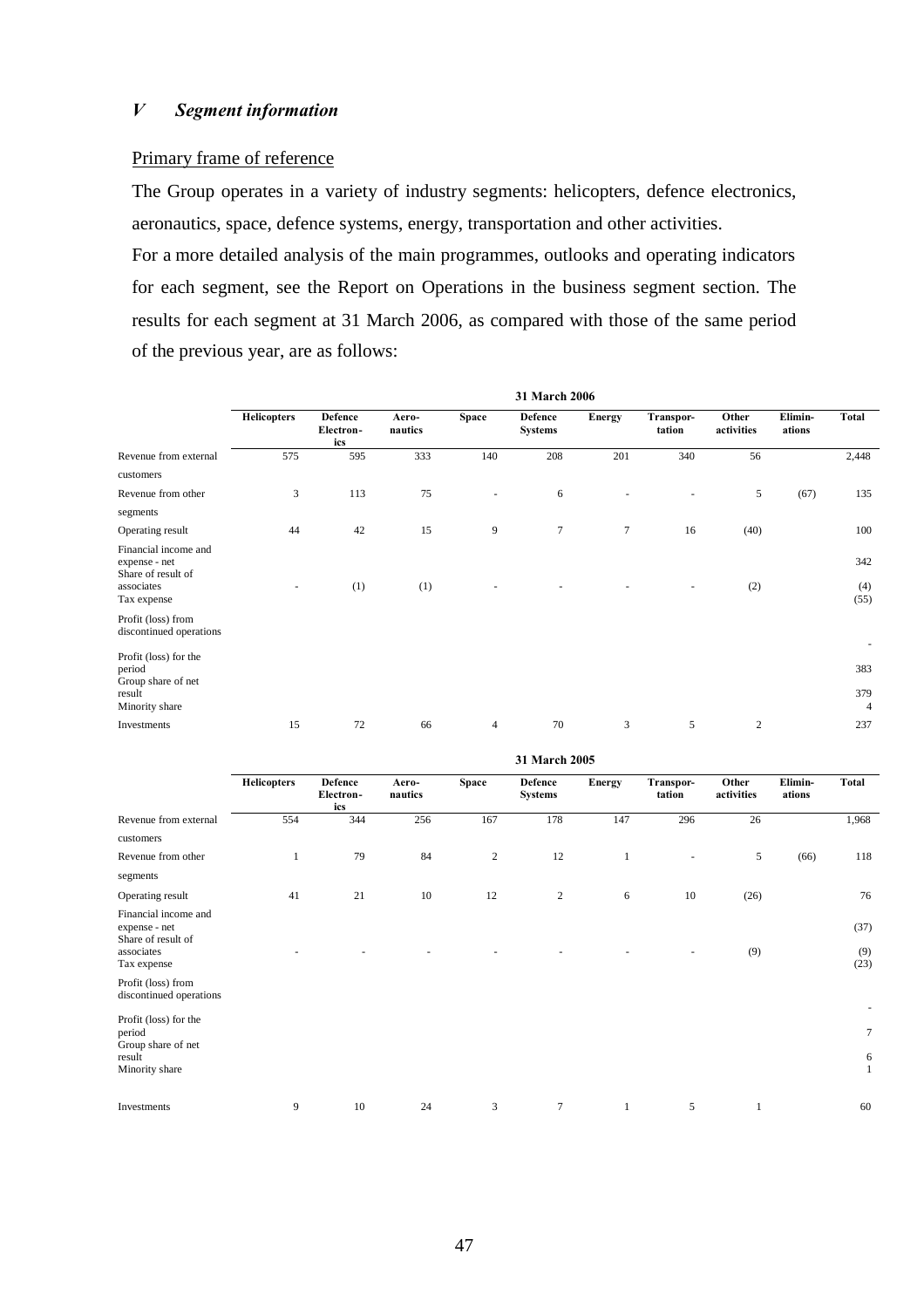The assets and liabilities attributable to the segments at 31 March 2006 and 31 December 2005 are as follows:

|             | 31 March 2006      |                                    |                  |              |                           |        |                     |                     |                   |        |
|-------------|--------------------|------------------------------------|------------------|--------------|---------------------------|--------|---------------------|---------------------|-------------------|--------|
|             | <b>Helicopters</b> | <b>Defence</b><br>Electron-<br>ics | Aero-<br>nautics | <b>Space</b> | Defence<br><b>Systems</b> | Energy | Transpor-<br>tation | Other<br>activities | Elimin-<br>ations | Total  |
| Assets      | 5,318              | 5,418                              | 4,476            | 935          | 2.126                     | 1.048  | 1,816               | 3,714               | (3, 138)          | 21,713 |
| Liabilities | 3,396              | 3.415                              | 4,216            | 560          | l.474                     | 1,028  | 1.734               | 4,205               | (3,278)           | 16,750 |

|             | 31 December 2005   |                                    |                  |              |                                  |               |                     |                     |                   |        |
|-------------|--------------------|------------------------------------|------------------|--------------|----------------------------------|---------------|---------------------|---------------------|-------------------|--------|
|             | <b>Helicopters</b> | <b>Defence</b><br>Electron-<br>ics | Aero-<br>nautics | <b>Space</b> | <b>Defence</b><br><b>Systems</b> | <b>Energy</b> | Transpor-<br>tation | Other<br>activities | Elimin-<br>ations | Total  |
| Assets      | 5,283              | 5,394                              | 4,510            | 967          | 2,093                            | 941           | 1.920               | 3,798               | (3,149)           | 21,757 |
| Liabilities | 3,383              | 3,392                              | 4,281            | 594          | 1,430                            | 909           | 1,845               | 4,667               | (3,314)           | 17,187 |

# Secondary frame of reference

Group revenue can also be broken down geographically as follows (based on the customer's home country):

|               | 31 Mar 2006 | 31 Mar 2005 |
|---------------|-------------|-------------|
| Europe        | 1,925       | 1,662       |
| North America | 264         | 157         |
| Other         | 394         | 267         |
|               | 2,583       | 2,086       |

Assets are geographically distributed as follows:

|               | 31 Mar 2006 | 31 Dec 2005 |
|---------------|-------------|-------------|
| Europe        | 21,113      | 21,167      |
| North America | 533         | 539         |
| Other         | 67          | 51          |
|               | 21,713      | 21,757      |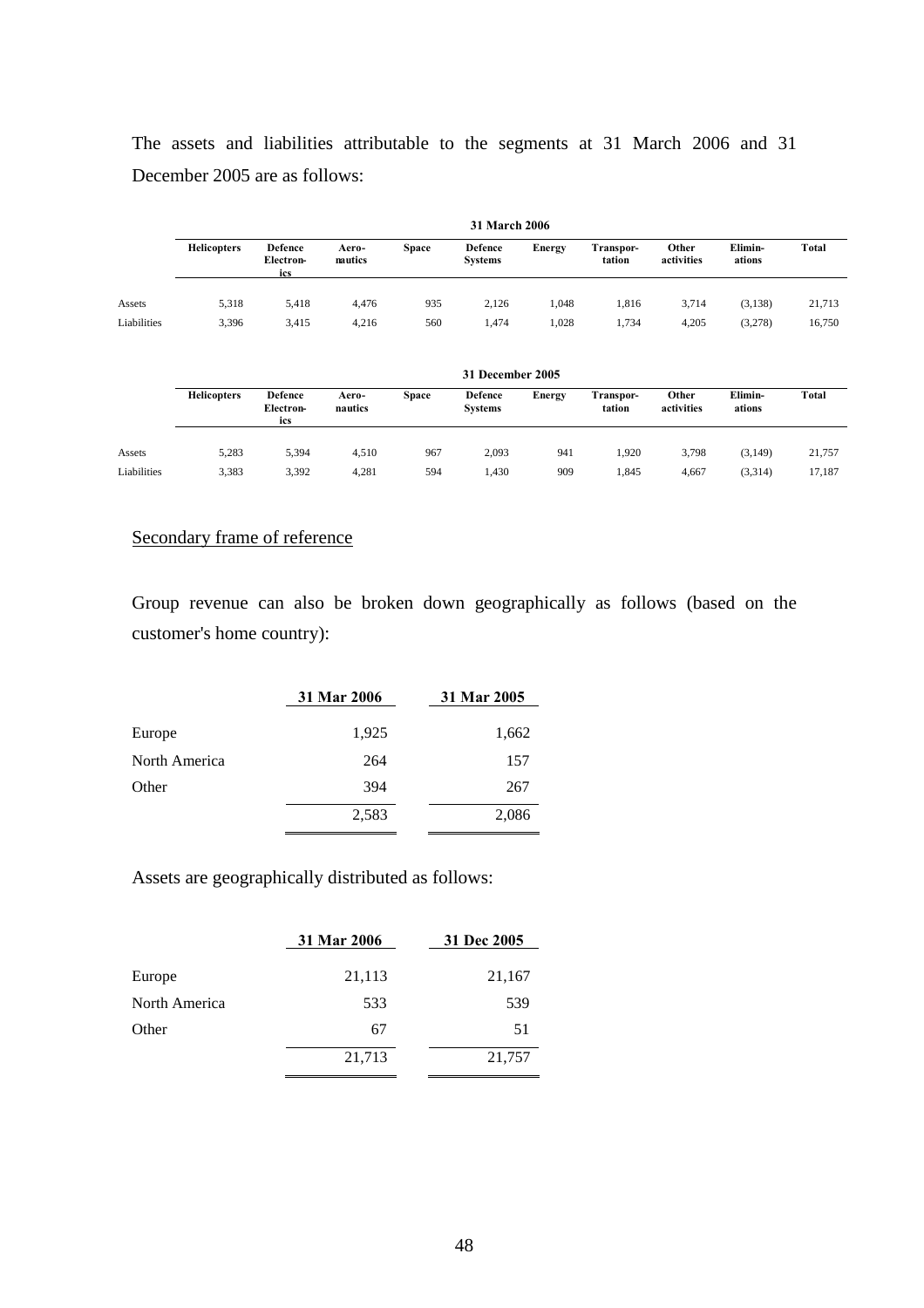Capital expenditure is distributed as follows (based on the location in which it is made):

|               | 31 Mar 2006 | 31 Mar 2005                 |
|---------------|-------------|-----------------------------|
| Europe        | 232         | 57                          |
| North America | 2           |                             |
| Other         | 3           | $\mathcal{D}_{\mathcal{A}}$ |
|               | 237         | 61                          |

# *VI Notes to the quarterly financial statements at 31 March 2006*

To give additional information on the Group state of affairs, statements of reclassification for the 'Income Statement', the 'Balance Sheet', the 'Net debt' and 'Cash flow statement' have been prepared.

For ease of understanding and comparability, below are the main changes in the scope of consolidation:

- starting 1 January 2006 Elsag Business Process S.r.l, Elsag STI S.p.A and CTM S.c.p.a. were deconsolidated; these companies were sold;
- on 17 January 2006 Seicos S.p.A was incorporated. Starting from that date it was consolidated on the equity method;
- Elsag Security S.r.l., which was incorporated on 25 February 2005, was consolidated on a line-by-line basis starting from the date of incorporation;
- On 1 March 2006 joint venture MBDA took control of LFK GmbH. This company is consolidated on the proportional method (25%) from that date;
- on 29 April 2005, under the agreements with BAE Systems (Eurosystems transaction), the share capital of Selex Sensors and Airborne Systems S.p.A., which was incorporated in March 2005, was increased through the transfer of Galileo Avionica S.p.A. and its investees from Finmeccanica S.p.A. and of Selex Sensors and Airborne Systems Ltd (formerly BAE Systems Avionics Ltd) and its investees from BAE Systems Electronics Ltd. From that date Selex Sensors and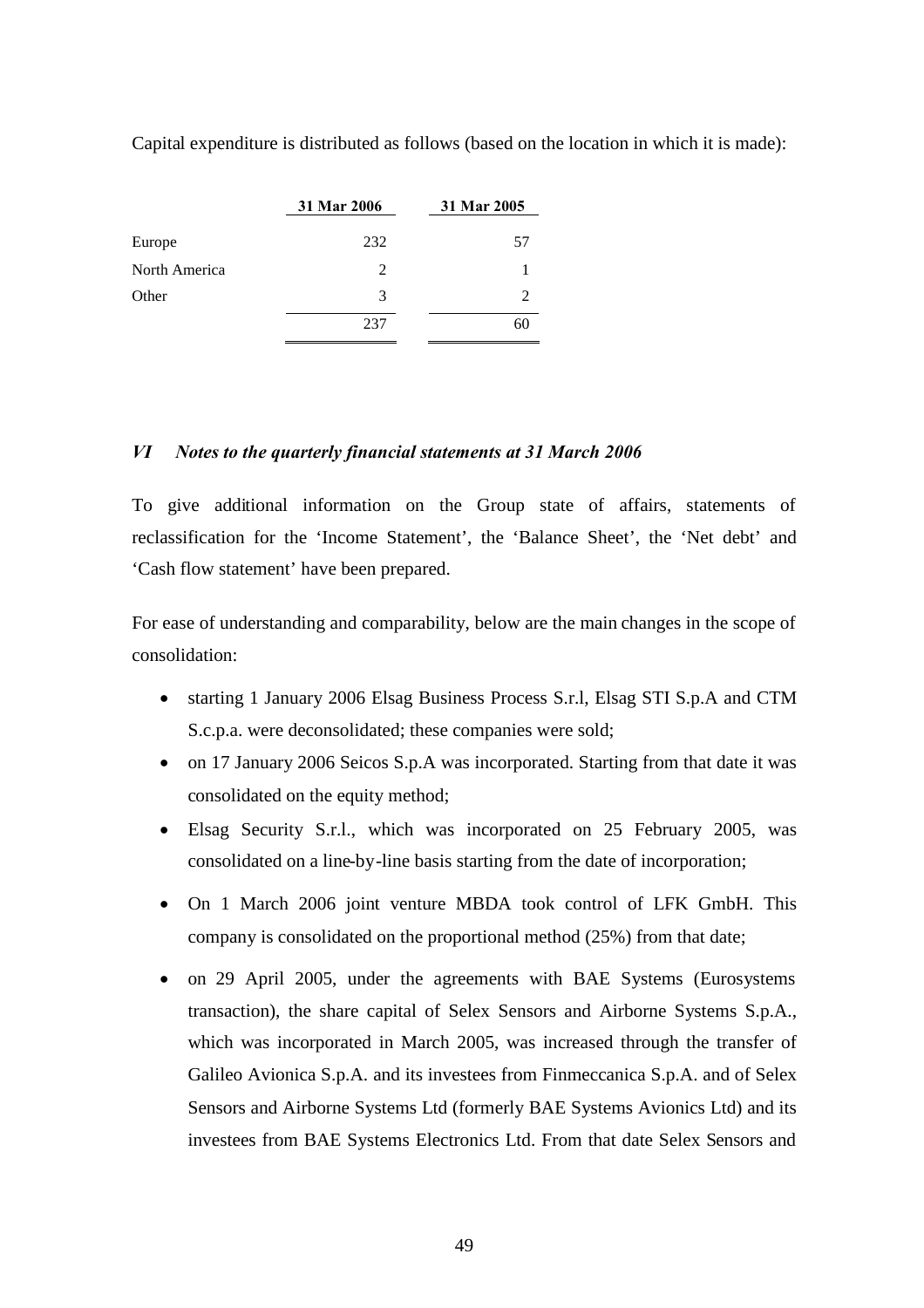Airborne Systems Ltd and Selex Sensors and Airborne Systems S.p.A were fully consolidated.

At the same date, always under the agreements with BAE Systems, Finmeccanica purchased the control of the remaining 50% of Alenia Marconi Systems S.p.A. (currently Selex Sistemi Integrati S.p.A.), which was formerly consolidated using the proportional consolidation method. Under the agreement some companies were purchased, specifically Selex Sistemi Integrati GmbH, Selex Sistemi Integrati Ltd and Selex Sistemi Integrati Inc.. Starting from that date these companies were consolidated on a line-by-line basis. At the same time, under the agreements above, the indirect interest of the British company AMS Ltd. was sold to BAE Systems. The company was deconsolidated accordingly;

- on 1 July 2005 Finmeccanica and Alcatel Partecipations SAS formed two joint ventures operating in the Space segment: Alcatel Alenia Space SAS (Finmeccanica 33%), to which Alcatel Alenia Space Italia S.p.A. (formerly Alenia Spazio) was transferred, and Telespazio Holding S.r.l. (Finmeccanica 67%), to which the companies of the Telespazio S.p.A. Group were transferred. From the date above the two companies and their own subsidiaries are consolidated using the proportional consolidation method. In the first quarter of 2005 the Italian companies which later formed the joint ventures were fully consolidated (100%), but the companies of the Alcatel Group were not consolidated;
- Consult Data S.r.l. was deconsolidated from 29 July 2005; the interest in the company was sold;
- Elsag Solution was deconsolidated from 4 August 2005; the interest in the company was sold;
- Elsag Back-Office S.p.A. was deconsolidated from 29 August 2005; the interest in the company was sold;
- on 4 October 2005 52.7% of the share capital of Datamat S.p.A was purchased. After the PPO launched at the end of 2005 and ended in January 2006, the percentage owned rose up to 89%.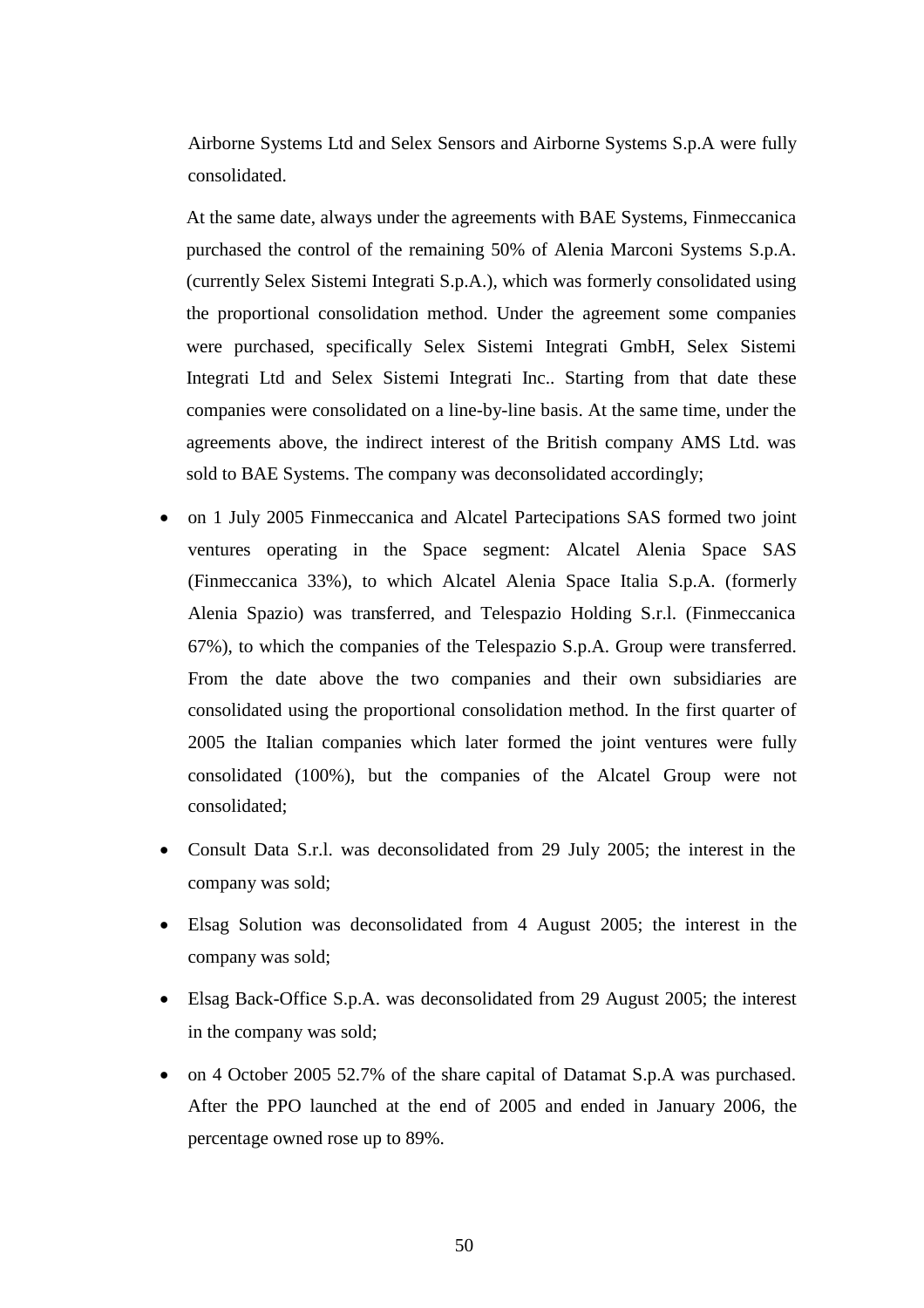The 'Income Statement' includes figures for the first quarter in the comparative period as well, but from the date of purchase (or date of efficacy of the deed).

The 'Balance Sheet' at 31 December 2005 does not include figures for the Groups and companies which were consolidated starting from 2006.

Always with reference to data comparability, the first three months of 2006 have been marked by changes in the euro against the main currencies of interest for the Group. Specifically, the currency exchange rates at 31 March 2006 and the average exchange rates for the period showed, for the main currencies, these changes from 2005: final exchange rates for the period (euro/US dollar  $+2.54\%$  and euro/sterling pound  $+1.59\%$ ); average exchange rates for the period (euro/US dollar –9.08% and euro/sterling pound – 1.09%).

The table below shows the consolidated results for the first three months of 2006.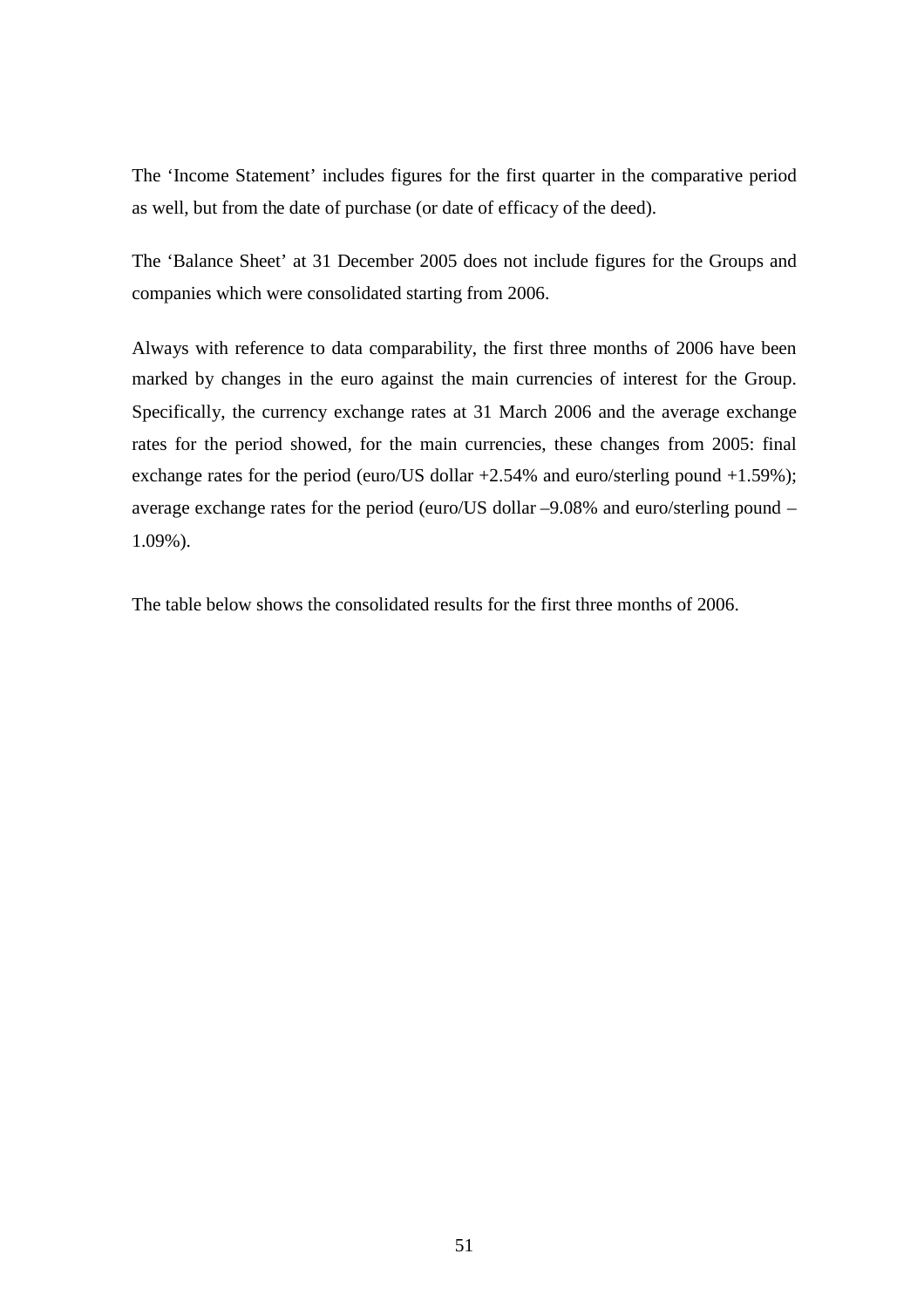| $\epsilon$ mil.                                                 | For the 3 months at 31 | Financial      |               |
|-----------------------------------------------------------------|------------------------|----------------|---------------|
|                                                                 | March                  | statements     |               |
|                                                                 | 2006                   | 2005           | 2005          |
| Revenue                                                         | 2,583                  | 2,086          | 10,952        |
| Change in work in progress, semi-finished and<br>finished goods | 165<br>2,748           | 71<br>2,157    | 517<br>11,469 |
| Purchase and personnel costs                                    | (2,569)                | (2,021)        | (10, 330)     |
| Depreciation and amortisation                                   | (85)                   | (80)           | (347)         |
| Write-downs                                                     | (3)                    | (3)            | (18)          |
| Restructuring costs                                             | (6)                    | (6)            | (32)          |
| Other net operating income (costs)                              | 15                     | 29             | (7)           |
| <b>EBIT</b>                                                     | 100                    | 76             | 735           |
| Net financial income (expense)                                  | 338                    | (46)           | (149)         |
| Income tax expense                                              | (55)                   | (23)           | (200)         |
| <b>NET RESULT BEFORE DISCONTINUED</b>                           | 383                    | $\overline{7}$ | 386           |
| <b>OPERATIONS</b>                                               |                        |                |               |
| Net result from discontinued operations                         | $\overline{a}$         |                | 10            |
| <b>NET RESULT</b>                                               | 383                    | $\overline{7}$ | 396           |
| Of which:                                                       |                        |                |               |
| . Group                                                         | 379                    | 6              | 373           |
| minority interests                                              | $\overline{4}$         | 1              | 23            |

- 'value of production' of  $\epsilon$ mil. 2,748 rose by some 27.4% from the year-earlier period (€mil. 2,157). The increase is mainly due to: Defence Electronics, and the change in the scope of consolidation with a view to growth in command and control system activities and Energy for the recent acquisitions of the job orders above. Such increase is offset by a decrease in the Space segment, which is due to a change in the scope of consolidation;
- 'purchase and personnel costs' rose from €mil. 2,021 of the same period in 2005 to  $\epsilon$ mil. 2,569 in 2006. In particular, these include: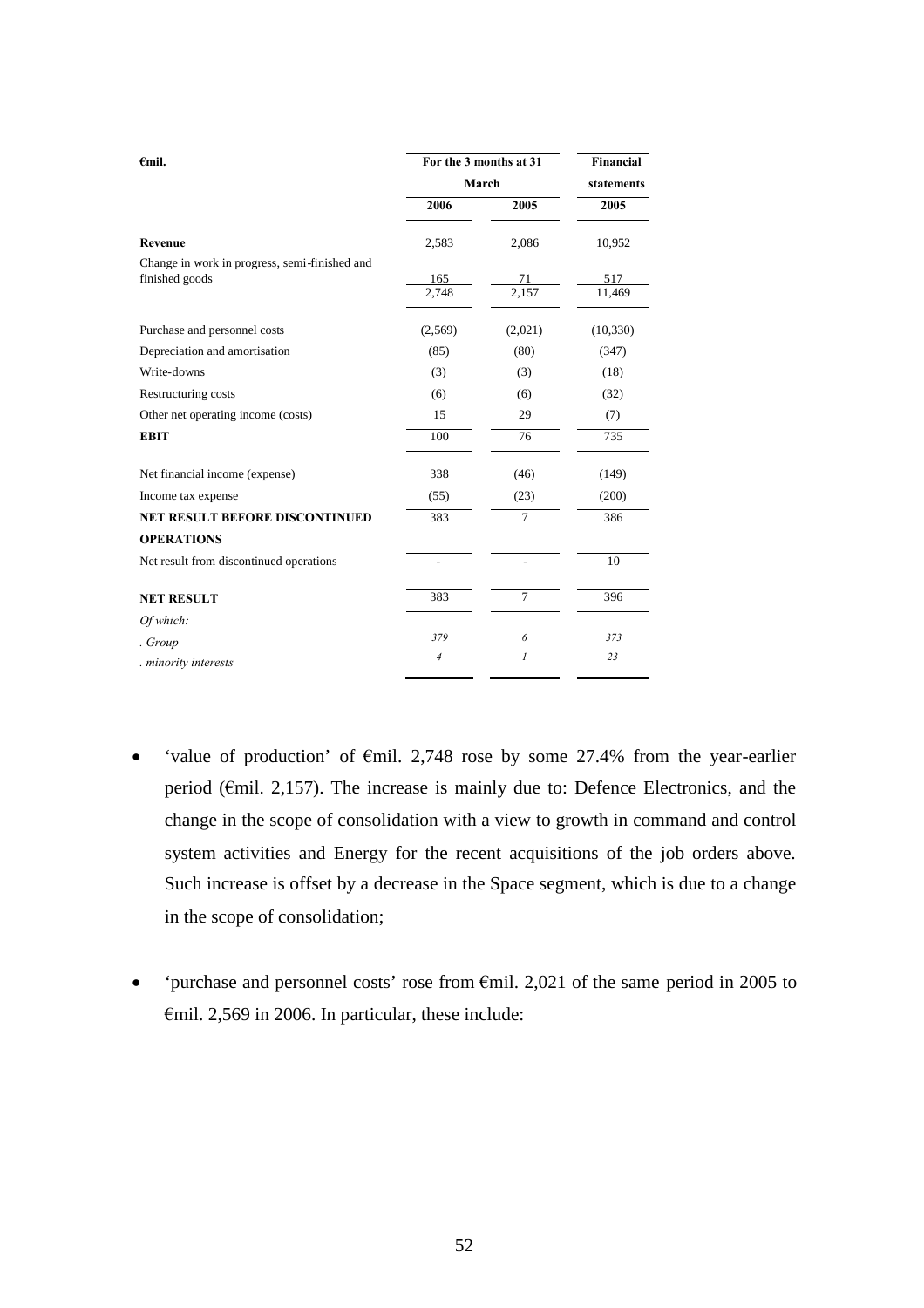| 31 Mar 2006    | 31 Mar 2005 |
|----------------|-------------|
|                | 729         |
|                |             |
| (29)           | (49)        |
| 736            | 624         |
| 54             | 57          |
| 1,732          | 1,361       |
|                |             |
| 613            | 494         |
| 170            | 139         |
| 21             | 20          |
| 21             | 8           |
| $\overline{2}$ | 1           |
| 21             | 4           |
| 848            | 666         |
| (11)           | (6)         |
| 2,569          | 2,021       |
|                | 971         |

The performance of costs of purchases (some +27.3%), like 'value of production', is due to the change in the scope of consolidation and to the performance of the segment activities.

'Personnel costs' of €mil. 848 as compared with €mil. 666 for the period 2005, rose due to the increase in the number of paid employees and the average unit cost.

The average workforce was 55,959 from 48,304 in the year-earlier period, an increase due to the change in the scope of consolidation as compared with the yearearlier period (inclusion of Selex Sensors and Airborne System Ltd, the Datamat Group and LFK GmbH in the joint venture MBDA), to the net effect of the deconsolidation of the joint venture AMS Ltd and the different incidence of Selex Sistemi Integrati S.p.A and Alcatel Alenia Space S.A.S. and Telespazio Holding S.r.l. (joint ventures incorporated in July 2005 – 33% and 67% respectively – as compared with the first quarter of 2005, when Alenia Spazio S.p.A and the Telespazio Group were fully consolidated).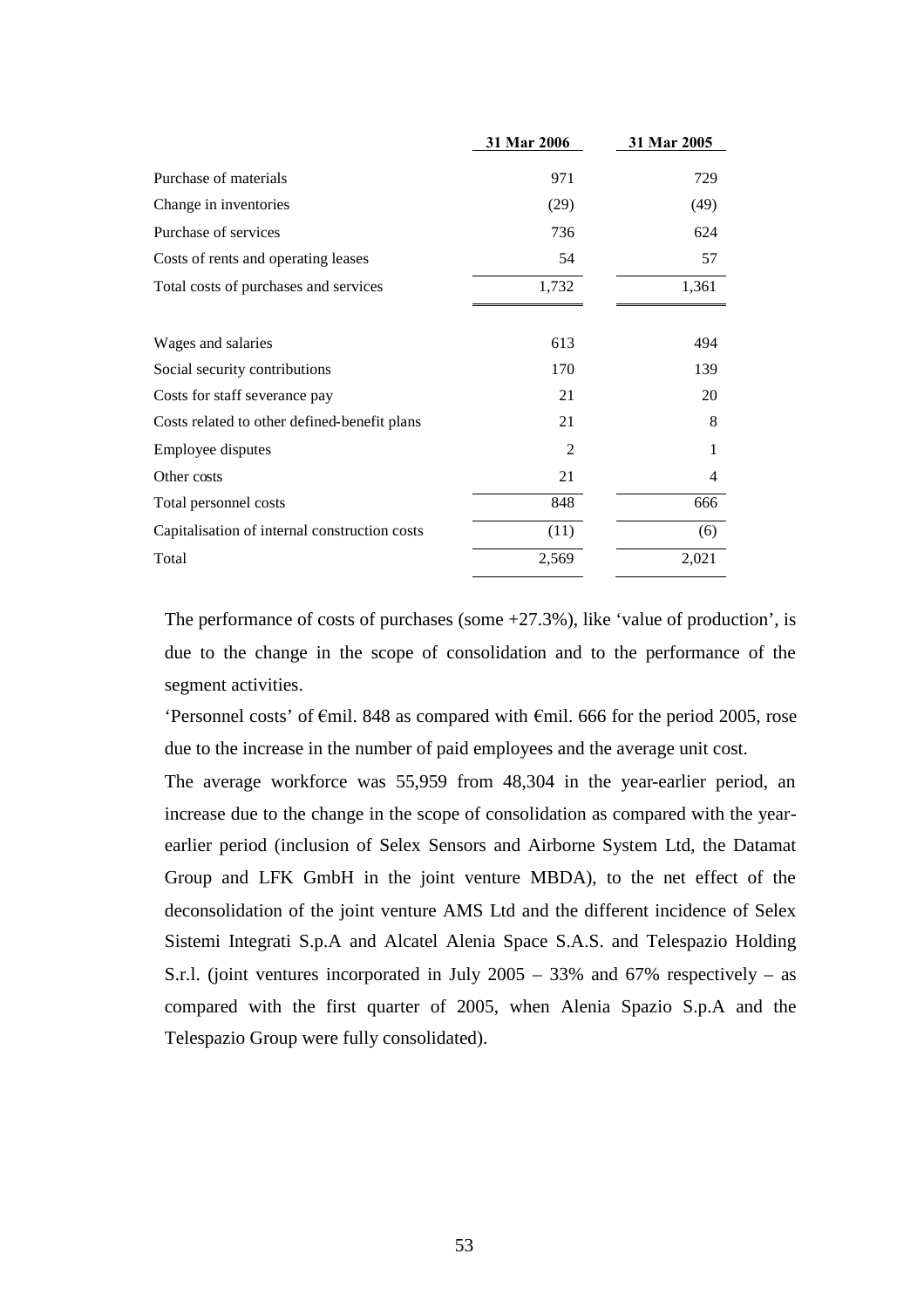The workforce at 31 March 2006 was 56,970, up 367 from 56,603 at 31 December 2005 mainly due to the purchase of LFK GmbH (246 people, 25% of total employees) and the positive turnover.

In Italy the average unit personnel cost rose due to the change in the scope of consolidation, the renewal of the collective bargaining agreement and the change in employee categories; abroad, this grew due to the change in the scope of consolidation, the different breakdown of professional titles and the increase of the value of the sterling pound and the US dollar against the euro, as illustrated above;

- 'depreciation and amortisation' rose due to the change in the scope of consolidation. Depreciation and amortisation for the period of  $\epsilon$ mil. 85 ( $\epsilon$ mil. 80 in the same period of 2005) include €mil. 71 of depreciation for property, plant and equipment ( $\epsilon$ mil. 68 in the same period of 2005) and  $\epsilon$ mil. 14 of amortisation of intangible assets ( $\epsilon$ mil. 12 in the same period of 2005);
- 'write-downs' of receivables were €mil. 3 and relate to the write-down of receivables in the year-earlier period;
- 'restructuring costs' of €mil. 6 are the same as in the year-earlier period;
- 'other net operating income and expense' include net income of €mil. 15 (€mil. 29 of net income in the same period of 2005) and break down as follows:

|                                                                                                         | 31 Mar 2006 | 31 Mar 2005 |
|---------------------------------------------------------------------------------------------------------|-------------|-------------|
| Grants for training, research and development                                                           | 6           | 7           |
| Net exchange rate differences on operating                                                              |             |             |
| items                                                                                                   |             |             |
| Indirect taxes                                                                                          | (5)         | (4)         |
| Net adjustment of receivables and payables in<br>foreign currency at the end-of-period exchange<br>rate | 2           |             |
| Gains from the sale of non-current assets                                                               | 18          |             |
| Insurance reimbursements                                                                                | 6           |             |
| Transfers (accruals) of provisions                                                                      | (8)         | 22          |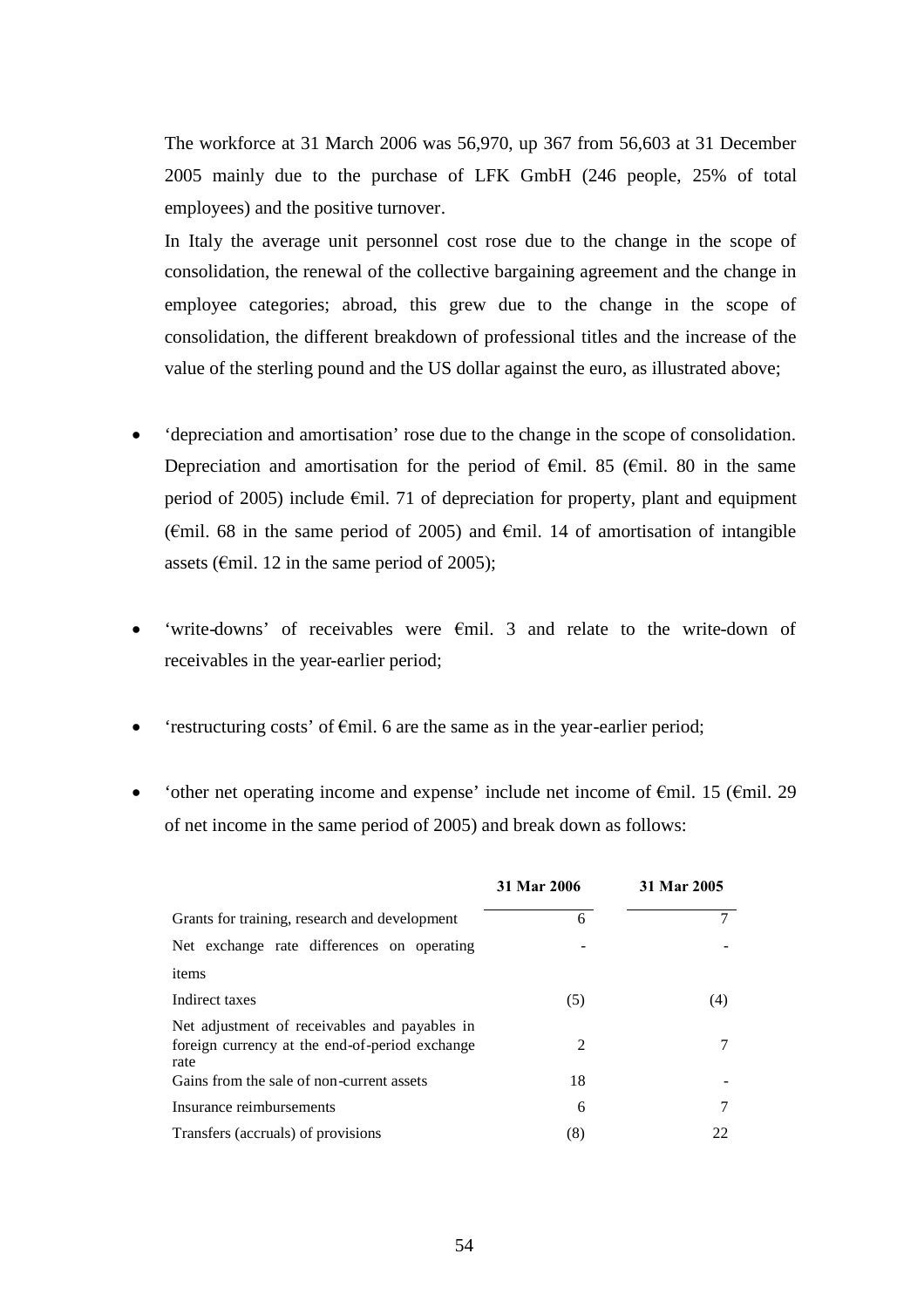| Other operating income (costs) | (4, | $^{\prime}10.$ |
|--------------------------------|-----|----------------|
| Total                          |     |                |

Specifically the gain from the sale of non-current assets relates to the sale of the production site of Chelmsford (UK) by Selex Communications Ltd;

- 'EBIT' stood at  $\epsilon$ mil. 100, up  $\epsilon$ mil. 24 (around +31.6%) from the year-earlier period ( $\epsilon$ mil. 76). The increase is due to growth in the Defence Electronics segment due to the change in the scope of consolidation, the command and control system activities, and in the Defence System, Aeronautics and Energy segments. The Helicopters segment remain substantially unchanged;
- 'net financial income and expense' include €mil. 338 of net financial income and rose by €mil. 384 from the year-earlier period (€mil. 46 of net financial expense). This item includes 'net financial income and expense' which break down in net financial income of  $\epsilon$ mil. 342 in the first three months of 2006 as compared with net financial expense of  $\epsilon$ mil. 37 in the same period of 2005, and the net negative effect of the valuation of equity investments with the equity method of  $\epsilon$ mil. 4 in the first quarter of 2006 as compared with a net negative effect of  $\epsilon$ mil. 9 in the same period of 2005. In particular:

|                                                                        | 31 Mar<br>2006 | 31 Mar<br>2005 |
|------------------------------------------------------------------------|----------------|----------------|
| Dividends and income from equity investments and securities            | 366            |                |
| Net discounting of receivables, payables and provisions                | (1)            | (1)            |
| Net interest                                                           | (23)           | (17)           |
| Net results from financial instruments at fair value through profit or | 2              | (12)           |
| loss                                                                   |                |                |
| Net exchange rate differences                                          | (1)            | (2)            |
| Other net financial income and expense                                 | (1)            | (6)            |
| Total                                                                  | 342            | (37)           |

Income from equity investments relates to the net gain from the sale through PSO of 52.174% of Ansaldo STS S.p.A. (€mil. 364).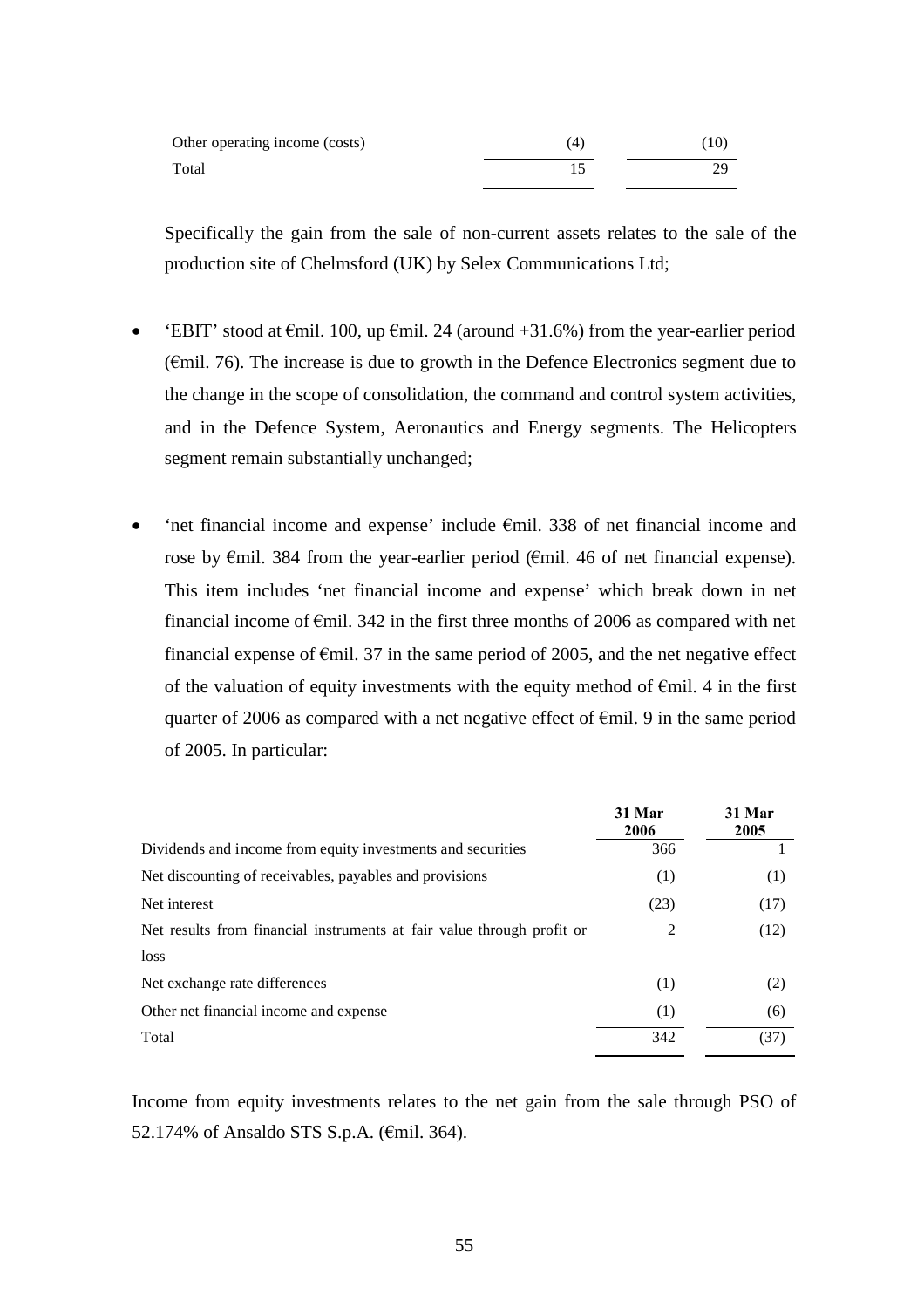Net gains resulting from the recognition at fair value through profit or loss include the effects of derivative instruments which, although they meet the objective of limiting the fluctuations of the underlying position within a specific range, do not meet the particularly restrictive conditions of IAS 39, either because of the nature of the instruments themselves or the inability to mathematically demonstrate their effectiveness. In detail, these gains are as follows:

|                                                | Income | <b>Charges</b> | <b>Net</b>     |
|------------------------------------------------|--------|----------------|----------------|
| Derivates on exchange rates                    | 4      |                | $\overline{4}$ |
| Interest rate swaps                            | 2      | (11)           | (9)            |
| Inefficient swap component on hedging exchange |        |                |                |
| rates                                          | 12     | (6)            | 6              |
| Options on STM                                 |        |                |                |
| Option embedded in the exchangeable bond       |        |                |                |
|                                                | 10     | (10)           |                |
|                                                | 29     | (27            | ↑              |

Income and expense on the option embedded in the exchangeable bond relate to the fluctuations of (i) the fair value of the option embedded in the exchangeable bond with STM shares as underlying and (ii) the fair value of the option purchased in 2005 with the same underlying position and same key parameters as that embedded in issued bonds: following this transaction, the Group is substantially neutral as regards changes in the fair value of the call option sold.

The 'effects of the valuation using the equity method' mainly relate to:

|                               | 31 Mar 2006 | 31 Mar 2005 |
|-------------------------------|-------------|-------------|
| Aero Invest 1 S.A. results    | (2)         | (11)        |
| Net results of other holdings | (2)         |             |
|                               | (4)         | (Q)         |

• 'income tax expense' was  $\epsilon$ mil. 55 from the same period of 2005 ( $\epsilon$ mil. 23). In particular, this is the algebraic sum of: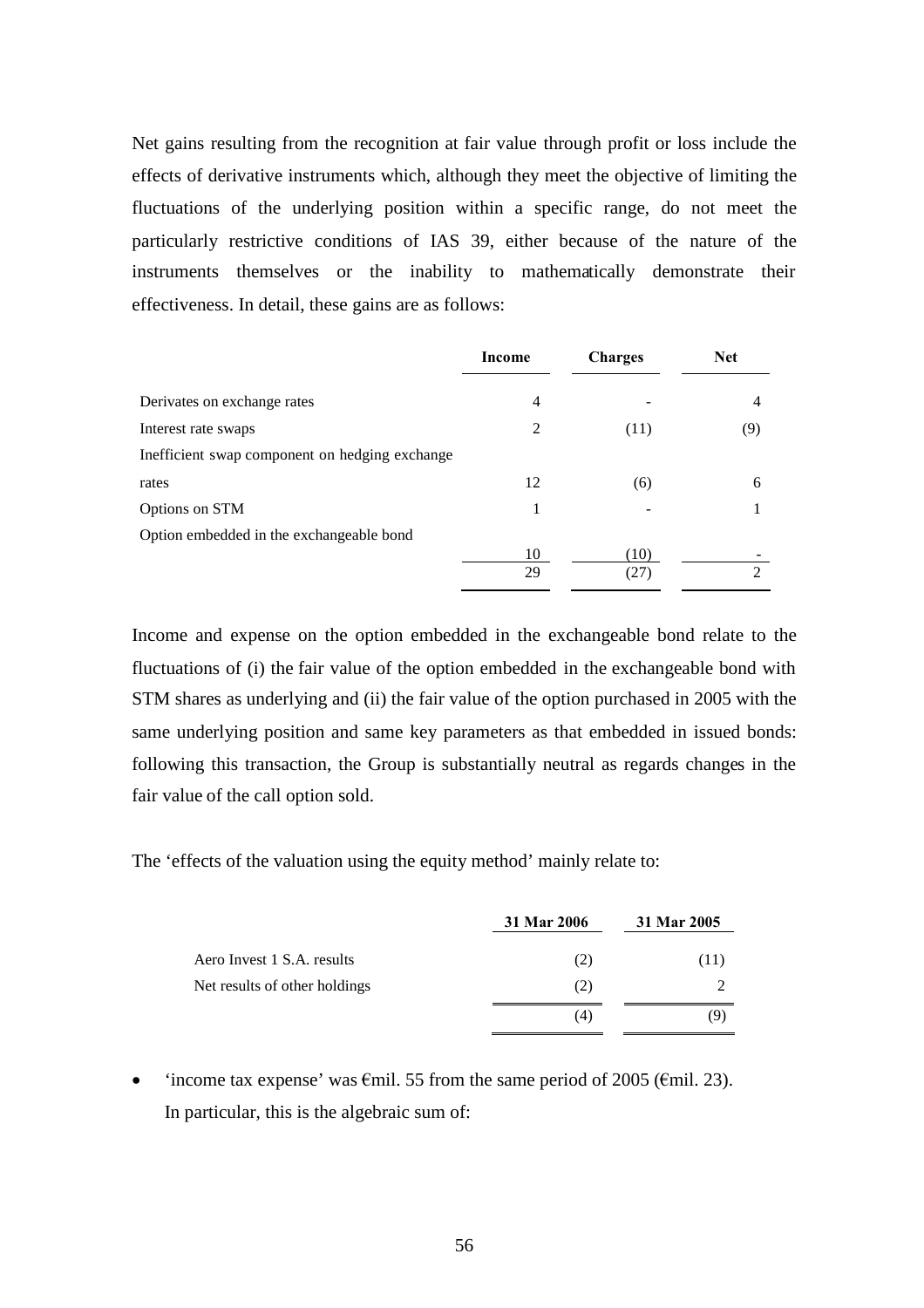|                                          | 31 Mar 2006 | 31 Mar 2005 |
|------------------------------------------|-------------|-------------|
|                                          |             |             |
| Corporate income tax (IRES)              | 27          | 18          |
| Regional business tax (IRAP)             | 26          | 22          |
| Benefit under consolidated tax mechanism | (20)        | (15)        |
| Other income taxes                       | 14          |             |
| Tax related to previous periods          |             |             |
| Provisions for tax disputes              | 1           | 3           |
| Deferred tax (assets) liabilities - net  | 7           | (10)        |
|                                          | 55          | 23          |

With regard to the Group Parent, the consolidated income statement includes neither current taxes (as there was no taxable income during the period at issue) nor net deferred tax assets, as there is a lack of reasonable certainty as to the future realisation of taxable income that would allow them to be recognised and a lack, with specific regard to past tax losses, of the prerequisites established by the applicable accounting standard.

- 'net result from discontinued operations' was separately indicated in the income statements. Accordingly, the item includes the result for the period of the operations sold or being sold:
	- for the first three months of 2005, the result on the UK operations in the radardevices segment through the sale date (29 April 2005);
	- for the first three months of 2006, the results of the operations being sold as held by the Group in the bus manufacturing industry.

|                       | 31 Mar<br>2006 | 31 Mar<br>2005 |
|-----------------------|----------------|----------------|
| Revenue               | 28             | 72             |
| Costs                 | 28             | 73             |
| Financial gains - net |                |                |
| Tax expense           |                |                |
|                       |                |                |

The table below shows an analysis of consolidated balance sheet at 31 March 2006.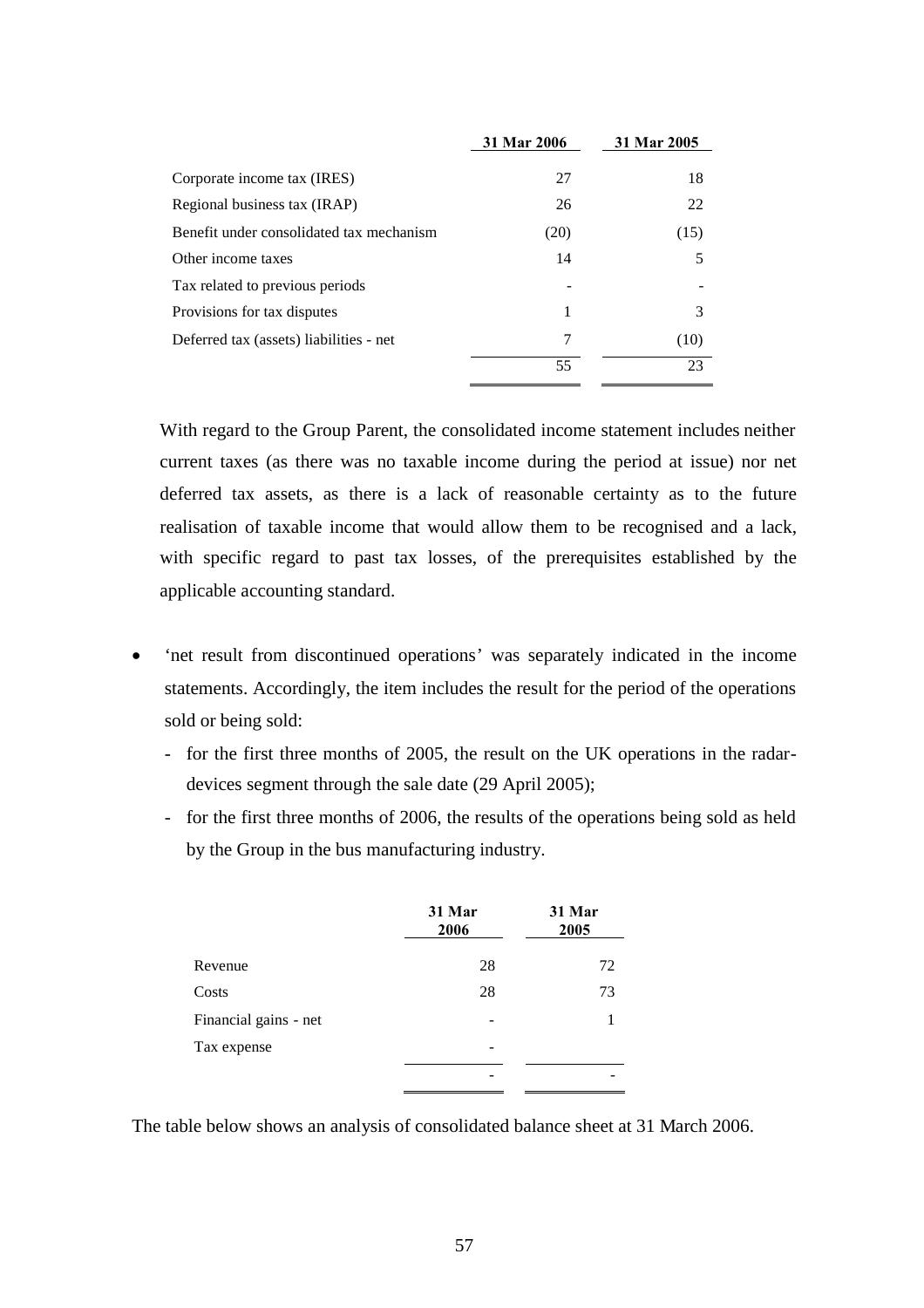| $\epsilon$ mil.                             | 31 Mar   | 31 Dec  | 31 Mar  |
|---------------------------------------------|----------|---------|---------|
|                                             | 2006     | 2005    | 2005    |
| Non-current assets                          | 7,785    | 7,671   | 5,842   |
| Non-current liabilities                     | (2,044)  | (2,018) | (1,925) |
|                                             | 5,741    | 5,653   | 3,917   |
| Inventories                                 | 5,765    | 5,511   | 4,809   |
| Contract work in progress                   | 2,732    | 2,538   | 2,477   |
| Trade receivables                           | 3,528    | 3,600   | 3,483   |
| Trade payables                              | (3,073)  | (3,431) | (2,784) |
| Advances from customers                     | (4, 425) | (4,389) | (2,935) |
| Provisions for short-term risks and charges | (541)    | (523)   | (536)   |
| Other net current assets (liabilities)      | (3,283)  | (3,289) | (2,837) |
| Net working capital                         | 703      | 17      | 1,677   |
| Net capital employed                        | 6,444    | 5,670   | 5,594   |
| Group shareholders' equity                  | 4,868    | 4,444   | 4,089   |
| Shareholders' equity of minority interests  | 137      | 154     | 23      |
| Shareholders' equity                        | 5,005    | 4,598   | 4,112   |
| Net debt (cash)                             | 1,481    | 1,100   | 1,611   |
| Net (assets) liabilities held for sale      | (42)     | (28)    | (129)   |

'Non-current assets' (€mil. 7,785 at 31 March 2006 from €mil. 7,671 at 31 December 2005) show a net increase of  $\epsilon$ mil. 114:

|                                | 31 Mar 2006 | 31 Dec 2005 |
|--------------------------------|-------------|-------------|
| Intangible assets              | 3,689       | 3,596       |
| Property, plant and equipment  | 2,512       | 2,506       |
| Investment properties          | 3           |             |
| Equity investments             | 132         | 138         |
| Financial assets at fair value | 914         | 906         |
| Securities held to maturity    | 3           |             |
| Receivables                    | 133         | 122         |
| Deferred tax assets            | 395         | 397         |
| Other assets                   | 4           |             |
|                                | 7.785       | 7,671       |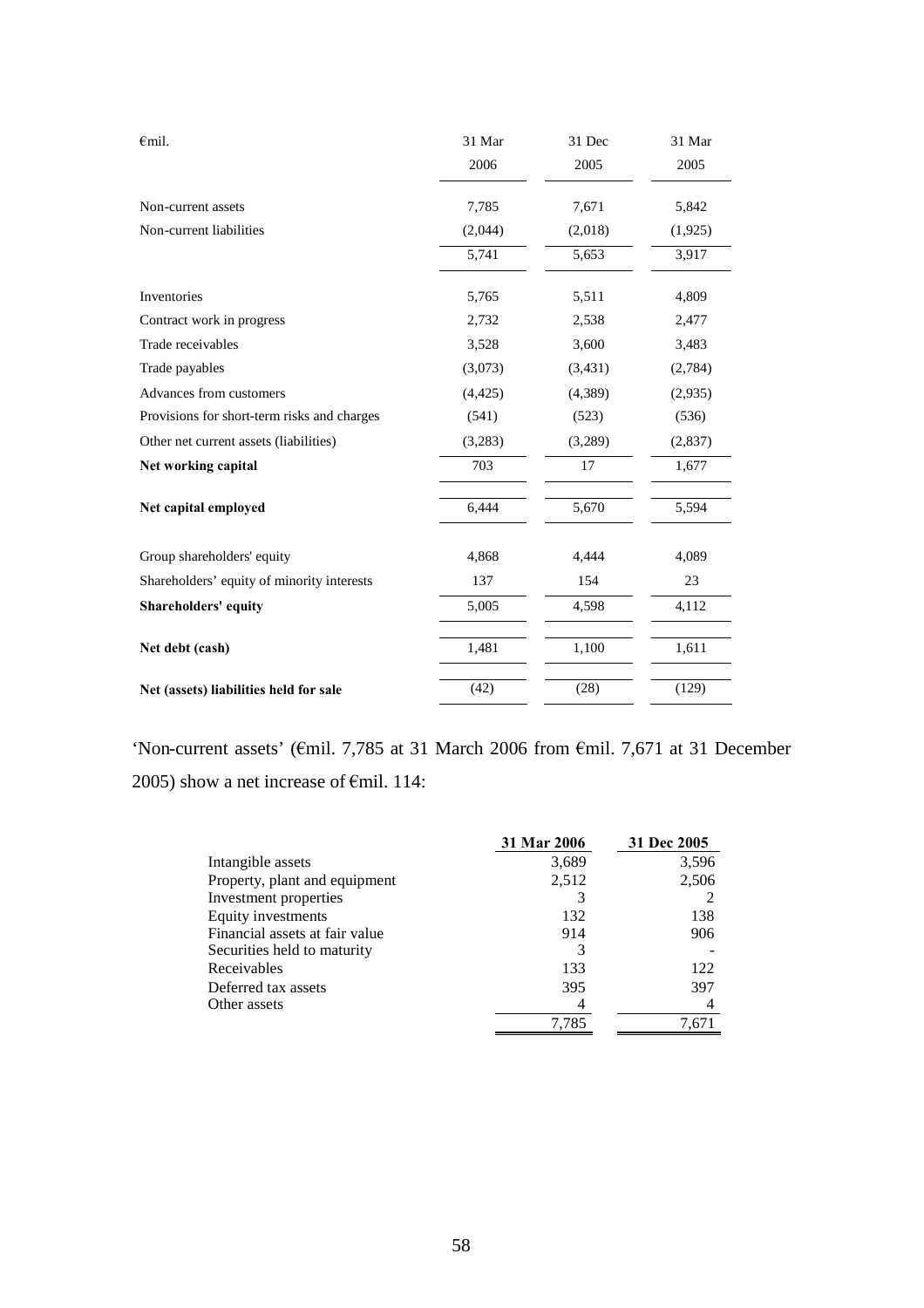In particular:

- due to the increase in intangible assets and specifically in goodwill for the purchase of the additional share in Datamat S.p.A. (€mil. 52) following the PPO launched at the end of 2005 and ended in January 2006, and LFK GmbH (€mil. 63) for the joint venture MBDA;
- due to the valuation of the interest held indirectly in STM (6.6% at 31 March 2006) as 'financial assets held at fair value', which broke down as follows:

| 31 December 2005                       | 906 |
|----------------------------------------|-----|
| Fair value adjustment at 31 March 2006 |     |
| 31 March 2006                          | 914 |

The increase due to fair value adjustment had a specific shareholders' equity reserve as a contra-item;

- due to investing activities, opening of loans and repayments, and depreciation and amortisation for the period;
- due to a net decrease stemming from the exchange rate differences due to the translation of financial statements in foreign currency (mainly US dollar and sterling pound).

'Non-current liabilities' (€mil. 2,044 at 31 March 2006 from €mil. 2,018 at 31 December 2005) show a net increase of  $\epsilon$ mil. 26.

|                                              | 31 Mar<br>2006 | 31 Dec<br>2005 |
|----------------------------------------------|----------------|----------------|
| Severance pay and other employee liabilities | 1,134          | 1,114          |
| Provisions for risks and charges             | 434            | 423            |
| Deferred tax assets                          | 111            | 101            |
| Other liabilities                            | 365            | 380            |
|                                              | 2.044          | 2.018          |

## In particular: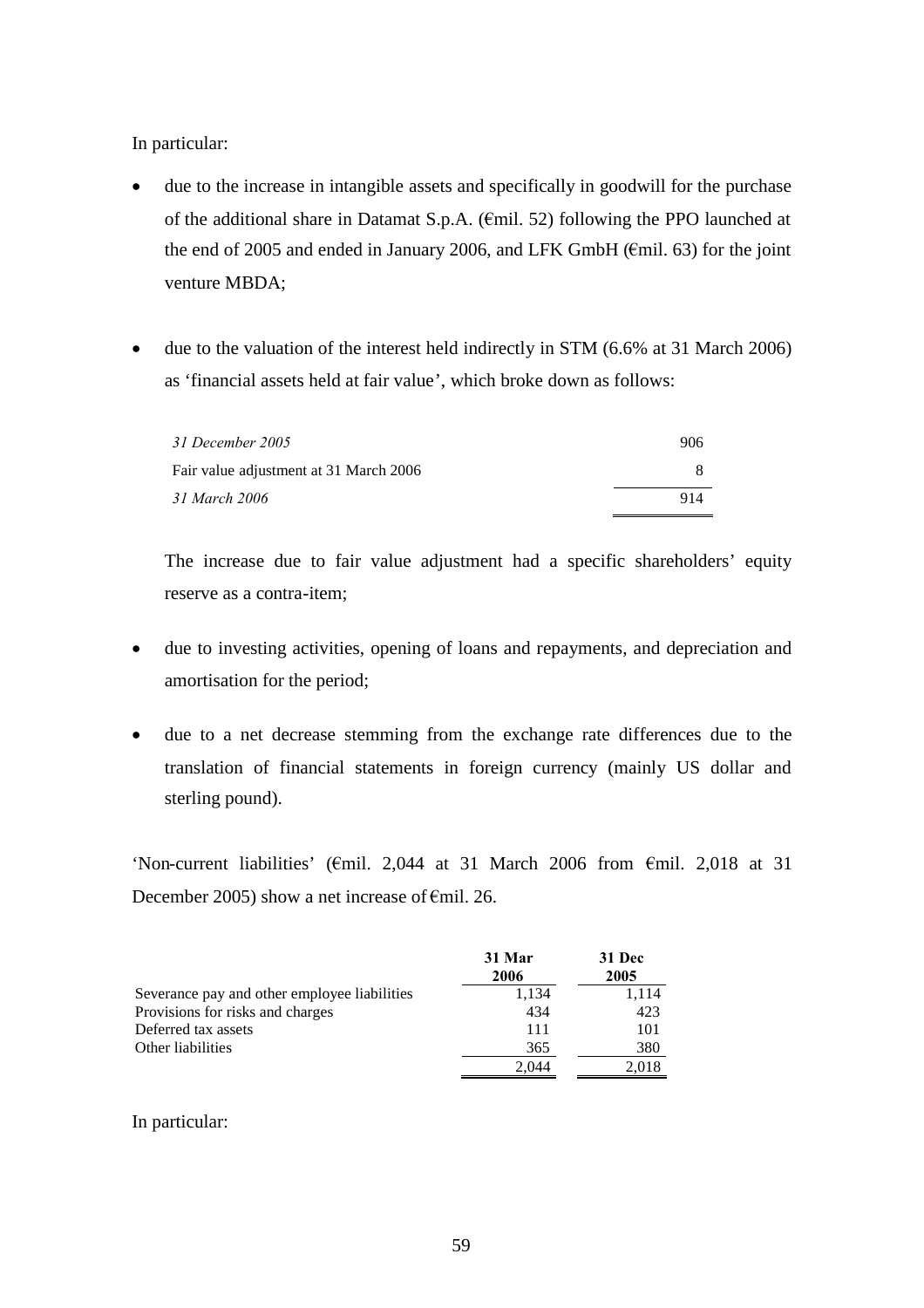- due to the net increase of 'severance pay and other employee liabilities' ( $\epsilon$ mil. 20) resulting from 'defined benefit plans' having been reviewed by the British companies AgustaWestland, Selex Sensors and Airborne System Ltd and Alcatel Alenia Space SAS;
- $\bullet$  due to the net increase of  $\epsilon$ mil. 11 in 'provisions for risks and charges', in particular in provision for contractual risks and charges ( $\epsilon$ mil. 17) net of transfers from criminal provisions and product guarantees of  $\epsilon$ mil. 6;
- due to the net decrease of €mil. 15 of 'other liabilities', mainly due to deferred income and other sundry payables;

'Net working capital' shows a net value of  $\epsilon$ mil. 703 as compared with  $\epsilon$ mil. 17 at 31 December 2005. More specifically:

|                                          | 31 Mar<br>2006 | 31 Dec 2005 |
|------------------------------------------|----------------|-------------|
| Raw materials, supplies and consumables  | 1,327          | 1,297       |
| Work in progress and semi-finished goods | 3,669          | 3,527       |
| Finished goods and merchandise           | 191            | 168         |
| Advances to suppliers                    | 578            | 519         |
|                                          | 5,765          | 5,511       |

'inventories' of  $\epsilon$ mil. 5,765 from  $\epsilon$ mil. 5,511 in the prior year:

Work in progress includes assets defined according to Group practice as nonrecurring costs ( $\epsilon$ mil. 2,805 at 31 March 2006), which are largely related to programmes in the aeronautics ( $\epsilon$ mil. 1,511) and helicopter ( $\epsilon$ mil. 799) segments. Inventories are shown net of impairment charges of €mil. 394 (€mil. 404 at 31 December 2005);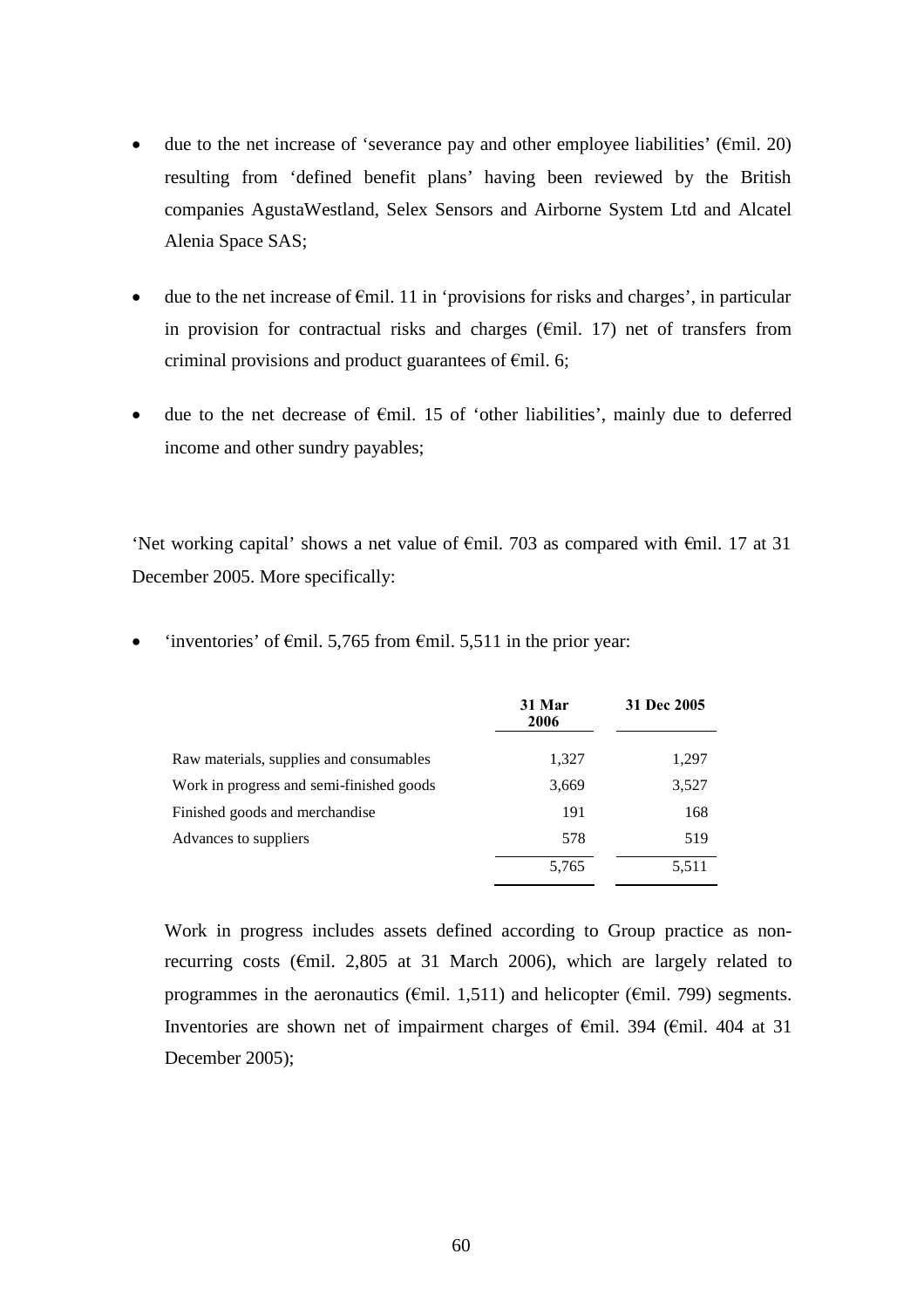'contract work in process' amounted to €mil. 2,732 as compared with €mil. 2,538 at 31 December 2005); 'advances from customers' were €mil. 4,425 from €mil. 4,389 at 31 December 2005:

|                                   | 31 Mar<br>2006 | 31 Dec 2005 |
|-----------------------------------|----------------|-------------|
| Contract work in progress (gross) | 5,921          | 5,728       |
| Advances from customers           | (3,189)        | (3,190)     |
| Contract work in progress (net)   | 2,732          | 2,538       |
| Advances from customers (gross)   | 11,297         | 11,146      |
| Contract work in progress         | (6, 872)       | (6,757)     |
| Advances from customers (net)     | 4,425          | 4,389       |

'trade receivables and payables' of €mil. 3,528 and €mil. 3,073 respectively as compared with €mil. 3,600 and €mil. 3,431 at 31 December 2005 relate to:

|                                  | 31 Mar 06   |          | 31 Dec 05   |          |
|----------------------------------|-------------|----------|-------------|----------|
|                                  | Receivables | Payables | Receivables | Payables |
| Associates and subsidiaries not  |             |          |             |          |
| fully consolidated               | 207         | 27       | 206         | 27       |
| Consortia                        | 62          | 19       | 63          |          |
| Other partners of joint ventures |             |          |             |          |
|                                  | 62          | 25       | 63          | 27       |
| Other third parties              | 3,197       | 3,002    | 3,268       | 3,370    |
|                                  | 3,528       | 3,073    | 3,600       | 3,431    |

 'provisions for short-term risks and charges' of €mil. 541 rose by €mil. 18 as compared with  $\epsilon$ mil. 523 at 31 December 2005. The greatest provisions were those for product guarantees and other provisions. Uses and releases were mostly done in connection with contractual risks and costs incurred for reorganisations commenced in previous years. This item rose due to the change in the scope of consolidation.

With regard to the risk provisions, the Group's operations regard industries and markets where many disputes are settled only after a considerable period of time, especially in cases where the customer is a government entity.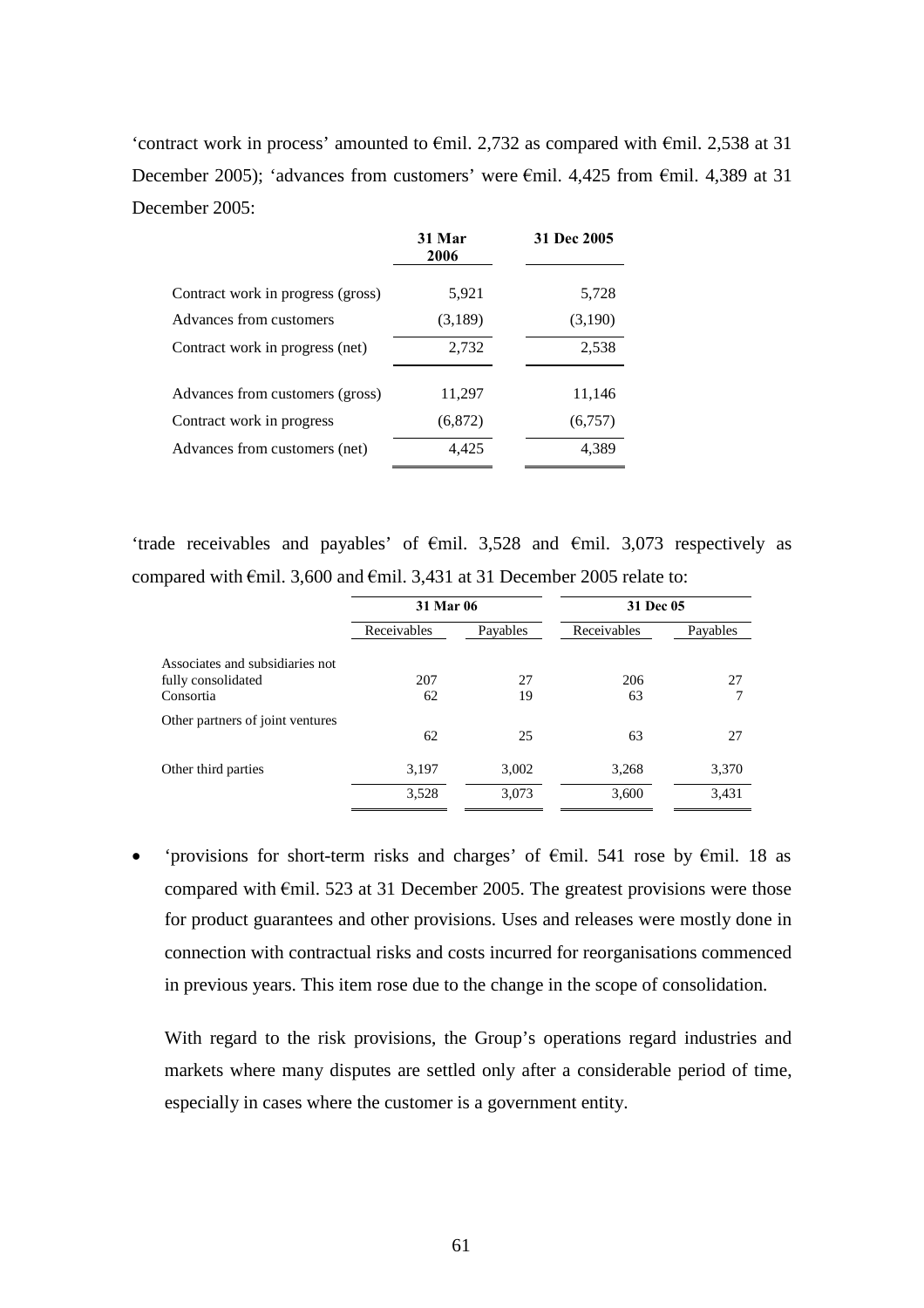Based on the information currently available, it is believed that the various issues that could result in an outflow of resources, and which are not covered by a specific provision, can be resolved in a satisfactory manner without a significant impact on earnings.

Of course, in application of related accounting standards, provisions have been made for any obligations related to probable and quantifiable risks. The situations below do not fall under this category, but are mentioned here solely for the purposes of full disclosure.

## Of particular note:

o the dispute in which Finmeccanica has been asked to cover the contractual commitments assumed upon the sale of the former subsidiary Finmilano S.p.A. to Banca di Roma (now Capitalia) originated from the assessment ordered by the Rome Office of Direct Taxes of Finmilano S.p.A. regarding the disallowance of the tax deductibility of the capital loss originating in 1987 on the sale of a non-recourse 'deferred' receivable at a price below the nominal value. In essence, the Italian tax authorities felt that this sale was actually a financing transaction and that the loss, in the same manner as a finance cost, should not have been deducted in its entirety in 1987, but should have been recognised over subsequent years as implicit interest in the transaction.

After the Court of Cassation (the supreme court of appeal) - in allowing the appeal filed by the tax authorities - had returned the parties to the court of first instance, the latter once again upheld the company's complaint. This ruling was once again appealed to the Court of Cassation. It should be noted that substantial charges to be paid by Finmeccanica are not currently foreseeable. In agreement with the bank, it has been deemed that there is insufficient justification to accept the settlement of pending disputes pursuant to Article 16 of Law 289/2002, partly in light of the fact that the significant financial outlay that this would have required does not make sense from a cost-benefit point of view;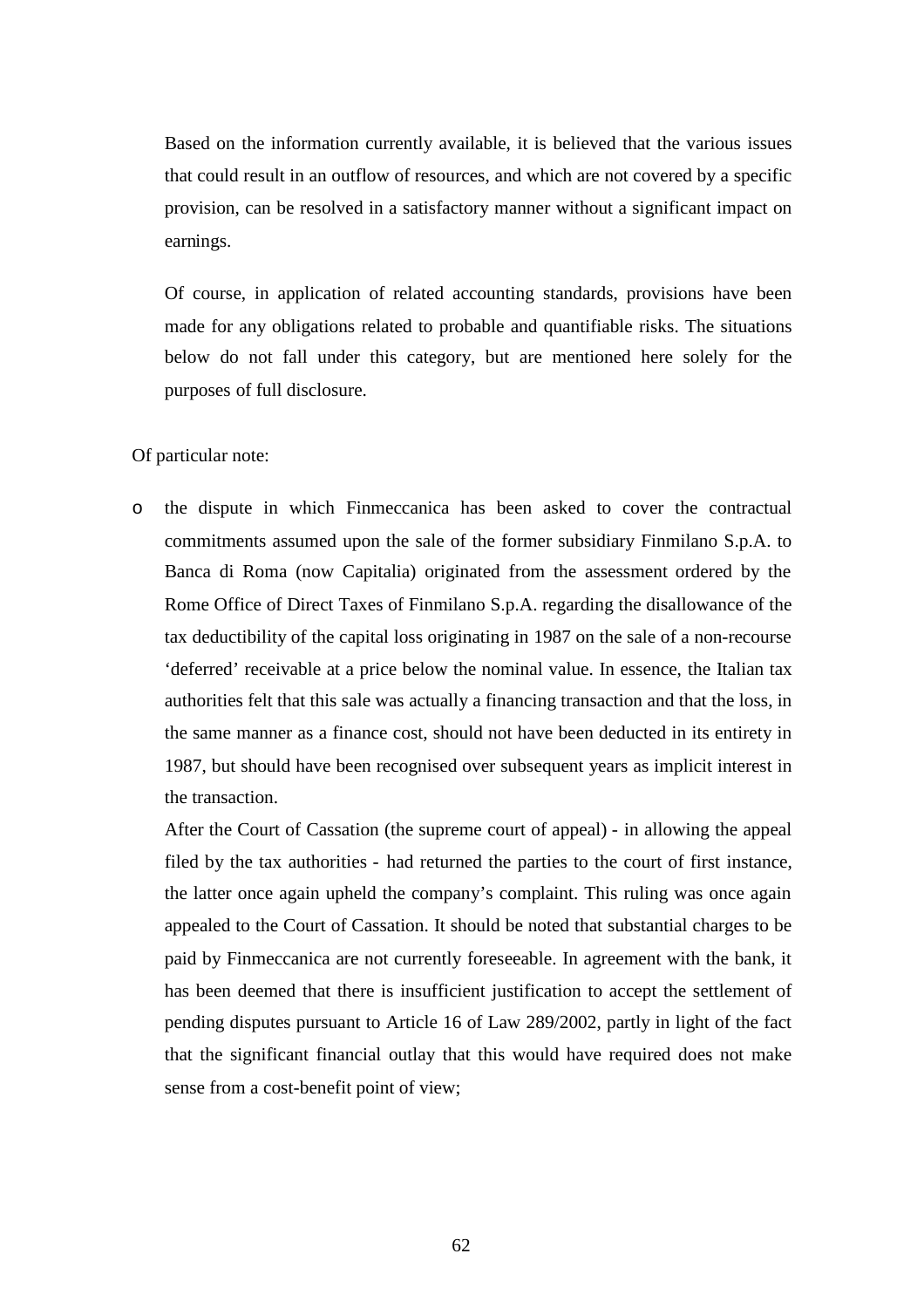- o the dispute resulting from the notice to settle the registry fee of about  $\epsilon$ mil. 10, which was received by Finmeccanica in July 2001 and due on the capital increase approved in 1998. Although the tax liability had already been recognized in the related financial year, the company felt it was unnecessary to meet the tax demand because it was unjustified both in law and in fact. In fact, in addition to being received after statutory deadline, the notice contained a request for a tax related to a tax base that was partially inconsistent with applicable laws. The Tax Commission for the Province of Rome upheld the company's dispute in its ruling filed in December 2002. The ruling was appealed by the company in relation to the failure to order the tax authorities to reimburse costs. In the first half of 2004, the tax authorities in turn filed a cross-appeal of the same ruling, but only with regard to the decision that confirmed the termination of the office's assessment power in the matter. No objection was raised, however, with regard to the substance of the original ruling establishing the partial lack of justification of the amount requested by the revenue office. In a ruling filed in October 2004, the appeal court rejected the company's primary appeal regarding the lack of reimbursement of costs, but at the same time declared that the cross appeal filed by the tax authorities was inadmissible in that it was filed after the ordinary statutory deadlines. In particular, the Regional Tax Commission in Rome upheld the complaint filed by the company regarding the fact that the tax authorities had erroneously deemed the suspension of the procedural deadlines defined by Article 16 of Law 289/02 (facilitated settlement of pending disputes) to be applicable, given that the case did not fall within the scope of this law. The sentence of the court of second instance has been appealed to the Court of Cassation by the tax authorities.
- o The appeal, together with ENEL and other parties, filed with the Regional Administrative Court of Lombardy of the resolution of the Italian Electricity and Gas Authority regarding the method of calculating interest due on amounts to be paid, as compensation, in relation to the termination of the Italian national nuclear energy programme.

The amount of interest that would result from a different calculation method amounts to roughly €mil. 13. Previous rulings by the Lombardy Regional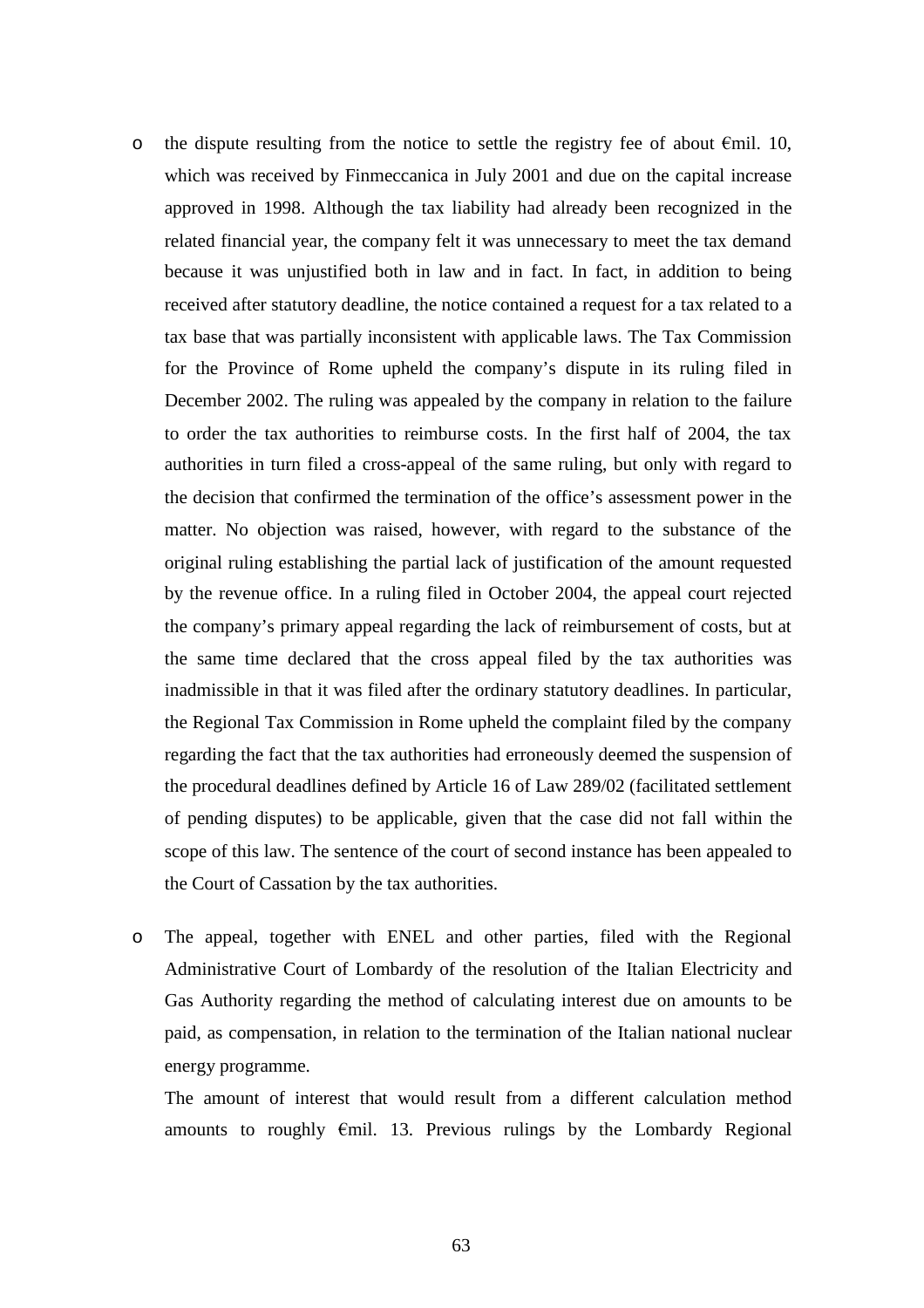Administrative Court do not support the resolutions of the Authority. Accordingly, it is reasonable to expect a favourable outcome for Finmeccanica;

o on 6 July 2001, Finmeccanica and its subsidiary Alenia Spazio (now ALS S.p.A.) received notice of a summons to appear before the Texas Federal Court to respond to a request for damages resulting from the alleged violation of agreements as part of the Gorizont programme, which is related to the events of 1998-1999 when Alenia Spazio operated as a division of Finmeccanica (on 9 July 2001, Alenia Spazio alone received a second summons to appear before the court for the same issue).

Based on an examination of the case files by U.S. lawyers, the company feels there are valid reasons to contest the substance of the demands of the plaintiffs; The pretrial issue of the lack of jurisdiction of the Texan Court raised by Finmeccanica and ALS in both suits was given a favourable outcome after more than four years since its inception. The lack of jurisdiction of the Texan Court was finally found;

o arbitration is under way to settle a dispute between Consorzio Trevi - of which the subsidiary AnsaldoBreda S.p.A. is a member with a 40% stake - and Trenitalia S.p.A. in relation to the application of penalties for the late delivery of ETR 500 trains. Consorzio Trevi has contested the penalties and has requested reimbursement of the significant additional costs incurred. The arbitration board arranged for the issues involved in the arbitration to be examined by an independent expert. The expert's report was filed on 10 January 2005 and is in favour of Consorzio Trevi. However, on 19 October 2005 the arbitration board arranged, upon request of Trenitalia, for a supplementation of the expert's report; this was filed on 31 January 2006. The findings of this supplementation of report do not provide clear indications on the amount of Trenitalia's delays; these indications had been clearly reported in the former report. For this reason, Consorzio Trevi has confirmed its own reservations concerning the lawfulness of the supplementation of report and demanded to file its own considerations on this matter. On 13 March 2006 the parties filed their final pleadings;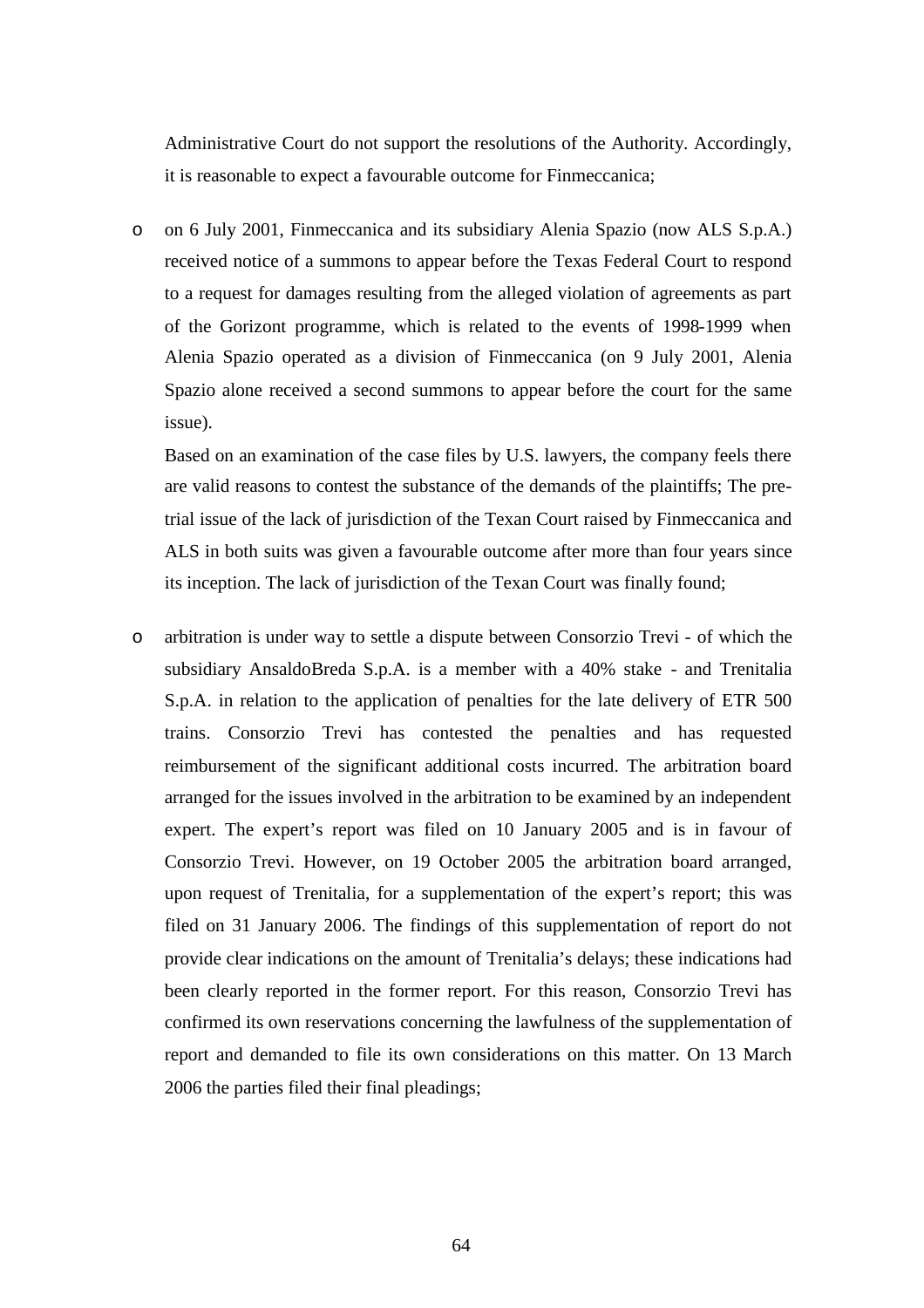o on 1 October 2003, the European Commission notified the Ministry of Foreign Affairs of the formal proceedings initiated for an investigation of the Italian State, pursuant to Article 11 of the EC Treaty, in relation to subsidies granted by the Italian Government to the companies Alenia Aeronautica S.p.A., Aermacchi S.p.A., and Agusta S.p.A., based on Law 808/85, for six research and development projects. The Commission views the subsidies as State aid. The preliminary assessment of the Commission was that these subsidies were not notified to the Commission at the time, even though they were each in excess of the ECU 20 million threshold (1 ECU being equal to 1 euro). On 22 January 2004, the decision to open proceedings was published in the EU Official Journal.

The Italian authorities submitted their own observations to the Commission on 30 January 2004.

In response to requests of third parties, the Commission requested further information from the Italian Government, which was provided in the latter part of May 2004. Further exchanges of requests and information between the Commission and the Italian Government continued in the second half of the year. With its letter of 22 June 2005 C(2005)1813, received by the Permanent Representation of Italy in the EU on 24 June, the European Commission informed the Italian Government of its decision to extend the scope of the current proceedings to an additional six projects of the aforementioned companies that had initially been excluded by the Commission itself. The Italian Authorities submitted their reply to the Commission on 29 November 2005. On 19 December 2005 the Commission served on the Italian Government further considerations filed by a third anonymous party, and the Government replied accordingly on 24 February 2006. At the moment, this procedure deeply affects the application principles of Law no. 808/85; Finmeccanica will follow the issue with special attention with the assistance of local counsel. The Commission's decision is expected.

'other net current assets (liabilities)' totalled €mil. 3,283 of net current liabilities, which are substantially unchanged from the prior year ( $\epsilon$ mil. 3,289 of net current liabilities at 31 December 2005):

| 31 Mar 2006 |                    | 31 Dec 2005 |                    |  |
|-------------|--------------------|-------------|--------------------|--|
| Assets      | <b>Liabilities</b> | Assets      | <b>Liabilities</b> |  |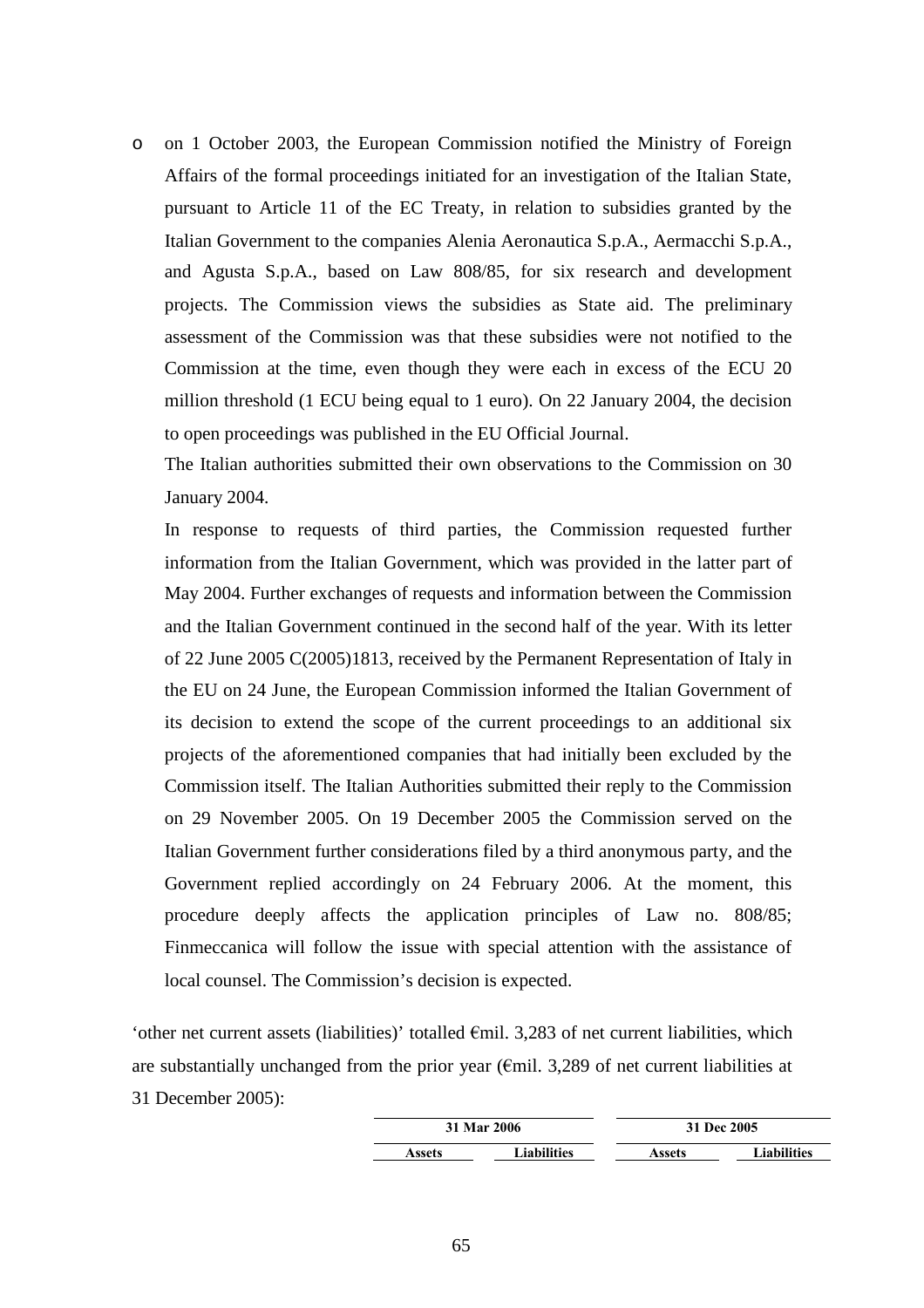| Employees                                                                       | 22       | 325      | 22       | 299      |
|---------------------------------------------------------------------------------|----------|----------|----------|----------|
| Prepaid expenses and deferred income                                            | 95       | 94       | 101      | 93       |
| Direct taxes and others to the Tax Office                                       | 358      | 258      | 364      | 268      |
| Social security                                                                 | 12       | 161      | 10       | 182      |
| Min. of Prod. Act. Law 808/1985                                                 |          | 2,780    |          | 2,767    |
| Associates, consortia and subsidiaries not<br>fully consolidated<br>Derivatives | 10<br>60 | 10<br>80 | 10<br>59 | 8<br>121 |
| Other                                                                           | 323      | 455      | 330      | 447      |
|                                                                                 | 880      | 4.163    | 896      | 4,185    |
|                                                                                 |          |          |          |          |

The table below provides a detail of the asset and liability positions related to derivative instruments.

|                           | <b>31 Mar 06</b> |                    |               | 31 Dec 05          |  |
|---------------------------|------------------|--------------------|---------------|--------------------|--|
|                           | <b>Assets</b>    | <b>Liabilities</b> | <b>Assets</b> | <b>Liabilities</b> |  |
| Forward forex instruments | 35               | 32                 | 25            | 69                 |  |
| Forex options             |                  |                    |               |                    |  |
| Interest rate swaps       |                  | 24                 |               | 18                 |  |
| Options on STM            | 1                |                    | 1             |                    |  |
| Exchangeable bond option  | 24               | 24                 | 33            | 33                 |  |
|                           | 60               | 80                 | 59            | 121                |  |

## *Forward forex instruments*

The notional value of the forward transactions totalled  $\epsilon$ mil. 2,849 of which  $\epsilon$ mil. 1,974 is related to contracts to sell and  $\epsilon$ mil. 875 to contracts to buy, primarily US dollars. The Group hedges its own contracts for purchases or sales denominated in a currency different from the functional currency using forward contracts of amounts, maturities, and key parameters that are similar to the underlying position. Under Group procedures, derivative instruments are purchased with the intent to hedge certain or highly probably commitments and, as such, are designated as hedging instruments at the time of purchase. The effectiveness of the hedge is tested at least at each interim or year-end reporting date using mathematical and statistical methods. In the event that, due to its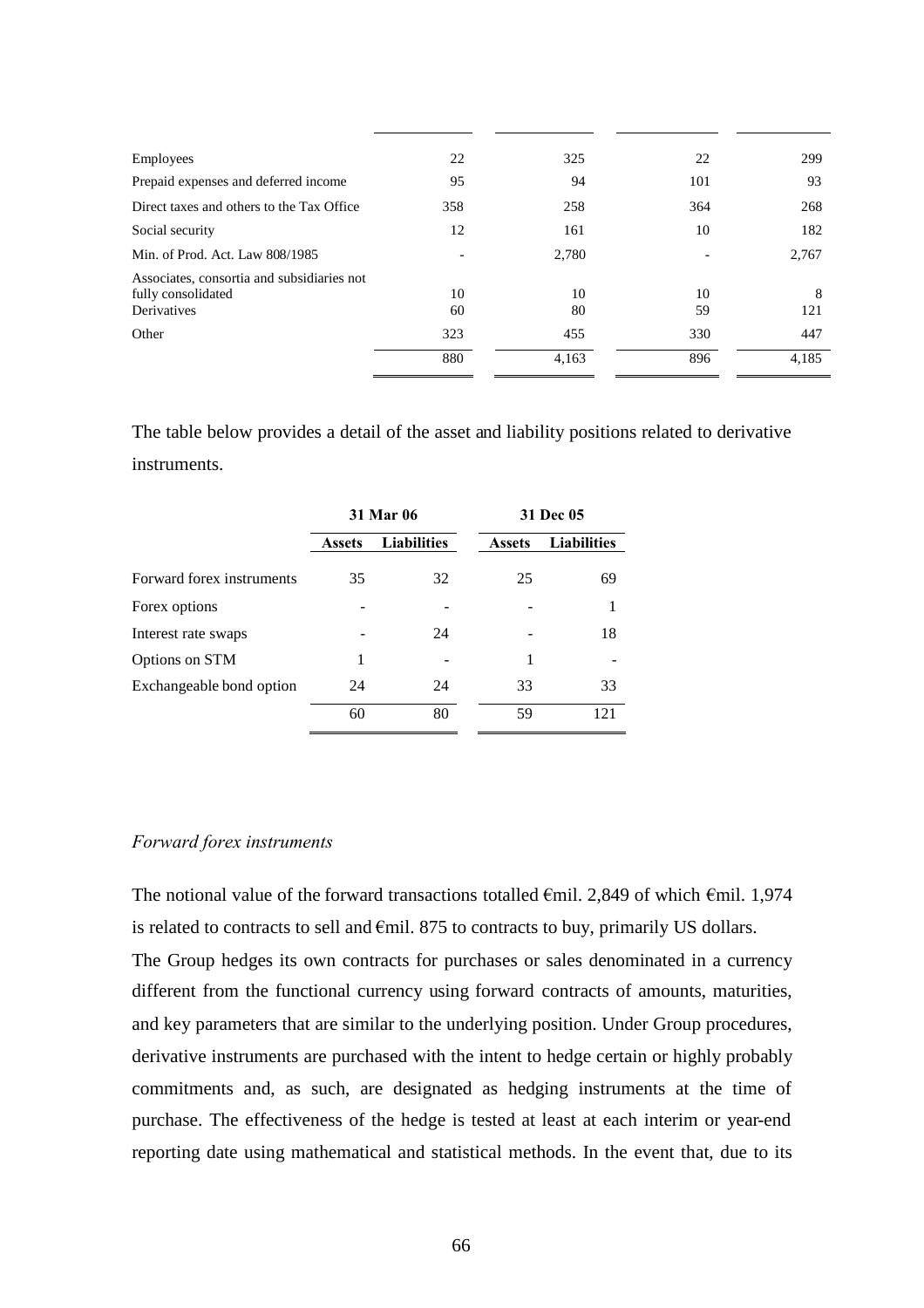nature or following such tests, a derivative instrument held should be found to no longer be an effective hedge, the fair value of the instrument is immediately recognised through profit or loss (income of  $\epsilon$ mil. 4 and expense amounting to nil at 31 March 2006). In the event the designation of the instrument as a hedge should continue to be supported by the tests of actual and future effectiveness, the cash-flow hedge accounting method of recognition is adopted.

#### *Forex options*

At 31 March 2006 forex options are held in the notional amount of €mil. 42, carried out by the Group Parent on behalf of its subsidiaries. The fair value of the instruments included in the portfolio is nil.

#### *Interest rate swaps*

At 31 March 2006, the Group held interest rate swaps totalling €mil. 730.A detail of the main instruments is as follows:

| <b>Description</b>        | <b>Notional</b>     | <b>Underlying position</b> |     |
|---------------------------|---------------------|----------------------------|-----|
| Fixed/floating/fixed swap | $\epsilon$ mil. 500 | <b>Bonds</b> - 2003        | (a) |
| Fixed/floating/fixed swap | $\epsilon$ mil. 100 | <b>Bonds</b> - 2005        | (b) |
| Floating/fixed swap       | $\epsilon$ mil. 130 | <b>Bonds</b> - 2002        | (c) |
| Interest rate options     | $\epsilon$ mil. 200 | <b>Bonds</b> - 2005        | (b) |

(a) The transaction was carried out to benefit from low short-term interest rates without, however, exposing the Group to the risk of any subsequent increases. As such, the exposure was converted to a floating rate through 19 December 2005 and back to fixed (5.80% average) after that date.

In application of IAS 39, the transaction was measured at fair value through profit or loss, thereby generating a profit of €mil. 2. At 31 March 2006, the fair value of the instrument was a negative €mil 9.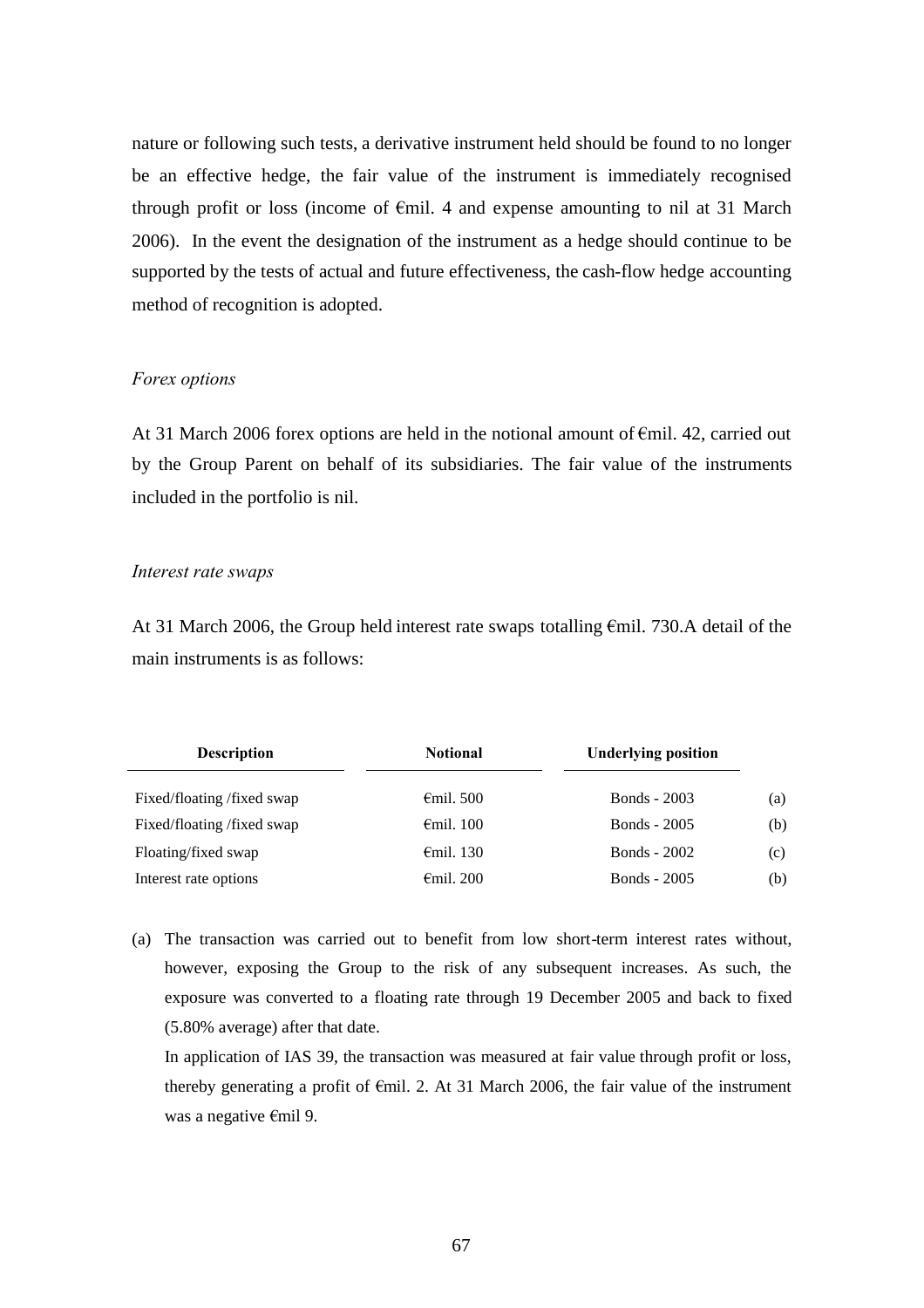- (b) The transaction was carried out during the period in order to earn short-term benefits from low interest rates. The instruments purchased also include a number of interest rate options that enable the company to protect portion of the debt portfolio exposed to floating rates and to switch to floating for additional portions of the debt. In application of IAS 39, the transaction was measured at fair value through profit or loss, thereby generating a loss of  $\epsilon$ mil. 9. The fair value of these instruments was negative at 31 March 2006 in the amount of  $\epsilon$ mil. 2.
- (c) The transaction makes it possible to limit exposure to future changes in the reference interest rate (6-month Euribor) and has been recognised as a cash-flow hedge. At 31 March 2006, the fair value of the instrument was a negative  $\epsilon$ mil 9.1.

This item also includes other minor transactions with a total negative fair value of  $\epsilon$ mil. 5 and a floating/fixed interest rate swap carried out by the helicopter-related joint venture ATIL, the fair value of which was a negative €mil. 7 at 31 March 2006, and recognised as a cash-flow hedge.

The transactions recognised as cash-flow hedges have resulted in a negative reserve at 31 March 2006 in the amount of  $\epsilon$ mil. 8 ( $\epsilon$ mil. 11 at 31 December 2005), whereas those that have been recognised at fair value through profit or loss as a result of the particularly restrictive conditions defined by IAS 39 have produced financial charges totalling €mil. 2.

#### *Options on STM*

This item includes transactions to hedge a portion of the remaining portfolio of STM securities, which numbered 35,000,000 at 31 March 2006. These instruments have been measured at fair value through profit or loss with a positive  $\epsilon$ mil. 1.

#### *Exchangeable bond options*

These include the liability related to the call option embedded in the exchangeable bonds. In 2005, the Group purchased a call option with the same key parameters in order to hedge future changes in the value of the option sold. Positive changes on the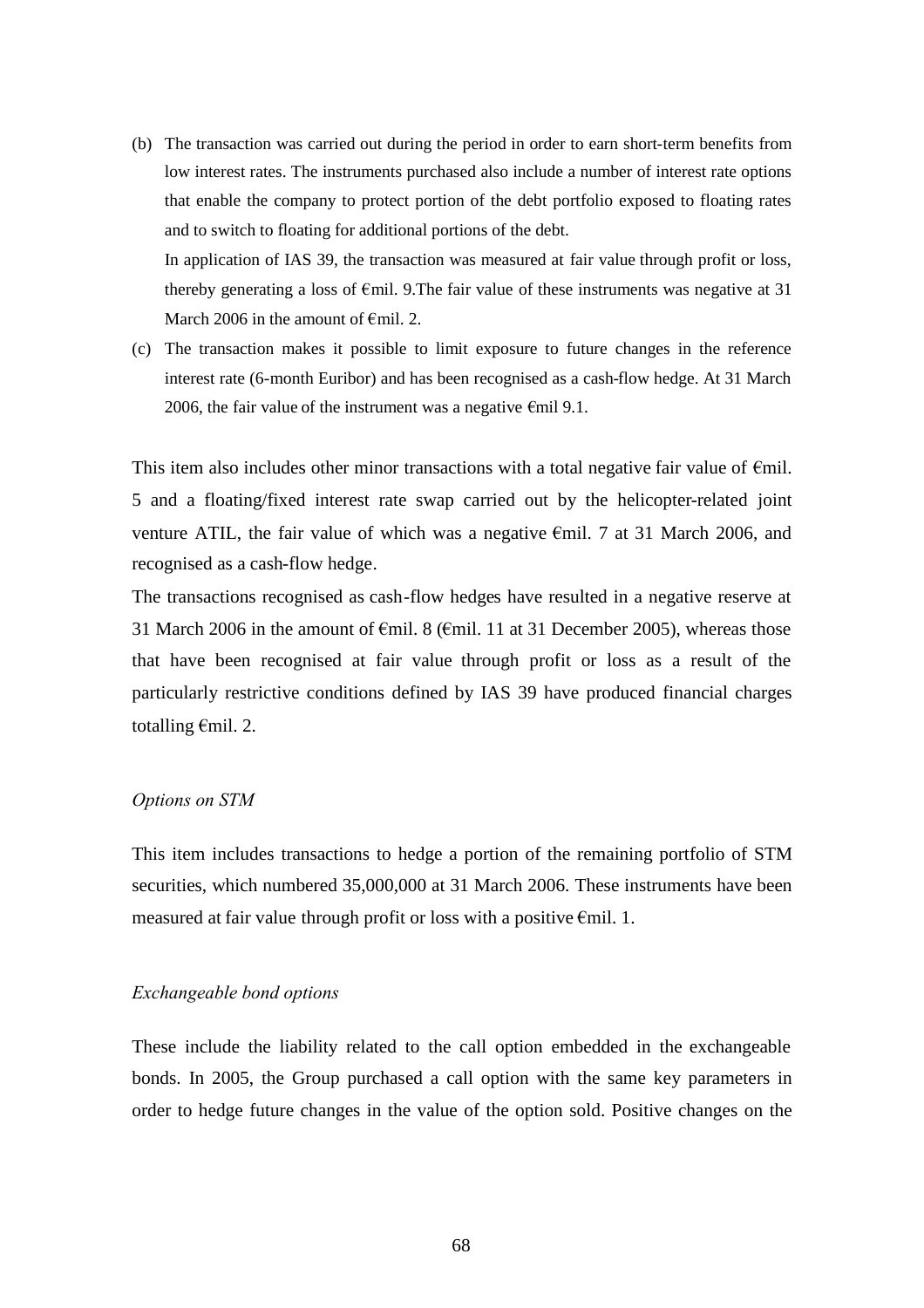option embedded in the bond are offset by the negative change of the call option purchased.

'Net capital employed' and 'net assets held for sale' of €mil. 6,444 (€mil. 5,670 at 31 December 2005) and €mil. 42 (€mil. 28 at 31 December 2005) respectively are covered by shareholders' equity (€mil. 5,005, €mil. 4,598 at 31 December 2005) and net debt ( $\epsilon$ mil. 1,481 as compared with  $\epsilon$ mil. 1,100 at 31 December 2005).

Below is consolidated net debt at 31 March 2006 as compared with that for 31 March 2005 and 31 December 2005.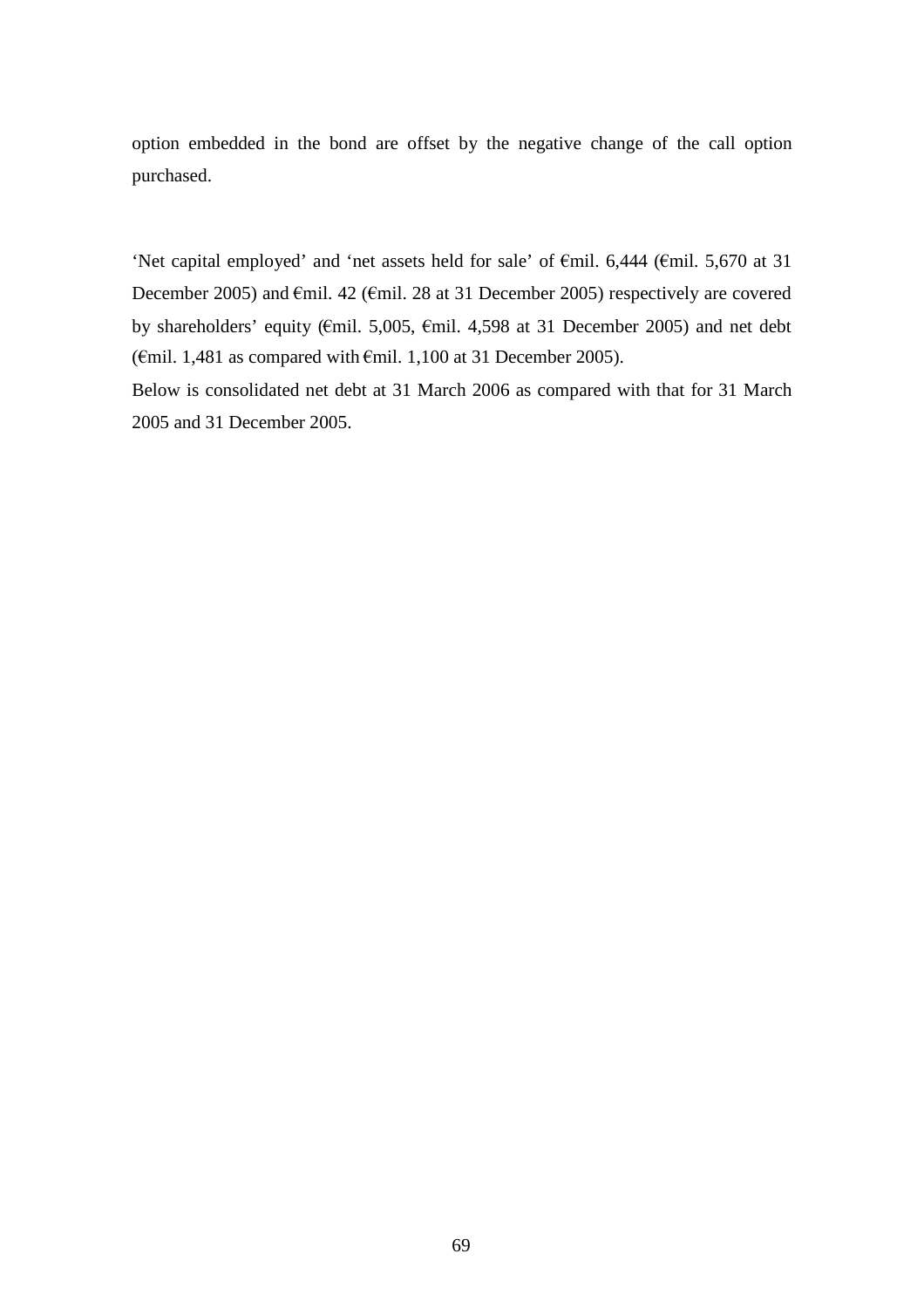|                                            | 31 Mar<br>2006 | 31 Dec 2005 | 31 Mar<br>2005 |
|--------------------------------------------|----------------|-------------|----------------|
|                                            |                |             |                |
| Short-term financial payables              | 129            | 190         | 1,159          |
| Medium/long-term financial payables        | 1,875          | 1,879       | 1,952          |
| Cash and cash equivalents                  | (686)          | (1,061)     | (1,944)        |
| <b>BANK DEBT AND BONDS</b>                 |                |             |                |
|                                            | 1,318          | 1,008       | 1,167          |
| <b>Securities</b>                          | (21)           | (20)        | (66)           |
| Financial receivables from Group companies | (21)           | (17)        | (150)          |
| Other financial receivables                | (294)          | (443)       | (343)          |
| <b>FINANCIAL RECEIVABLES AND</b>           | (336)          | (480)       | (559)          |
| <b>SECURITIES</b>                          |                |             |                |
| Financial payables to Group companies      | 291            | 379         | 335            |
| Other short-term financial payables        | 101            | 97          | 566            |
| Other medium/long-term financial payables  | 107            | 96          | 102            |
| <b>OTHER FINANCIAL PAYABLES</b>            | 499            | 572         | 1.003          |
| <b>NET DEBT (CASH)</b>                     |                |             |                |
|                                            | 1,481          | 1,100       | 1,611          |
| Net debt (cash and cash equivalents) of    |                |             |                |
| discontinued operations                    | 12             | 5           | (60)           |

Net Group debt at 31 March 2006 was €mil. 1,481 as compared with net Group debt at 31 December 2005 of  $\epsilon$ mil. 1,100, and net Group debt of  $\epsilon$ mil. 1,611 in March 2005. In particular, adjustments from the adoption of IAS 32 and 39 include the following effects:

• for the  $\epsilon$ mil. 500 Finmeccanica Finance S.A. bond issue, bearing a 0.37% coupon, due August 2010, exchangeable for STM shares, IAS 39 requires splitting the liabilities between the financial debt component and the assigned call option component. The debt component is measured by applying the market interest rate at the issue date in place of the nominal interest rate, while the option component, excluded from the financial position, is subject to periodic measurement at fair value. At 31 March 2006 this valuation method led to posting a debt  $\epsilon$ mil. 81 less than the face value of the bond; this differential will gradually come down as the maturity date draws near;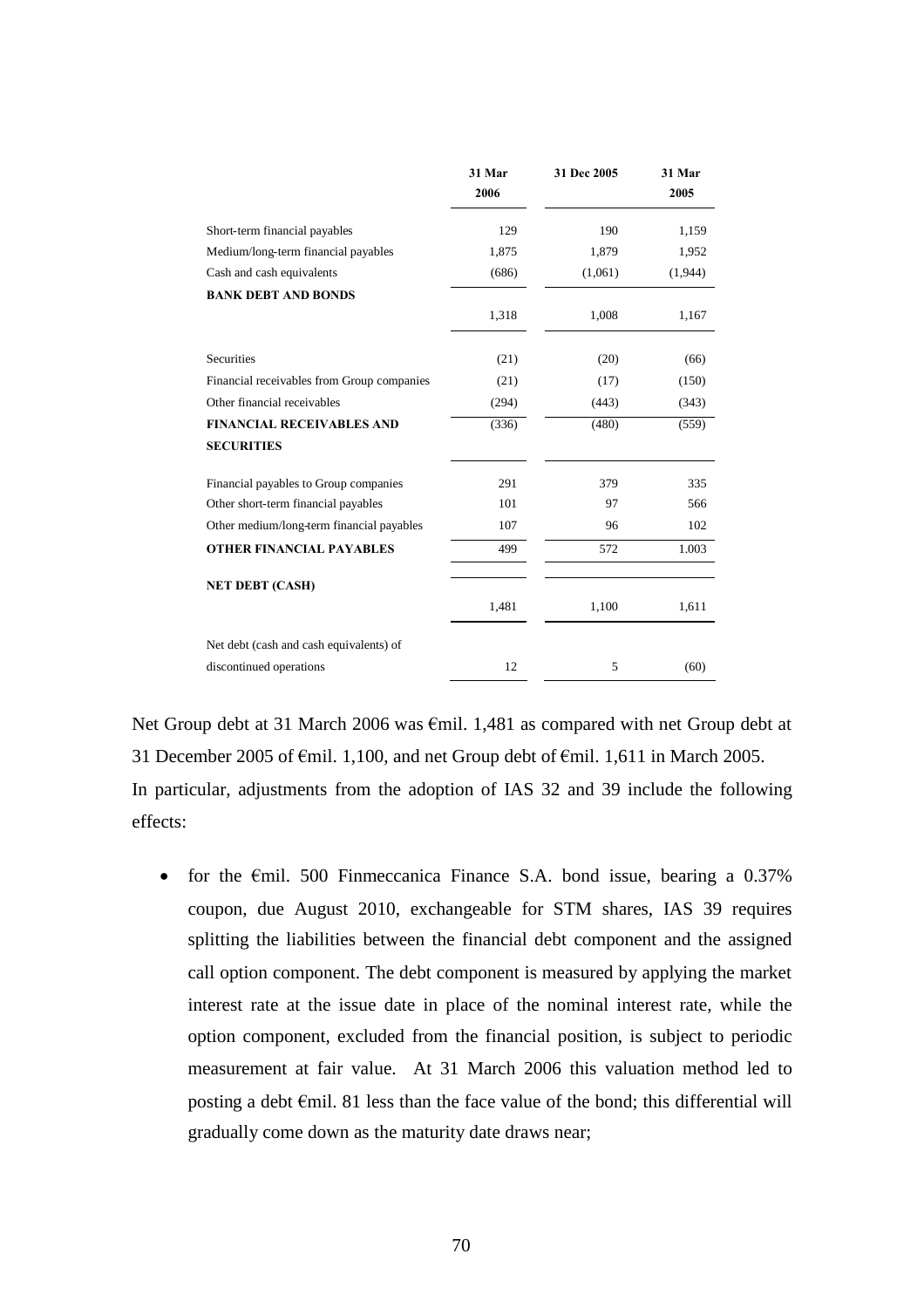• inclusion in the financial position of liabilities in respect of the unpaid portion of part of trade receivables assigned without recourse to factoring companies in such a way as to make it prudent to recognise them as financial debt under IAS/IFRS. The residual amount was  $\epsilon$ mil. 28 as compared with  $\epsilon$ mil. 39 at 31 December 2005*.*

Consistent with the approach adopted in the presentation of the accounts for 2005, it was decided – in view of the fact that a significant part of these transactions are designed to hedge 'underlying' commercial positions – not to recognise as debt the balance entries resulting from fair value measurement of the derivatives on the date that the accounts were closed: at 31 March 2006 these contra-items showed a negative balance of €mil. 20.

Taking account of these adjustments, as well as the operational events described below, the Group's net financial debt went from  $\epsilon$ mil. 1,100 at 31 December 2005 to  $\epsilon$ mil. 1,481 at 31 March 2006.

The figure for March worsened by €mil. 381 as compared with the figure for March and confirmed the traditional performance of cash inflows and outflows with high outflows in the first part of every year and, as illustrated in the Report on Operations 2005, includes advances of amounts collected by Group companies in the last days of December 2005 in connection with some contracts. This positively impacted the figure for the prior year. The figure for March was significantly impacted by the positive and negative effects of the following non-recurring operations:

• the payment in January for the PPO which was launched in 2005 to purchase the remaining share capital in Datamat and ended in the first days of January 2006 with an expenditure of  $\epsilon$ mil. 89. Adding this to the money paid in 2005 ( $\epsilon$ mil. 151) to purchase 52.7% of the share capital of the company, total expenditure came to  $\epsilon$ mil. 240 and total ownership percentage was 89% (including treasury shares directly owned by the company). On 1 March 2006 the Board of Directors of Finmeccanica resolved upon the implementation of the delisting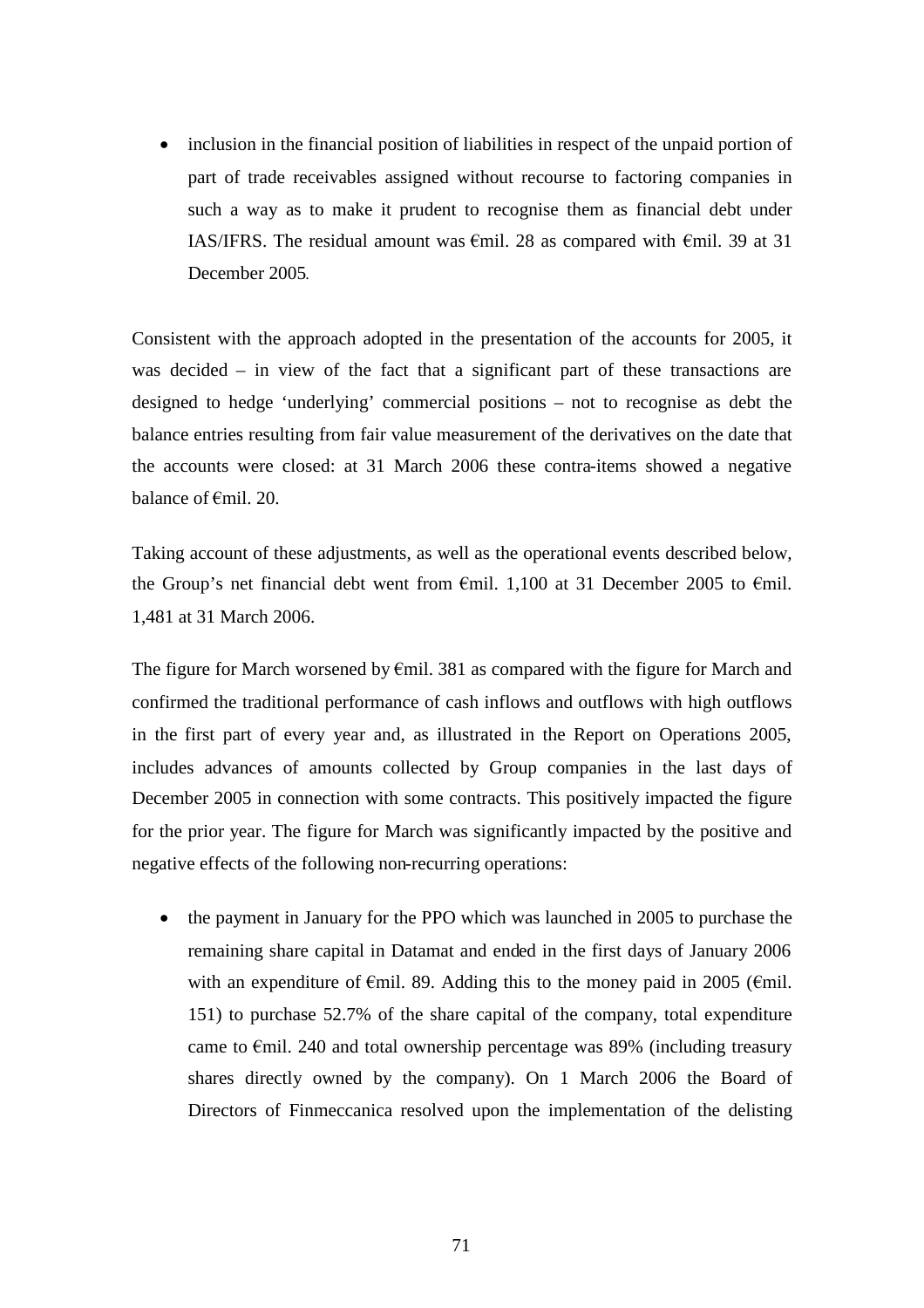procedure for the Datamat shares by launching a PPO on the remaining shares after the ownership percentage necessary for the transaction had been reached;

• the receipt, net of commissions, of  $\epsilon$ mil. 398 related to the sale on the market of 52.17% of the share capital of Ansaldo STS, Group parent for the transportation segment, in March by selling 52,174,000 shares at a price of €7.80 each. The company being listed did not cause it to be deconsolidated; net Group debt for March includes net debt for this company as well.

In April some €mil 60 related to the year was received from the banks coordinating the PSO and the greenshoe option. This led to the sale of additional 7,826,000 shares amounting to 7.83% of the share capital. The total share capital sold was 60%.

As regards the composition of debt, with reference to bank debt in particular, bank debt and bonds declined from  $\epsilon$ mil. 2,069 (at 31 December 2005) to  $\epsilon$ mil. 2,004 (at 31 March 2006).

Cash and cash equivalents fell from  $\epsilon$ mil. 1,061 at 31 December 2005 to  $\epsilon$ mil. 686 at 31 March 2006. The reduction in cash is attributable to the coverage of the financial, strategic, operational, and refinancing requirements for the period, and also benefited from the receipt related to the listing of Ansaldo STS discussed above. Liquidity is partially held by the Parent Company and partially by the subsidiaries. Activities are under way to centralise the liquidity of the recently acquired foreign companies as part of the transfer of the Group's financial management operations to Finmeccanica.

As regards the composition of the remaining debt items, note that the item 'other financial receivables' includes about  $\epsilon$ mil. 261 in respect of the unconsolidated portion of financial receivables that the joint ventures MBDA and Alcatel Alenia Space hold vis-à-vis the other partners in the implementation of the treasury agreements entered into previously. In accordance with the consolidation method used, these receivables, like all the other items, are included in the Group's scope of consolidation on a proportional basis. The item 'financial payables to Group companies' includes the debt of approx €mil. 263 of Group companies toward the joint ventures, for the unconsolidated portion.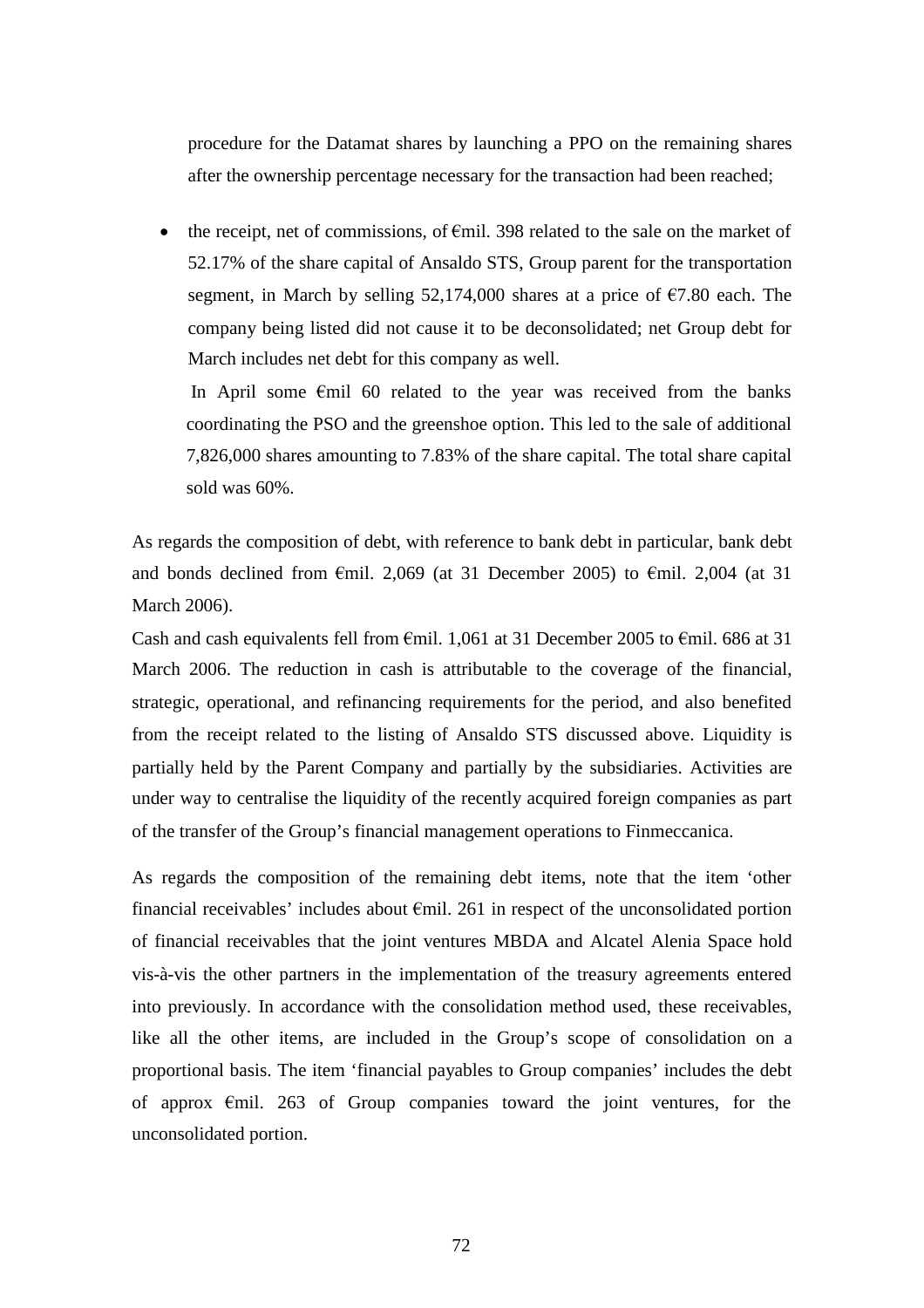|                                                         | For the 3 months ended 31 March |                |       |  |
|---------------------------------------------------------|---------------------------------|----------------|-------|--|
|                                                         | 2006                            | 2005           |       |  |
| Cash and cash equivalents at 1 January                  | 1,061                           | 2,055          |       |  |
| Gross cash flow from operating activities               | 225                             | 164            |       |  |
| Changes in working capital                              | (706)                           | (602)          |       |  |
| Changes in other operating assets and liabilities       | (114)                           | (160)          |       |  |
| Cash flow generated from (used in) operating activities | (595)                           | (598)          |       |  |
| Cash flow from ordinary investing activities            | (81)                            | (60)           |       |  |
| Free operating cash-flow                                | (676)                           |                | (658) |  |
| Strategic investments                                   | 302                             |                |       |  |
| Changes in other financial assets                       | 124                             | 75             |       |  |
| Cash flow generated from (used in) investing activities | 345                             | 15             |       |  |
| Share capital increases                                 | 15                              |                |       |  |
| Cash flow from financing activities                     | (138)                           | 468            |       |  |
| Cash flow generated from (used in) financing activities | (123)                           | 468            |       |  |
| <b>Translation differences</b>                          | (2)                             | $\overline{4}$ |       |  |
| Cash and cash equivalents at 31 March                   | 686                             | 1,944          |       |  |

The first three months of 2006 closed with a net decrease in cash flow generation of  $\epsilon$ mil. 375. This can be attributed to the following factors:

cash flow from operations was a negative  $\epsilon$ mil. 595, in line with the year-earlier period (which registered a negative cash flow of €mil. 598). This was the result of seasonal factors in receipts for the business segments, which are usually concentrated in the last months of the year. This negative cash-flow was attributable to the Aeronautics, Defence Electronics and Defence Systems, and was only partially offset by the significant cash-flow generation attributable to the operations of the Ansaldo STS Group and the Energy segment.

A breakdown of gross cash flow from operations is provided below: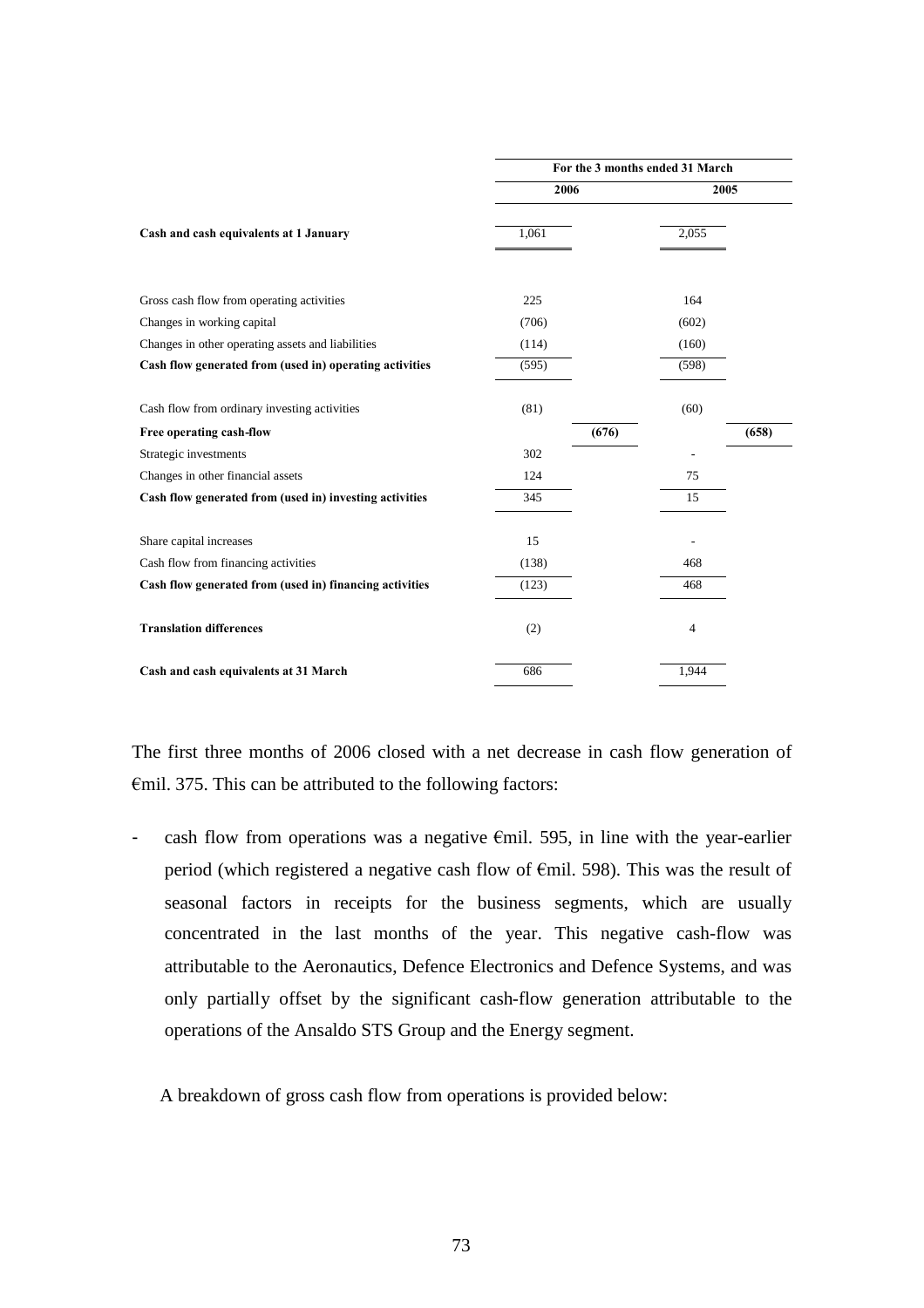|                                                                       | 31 Mar 2006 | 31 Mar 2005 |
|-----------------------------------------------------------------------|-------------|-------------|
| Net profit                                                            | 383         |             |
| Depreciation, amortisation and impairment                             | 88          | 83          |
| Tax expense                                                           | 55          | 23          |
| Accrued (transferred) to funds                                        | 8           | (22)        |
| Cost of staff severance pay, defined-benefit plans and stock grants   | 47          | 27          |
| Effects of the measurement of equity investments on the equity method | 4           | 9           |
| Gains from the sale of non-current assets                             | (18)        |             |
| Gain on PSO of Ansaldo STS                                            | (364)       |             |
| Financial charges, net of the gain from Ansaldo STS PSO               | 22          | 37          |
|                                                                       | 225         | 164         |

- cash-flow from investing activities was a positive  $\epsilon$ mil. 345 ( $\epsilon$ mil. 15 at 31 March 2005) and include €mil. 398 of receipt for the Ansaldo STS interest sold through a PSO in March and the effects of the acquisition through a PPO ( $\epsilon$ mil. 89) of an additional interest in Datamat S.p.A. of some 33%, and further acquisitions of €mil. 7;
- cash-flow from financing activities was a negative  $\epsilon$ mil. 123 (was a positive  $\epsilon$ mil. 468 at 31 March 2005), mainly due to change in financial payables ( $\epsilon$ mil. 138) which was partially offset by share capital and reserve increases resulting from the exercise of part of the stock option rights assigned as part of the 2002 - 2004 plan (€mil. 15). Cash-flow from financing activities in the year-earlier period included €mil. 494 of net receipts from the placement of the bond issued by Finmeccanica S.p.A. in March 2005 and amounting to a nominal €mil. 500.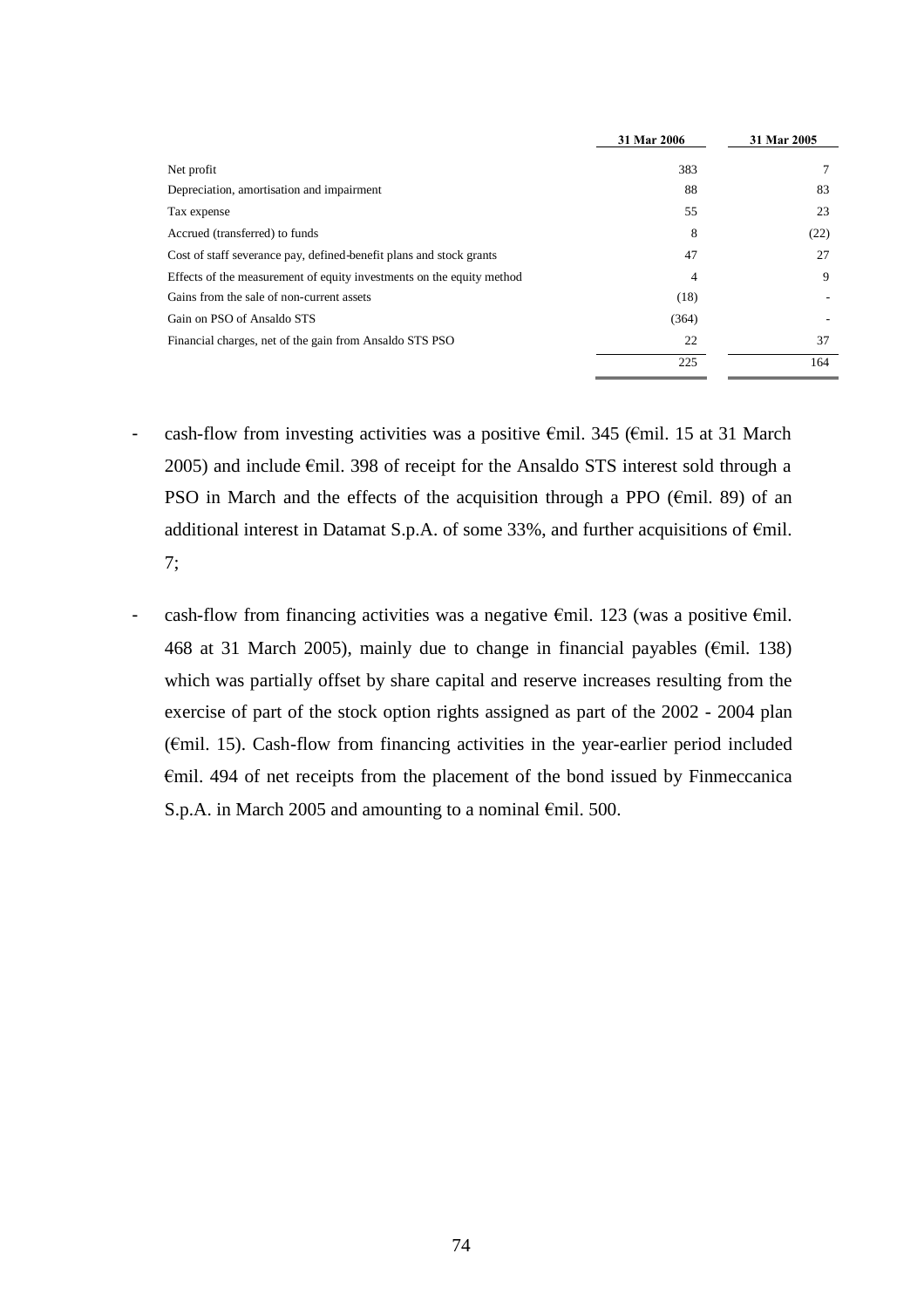#### *VII Financial risk management*

Within the scope of the policies of the Group Parent aimed at centralising the financial management of the Group, this section describes the operating criteria adopted to manage foreign exchange risk, interest rate risk and equity risk.

Finmeccanica's adoption of the International Financial Reporting Standards (IFRS) has led to substantial differences in the management of and exposure to derivatives.

Some of the main changes from the previous Italian accounting standards include the adoption of the fair value method of measuring the total portfolio of derivative instruments. Whereas in the past derivative transactions intended to hedge specific underlying positions were not valued at market prices, but merely reported in memorandum accounts, the new standards call for their measurement at fair value with entries on the balance sheet or income statement depending on whether a given derivative is classified as being for hedging or trading purposes.

*Exchange rate risk management* is governed by the directive issued by Finmeccanica in December 2002. The goal of the directive remains that of creating uniformity in management criteria based on industrial - not speculative - strategies so as to contain risks within specific limits by carefully and constantly assessing all foreign currency positions. The methodology adopted calls for the systematic hedging of commercial cash flows resulting from the assumption of contractual commitments of a specific nature as either buyer or seller, thereby ensuring current exchange rates at the date of acquisition of multi-year contracts and neutralising the effects of exchange rate fluctuations. Therefore, at the moment of receiving payment from a customer (or making payment to a vendor), which takes place at the current exchange rate on that day, the related hedging transactions are extinguished in order to offset the effects of the difference between the current exchange rate and the rate of the hedging instrument. These transactions are carried out almost exclusively with banks by Finmeccanica's Group Finance Department and then matched with the companies of the Group. The companies that have the greatest need for such hedging transactions are: Alenia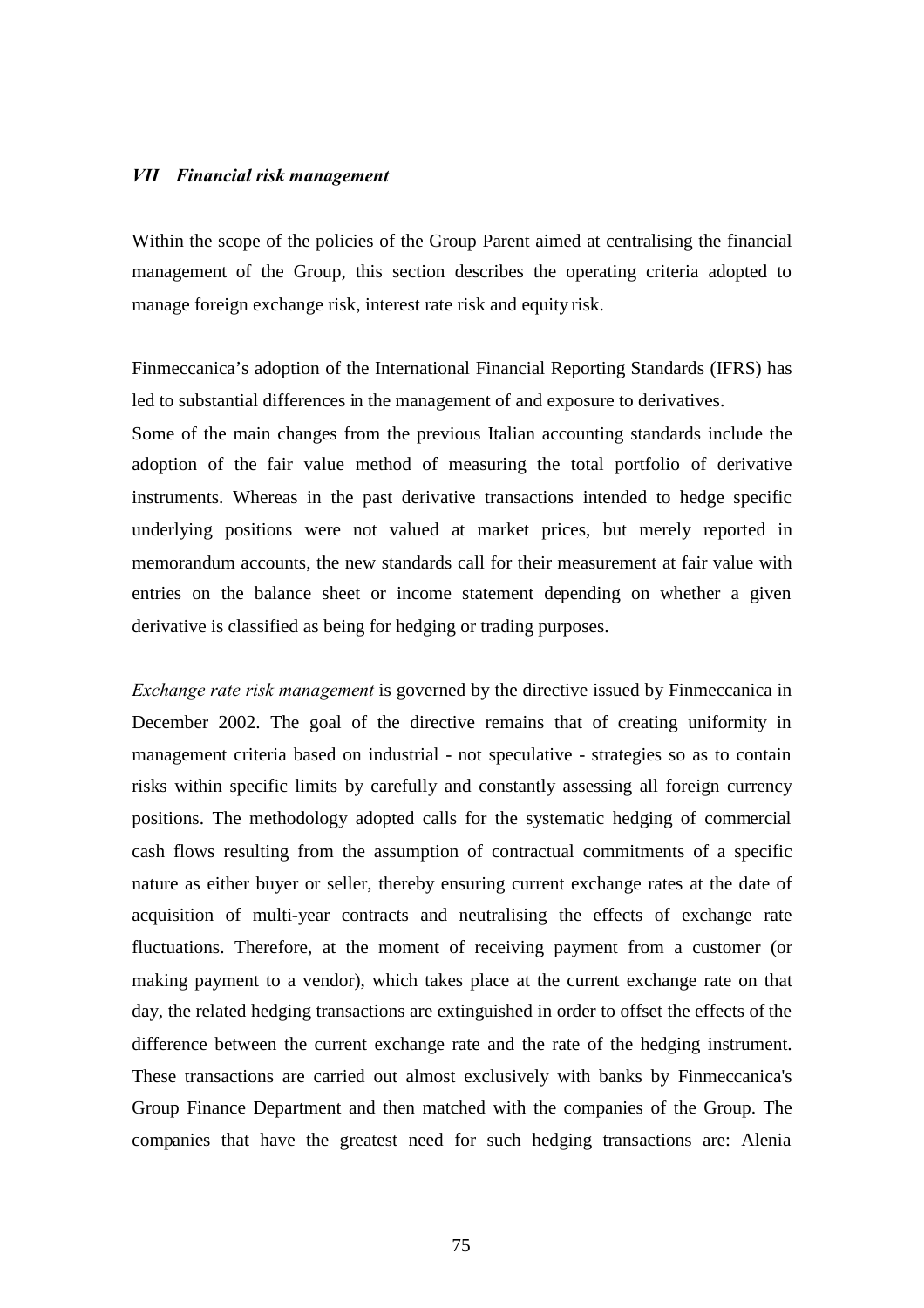Aeronautica and its subsidiaries, Ansaldo Energia, Oto Melara, Alcatel Alenia Space Italia, Galileo Avionica, Ansaldobreda, AgustaWestland and its subsidiaries, and Selex Communications and its subsidiaries. At 31 March 2006, Finmeccanica had outstanding foreign exchange transactions with highly rated financial counterparties in the interest of other Group companies totalling €mil. 2,891 (a slight decrease of about 7% over 31 December 2005),  $\epsilon$ mil. 2,849 of which for swaps and forwards and  $\epsilon$ mil. 42 for foreign exchange options.

The IFRSs and the related interpretations effectively make a distinction between derivatives considered to be held for hedging purposes, and for which it is possible to apply hedge accounting, and those that are not eligible for hedge accounting and which must be recognised at fair value through profit or loss.

As a result, the Finmeccanica Group recognises the fair value of foreign exchange derivatives as follows:

- forward instruments, the net fair value of which totalled a positive  $\epsilon$ mil. 1 at 31 March 2006;
- options not eligible for hedge accounting, the fair value of which amounted to nil.

The change in the fair value of forward instruments is due to the change in the exchange rate with the US dollar, which came to 1.2104 at 31 March 2006 from 1.1797 at 31 December 2005.

With regard to commercial contracts that under previous GAAP were considered to be hedged by options, the fair value is calculated for the portion of commercial activities already invoiced and for work in progress. The portion of the commercial portfolio subject to fair value measurement will always be nominally less than that of the derivatives, which are used to hedge risk throughout the entire life of the contracts. The same concept also applies to the portion of the commercial portfolio hedged with foreign exchange transactions that qualify for hedge accounting*,* with the difference being that the volatility experienced will be reflected in equity.

In any event, the Finmeccanica Group does not have financial transactions of a speculative nature, in the sense that none of its transactions add risk to that which is already implicit in its operations. On the contrary, in compliance with the Group directive, all existing financial transactions have the specific objective of eliminating or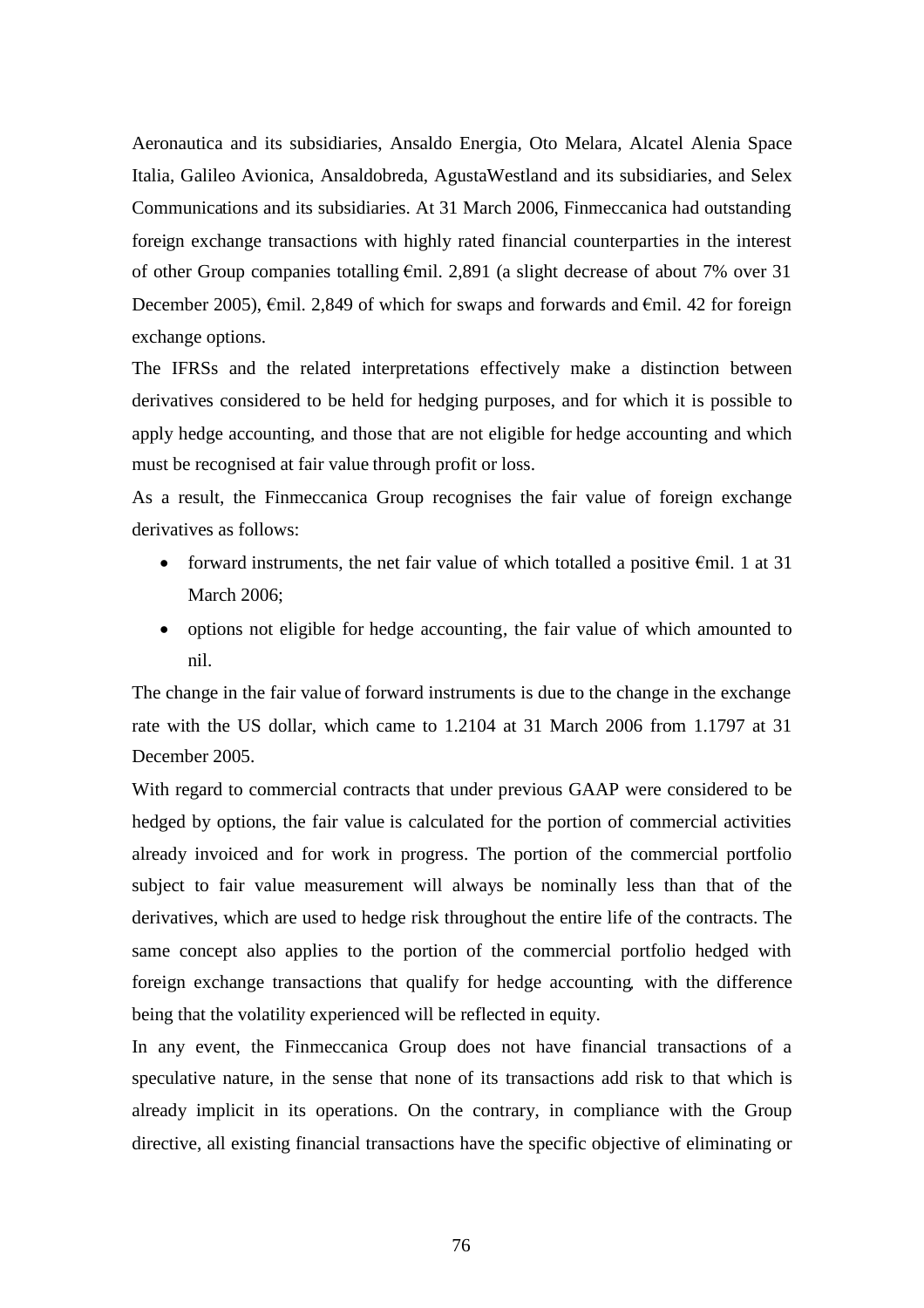minimising such risks. In order to put hedging transactions in line with the IAS/IFRS requirements, Group Companies closed any transactions that were considered as non-IAS-compliant and replaced them with more 'conventional' forward instruments.

The management of interest rate risk is consistent with the long-standing practice of reducing the risk of fluctuations in interest rates while seeking to minimise related financial charges. To that end, at 31 March 2006 Finmeccanica had interest rate swaps for medium and long-term financing with highly rated financial counterparties totalling  $\epsilon$ mil. 730. These transactions are focused on benefiting from the low level of short-term floating interest rates while protecting the company against any increases that have been taking place since the end of 2005 and made the debt structure return to fixed rates. At 31 March 2006, the total fair value of the interest rate derivatives portfolio was a negative €mil. 24, as compared with the negative €mil. 18 at 31 December 2005:

- at 31 March 2006, transactions eligible for hedge accounting had a negative fair value of  $\epsilon$ mil. 7, compared with the negative  $\epsilon$ mil. 11 at 31 December 2005, an improvement of  $\epsilon$ mil. 4 during the period;
- at the same date, transactions not eligible for hedge accounting had a negative fair value of  $\epsilon$ mil. 17, compared with the negative  $\epsilon$ mil. 8 at 31 December 2005, a deterioration of  $\epsilon$ mil. 9 during the period.

The restrictive IFRSs and the related interpretations make it necessary to consider certain transactions as speculative even when they are essentially intended to contain finance costs without exposing the Group to excessive risk in the event of rising interest rates.

The management of price risk on equity concerns the management of the indirect investment held in STMicroelectronics NV (STM). At the date of the adoption of IAS 32 and 39 (1 January 2005), the Group had outstanding hedges for a total of 35 million STM shares in order to protect a portion of the remaining portfolio of STM stock immediately available to Finmeccanica (totalling 39.7 million shares, in addition to the further 20 million shares backing the bond that can be converted into STM shares in the amount of €mil. 501 with a maturity of 2010: these additional shares are therefore unavailable to the Group). At 31 March 2006 the outstanding options on 35 million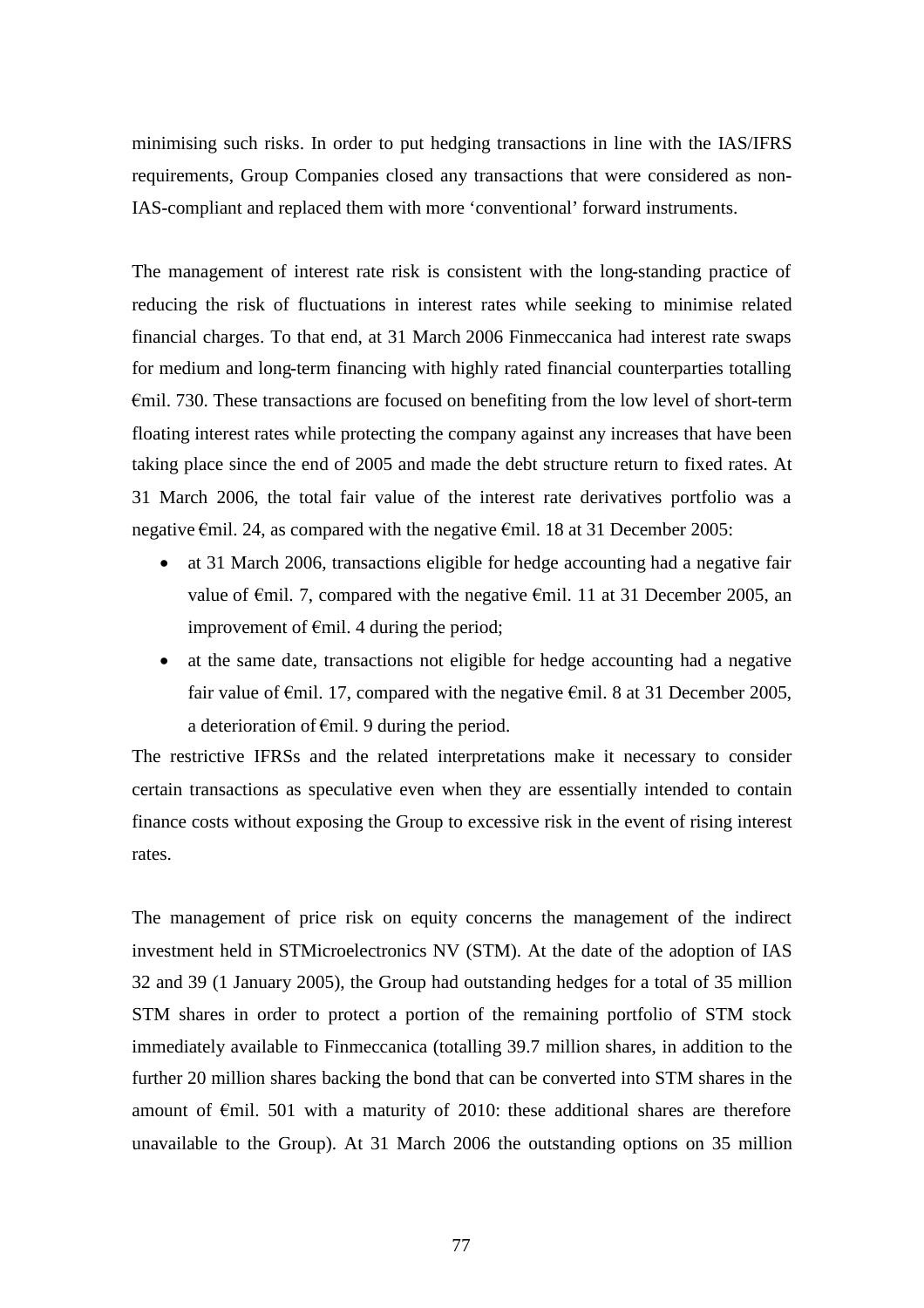STM shares have been classified as trading securities, and the recognition of the changes in fair value through profit or loss of these instruments led to a gain for the period of €mil. 1.

In June 2005, a call option was purchased for STM stock for  $\epsilon$ mil. 17, which duplicates and neutralizes the option sold with the convertible STM bond with maturity date 2010. The purpose of the transaction was to sterilize the effects of the separation, under IFRS, of the debt component from the option, thereby allowing Finmeccanica to recognise consolidated revenue of roughly  $\epsilon$ mil. 21 for the year 2005, which is the difference between the value of the option sold in the exchangeable bond at 1 January 2005 and the purchase price of the new option. Finmeccanica also finalised negotiations that make it possible to free up the 20 million STM shares used to guarantee the bond and replace them with the option purchased, thereby making these shares available to the Group.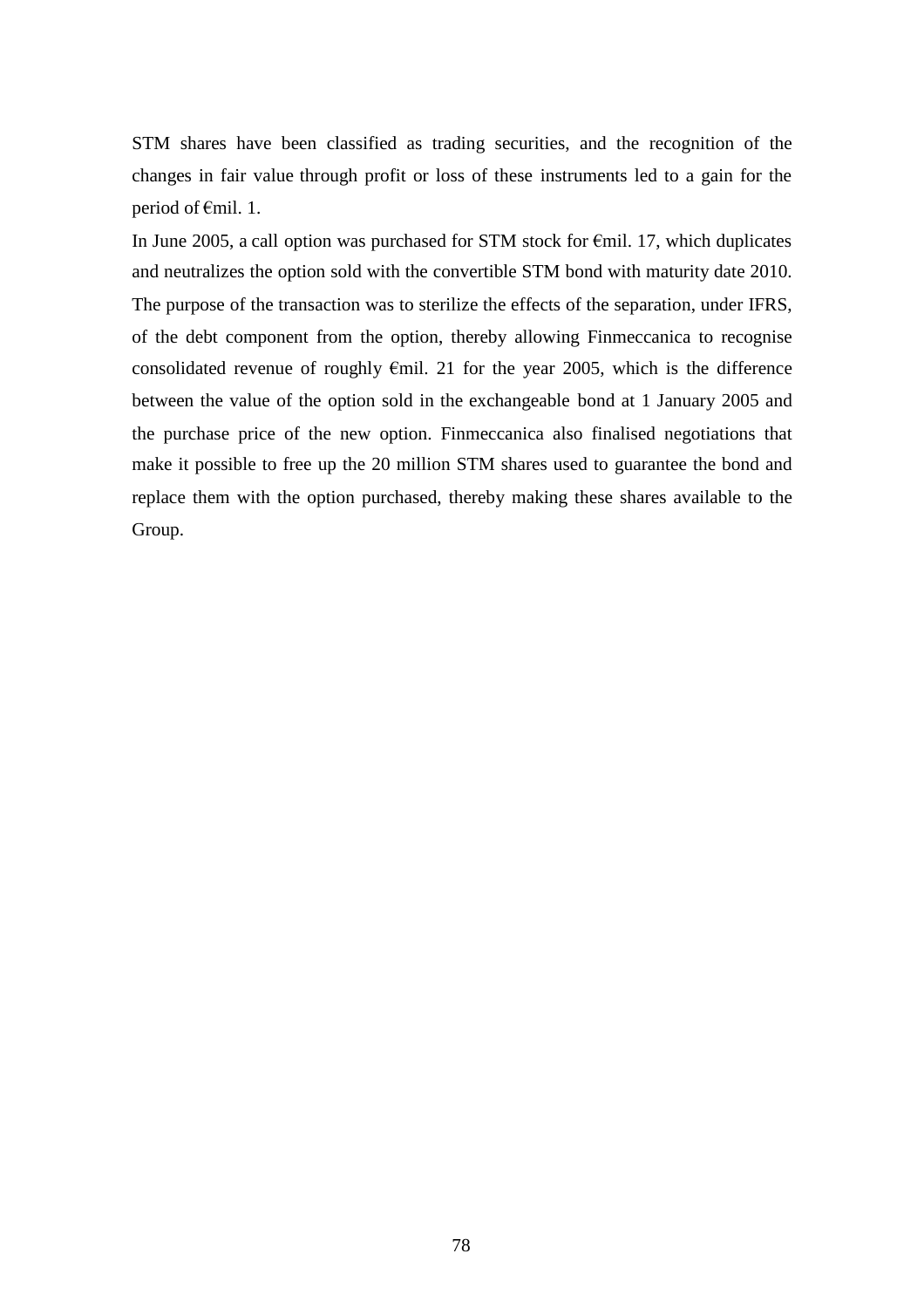## *VIII Transactions with related parties*

In general, commercial relations with related parties are carried out at arm's length, as is settlement of the interest-bearing receivables and payables when not governed by specific contractual conditions. Below are the amounts:

| (millions of euros)<br><b>RECEIVABLES AT 31 MAR 2006</b>       | Non-<br>current<br>receivables | Current<br>financial<br>receivables | <b>Trade</b><br>receivables | Other<br>current<br>receivables | <b>Total</b>                              |
|----------------------------------------------------------------|--------------------------------|-------------------------------------|-----------------------------|---------------------------------|-------------------------------------------|
| <b>Subsidiaries</b>                                            |                                |                                     |                             |                                 |                                           |
| Alifana Due S.c.r.l.                                           |                                |                                     | 10                          |                                 | 10                                        |
| $CLC S.r.l.$ (in liq.)<br>Ansaldo Invest Denmark A/S (in liq.) |                                |                                     |                             | 3<br>3                          | $\mathfrak{Z}$<br>$\overline{\mathbf{3}}$ |
| Finmeccanica UK Ltd                                            |                                | 3                                   |                             |                                 | 3                                         |
| Gieinter A.G.                                                  |                                | $\overline{c}$                      |                             |                                 | $\overline{\mathbf{c}}$                   |
| IGS $S.p.A.$ (in liq.)                                         |                                | $\overline{c}$                      |                             |                                 | $\overline{c}$                            |
| Ansaldo Argentina S.A.                                         |                                |                                     | $\mathbf{1}$                |                                 | $\mathbf{1}$                              |
| Finmeccanica Inc.                                              |                                | 1                                   |                             |                                 | $\mathbf{1}$                              |
| Ansaldo do Brasil Equip. Electrom. Ltda                        |                                |                                     |                             | $\mathbf{1}$                    | $\mathbf{1}$                              |
| Lumiq S.p.A.                                                   |                                | 1                                   |                             |                                 | $\mathbf{1}$                              |
| Oto Melara North America Inc.                                  |                                | $\mathbf{1}$                        |                             |                                 | $\mathbf{1}$                              |
| <b>Associates</b>                                              |                                |                                     |                             |                                 |                                           |
| Eurofighter Jagdflugzeug GmbH                                  |                                |                                     | 83                          |                                 | 83                                        |
| Iveco Fiat/Oto Melara S.c.r.l.                                 |                                |                                     | 31                          |                                 | 31                                        |
| Eurosysnav S.A.S.                                              |                                |                                     | 29                          |                                 | 29                                        |
| Bell/Agusta Aer. Co. LLC                                       |                                |                                     | 15                          |                                 | 15                                        |
| Macchi Hurel Dubois S.A.S.                                     |                                |                                     | 10                          |                                 | 10                                        |
| Eurofighter Simulation Systems GmbH                            |                                |                                     | 6                           |                                 | $\sqrt{6}$                                |
| Euromids S.A.S.                                                |                                |                                     | 4                           |                                 | $\overline{\mathcal{A}}$                  |
| NH Industries S.a.r.l.                                         |                                |                                     | 3                           |                                 | 3                                         |
| <b>Sostar GMBH</b><br>Nicco Communications S.A.S.              |                                |                                     | 3<br>2                      |                                 | 3<br>$\overline{c}$                       |
| Comlenia SDN BHD                                               |                                |                                     | 2                           |                                 | $\overline{c}$                            |
| Iniziative Industriali Milano S.r.l. (in liq.)                 |                                |                                     |                             | $\overline{c}$                  | $\overline{c}$                            |
| I.M. Intermetro S.p.A.                                         |                                |                                     | 2                           |                                 | $\overline{c}$                            |
| Ansaldo Trasmissione & Distribuzione S.p.A.                    |                                |                                     | 1                           |                                 | $\mathbf{1}$                              |
| Remington Elsag Law Enforcement Sys. LLC                       |                                |                                     | $\mathbf{1}$                |                                 | $\mathbf{1}$                              |
| Advanced Air Traffic Systems SDN BHD                           |                                |                                     | 1                           |                                 | $\mathbf{1}$                              |
| Ind. Aer. Meccaniche Piaggio S.p.A. (Am. Str.)                 |                                |                                     | $\mathbf{1}$                |                                 | $\mathbf{1}$                              |
| Orizzonte - Sistemi Navali S.p.A.                              |                                |                                     |                             | $\mathbf{1}$                    | $\mathbf{1}$                              |
| Consorzio Start S.p.A.                                         |                                |                                     | $\mathbf{1}$                |                                 | $\mathbf{1}$                              |
| Elettronica S.p.A.                                             |                                |                                     | $\mathbf{1}$                |                                 | $\mathbf{1}$                              |
| $J.V.$ $(*)$                                                   |                                |                                     |                             |                                 |                                           |
| <b>GIE ATR</b>                                                 |                                |                                     |                             | 48                              | 48                                        |
| MBDA S.A.S.                                                    |                                | $\mathbf{1}$                        | 41                          |                                 | 42                                        |
| Alcatel Alenia Space S.A.S.                                    |                                |                                     | 18                          |                                 | 18                                        |
| Aviation Training Int. Ltd                                     | 12                             | $\mathbf{1}$                        |                             |                                 | 13                                        |
| Telespazio S.p.A.                                              |                                |                                     | $\overline{c}$              | $\mathbf{1}$                    | 3                                         |

(\*) Amounts refer to the portion not eliminated for consolidation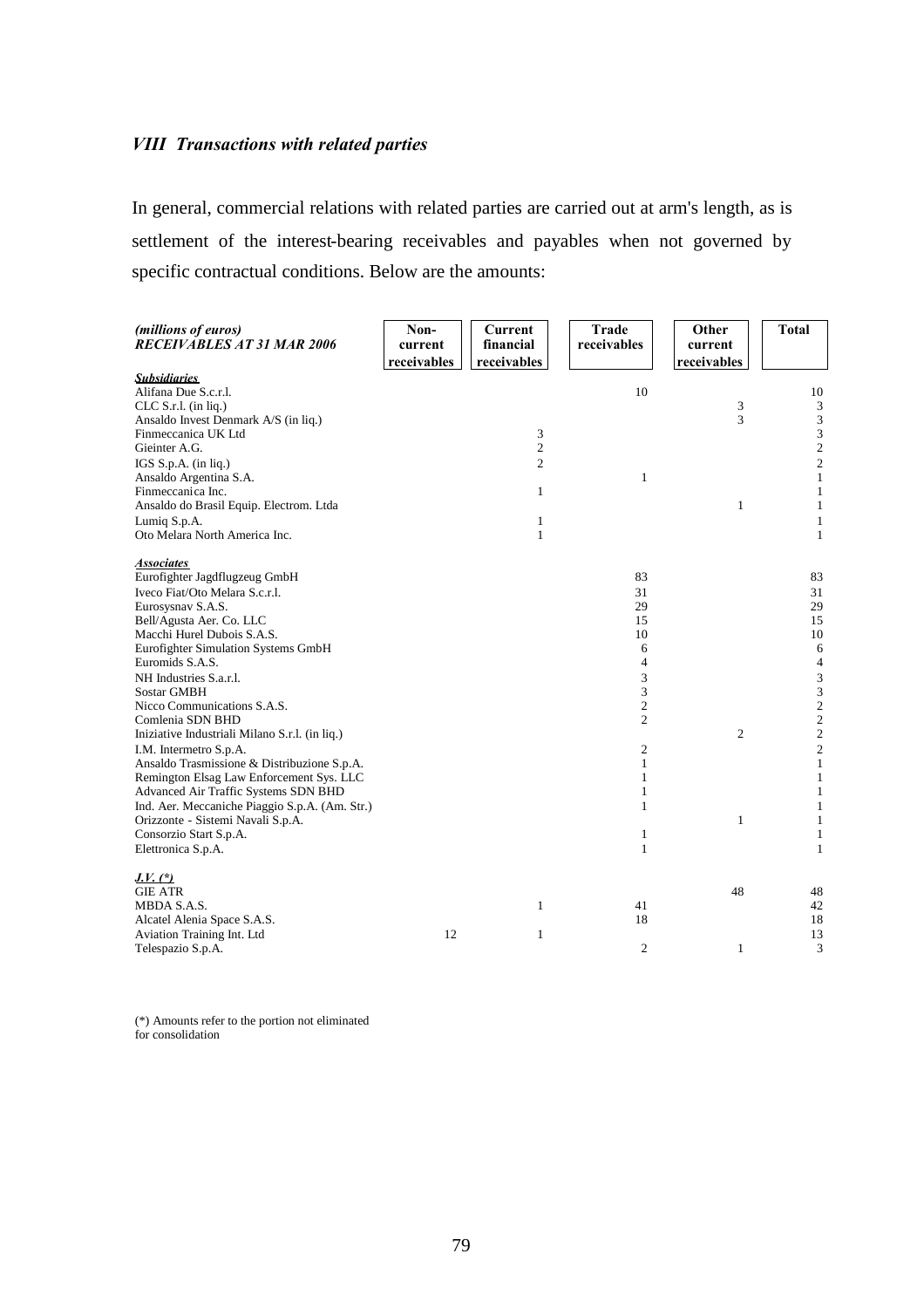| (millions of euros)<br>PAYABLES AT 31 MAR 2006                                 | Non-<br>current<br>payables | Current<br>borrowings | Trade<br>payables   | Other<br>current<br>payables | <b>Total</b>                   |
|--------------------------------------------------------------------------------|-----------------------------|-----------------------|---------------------|------------------------------|--------------------------------|
| <b>Subsidiaries</b>                                                            |                             |                       |                     |                              |                                |
| Alifana Due S.c.r.l.                                                           |                             |                       | 5                   |                              | 5                              |
| $CLC S.r.l.$ (in liq.)                                                         |                             | $\overline{c}$        |                     |                              | $\overline{\mathbf{c}}$        |
| Selex composite S.p.A.                                                         |                             |                       |                     | $\mathfrak{2}$               | $\overline{\mathbf{c}}$        |
| Oto Melara North America Inc.<br>Selex Sensor Airborne Syst. El (Overseas) Ltd |                             |                       | $\mathbf{1}$<br>1   |                              | $\mathbf{1}$<br>$\mathbf{1}$   |
| Finmeccanica UK Ltd                                                            |                             |                       | $\mathbf{1}$        |                              | $\mathbf{1}$                   |
| Quadrics Ltd                                                                   |                             |                       | 1                   |                              | 1                              |
| <u>Associates</u>                                                              |                             |                       |                     |                              |                                |
| Eurofighter Jagdflugzeug GmbH                                                  |                             |                       | 11                  |                              | 11                             |
| Iveco Fiat/Oto Melara S.c.r.l.                                                 |                             |                       |                     | 7                            | $\tau$                         |
| Pegaso S.c.r.l.                                                                |                             |                       | 3                   |                              | 3                              |
| Macchi Hurel Dubois S.A.S.<br>Orizzonte Sistemi Navali S.p.A.                  |                             |                       | 2                   | $\mathbf{1}$                 | $\overline{c}$<br>$\mathbf{1}$ |
| Other companies with unit amount lower                                         |                             |                       |                     |                              |                                |
| than €Mil. 1                                                                   |                             |                       | $\mathfrak{2}$      |                              | $\mathbf{2}$                   |
| $J.V.$ $(*)$                                                                   |                             |                       |                     |                              |                                |
| MBDA S.A.S.                                                                    |                             | 263                   | 13                  |                              | 276                            |
| Telespazio S.p.A.                                                              |                             | 20                    | 1                   | $\mathbf{1}$                 | 22                             |
| Alcatel Alenia Space S.A.S.                                                    |                             |                       | 7                   |                              | 7                              |
| <b>GIE ATR</b>                                                                 |                             |                       | 5                   |                              | 5                              |
| (millions of euros)                                                            | Non-                        | Current               | <b>Trade</b>        | Other                        | <b>Total</b>                   |
| <b>RECEIVABLES AT 31 DEC 2005</b>                                              | current                     | financial             | receivables         | current                      |                                |
|                                                                                | receivables                 | receivables           |                     | receivables                  |                                |
| <b>Subsidiaries</b><br>Alifana Due S.c.r.l.                                    |                             |                       | 6                   |                              |                                |
| CLC S.r.l (in liq.)                                                            |                             |                       |                     | 3                            | 6<br>3                         |
| Finmeccanica UK Ltd                                                            |                             | 3                     |                     |                              | 3                              |
| Ansaldo Invest Denmark A/S                                                     |                             |                       |                     | 3                            | 3                              |
| Ansaldo Argentina S.A.                                                         |                             |                       | $\mathbf{1}$        | 1                            | $\overline{\mathbf{c}}$        |
| IGS S.p.A. (in liq.)                                                           |                             | 2                     |                     |                              | $\overline{c}$                 |
| <b>GIEINTER A.G.</b>                                                           |                             | 1                     |                     |                              | $\mathbf{1}$                   |
| Finmeccanica Inc.<br>Ansaldo Do Brasil                                         |                             | 1                     |                     | $\mathbf{1}$                 | $\mathbf{1}$<br>$\mathbf{1}$   |
| Other companies with unit amount lower than                                    |                             | $\overline{c}$        | $\mathfrak{2}$      |                              | $\overline{4}$                 |
| €Mil. 1                                                                        |                             |                       |                     |                              |                                |
| <b>Associates</b>                                                              |                             |                       |                     |                              |                                |
| Eurofighter Jagdflugzeug GmbH                                                  |                             |                       | 89                  |                              | 89                             |
| Bell Agusta Aer. Co<br>Iveco Fiat/Oto Melara S.c.r.l.                          |                             |                       | 32<br>32            |                              | 32<br>32                       |
| Macchi Hurel Dubois S.A.S.                                                     |                             |                       | 17                  |                              | 17                             |
| Eurofighter Simulation System GmbH                                             |                             |                       | $\overline{4}$      |                              | $\overline{4}$                 |
| Euromids S.A.S.                                                                |                             |                       | 3                   |                              | $\ensuremath{\mathfrak{Z}}$    |
| Eurosysnav S.A.S.                                                              |                             |                       | 3                   |                              | $\ensuremath{\mathfrak{Z}}$    |
| <b>Sostar GMBH</b>                                                             |                             |                       | 3                   |                              | $\mathfrak z$                  |
| Iniziative Industriali Milano S.r.l. (in liq.)                                 |                             |                       |                     | $\overline{c}$               | $\sqrt{2}$                     |
| Nicco Communications S.A.S.<br>Comlenia Sendirian Berhad                       |                             |                       | 2<br>$\overline{c}$ |                              | $\sqrt{2}$<br>$\mathfrak{2}$   |
| Intermetro S.p.A.                                                              |                             |                       | 2                   |                              | $\mathfrak{2}$                 |
| Remington Elsag Law Enforcement Systems Llc                                    |                             |                       | 1                   |                              | $\mathbf{1}$                   |
| Advanced Air Traffic Systems SDN BHD                                           |                             |                       | 1                   |                              | 1                              |
| Other companies with unit amount lower than<br>€Mil. $1$                       |                             |                       | 5                   |                              | 5                              |
| <u> J.V. / G.I.E (*).</u>                                                      |                             |                       |                     |                              |                                |
| MBDA S.A.S. (Group)                                                            |                             | $\mathbf{1}$          | 41                  |                              | 42                             |

| MBDA S.A.S. (Group)         |  | 41 |    | 42 |
|-----------------------------|--|----|----|----|
| GIE ATR                     |  |    | 34 | 34 |
| Alcatel Alenia Space S.A.S. |  |    |    | 19 |
| Aviation Training Int. Ltd  |  |    |    | 13 |
| Telespazio S.p.A.           |  |    |    | ⌒  |
|                             |  |    |    |    |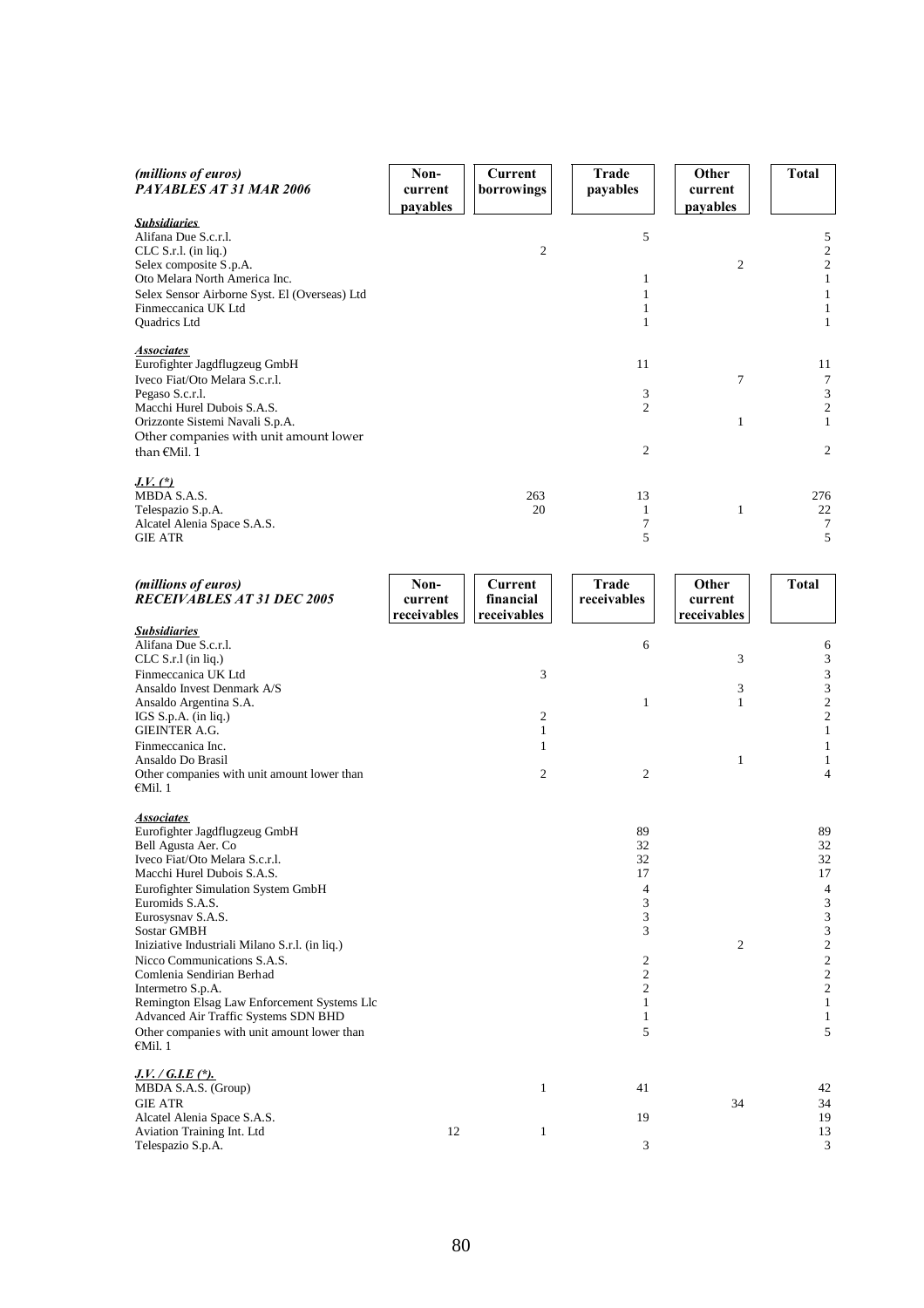(\*) Amounts refer to the portion not eliminated

| for consolidation                                                                                                                                                                                                                                                                                                                            |                             |                              |                           |                              |                                                   |
|----------------------------------------------------------------------------------------------------------------------------------------------------------------------------------------------------------------------------------------------------------------------------------------------------------------------------------------------|-----------------------------|------------------------------|---------------------------|------------------------------|---------------------------------------------------|
| (millions of euros)<br>PAYABLES AT 31 DEC 2005                                                                                                                                                                                                                                                                                               | Non-<br>current<br>payables | <b>Current</b><br>borrowings | Trade<br>payables         | Other<br>current<br>payables | <b>Total</b>                                      |
| <b>Subsidiaries</b><br>Alifana Due S.c.r.l.<br>CLC S.r.l (in liq.)<br>Selex Sensors and Airborne Systems Infrared Ltd<br>Finmeccanica UK Ltd<br>Selex Sensors and Airborne Systems Electro<br>Optics (overseas) Ltd<br>Oto Melara North America Inc<br>Finmeccanica Inc.<br>Other companies with unit amount lower than<br>$\epsilon$ Mil. 1 |                             | 2                            | 3<br>1<br>$\overline{2}$  |                              | 3<br>$\boldsymbol{2}$<br>1<br>1<br>$\overline{2}$ |
| <b>Associates</b><br>Eurofighter Jagdflugzeug GmbH<br>Iveco Fiat/Oto Melara S.c.r.l.<br>Pegaso S.c.r.l.<br>Other companies with unit amount lower than<br>$\epsilon$ Mil. 1                                                                                                                                                                  |                             |                              | 11<br>4<br>$\overline{2}$ | $\overline{7}$               | 11<br>7<br>4<br>3                                 |
| $J.V. / G.I.E. (*)$<br>MBDA S.A.S. (Group)<br>Telespazio S.p.A.<br>Alcatel Alenia Space S.A.S.<br><b>GIE ATR</b>                                                                                                                                                                                                                             |                             | 349<br>19                    | 16<br>6<br>5              | 1                            | 365<br>20<br>6<br>5                               |

(\*) Amounts refer to the portion not eliminated for consolidation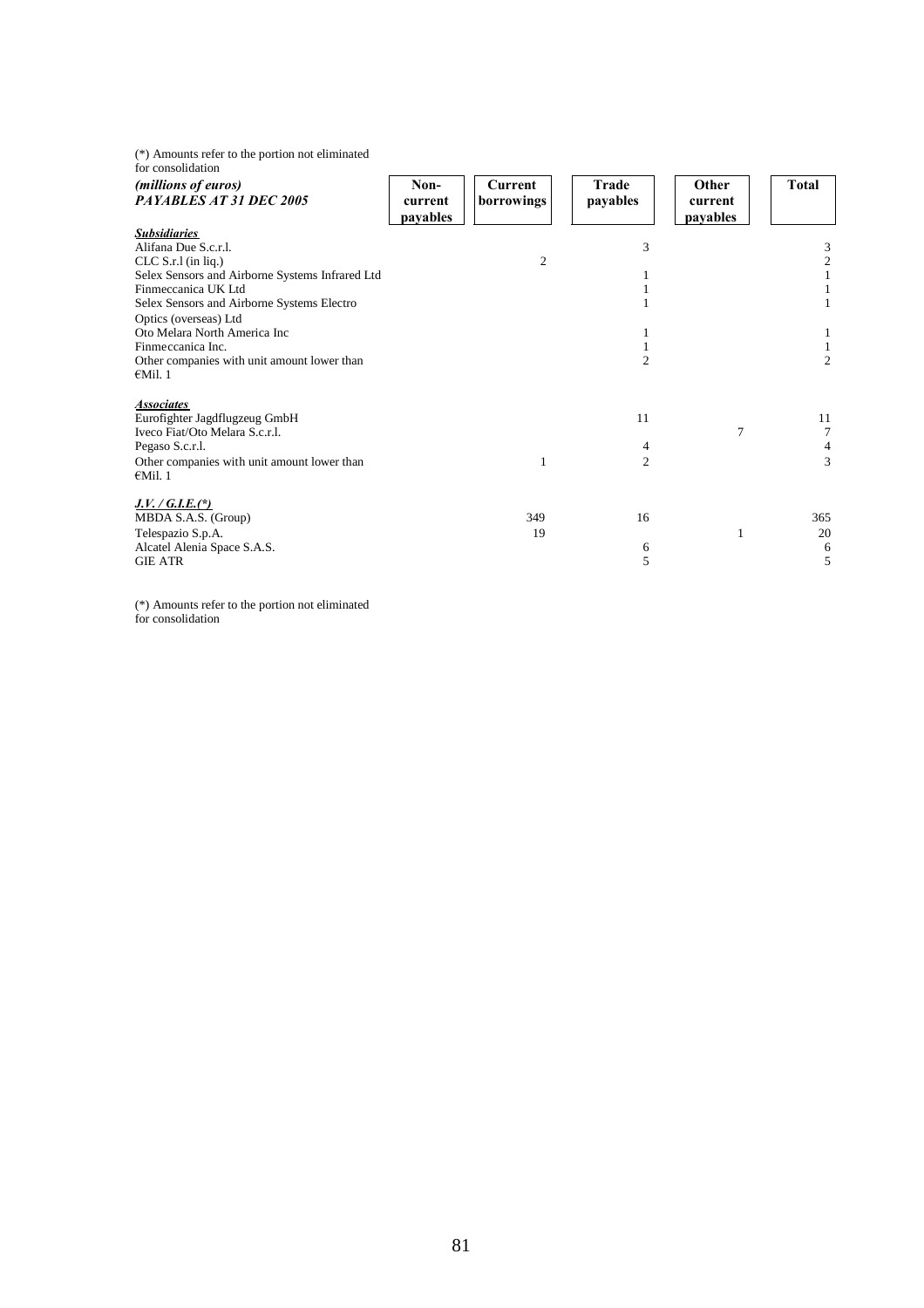| (millions of euros) 31 Mar 2006     | Revenue        | Financial<br>income | <b>Purchases</b><br>and costs | Financial<br>expense |
|-------------------------------------|----------------|---------------------|-------------------------------|----------------------|
| <b>Subsidiaries</b>                 |                |                     |                               |                      |
| Finmeccanica UK Ltd                 |                |                     | 1                             |                      |
| <b>Associates</b>                   |                |                     |                               |                      |
| Eurofighter Jagdflugzeug GmbH       | 66             |                     |                               |                      |
| Eurosysnav S.A.S.                   | 19             |                     |                               |                      |
| Eurofighter Simulation Systems GmbH | 9              |                     |                               |                      |
| Iveco Fiat/Oto Melara S.c.r.l.      | 6              |                     |                               | 1                    |
| Euromids S.A.S.                     | $\overline{4}$ |                     |                               |                      |
| NH Industries S.A.R.L.              | 3              |                     |                               |                      |
| Nicco Communications S.A.S.         | $\mathbf{1}$   |                     |                               |                      |
| $J. V.$ $(*)$                       |                |                     |                               |                      |
| MBDA S.A.S.                         | 13             |                     |                               | 2                    |
| <b>GIE ATR</b>                      | 11             |                     |                               |                      |
| Telespazio S.p.A. (+)               |                |                     | 1                             |                      |
| Alcatel Alenia Space S.A.S. (+)     | 3              |                     |                               |                      |

(\*) Amounts refer to the portion not eliminated for consolidation

(+) Starting from 1 July 2005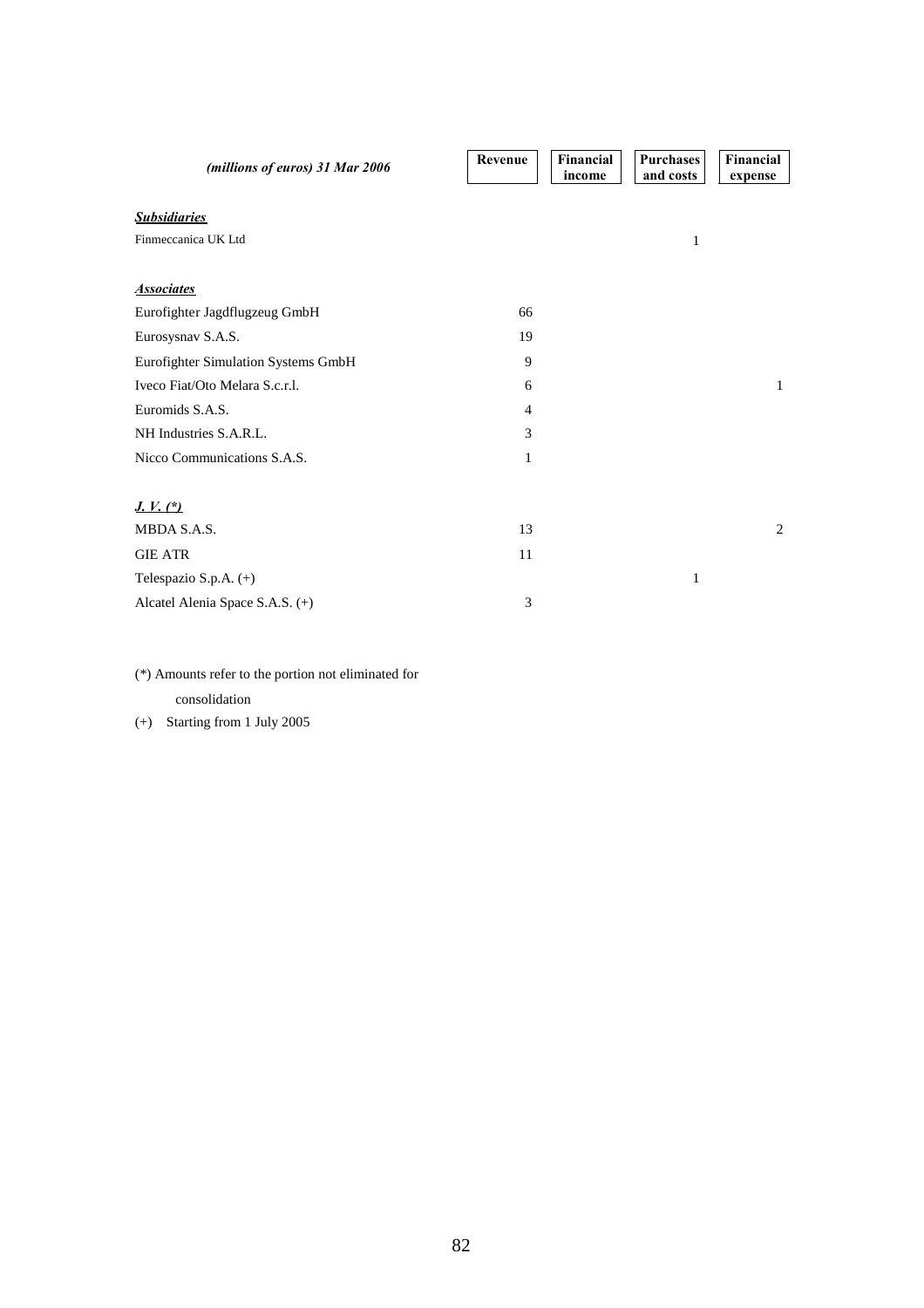| (millions of euros) 31 Mar 2005                       | Revenue | <b>Financial</b><br>income | <b>Purchases</b><br>and costs | <b>Financial</b><br>expense |
|-------------------------------------------------------|---------|----------------------------|-------------------------------|-----------------------------|
| <b>Subsidiaries</b>                                   |         |                            |                               |                             |
|                                                       |         |                            |                               |                             |
| <b>Associates</b>                                     |         |                            |                               |                             |
| Eurofighter Jagdflugzeug GmbH                         | 81      |                            |                               |                             |
| Iveco Fiat/Oto Melara S.c.r.l.                        | 10      |                            |                               | 1                           |
| Eurofighter Simulation System GmbH                    | 7       |                            |                               |                             |
| Euromids S.A.S.                                       | 5       |                            |                               |                             |
| Eurosysnav S.A.S.                                     | 2       |                            |                               |                             |
| Nicco Communications S.A.S.                           | 2       |                            |                               |                             |
| Orizzonte Sistemi Navali S.p.A.                       | 1       |                            |                               |                             |
| Lockheed Martin Alenia Tactical Transport Systems LLC | 1       |                            |                               |                             |
| <u>J. V. (*)</u>                                      |         |                            |                               |                             |
| <b>GIE ATR</b>                                        | 5       |                            |                               |                             |
| MBDA S.A.S.                                           | 3       |                            |                               | 2                           |
| Alenia Marconi Systems S.p.A.                         | 3       |                            |                               |                             |
| <b>AMS LTD</b>                                        |         |                            |                               | 1                           |

(\*) Amounts refer to the portion not eliminated for consolidation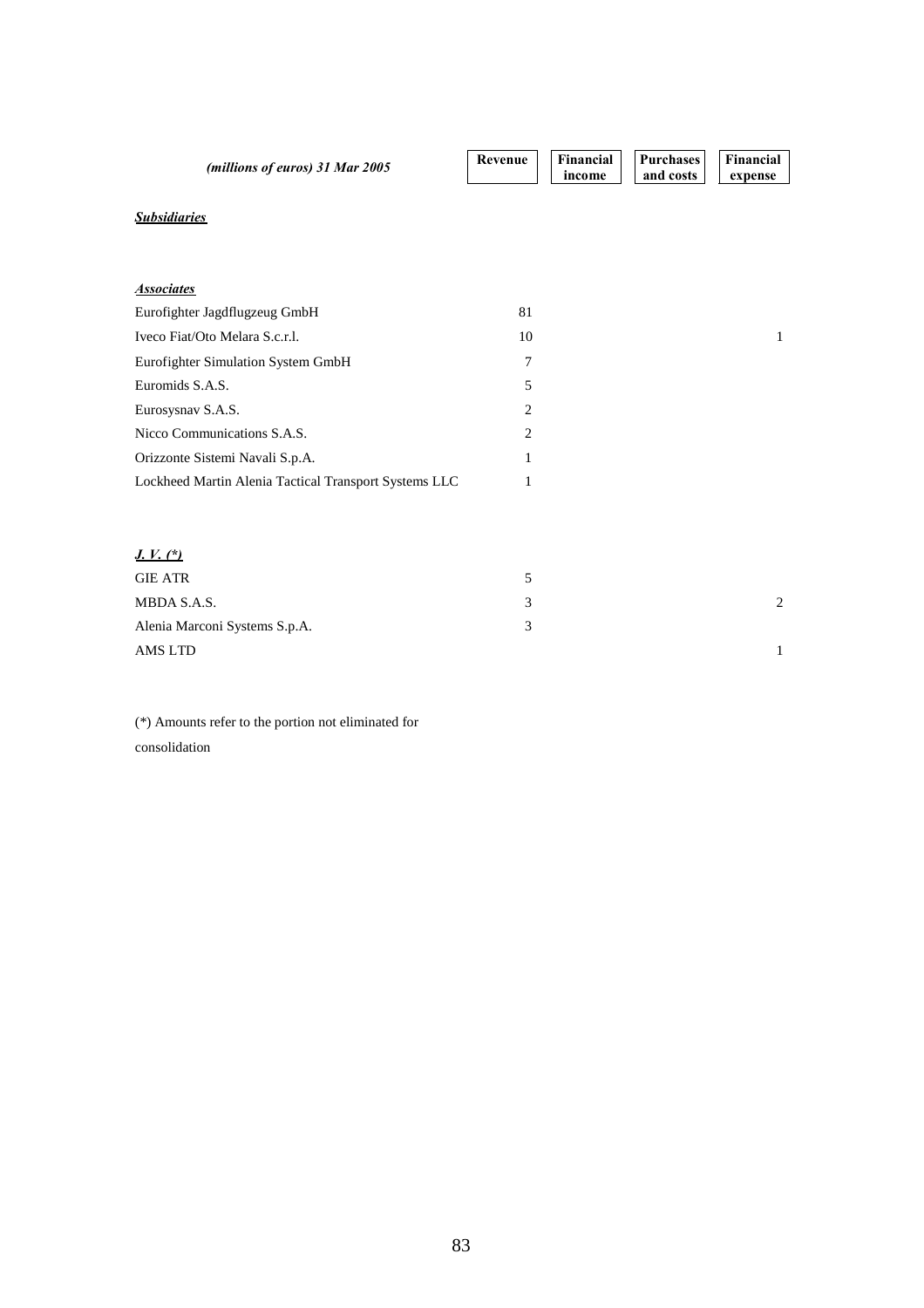### **Company's performance in business sectors**

# **HELICOPTERS**

| $\epsilon$ millions             | 31 Mar 2006<br>100% | 31 Mar 2005<br>100% | 31 Dec 2005<br>100% |
|---------------------------------|---------------------|---------------------|---------------------|
| New orders                      | 1,836               | 1,274               | 3,712               |
| Order backlog                   | 8,536               | 6,449               | 7,397               |
| Value of production             | 603                 | 548                 | 2,490               |
| Operating profit (loss) (EBIT)  | 44                  | 41                  | 272                 |
| R.O.S.                          | 7.3%                | 7.5%                | 10.9%               |
| <b>Working Capital</b>          | 426                 | 314                 | 309                 |
| Net capital employed            | 2,131               | 2,003               | 2,023               |
| $R.O.I.$ (*)                    | 8.3%                | 8.2%                | 13.4%               |
| <b>Research and Development</b> | 97                  | 51                  | 436                 |
| Employees (no.)                 | 8,599               | 8,951               | 8,531               |

(\*) Calculated on net capital employed at period-end

Finmeccanica is, together with AgustaWestland NV and its subsidiaries, the leader in the extremely restricted circle of systems designers in the world helicopter industry with EADS (Eurocopter) and United Technologies (Sikorsky).

Total **new orders** acquired by AgustaWestland, which in the first quarter of 2006 stands at  $\epsilon$ mil. 1,836, strongly grew (+44%) as compared with the same period of the previous year ( $\epsilon$ mil. 1,274). Among the commercial events that marked the period are, in the military sector, these orders acquired with the UK Ministry of Defence:

- the MCSP (merlin capability sustainment plus) contract, which is worth some  $\epsilon$ mil. 550 and relates to the upgrade of 30 helicopters and an option for 8 additional EH 101 Merlin Mk1s in service with the Royal Navy;
- the IMOS (integrated merlin operational support) contract, which is worth  $\epsilon$ mil. 640 for the first 5 years out of 25, and which relates to the conversion of the modus operandi for the supply of logistic support to the EH 101 fleet in service with the Royal Air Force and the Royal Navy.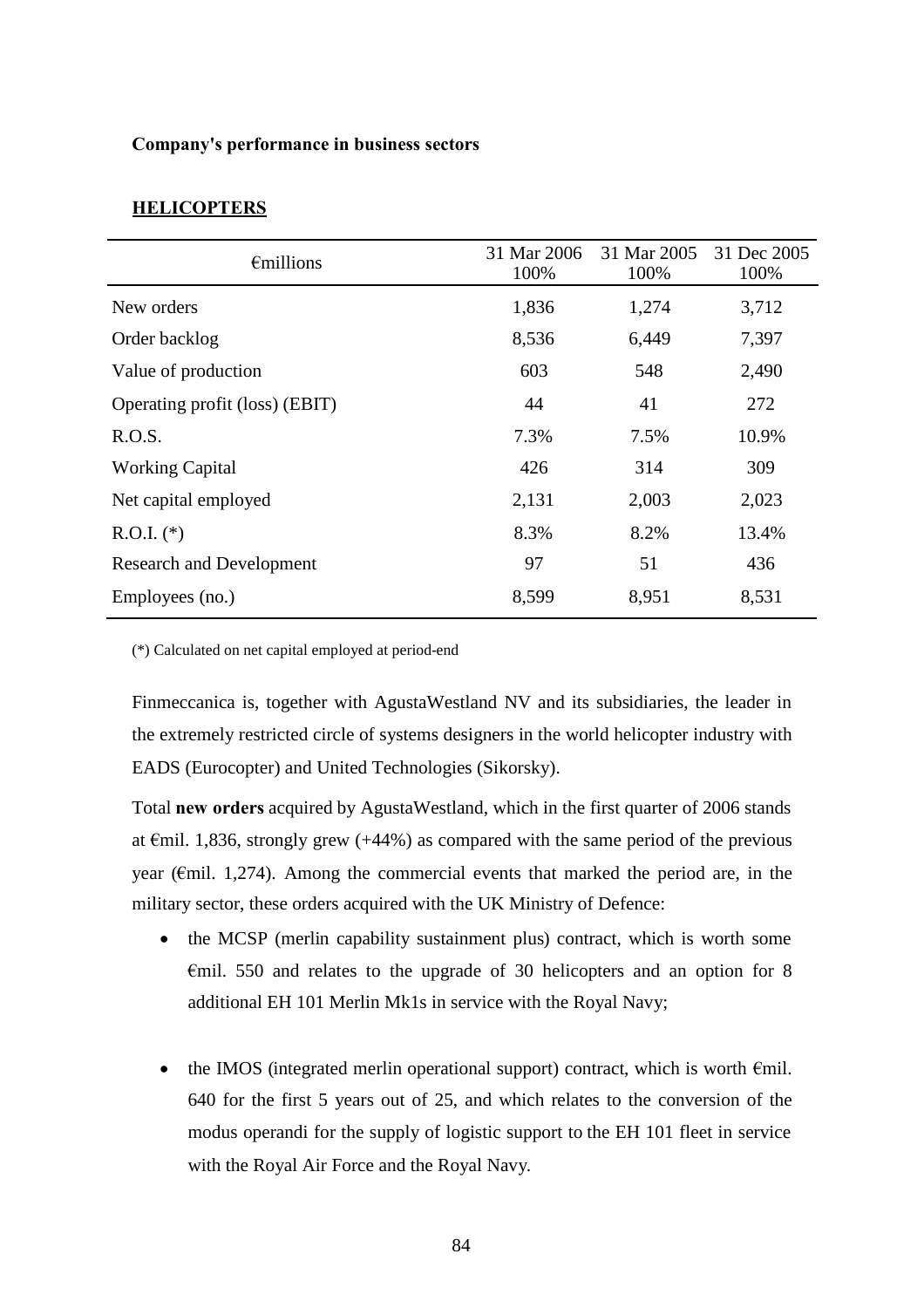Thanks to a complete range of modern and competitive products, AgustaWestland proved it is capable of addressing increasingly broad market segments. To that regard, these are worth noting:

- the order of a further 33 AW139 helicopters, including the supply of 12 helicopters to Mitsui (Japanese civil operator) and 8 units to Hawker Pacific (UAE government agency). The order backlog for the AW139 continues to grow, with over 130 machines ordered to date;
- the order of a further 14 A 109 'Grand' helicopters, the new light twin-engine helicopter; the company has scored some major successes for this helicopter, as demonstrated by the steady increase in the order backlog for this product, which now stands at 53 machines.

Due to the high volume of new orders acquired during the first quarter of 2006, the **order backlog** at 31 March 2006, equal to €mil. 8,536, jumped by about 15% compared with 31 December 2005 ( $\epsilon$ mil. 7,397). The order backlog at 31 March 2006 breaks down into 65% for helicopters, 30% for support activities and 5% for engineering activities and other.

The **value of production** at 31 March 2006 stood at €mil. 603, up 10% compared with 31 March 2005 ( $\epsilon$ mil. 548). This increase is mainly due to the production activities commenced on the US 101, dubbed VH 71, for the US President and to the growth in the production rate on the AW139.

AgustaWestland output also focused on the following main programmes:

• the EH101 for the Italian Navy, continuing activities for the second lot; two further units were delivered to the Danish government in the first three months of the year; the supply to the Portuguese government is expected to be completed by the end of the year and activities continued for the supply of EH101s to the Japanese Navy;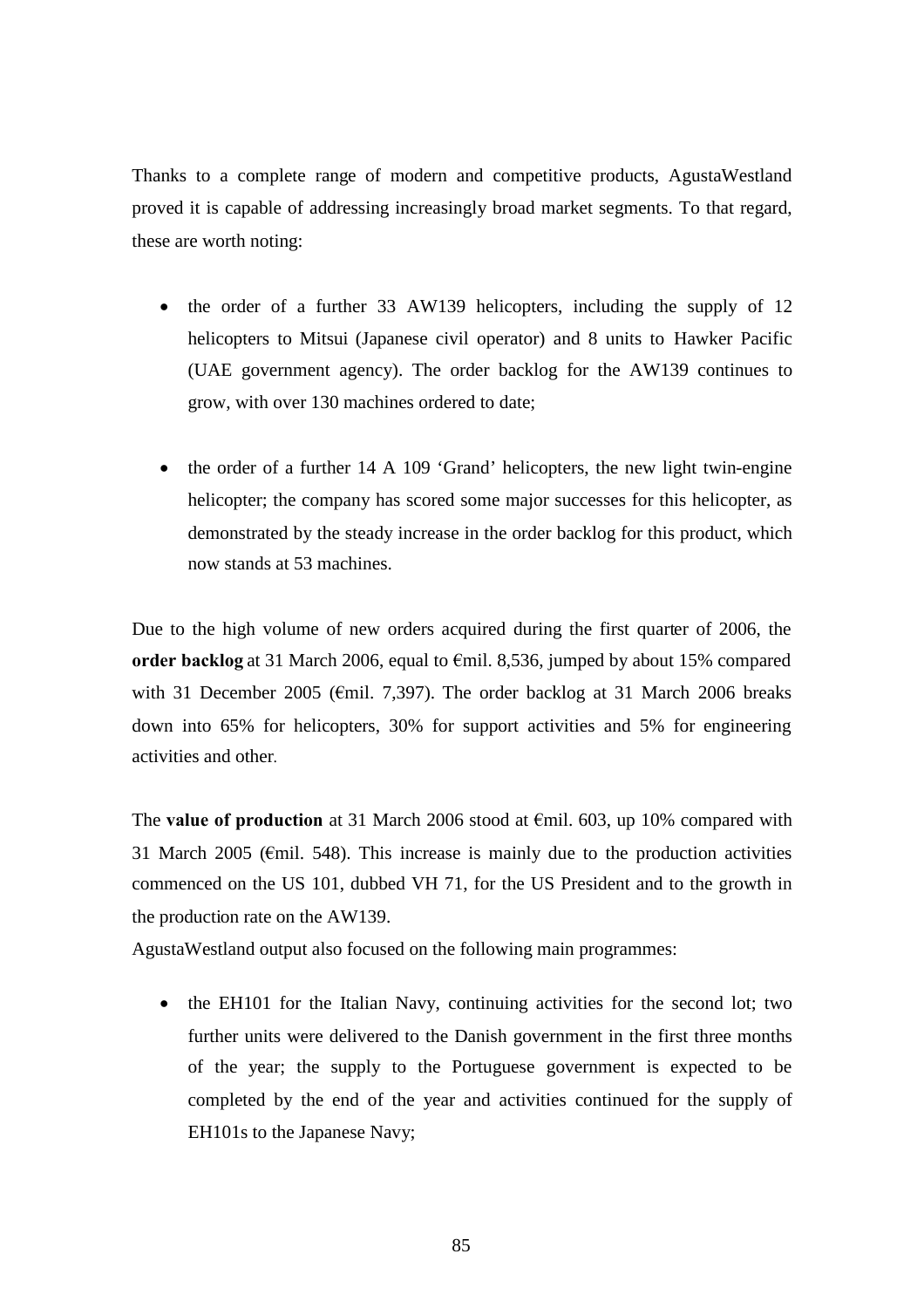- the Super Lynx 300 helicopter, with work on contracts with the Air Forces of Oman, South Africa and the Thai navy;
- the A109 Power helicopter for the civil/government market, of which 4 units have been delivered;
- A109 "GRAND" helicopter, with a second delivery being made after the first one, which was made during the Le Bourget air show;
- A129 helicopter in the CBT (Combat) configuration and the upgrade in this configuration of the A129 Mangusta, currently in service with the Italian Army;
- AB412 helicopter for Italian and foreign government agencies, of which one unit was delivered in the period;
- manufacturing of the A109E Power variant for contracts with the Swedish Armed Forces and the South African Air Force. Seven additional units have been delivered;
- NH90 helicopter manufacturing activities;
- logistics and support service activities for existing civil/government and military fleets.

**EBIT** at 31 March 2006 amounted to €mil. 44, an increase of 7% compared with the same period of the previous year ( $\epsilon$ mil. 41). This improvement can be attributed in part to the higher volumes above, and in part to the effect of efficiency drives implemented during the previous year as part of the integration process of Italian and British activities. The **ROS** reached 7.3% in line with that for 31 March 2005 (7.5%).

**Capital employed** at 31 March 2006 came to €mil. 2,131, up €mil. 108 compared with 31 December 2005 ( $\epsilon$ mil. 2,023). This can be ascribed to an increase in non-current assets due to growth in production volumes as noted above; the increase is also reflected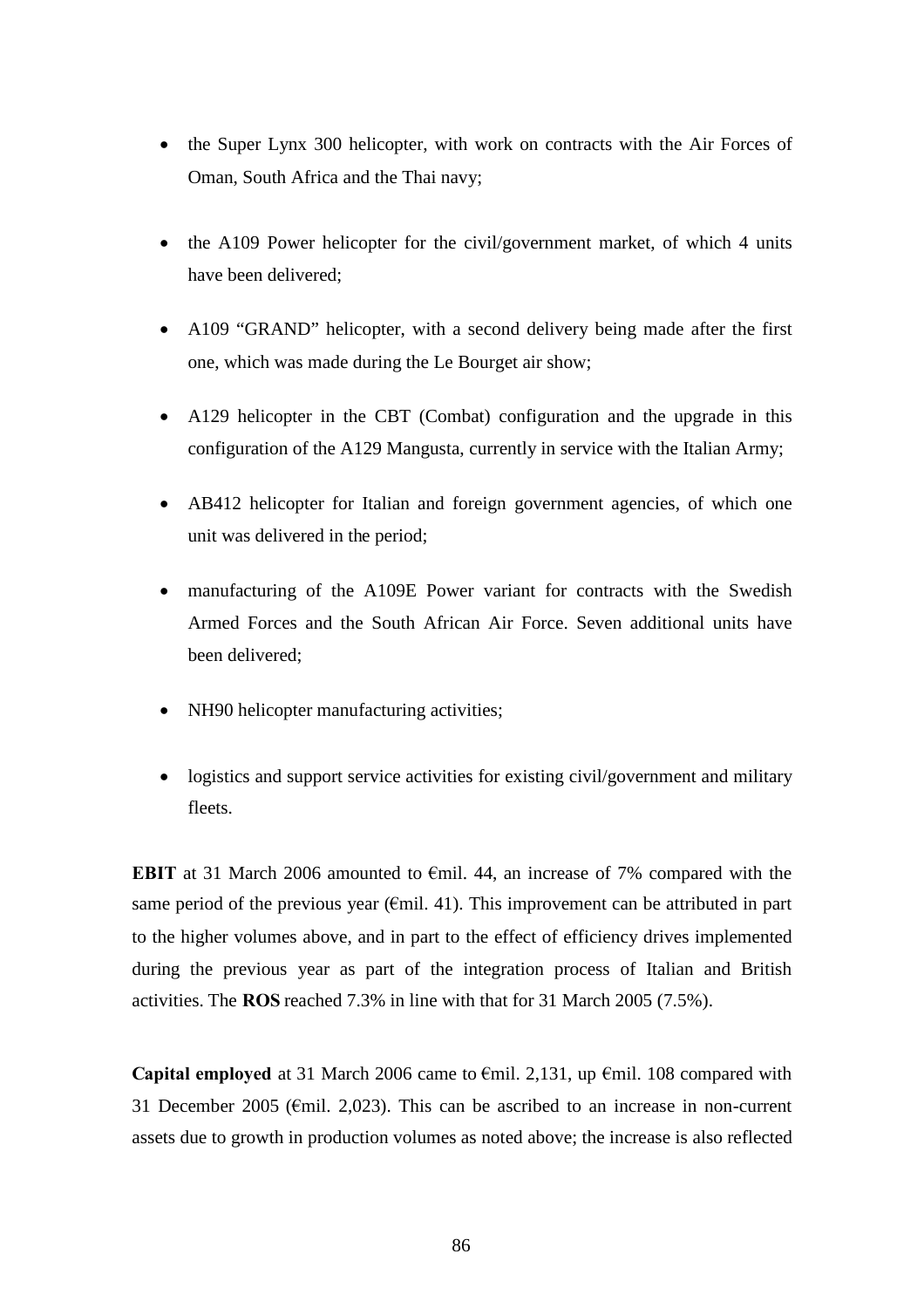in **working capital**, which came to €mil. 426 at 31 March 2006 compared with €mil. 309 at 31 December 2005.

**Research and development** costs at 31 March 2006, amounting to €mil. 97 (€mil. 51 at 31 March 2005), concentrated on: research as part of programmes financed through Law 808/85, which include the development of technologies, mainly for military purposes, for a new helicopter of the 6/7-ton class named the A149 and development of multi-role versions of the BA 609 convertiplane for national security purposes.

AgustaWestland had 8,599 **employees** at 31 March 2006, up 68 compared with 31 December 2005 (8,531). The increase was necessary to address technical/production requirements associated with an increase in the business volume.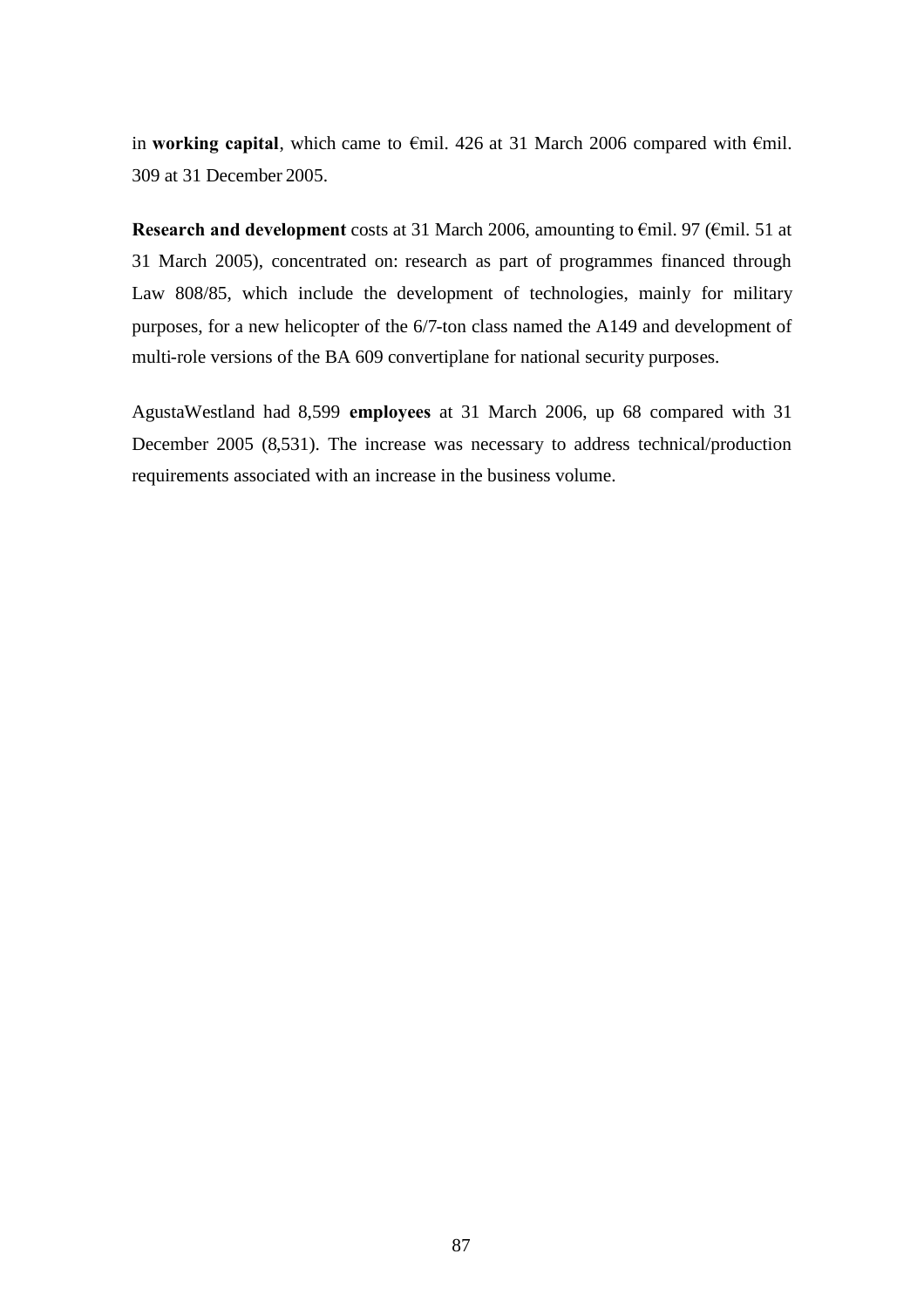## **DEFENCE ELECTRONICS**

| $\epsilon$ millions             | 31 Mar 2006 | 31 Mar 2005 | 31 Dec 2005 |
|---------------------------------|-------------|-------------|-------------|
| New orders                      | 629         | 627         | 4,627       |
| Order backlog                   | 7,530       | 3,303       | 6,946       |
| Value of production             | 778         | 445         | 3,324       |
| <b>EBIT</b>                     | 42          | 21          | 269         |
| R.O.S.                          | 5.4%        | 4.7%        | 8.1%        |
| <b>Working Capital</b>          | 998         | 1.144       | 802         |
| Net capital employed            | 2,378       | 1,283       | 2,154       |
| $R.O.I.$ (*)                    | 7.1%        | 6.5%        | 12.5%       |
| <b>Research and Development</b> | 117         | 76          | 501         |
| Employees (no.)                 | 19,660      | 12,369      | 19,786      |

(\*) Calculated on net capital employed at period-end

As already detailed above, the agreement signed with BAE Systems Plc (BAE) at the end of April 2005 deeply changed the structure of Finmeccanica's Defence Electronics division. This agreement entailed:

- the formation of a new company, Selex Sensors and Airborne Systems S.p.A., 75% owned by Finmeccanica and 25% owned by BAE, grouping together the activities of Galileo Avionica S.p.A. and Selex Sensors and Airborne Systems Ltd;
- the transfer by BAE Systems to Finmeccanica S.p.A. of its military and secure communications business, which were absorbed by Selex Communications S.p.A.;
- the termination of the AMS joint venture and the return of the Italian business, now Selex Sistemi Integrati S.p.A., under full control of Finmeccanica.

From the fourth quarter of 2005, the Defence Electronics division also includes Datamat, a group involved in the design and creation of information and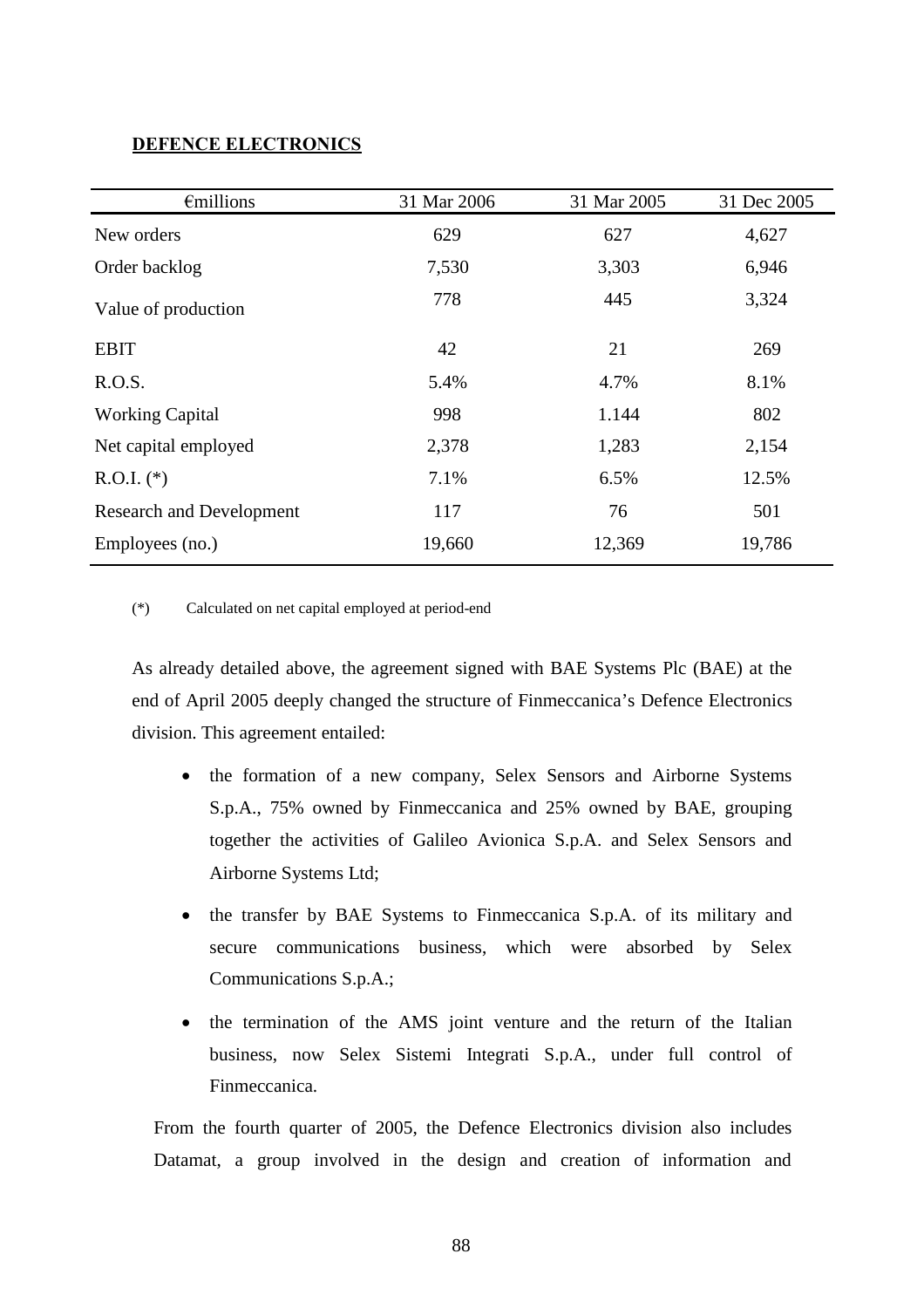communication technology solutions, particularly in the defence, space and government markets. In January 2006 Finmeccanica S.p.A. acquired a further 26.3% in the share capital of Datamat S.p.A., of which to date it holds 89.48%.

The different times when these transactions took place, the varying contributions to consolidated results of these new enterprises and a lack of data regarding the prior period performance of the incoming entities means that it has not always been possible to provide a like-for-like comparison of the figures, particularly earnings figures.

The division includes activities concerning the manufacture of avionics equipment and systems, unmanned aircraft, radar systems, land and naval command and control systems, air traffic control systems, integrated communications systems and networks for land, naval, satellite and avionic applications; private mobile radio communications systems and IT and security activities. This division also included the International Naval Systems division of Finmeccanica.

**New orders** at 31 March 2006 amounted to €mil. 629. The main acquisitions included:

- avionics: further orders relating to the EFA programme, in particular the production of the DASS (Defensive Aids Sub System) system for the aircraft intended for Austria, avionic systems for the F18 and activities related to the Capability Sustainment Plus programme for the Merlin helicopter;
- land and naval command and control systems: acquisition of a further order for activities on the new Italian and French (FREMM) multi-role frigates and of an order for activities related to the air traffic control system sector in Malaysia;
- integrated communications systems and networks: orders for the supply of identification systems (NGIFF) for the domestic market and of MIDS (Multifunction Information Distribution System) terminals as part of the activities of the consortium whose members are Italy and Germany, United Kingdom and Spain, in addition to orders related to the Personal Role Radio abroad;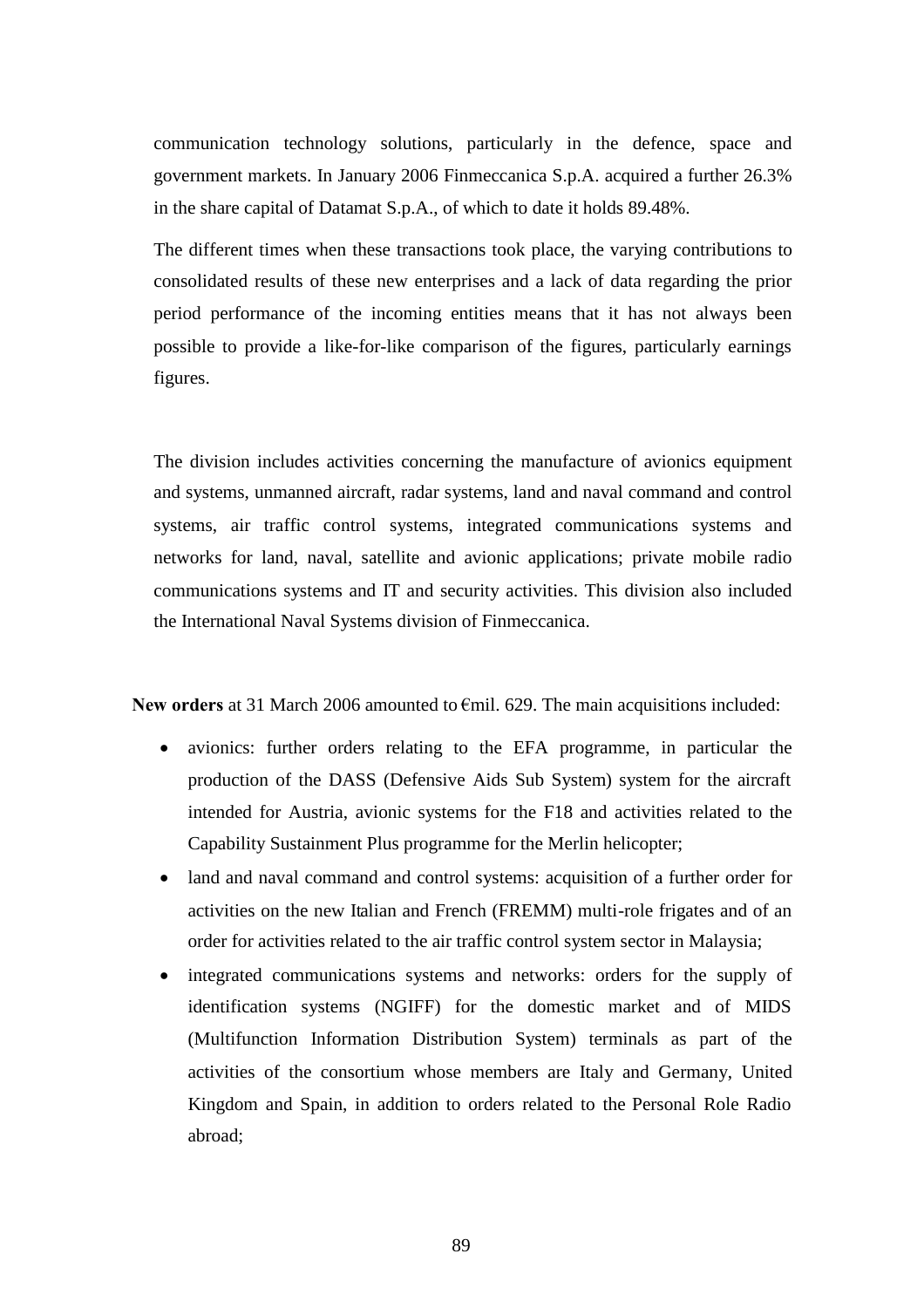• information technology/security activities: acquisition of one order for postal automation in Greece.

The **order backlog**, less work in progress, at 31 March 2006 reached  $\epsilon$ mil. 7,530, up €mil. 584 compared with 31 December 2005.

**Value of production** at 31 March 2006, equal to €mil. 778, rose by 75% compared with the same period of the previous year ( $\epsilon$ mil. 333). The increase is mainly due to the acquisition of British avionics activities and the acquisition of Datamat, as well as growth in command and control system activities. Specifically, revenues included:

- avionics: the continuation of activities relating to the production of the DASS system and avionics equipment and radars for the first and second tranche of the EFA programmes, Grifo combat radars and PAR systems, and logistics;
- radar and command and control systems: the continuation of activities relating to contracts with the Italian Navy for naval systems, especially on the Nuova Unità Maggiore vessel, FSAF and Orizzonte international cooperation contracts, Austria and Nato FADR D-band land-based radars, and air traffic control programmes in Italy, in addition to the 'India' programme;
- integrated communications systems and networks: activities relating to the development and manufacture of equipment for the NH90 and EFA (V/UHF, MIDS interface, Interrogator, Transponder) and the development of the Tetra network;
- IT: activities relating to Security, Automation, Information Technology and Defence Systems and Services.

**EBIT** reached €mil. 42 at 31 March 2006, up €mil. 21 compared with the first quarter of 2005. This growth results from the change in the scope of consolidation and the improvement of earnings on activities for command and control systems, which in March 2005 were penalised by additional costs for orders for the supply of land-based radars and for activities in the information technology/security activities; the increase is also due to the gain from the sale of a property owned by Selex Communications.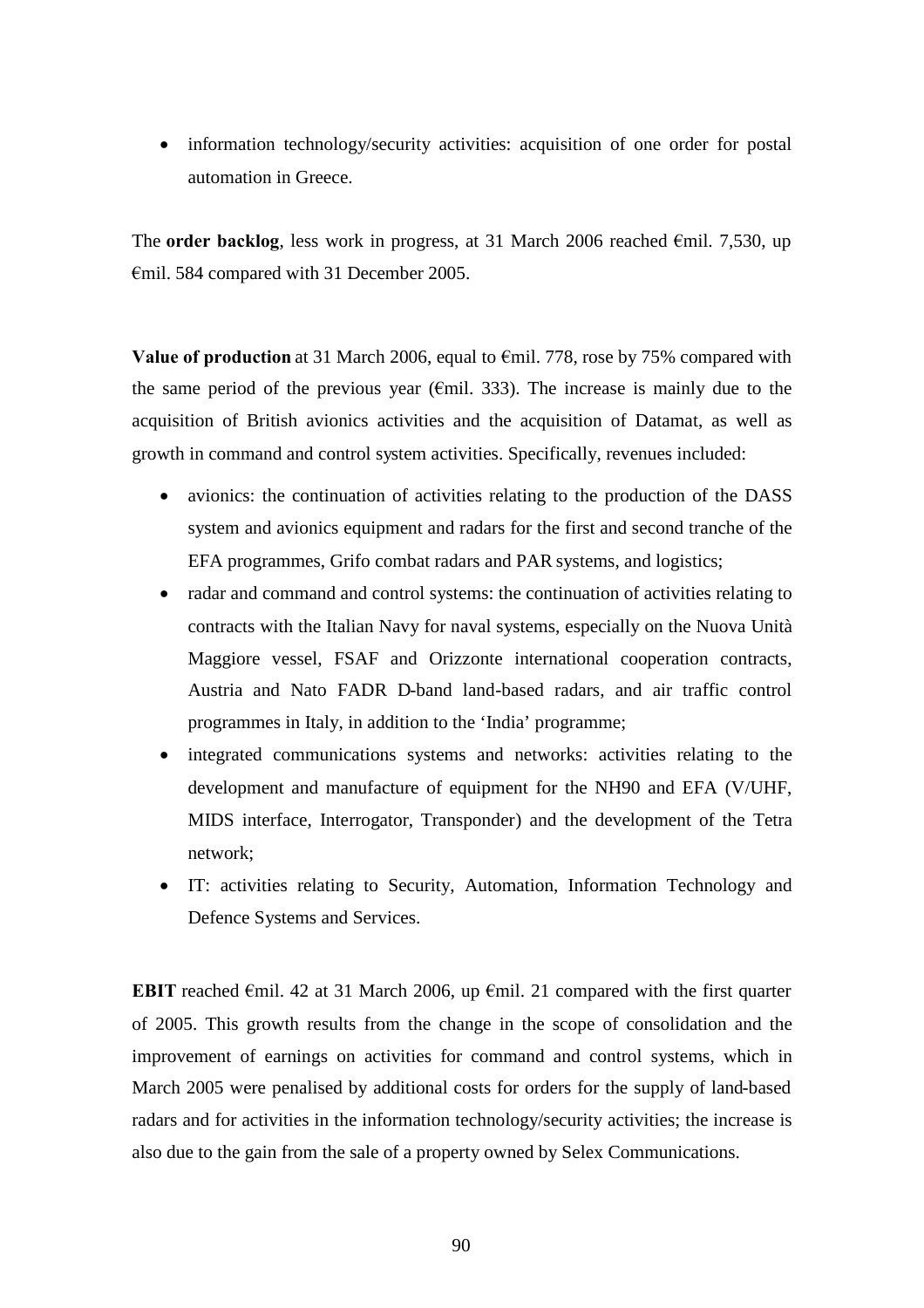The **ROS** showed the effects of initiatives aimed at increasing efficiency and containing costs, and rose up to 5.4% at 31 March 2006 from 4.7% in March 2005, in spite of the consolidation of the British avionics activities, which showed lower profitability than the division average. This overall cyclical effect will be recovered over the coming financial years by achieving important synergies from projects for the integration and rationalisation of the avionics area.

**Net capital employed** amounted to €mil. 2,378 at 31 March 2006, up €mil. 224 from 31 December 2005 (€mil. 2,154). This is mainly due to the **working capital**, as in the first part of the year payments to suppliers are greater than commercial receipts (up  $\epsilon$ mil. 196 from the end of 2005). The increase in fixed assets includes  $\epsilon$ mil. 52 of goodwill arising from the purchase of an additional interest in Datamat.

**Research and development** costs at 31 March 2006 amounted to €mil. 117 from €mil. 76 at 31 March 2005. They mainly relate to the continuation of the development in the EFA programme, the finetuning of the UAV FALCO system, developments in naval and land command and control systems, the completion of the development of radar systems for air traffic control and the completion of the TETRA technological network.

**Employees** at 31 March 2006 were 19,660, down 126 from 31 December 2005, essentially due to the information technology/security segment, as Elsag STI S.p.A. and Elsag Business Process S.r.l. were sold and could no longer be included in the scope of consolidation.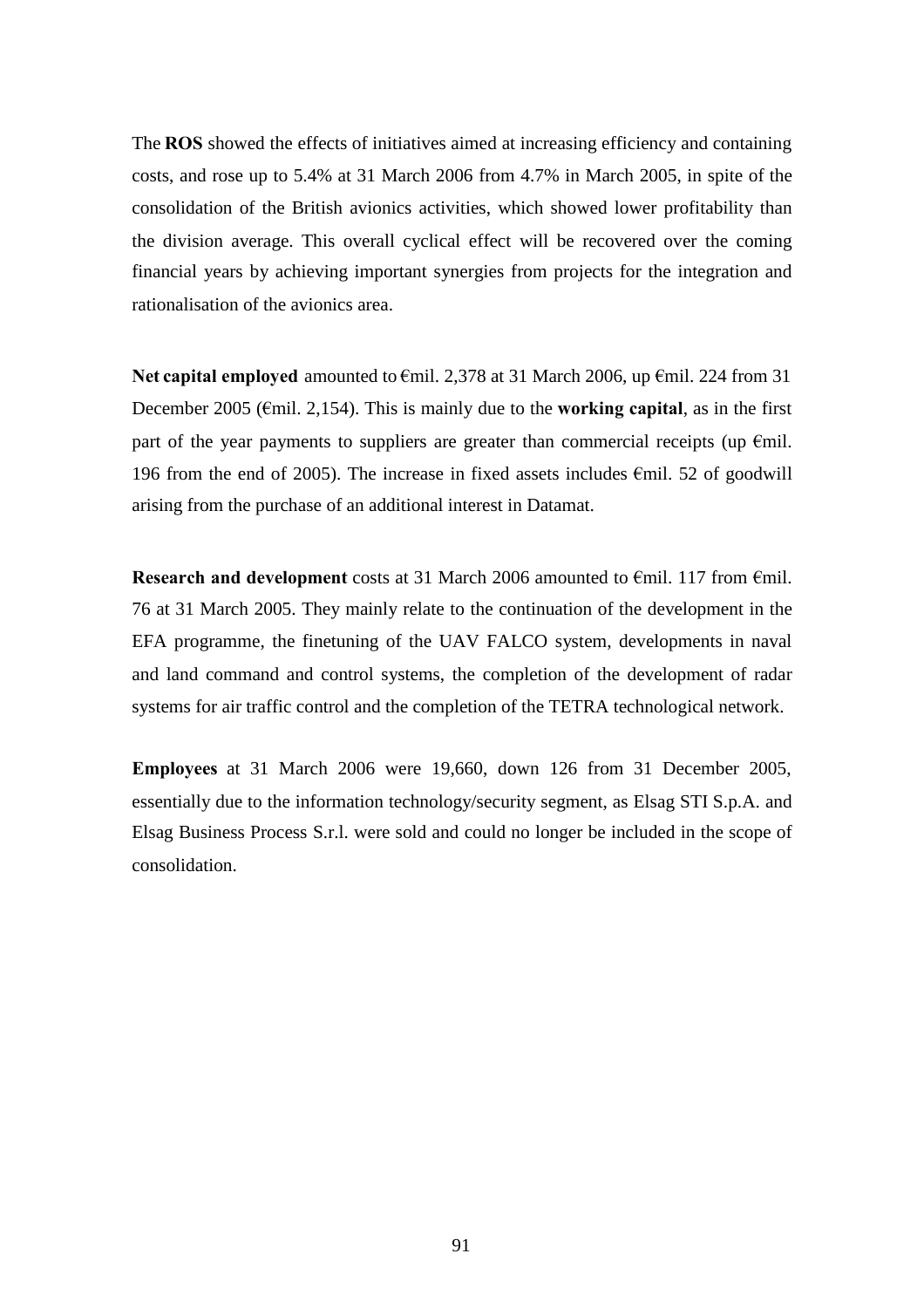# **AERONAUTICS**

| $\epsilon$ millions             | 31 Mar 2006 | 31 Mar 2005 | 31 Dec 2005 |
|---------------------------------|-------------|-------------|-------------|
| New orders                      | 431         | 333         | 3,230       |
| Order backlog                   | 6,935       | 5,374       | 6,865       |
| Value of production             | 463         | 402         | 2,046       |
| <b>EBIT</b>                     | 15          | 10          | 166         |
| R.O.S.                          | 3.2%        | 2.5%        | 8.1%        |
| <b>Working Capital</b>          | (417)       | (177)       | (764)       |
| Net capital employed            | 154         | 278         | (227)       |
| $R.O.I.$ (*)                    | 39.0%       | 14.4%       | n.s.        |
| <b>Research and Development</b> | 103         | 88          | 405         |
| Employees (no.)                 | 11,364      | 10,805      | 11,198      |

(\*) Calculated on net capital employed at period-end

The Aeronautics division includes Alenia Aeronautica (production of military aircraft for combat, transport and special missions, as well as civil applications such as aerostructures and regional turboprop aircraft) and its subsidiaries, including Aermacchi (production of military training aircraft and engine nacelles for civil aeronautics), Officine Aeronavali Venezia (aircraft conversions and maintenance) and the GIE-ATR consortium, in which a 50% equity stake is held (marketing and assembly of ATR aircraft).

In the first quarter of 2006 principal activities in the military division were as follows:

- Alenia Aeronautica: EFA development, production and logistics; production of the C27J aircraft, upgrades to Tornado aircraft (retrofit Pre-Mid Life Upgrade) and the modernisation of avionics (ACOL) of the AMX for the Italian Air Force;
- Aermacchi: the production and logistical support for the MB339 and SF260 training aircraft and further development of the new M346 training aircraft;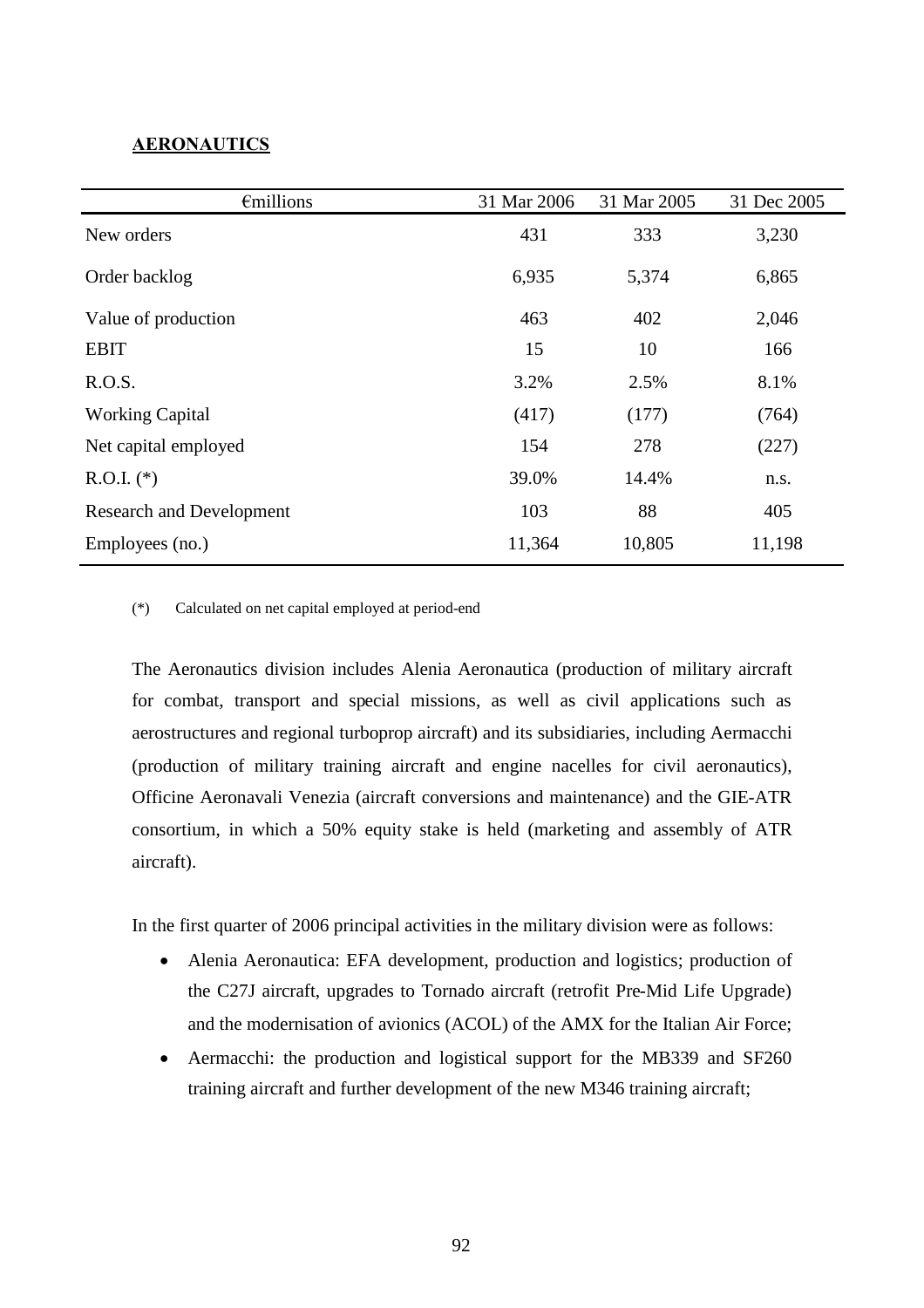Officine Aeronavali Venezia: development and production for the B767 Tanker programme in addition to overhaul and logistical support for the Atlantic, B707 and G222 aircraft.

The civil activities of Alenia Aeronautica mainly involved the following:

- Boeing: production of components for fuselages and control surfaces for the B767 and B777 aircraft;
- Airbus: the design of components for the central section of the fuselage of the A380, of the tail cone for the A300, of mechanical wing components for the A340 and of a fuselage section for the A321;
- GIE ATR; in partnership with EADS-ATR, for the production of the ATR 42 and 72 turboprops;
- Dassault Aviation: for the fuselage section of the Falcon 2000 Extended Range and the engine nacelles for the Falcon 900EX.

Key activities for Officine Aeronavali Venezia included the transformation of passenger aircraft for cargo transport and the production of engine nacelles for Aermacchi.

During the period, negotiations with the Russian Sukhoi continued for the involvement of Alenia Aeronautica in the development and sale of a new family of jet-powered civil aircraft for regional transport. Some joint activities for technical collaboration in the programme have started.

**New orders** at 31 March 2006 amounted to €mil. 431, up €mil 98 from €mil. 333 in the first quarter of 2005 due to greater orders acquired by Alenia Aeronautica. The main orders acquired in the military segment during the first quarter of 2006 include: orders relating to AMX logistics, JSF, EFA and Tornado programmes. The orders acquired in the civil segment include: orders for GIE-ATR, which posted sales of 18 aircraft, of which 15 from the Indian Kingfisher, B777, A380, Falcon and engine nacelles.

The **order backlog** at the end of March 2006 amounted to  $\epsilon$ mil. 6,935 as follows: EFA programmes (53%), B787 (17%), C27J (5%) AMX (5%). The order backlog rose by  $\epsilon$ mil. 70 compared with the end of 2005 ( $\epsilon$ mil. 6,865), and is expected to continue expanding over the medium/long term.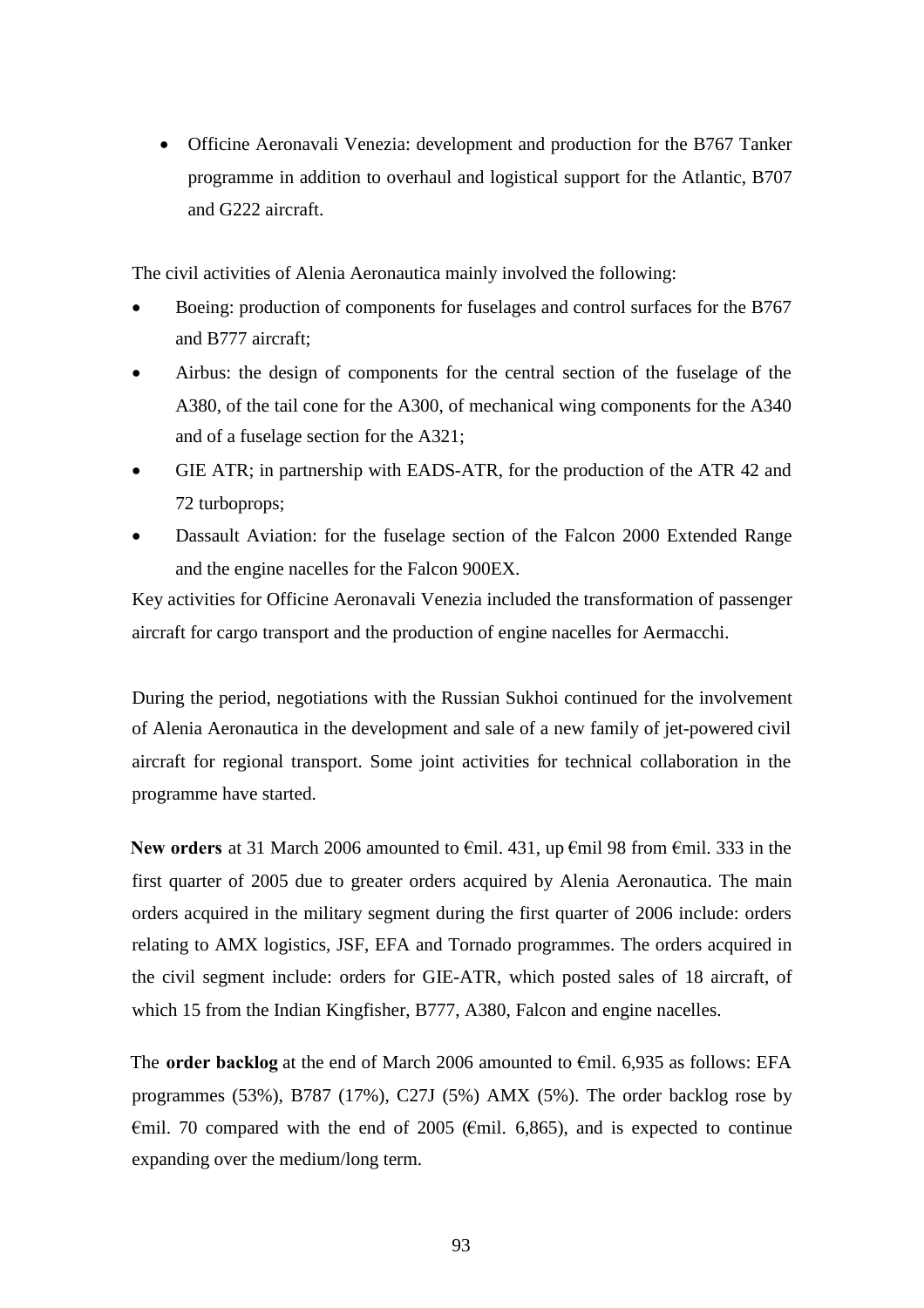The **value of production** for the first quarter of 2006, totalling  $\epsilon$ mil. 463, rose by  $\epsilon$ mil. 61 (+15%) compared with the first quarter of 2005 ( $\epsilon$ mil. 402). The rise is due to civil activities, with increased sales and activities for the ATR programmes, and military activities related to the C27J programmes for aircraft ordered by the Italian Air Force and Greece, as well as to the expanded contribution of the EFA and the AMX.

**EBIT** at 31 March 2006 amounted to  $\epsilon$ mil. 15, up  $\epsilon$ mil. 5 compared with  $\epsilon$ mil. 10 for the first quarter of the prior year. The improvement both in absolute terms and in average profitability (ROS of 3.2% compared with 2.5% at 31 March 2005) is essentially due to the above-said increase in business volumes.

**Working capital** at 31 March 2006 was a negative €mil. 417, worsening by €mil. 347 compared with 31 December 2005 (negative €mil. 764). The increase, quite natural in the first part of the year, is mainly due to an increase in net inventories resulting from invoicing postponements, greater advances to suppliers and a slow-down in receipts from advances. Non-recurring work in progress for development activities made during the period relating to programmes under development rose compared with 31 December 2005.

Net capital employed at 31 March 2006 amounted to €mil. 154, an increase of €mil. 381 compared with a negative €mil. 227 at 31 December 2005. This rise was due to the performance of working capital, as noted above, and the increase in fixed assets for larger investments.

**Research and development** costs at the end of the first quarter of 2006 came to  $\epsilon$ mil. 103, up from €mil. 88 of the same period of 2005. This result reflects greater commitment to activities of ongoing development programmes, such as B787, C27J, M346, the second tranche of the EFA activities, Tornado, AMX, UAV (Unmanned Air Vehicles), A380, engine nacelles and B767 Tankers. Technical research and development also continued along two main strands, namely aerostructures and systems integration.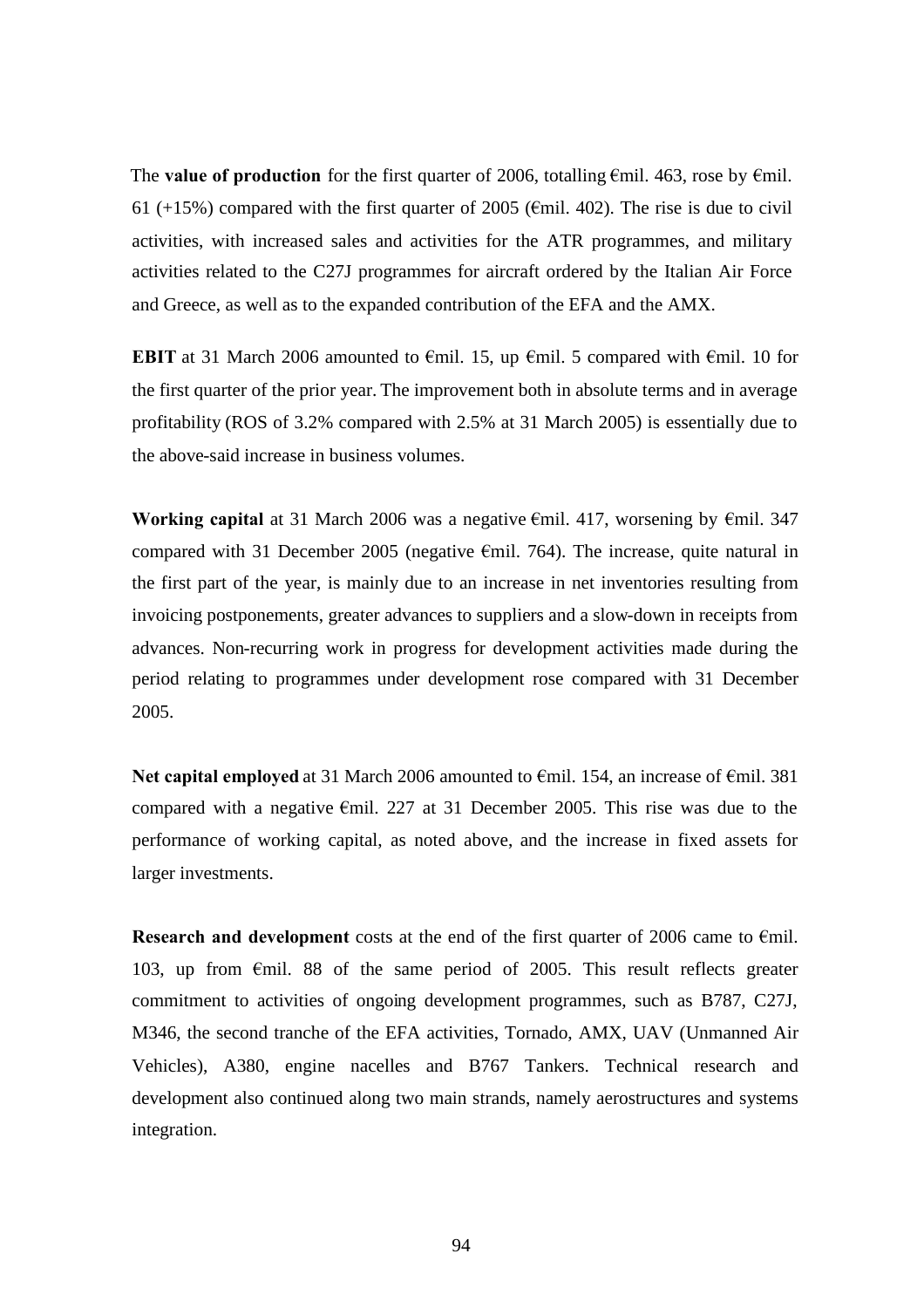The number of **employees** at 31 March 2006 was 11,364, an increase of 166 compared with the 11,198 people employed at 31 December 2005. This increase was caused essentially by recruitment made by Alenia Aeronautica associated with higher workloads, particularly for engineering and new programmes.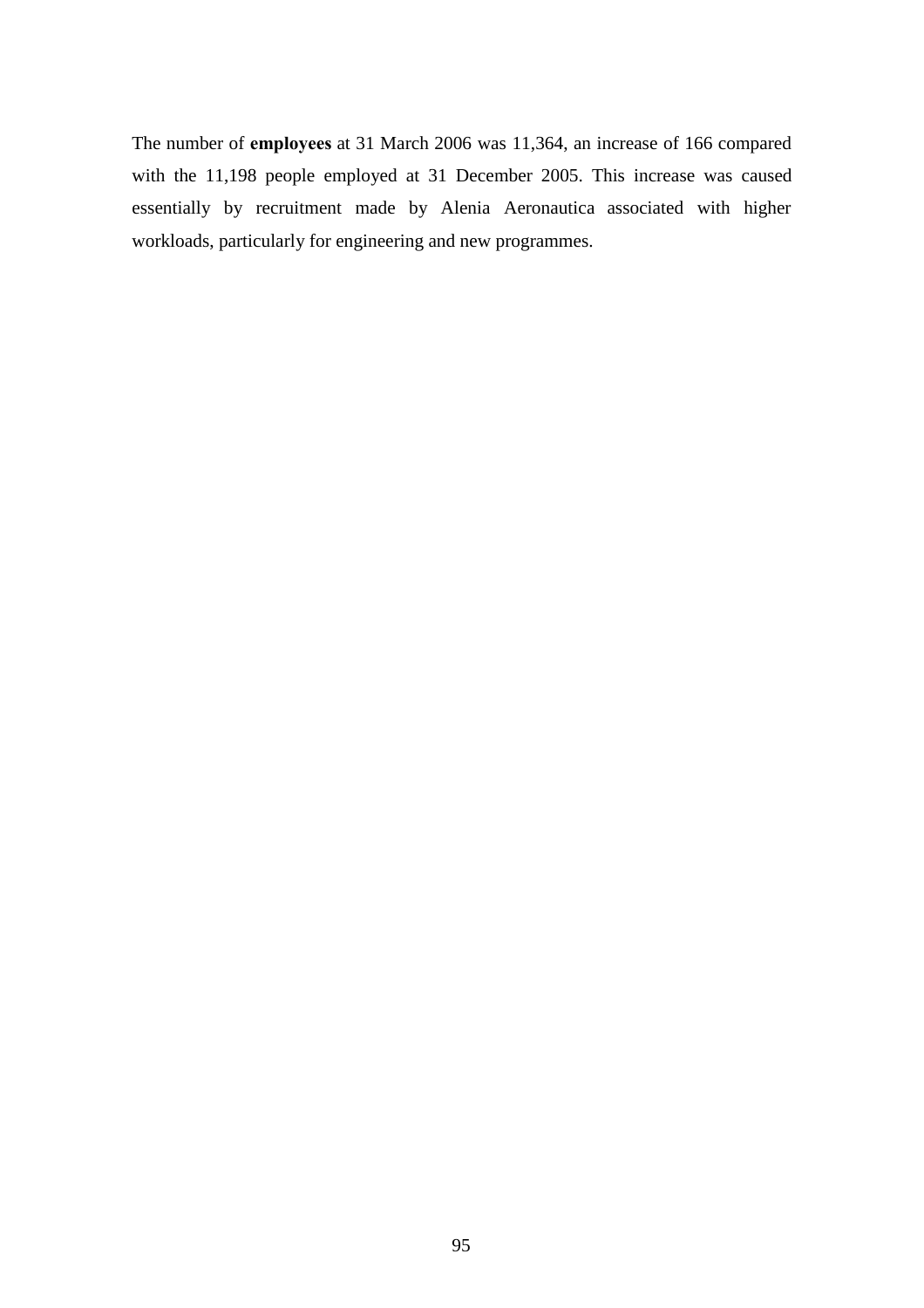### **SPACE**

| $\epsilon$ millions             | 31 Mar 2006 | 31 Mar 2005 | 31 Dec 2005 |
|---------------------------------|-------------|-------------|-------------|
| New orders                      | 218         | 110         | 599         |
| Order backlog                   | 1,237       | 1,385       | 1,154       |
| Value of production             | 140         | 170         | 736         |
| <b>EBIT</b>                     | 9           | 12          | 26          |
| R.O.S.                          | 6.4%        | 7.1%        | 3.5%        |
| <b>Working Capital</b>          | 20          | 165         | (18)        |
| Net capital employed            | 342         | 254         | 309         |
| $R.O.I.$ (*)                    | 10.5%       | 18.9%       | 8.4%        |
| <b>Research and Development</b> | 9           | 20          | 79          |
| Employees (no.)                 | 3,214       | 3,223       | 3,194       |

(\*) Calculated on net capital employed at period-end

*Note that the information at 31 March 2005 includes information of Alenia Spazio and Telespazio, 100% consolidated, and information at 31 March 2006 relates to the new joint ventures (Alcatel Alenia Space S.A.S. and Telespazio Holding S.r.l), consolidated using the proportional method at 33% and 67% respectively. Therefore, the information for the current financial period cannot be compared with that of the previous period.*

From a commercial perspective, in the first quarter of 2006 the group acquired **new orders** of €mil. 218, an increase of €mil. 108 from the year-earlier period (€mil. 110), mostly due to greater orders relating to commercial satellites. The most important orders during the period were: orders relating to the Turksat 3A and Ciel 2 telecommunications satellites; the further tranches of satellites for the scientific programme Herschel/Plank and the satellite navigation programmes Galileo and Egnos; new acquisitions in the transport equipment and infrastructures segment (Delta 2). Also significant was the renewal of the contracts for television broadcasting services (specifically W3/Express from RAI) and the collection of new orders for the supply of telecommunications satellite services and Earth observation (Agrisian) and management of orbiting satellites (specifically Eutelsat AB1 and Satelcom).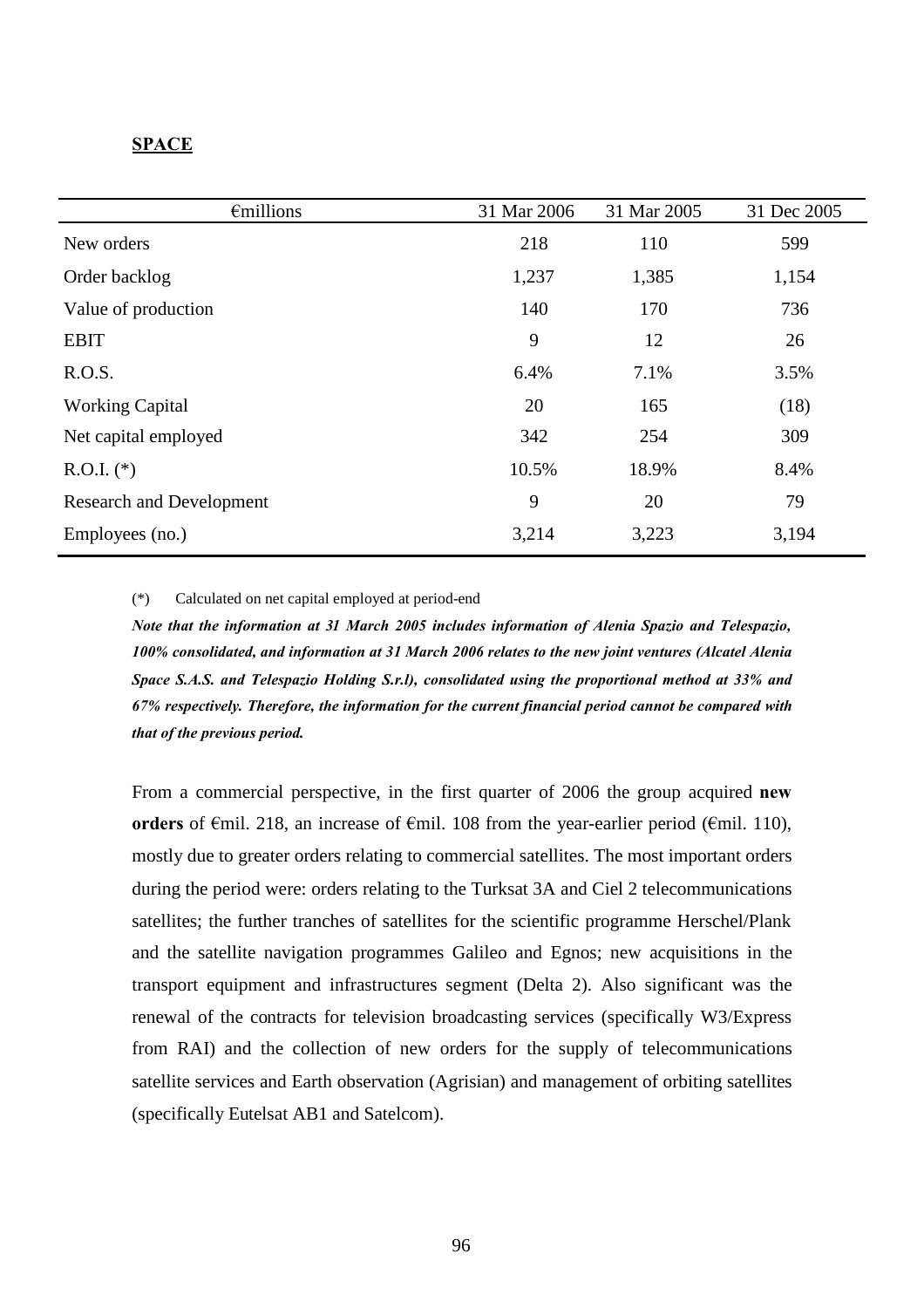The **order backlog** at 31 March 2006 totalled €mil. 1,237, marking an increase of around 7% compared with 31 December 2005 (€mil. 1,154). The backlog at 31 March 2006 is composed of manufacturing activities (45% satellites, 15% infrastructure and equipment) for 60% and satellite services for 40%.

The **value of production** for the first quarter of 2006 amounted to  $\epsilon$ mil. 140, a decline of around 18% compared with the first quarter of 2005 ( $\epsilon$ mil. 170). The principle sources of production revenues were:

- Activities relating to:
	- o the Cosmo-SkyMed and Pleiades Earth observation programmes;
	- o the StarOne C1/C2, Alphabus, Thaicom 5 (launch is expected for 26 May), Chinasat 6B/9, Galaxy 17, Rascom and Koreasat 5 commercial satellites;
	- o the Herschel/Plank, Alma and Goce scientific programmes and the Meteosat Second Generation programme;
	- o the Syracuse 3/3C and Sicral 1B military telecommunications satellites;
	- o the Galileo and EGNOS navigation programmes;
- the continuation of the programmes associated with the International Space Station (Node 3, the ATV vehicle);
- the development of equipment for EQS France and for the Koreasat 5 satellite, and the payloads for Arabsat 4A/4B and Express AM 33/34;
- the provision of telecommunications satellite services, Earth observation services and, in the television sector, the resale of satellite capacity and provision of broadcasting services.

**EBIT** at 31 March 2006 was €mil. 9, a decrease of €mil. 3 compared with 31 March 2005 (€mil. 12) due to greater structural costs and research and development costs, net of the improvement of industrial earnings. **ROS** worsened, passing from 7.1% in the first quarter of 2005 to 6.4% at 31 March 2006.

**Capital employed** at 31 March 2006 was €mil. 342, an increase of €mil. 33 compared with 31 December 2005. The rise is mainly due to **working capital** of €mil. 20 at 31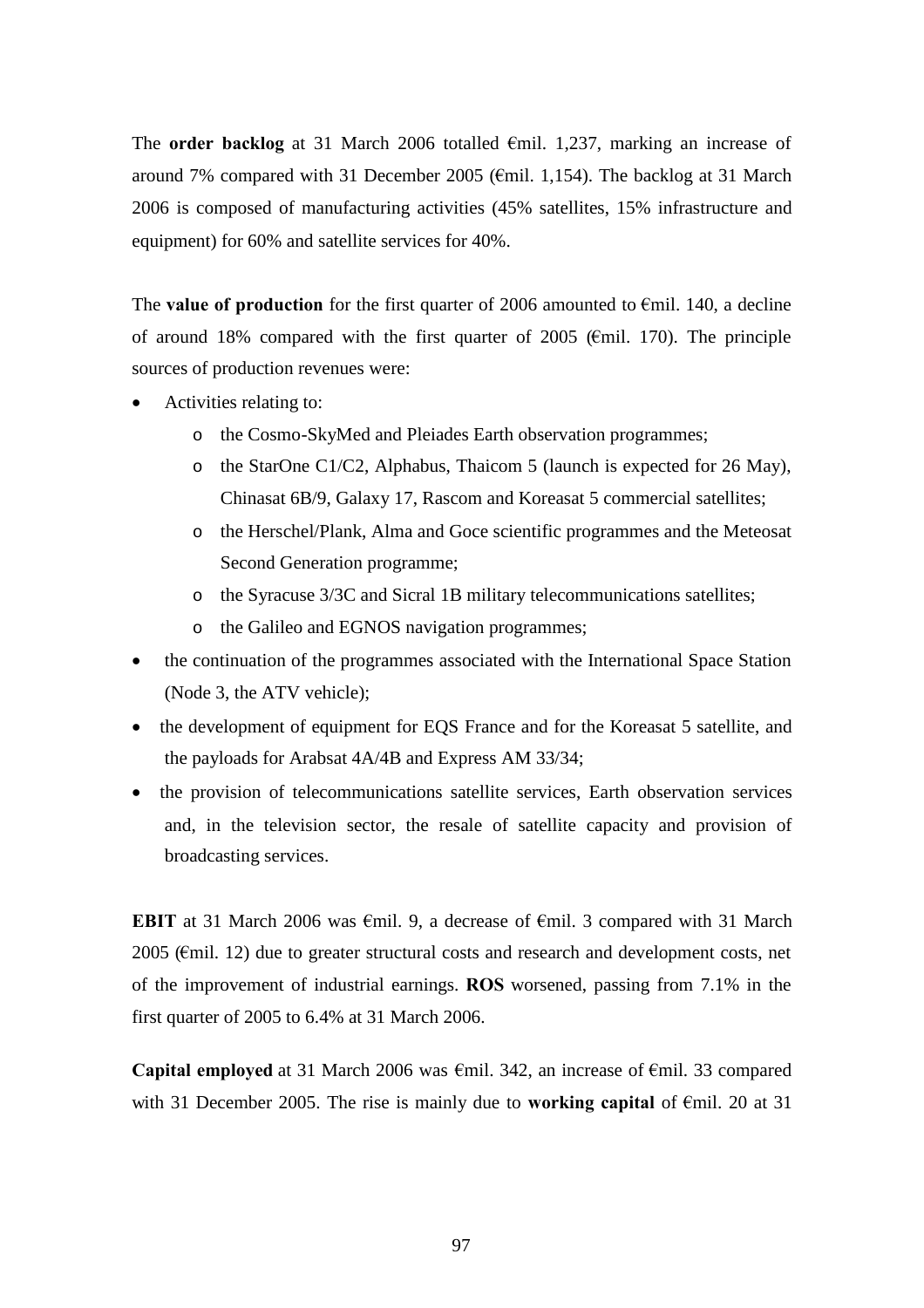March 2006, a decline from the value at 31 December 2005 (a negative  $\epsilon$ mil. 18), resulting from a reduction in trade payables, excluding greater commercial receipts.

**Research and development** costs at the end of the first quarter of 2006 came to €mil. 9, down 55% from the same period of 2005 (€mil. 20). R&D activities mainly regarded:

- research and development phases for programmes such as:
	- o Cosmo (SAR radar), Syracuse and Sicral 1B, Sentinel 1 (SAR radar, altimeter and radiometer);
	- o scientific programmes (Alma, Spirale/Melissa, Bepi-Colombo, Gaia, Exomars, Goce and Herschel-Plank experiments);
	- o EGNOS and Galileo (phases GSTB V1 and V2);
- studies relating to:
	- o future experimentation on board the International Space Station;
	- o capsules, orbital infrastructure and manned re-entry craft;
	- o the development of production technology (equipment, flexible payloads, spacebus) for mobile and/or broadband applications in particular;
	- o the development of GIS platforms, algorithms and processors for SAR interferometry, systems and networks for value added telecommunications services, satellite navigation systems.

At 31 March 2006, there were 3,214 **employees**, 20 more than the 3,194 workers registered at 31 December 2005.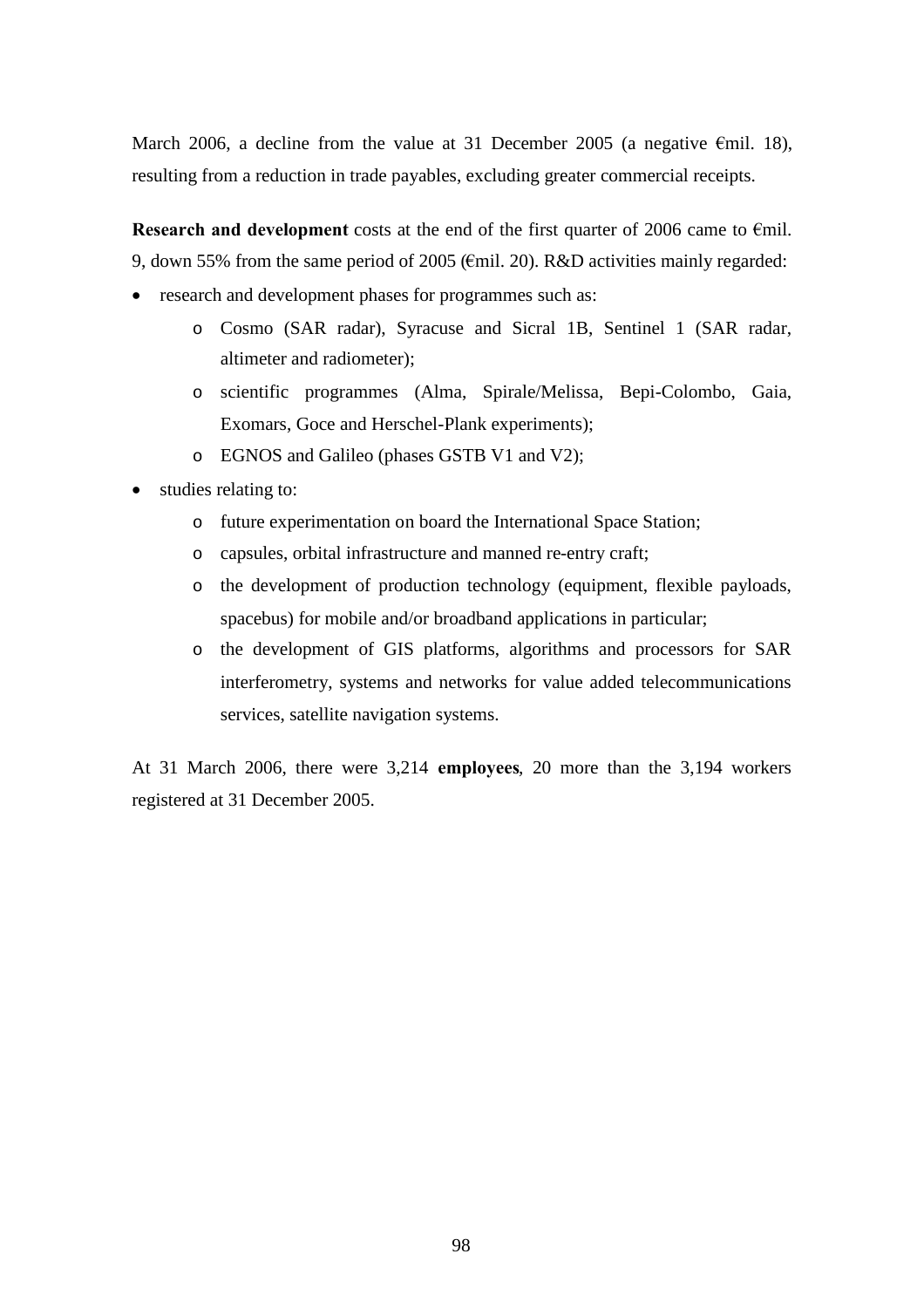## **DEFENCE SYSTEMS**

| $\epsilon$ millions             | 31 Mar<br>2006 | 31 Mar<br>2005 | 31 Dec<br>2005 |
|---------------------------------|----------------|----------------|----------------|
| New orders                      | 89             | 138            | 763            |
| Order backlog                   | 3,731          | 4,121          | 3,869          |
| Value of production             | 225            | 196            | 1,154          |
| <b>EBIT</b>                     | 7              | $\overline{2}$ | 112            |
| R.O.S.                          | 3.1%           | 1.0%           | 9.7%           |
| <b>Working Capital</b>          | (245)          | (41)           | (321)          |
| Net capital employed            | 237            | 284            | 111            |
| $R.O.I.$ (*)                    | 11.8%          | 2.8%           | n.s.           |
| <b>Research and Development</b> | 40             | 37             | 268            |
| Employees (no.)                 | 4,334          | 4,138          | 4,104          |

(\*) Calculated on net capital employed at period-end

*Note that the data relating to the MBDA joint venture are consolidated at 25% using the proportional method.*

Defence Systems include MBDA for missile systems, the joint venture with BAE Systems and EADS in which Finmeccanica holds a 25% stake, Oto Melara SpA for land, naval and air weapons systems and WASS SpA in underwater weapons (torpedoes and countermeasures) and sonar systems.

As part of the integration process for the European missile industry, in February MBDA completed the acquisition of the German company LFK GmbH. Figures for this company were consolidated using the proportional method starting from 1 March 2006.

**New orders** acquired in the first quarter of 2006 amounted to €mil 89, less than in the year-earlier period, when there were significant orders for torpedoes from Portugal and countermeasures from India. The main orders acquired in the first quarter of 2006 include the supply of the Exocet SM39 anti-ship missile systems and of the Sea Wolf air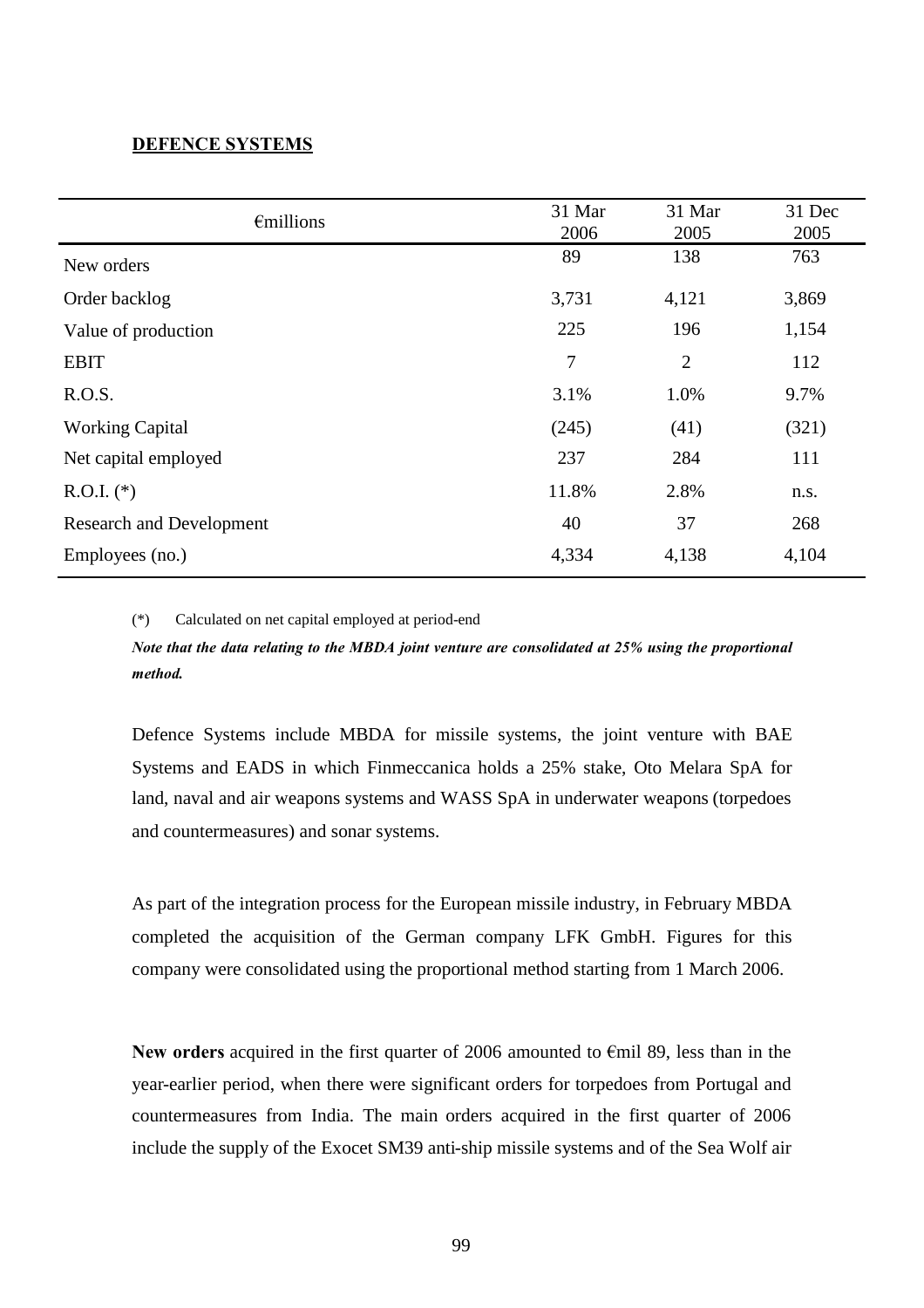defence and anti-missile systems (for Chilean submarines and frigates respectively), customer support activities in the missile system segment, the first tranche of activities for the FREMM in the underwater system segment and, for land-based and naval weapons, orders for HITFIST turrets from Ireland and turret components from Poland.

The **order backlog** at 31 March 2006 amounted to €mil 3,731, of which 66% relates to missile systems. Compared with 31 December 2005, the backlog decreased by some 3.5%.

The **value of production** at 31 March 2006 was €mil 225, an increase from the first quarter of 2005 mainly due to greater activities in missile systems and the growth in the PZH 2000 programme in the land-based and naval weapon systems.

Revenues benefited from the following activities:

- activities relating to the production of Storm Shadow air-to-surface missile systems for the British Ministry of Defence, SCALP EG for the French Ministry of Defence, of Black Shaheen for export programmes of MICA air-to-air missiles, as well as customer support activities;
- land, naval and aeronautical weapons systems: programmes for the supply of PZH 2000 howitzers for the Italian Armed Forces and the production of turrets for the Centauro armoured car for the Spanish Army;
- underwater systems: activities relating to the new Black Shark heavy torpedo and the production of MU90 light torpedoes.

**EBIT** for the first quarter of 2006 was  $\epsilon$ mil. 7, greater than in the first quarter of 2005 due to greater revenues and increased profitability.

Accordingly, **ROS** at 31 March 2006 improved by some two percentage points compared with the same period of 2005.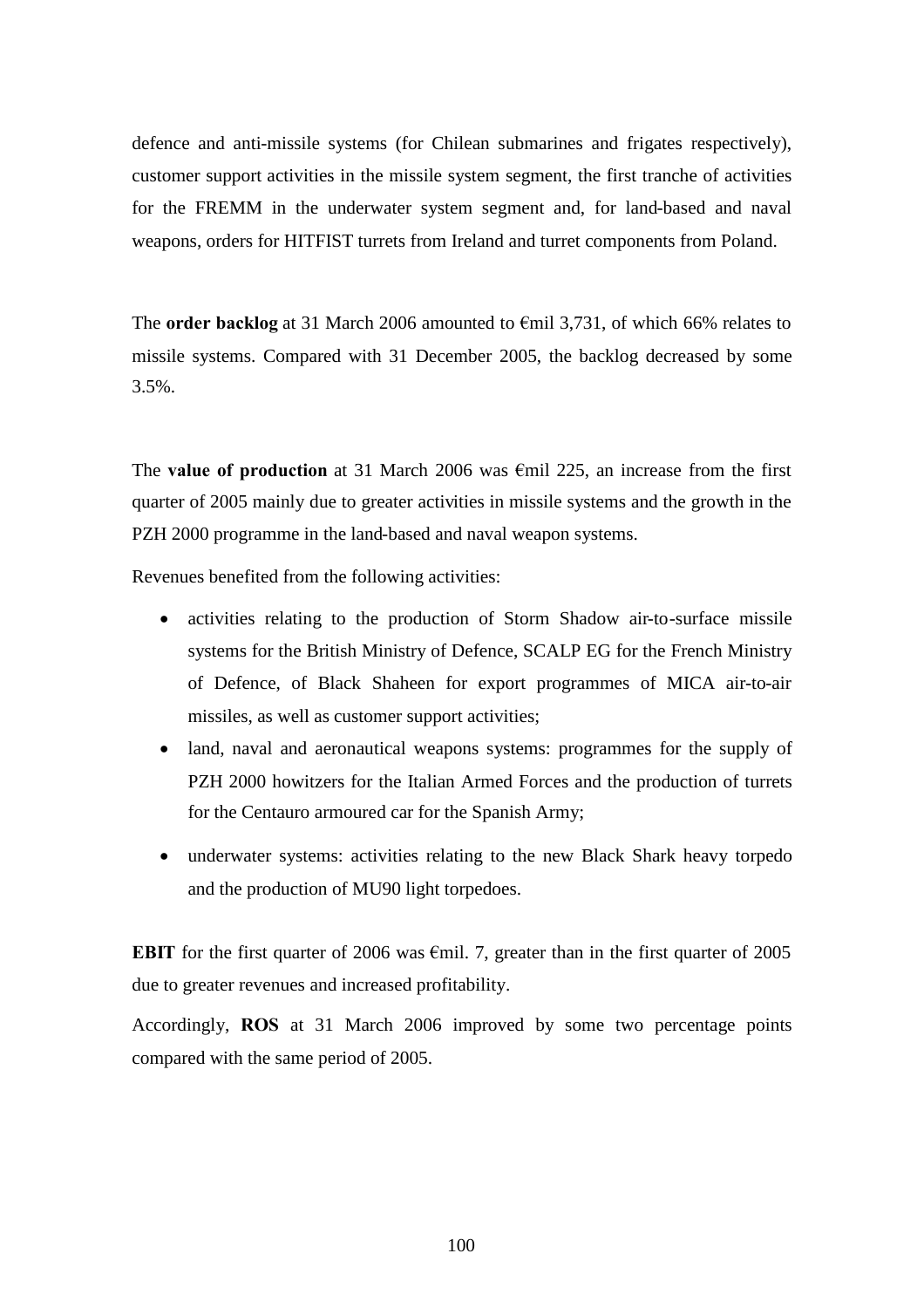**Working capital** at 31 March 2006 was a negative €mil. 245 mainly due to advances from MBDA customers, down €mil 76 from the negative €mil. 321 at 31 December 2005, as a result of the performance of the first months of the year, when payments to suppliers are greater than commercial receipts. Net capital employed at 31 March 2006 was €mil 237, up €mil. 126 from 31 December 2005. The increase is due to a rise in working capital and to goodwill arising from the acquisition of LFK GmbH ( $\epsilon$ mil. 62) in the missile system segment.

**Research and development** costs at 31 March 2006 were €mil. 40, essentially in line with the first quarter of 2005. Main activities include: the continuation of developments for the Meteor air-to-air missile in the missile segment, the Guided Multiple Launch Rocket System as part of land and naval weapons, and the Black Shark heavy torpedo in the underwater system segment.

**Employees** at 31 March 2006 were 4,334, up 230 people from 31 December 2005, mainly due to the acquisition of LFK GmbH.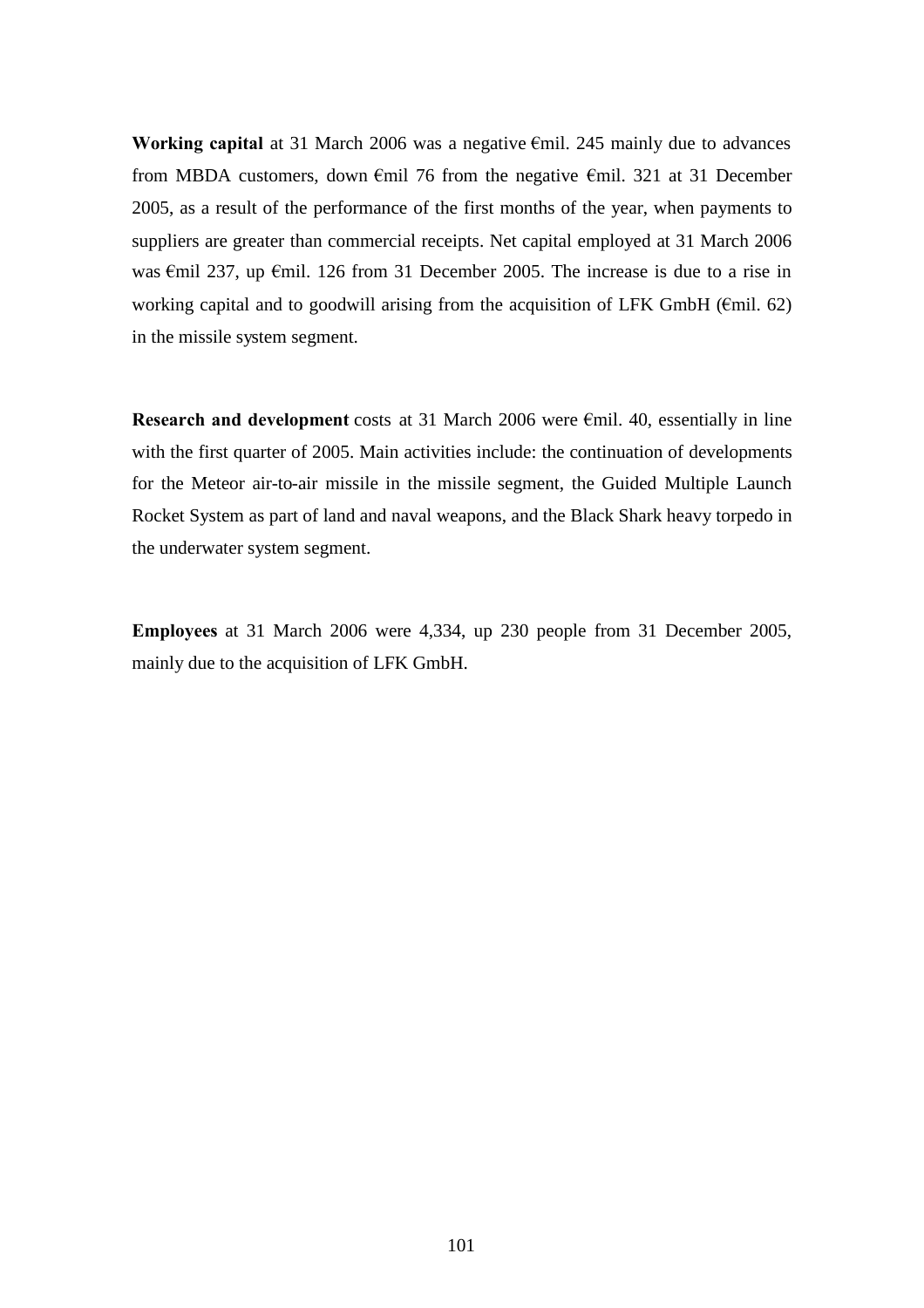# **ENERGY**

| $\epsilon$ millions             | 31 Mar 2006    | 31 Mar 2005    | 31 Dec 2005 |
|---------------------------------|----------------|----------------|-------------|
| New orders                      | 576            | 228            | 1,032       |
| Order backlog                   | 2,709          | 2,172          | 2,329       |
| Value of production             | 202            | 132            | 772         |
| <b>EBIT</b>                     | $\overline{7}$ | 6              | 39          |
| R.O.S.                          | 3.5%           | 4.5%           | 5.1%        |
| <b>Working Capital</b>          | (275)          | (111)          | (193)       |
| Net capital employed            | (274)          | (97)           | (184)       |
| $R.O.I.$ (*)                    | n.s.           | n.s.           | n.s.        |
| <b>Research and Development</b> | 3              | $\overline{2}$ | 13          |
| Employees (no.)                 | 2,525          | 2,537          | 2,529       |

(\*) Calculated on net capital employed at period-end

The Energy division is made up of Ansaldo Energia S.p.A., a wholly owned subsidiary, and its direct subsidiaries, such as Ansaldo Nucleare S.p.A., and other smaller firms.

**New orders** were acquired in the first quarter of 2006 for €mil. 576, a sharp increase from the same period of 2005 ( $\epsilon$ mil. 228). The main orders acquired include: the turnkey agreement for the Rizziconi Combined Cycle Gas Turbine 800 MW plant (Reggio Calabria) and related planned maintenance from the EGL Group and other service agreements for the planned maintenance of the Ferrara and Teverola stations. This bears witness to the loyalty and trust of one of the main customers, and the steady growth in the service segment, which helps the success of Ansaldo Energia as one of the major service providers on the market.

Due to these new orders, the **order backlog** at 31 March 2006 came to €mil. 2,709 from €mil. 2,329 at 31 December 2005.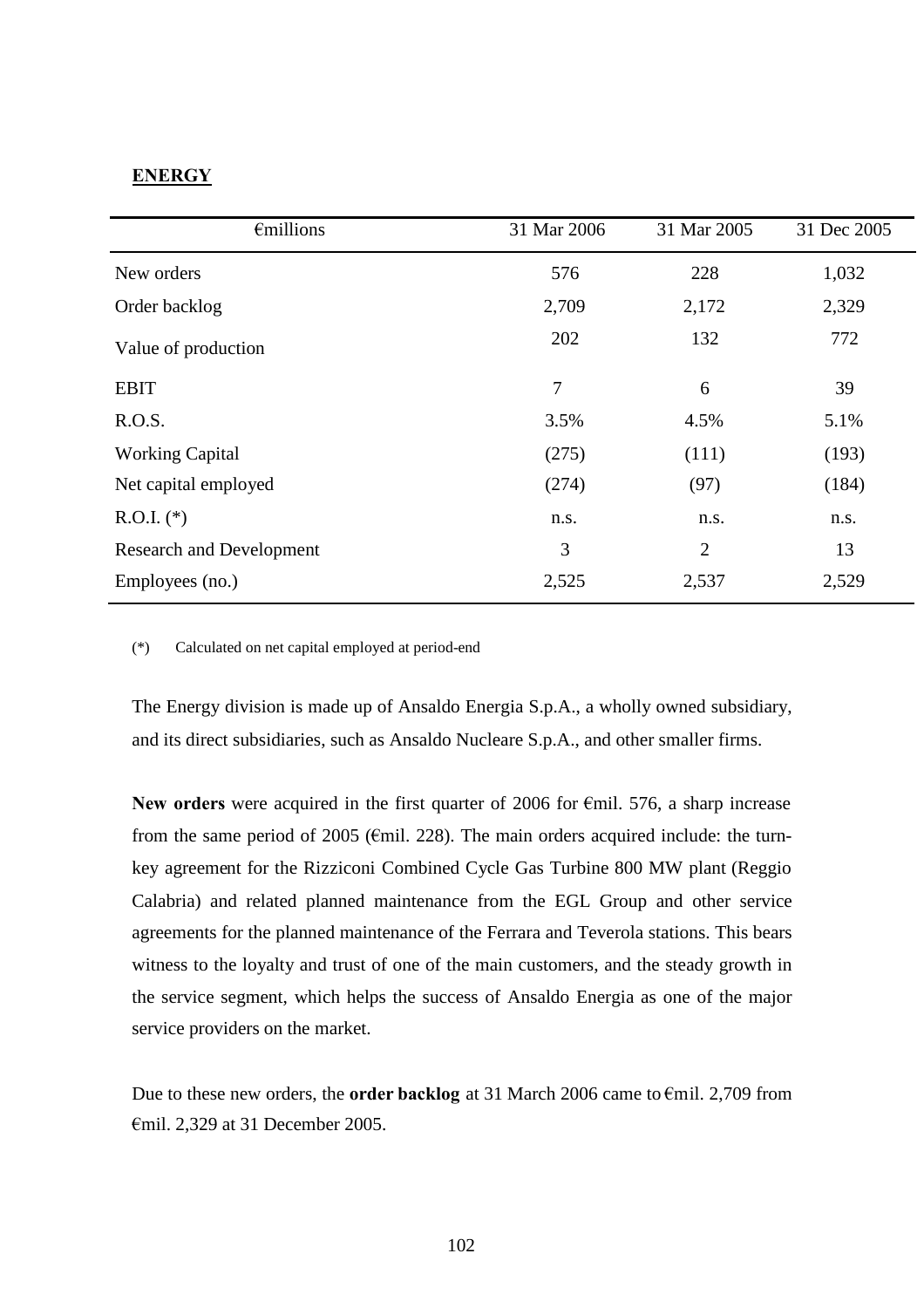The **value of production** at 31 March 2006 stood at €mil. 202, up 53% compared with 31 March 2005 ( $\epsilon$ mil. 132). This growth is due to the recent acquisitions of orders for plants such as those for the Sparanise, Rosignano, Vado Ligure, Escatron and Rizziconi plants. Works for Enipower continued in connection with several plants located in Italy, as well as works for the Iranian customer (Mapna).

**EBIT** for the first quarter of 2006 was  $\epsilon$ mil. 7, greater than in the first quarter of 2005 (€mil. 6) due to greater revenues, as noted above. **ROS** declined by one percentage point (3.5% from 4.5%), since in the first quarter of 2005 the Group posted the repayment of a stamp tax paid in previous years and due to lower research and development costs.

In the first quarter of 2006, **working capital** was a negative €mil. 275, a further improvement from 31 December 2005 (a negative  $\epsilon$ mil. 193) mainly due to advances received on new acquisitions and to a confirmation of the positive performance of receipts. Accordingly, **net capital employed** improved with a negative €mil. 274 from a negative €mil. 184 at 31 December 2005.

**Research and development** costs (fully expensed to the income statement) amounted to €mil. 3 from €mil 2 in the first quarter of 2005 and relate to the continuation of the activities envisaged in the technological autonomy plan.

**Employees** at 31 March 2006 were 2,525, mainly in line with the 2,529 people at 31 December 2005.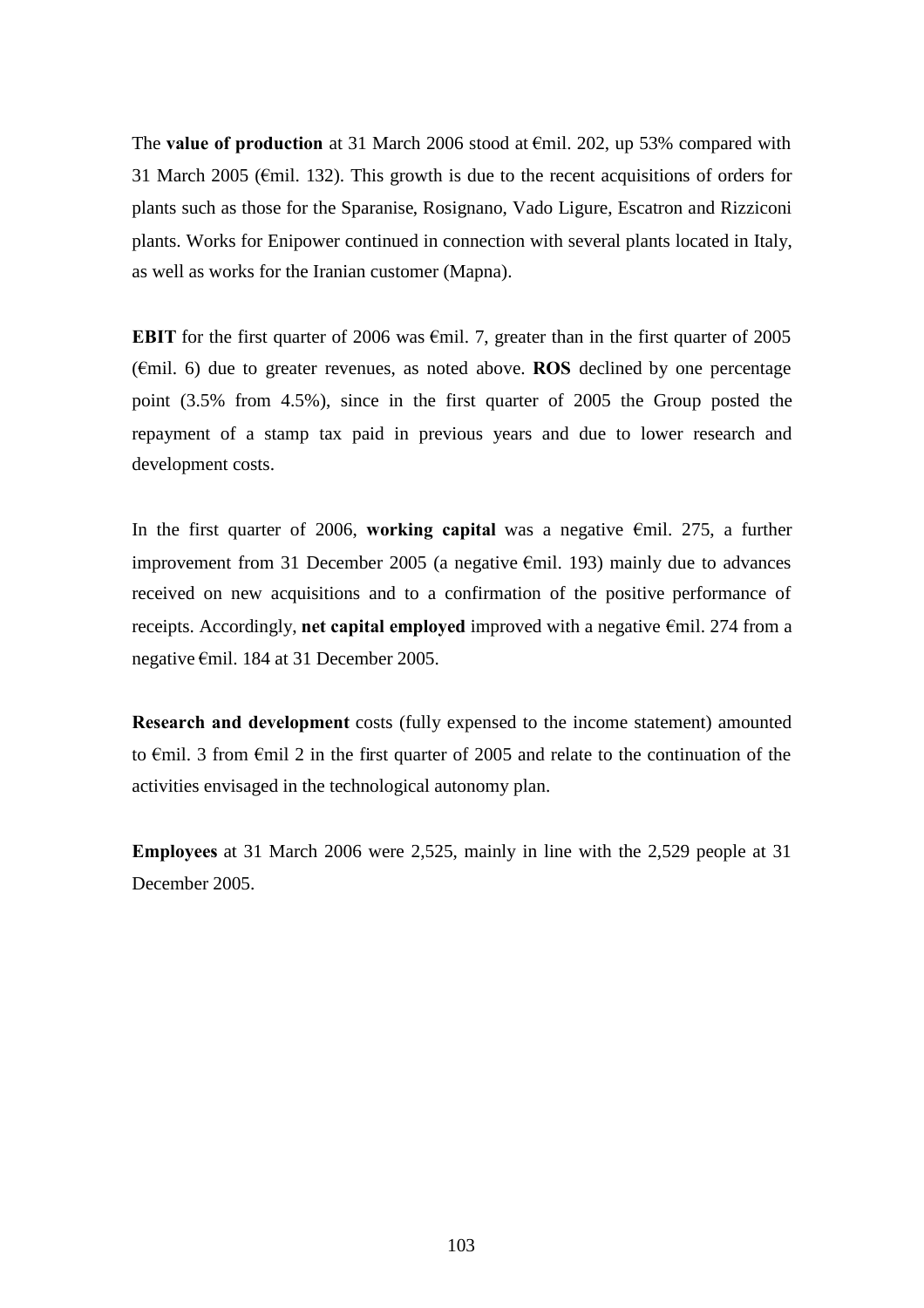## **TRANSPORTATION**

| $\epsilon$ millions             | 31 Mar 2006 | 31 Mar 2005 | 31 Dec 2005 |
|---------------------------------|-------------|-------------|-------------|
| New orders                      | 484         | 293         | 1,615       |
| Order backlog                   | 4,090       | 3,662       | 3,956       |
| Value of production             | 343         | 298         | 1,230       |
| <b>EBIT</b>                     | 16          | 10          | (48)        |
| R.O.S.                          | 4.7%        | 3.4%        | $(3.9\%)$   |
| <b>Working Capital</b>          | 165         | 372         | 235         |
| Net capital employed            | 379         | 510         | 441         |
| $R.O.I.$ (*)                    | 16.9%       | 7.8%        | n.s.        |
| <b>Research and Development</b> | 10          | 8           | 40          |
| Employees (no.)                 | 6,409       | 6,076       | 6,321       |

(\*) Calculated on net capital employed at period-end

The Transportation division includes Ansaldo STS S.p.A. and its subsidiaries and associates (Systems and Signalling) and Ansaldobreda S.p.A. and its subsidiaries and associates (Vehicles).

On 24 February 2006 Finmeccanica S.p.A. sold to Ansaldo STS S.p.A its equity investments in Ansaldo Trasporti Sistemi Ferroviari S.p.A. (Systems) and Ansaldo Signal N.V. (Signalling); in April 2006 it completed a Public Sale Offer for 60% of the share capital of Ansaldo STS. From 29 March 2006 the company's shares are traded in the STAR segment of the Automated Stock Exchange of the Italian Stock Exchange. In the first quarter of 2006 the three business divisions showed the following performance:

- Signalling: good performance in the balance sheet and the income statement and positive commercial performance, especially thanks to the Italian subsidiary Ansaldo Segnalamento Ferroviario;
- Systems: positive performance, with profitability in line with that for the first quarter of 2005;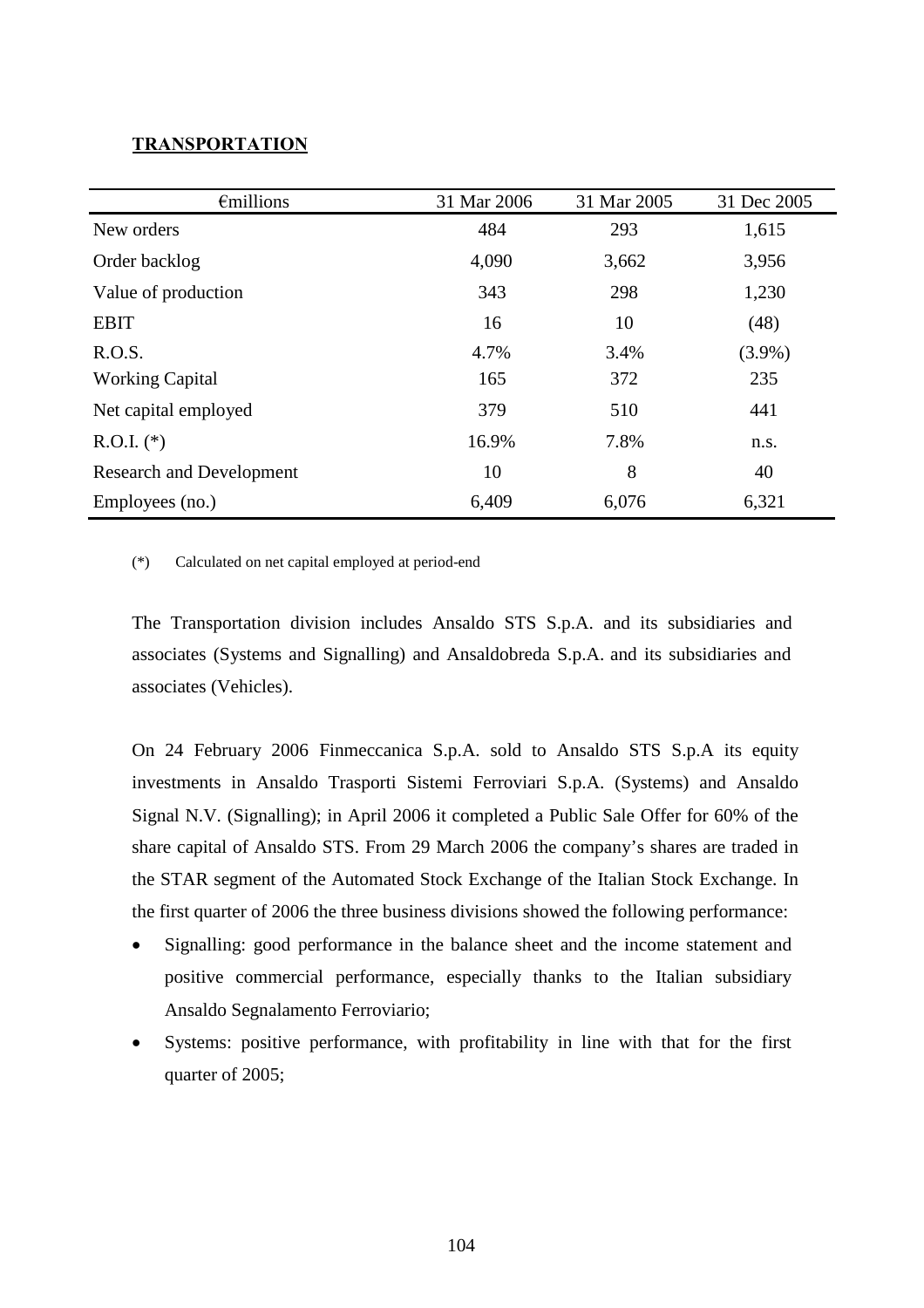Vehicles: operational profitability is affected by strong reductions in margins on orders following the revision of estimates in 2005; negative development of working capital.

**New orders** taken in the first quarter 2006 amounted to €mil. 484, an increase of €mil. 191 compared with the same period of the prior year ( $\epsilon$ mil. 293) due to greater orders for Vehicles and Systems. The main acquisitions for the period included:

- Signalling: orders placed by Rete Ferroviaria Italiana for the provision of ground systems relating to the 2c phase of the 'automated train control systems' (SCMT) master agreement; the order by Trenitalia concerning the fourth contract for supplying SCMT devices for use on board trains; the order regarding the Ghaziabad-Kampur route in India;
- Systems: the extension of the operation  $\&$  maintenance contract for the automated underground of Copenhagen;
- Vehicles: the Sirio tramway for Kayseri in Turkey and option for line 1 of the Milan underground.

At 31 March 2006 the **order backlog** amounted to €mil. 4,090, up €mil. 134 from the value registered at 31 December 2005 (€mil. 3,956).

The **value of production** for the first quarter of 2006 came to €mil. 343, an increase of  $\epsilon$ mil. 45 compared with the first quarter of 2005 ( $\epsilon$ mil. 298), mainly due to greater Signalling activities. Among the noteworthy orders in the Transportation division were the following:

- Signalling: high-speed train orders in Italy and France; automated train control systems (SCMT), both ground and on-board, for Italy; second phase of the Channel Tunnel Rail Link; and the manufacturing of components;
- Systems: activities related to the subways in Naples and Copenhagen and for the Alifana regional line; high-speed railway orders in Italy;
- Vehicles: DMU trains for the Danish railways; trains for the Madrid subway; new ETR500 Politensione trains and E402 locomotives for Trenitalia, high-volume passenger trains for Morocco, orders for Sirio trams for various municipalities, and Service and Revamping activities.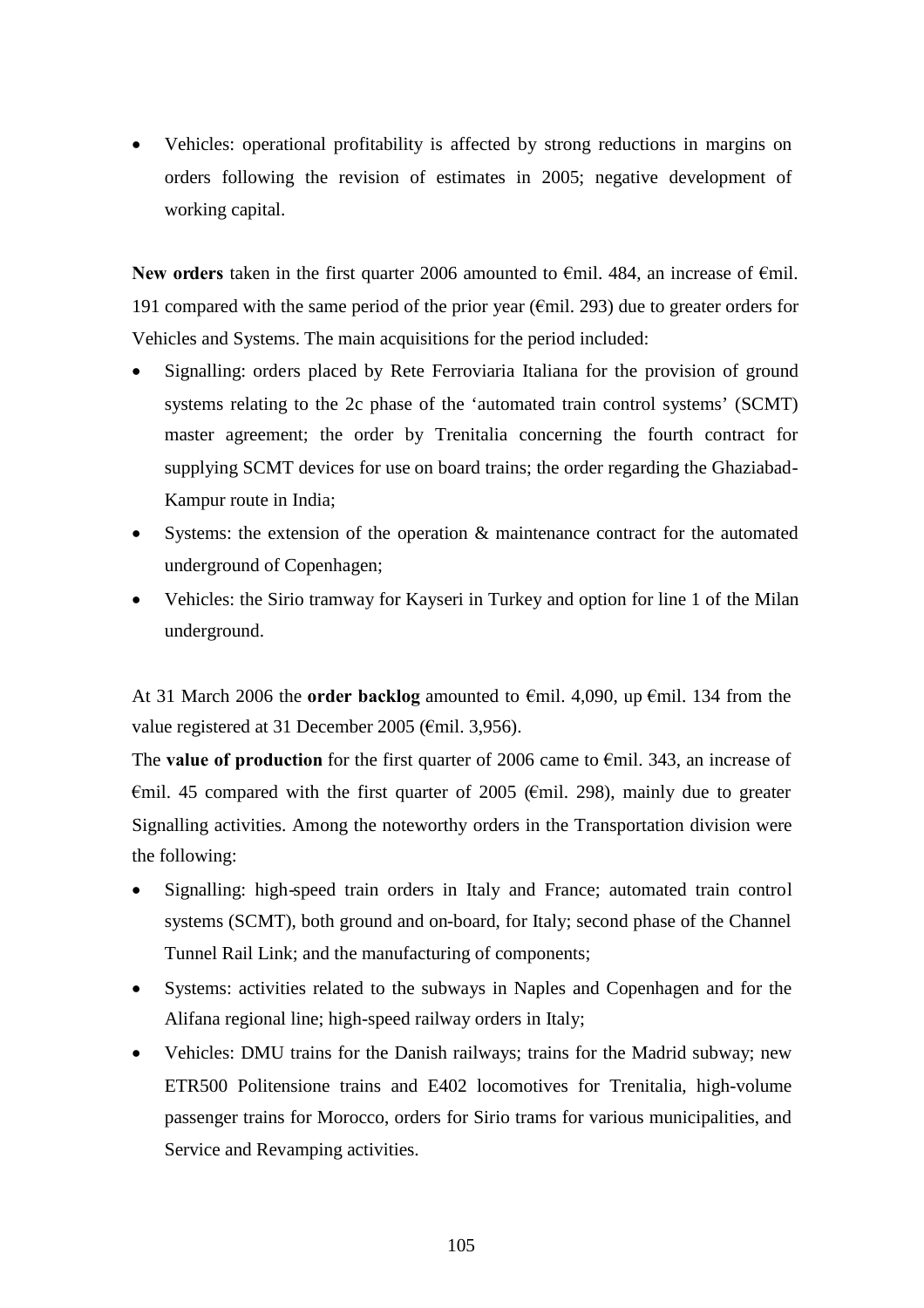**EBIT** for the first quarter of 2006 was  $\epsilon$ mil. 16, an increase of  $\epsilon$ mil. 6 from the first quarter of 2005 ( $\epsilon$ mil. 10), as the improvement in the Signalling business is partly mitigated by the costs for the Ansaldo STS listing process. **ROS** for the division was 4.7%, an increase from the value registered in the first quarter of 2005 (3.4%).

**Working capital** at 31 March 2006 was €mil. 165, down €mil. 70 compared with 31 December 2005 ( $\epsilon$ mil. 235), an improvement mainly due to the Signalling business.

Net capital employed at 31 March 2006 of €mil. 379 decreased by €mil. 62 from that at 31 December 2005 (€mil. 441).

**Research and development** costs for the first three months of 2006 were €mil. 10, up  $\epsilon$ mil. 2 compared with the same period of 2005 ( $\epsilon$ mil. 8), due to greater activities in the Signalling business.

**Employees** at 31 March 2006 were 6,409, up 88 people compared with 31 December 2005 (6,321 people), mainly due to a rise in employees in the Signalling business.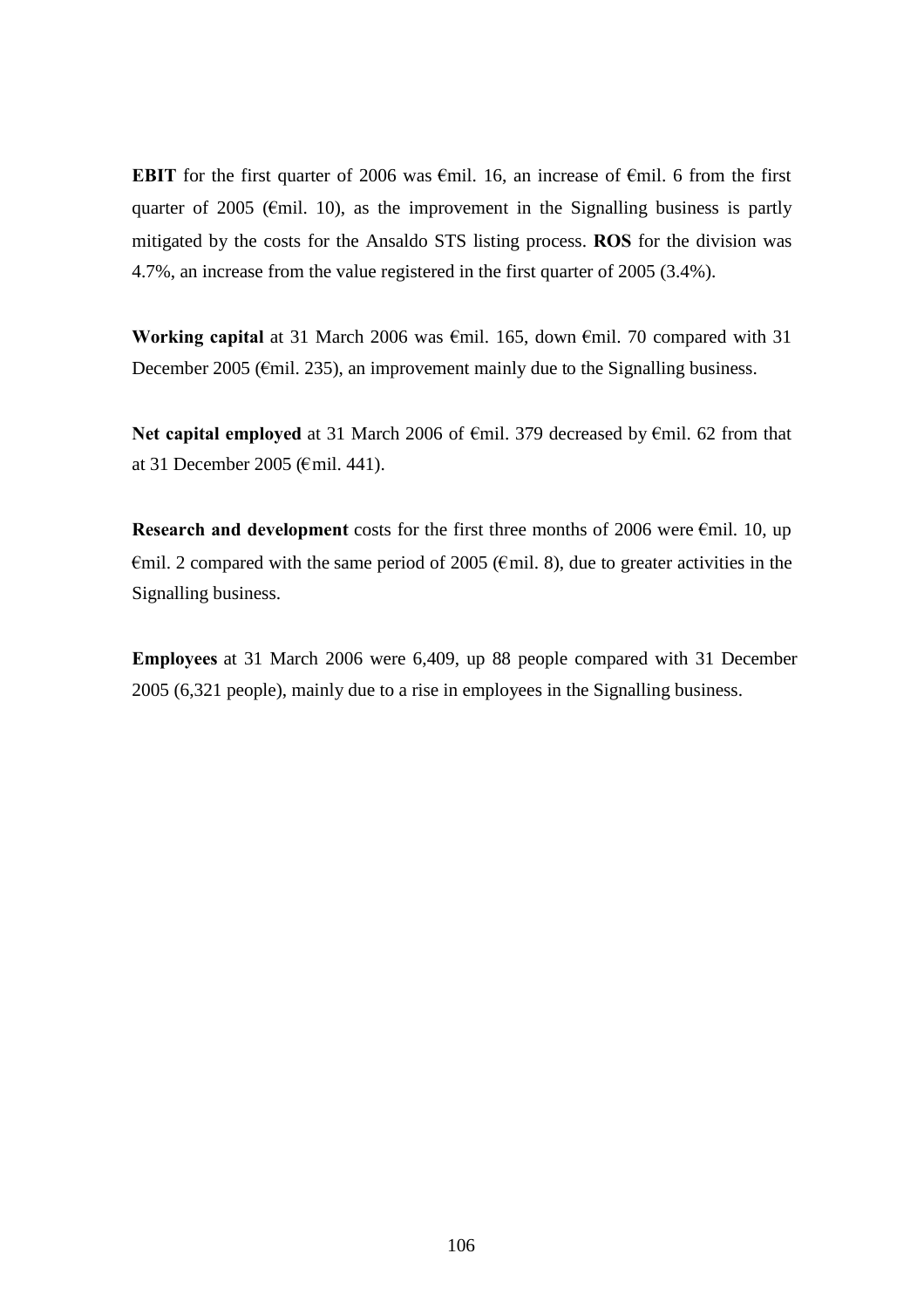## **OTHER ACTIVITIES**

| $\epsilon$ millions             | 31 Mar 2006 | 31 Mar 2005              | 31 Dec 2005              |
|---------------------------------|-------------|--------------------------|--------------------------|
| New orders                      | 19          | 77                       | 465                      |
| Order backlog                   | 419         | 68                       | 487                      |
| Value of production             | 61          | 33                       | 170                      |
| <b>EBIT</b>                     | (40)        | (26)                     | (101)                    |
| R.O.S.                          | n.s.        | n.s.                     | n.s.                     |
| <b>Working Capital</b>          | 31          | 11                       | (33)                     |
| Net capital employed            | 1,054       | 1,127                    | 975                      |
| $R.O.I.$ (*)                    | n.s.        | n.s.                     | n.s.                     |
| <b>Research and Development</b> |             | $\overline{\phantom{a}}$ | $\overline{\phantom{a}}$ |
| Employees (no.)                 | 865         | 1,088                    | 940                      |

#### (\*) Calculated on net capital employed at period-end

The division includes: the Elsacom NV group, which manages satellite telephony services; Mecfin – Meccanica Finanziaria S.p.A., a real estate and service management company; Iritech S.p.A., which holds a stake in Ansaldo Ricerche to carry out spin-offs of branches of business to be managed with other synergic partners, such as, for example, the production of energy through fuel cells with the Ansaldo Fuel Cells S.p.A. subsidiary; Finmeccanica Finance SA, responsible for providing financial support to the Group; SO.GE.PA - Società Generale di Partecipazioni S.p.A., responsible for directly managing the pre-winding up/winding up and rationalisation processes of companies falling outside the business sectors through transfer/repositioning transactions. Among the other smaller companies is ALS S.p.A., a company which in 2004 transferred its line of business to the Space sector. This company had a number of doubtful assets that were deemed no longer of use in the development of the space sector.

Following the adoption of IFRS, the equity investments in liquidation in Ansaldo Industria S.p.A., Fata Automation S.p.A. and Fata Group S.p.A. were included in the scope of consolidation as from 31 December 2004.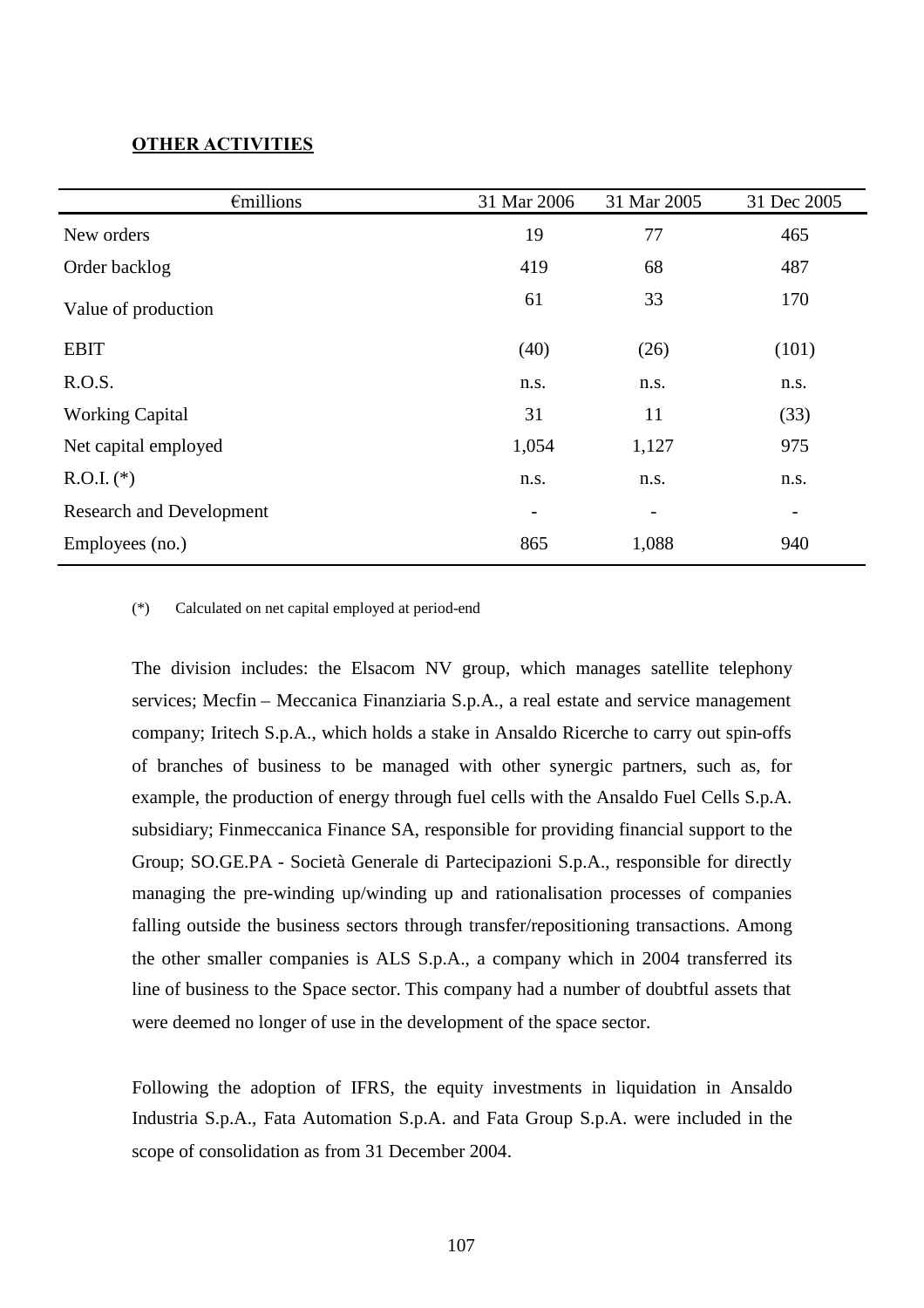As part of the liquidation of Fata Group S.p.A., a company called Fata S.p.A. was formed, commencing operations on 1 April 2005, to conduct the following activities: in the area of plants for the processing aluminium and steel flat rolled products and engineering design in the electricity generation area for Engineering Procurement and Construction (EPC) activities. In the prior year the Hormozal contract for the provision of a second refining line at the Bandar Abbas smelter, with a production capacity of 147,000 tonnes of aluminium per year, came into effect. This contract is worth €mil. 315.

Bredamenarinibus S.p.A., a company manufacturing urban and intercity buses, was deconsolidated from the division from 2004, with the recognition of the economic effects under 'discontinued operations' and of the financial effects under assets/liabilities held for sale. The process for reorganising the industrial activities of this company is aimed at their valorisation with a view to the sale of the business.

This division's figures also include those of the Corporate division of Finmeccanica S.p.A., which for some years has been undergoing an extensive transformation process, altering its focus from a financial company to that of an industrial company. This process, which is not yet complete, received a boost in the previous year with a commitment from management to press on with a series of actions concerning industrial, technological and commercial integration. The Group will then be able to benefit from an additional impetus in improving its own productivity through processes to increase efficiency and rationalisation.

In order to guarantee that the economic and financial objectives set by the Corporate division would be met, the Group conducted various initiatives, including the following:

• further strengthening of the mechanisms for the coordination of companies, including through development of specific Central Management structures, so that the individual parts could operate through a single policy, not just in financial terms, but particularly in industrial terms, involving the key processes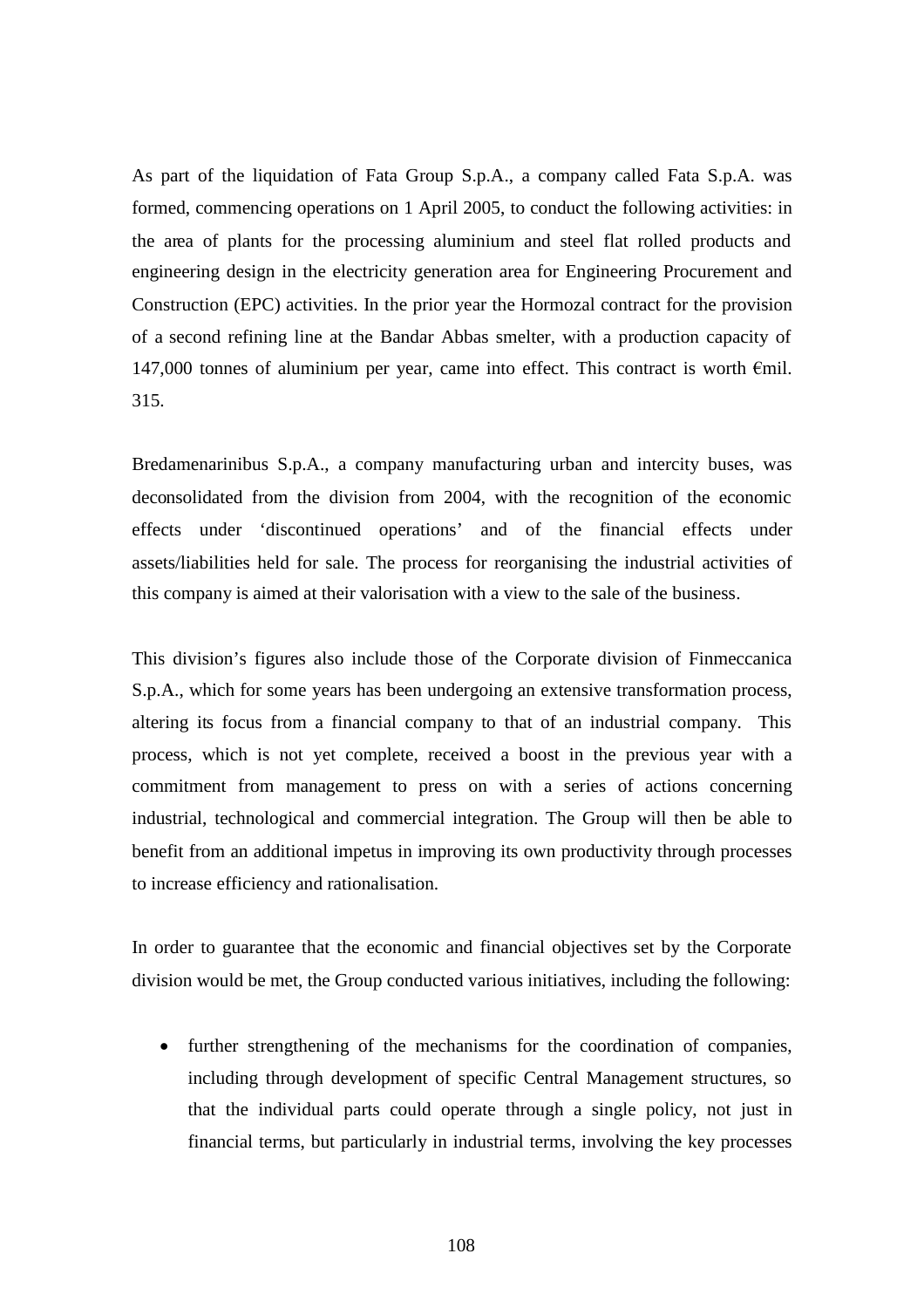of product engineering, technology and commercial strategy. This was within the framework of optimising the allocation of resources within the Group in order to maximise returns and avoiding overlapping, which restricts effectiveness and efficiency;

- allocation of objectives to the companies: firstly, the constant growth of EBIT, thanks to increased volume and continuous efficiency drives, such as the optimisation of procurement, the rationalisation of production sites as well as company restructuring leading to the containment of working capital, and secondly, but of no less importance, was the reduction of industrial and structural costs;
- review of processes from a Group perspective, in particular those that could have a bearing on the optimisation of areas with possible synergies, such as IT and real estate management;
- issue of specific directives aimed at the progressive alignment of financial and economic flows and an ordered and the dynamic growth of investments. This will guarantee a more efficient correlation between the absorption of resources aimed at sustaining important future programmes and the associated returns.
- continued development of a process for the spread of a Group methodology for controlling and managing programmes, based on the integration of the international standards of Life Cycle Management, Phase Review, Project Control and Risk Management. The unification and implementation of control processes, scheduled to occur by the end of 2007, will reduce the level of risk, improve the quality of profitability and manage more efficiently reduction in inventories and increases in production efficiency;
- fulfilment of the principal aspects of the transition project to IAS/IFRS, which led to the preparation of the "Finmeccanica Group IAS/IFRS Accounting Standards Handbook", which will also be used by the companies in drawing up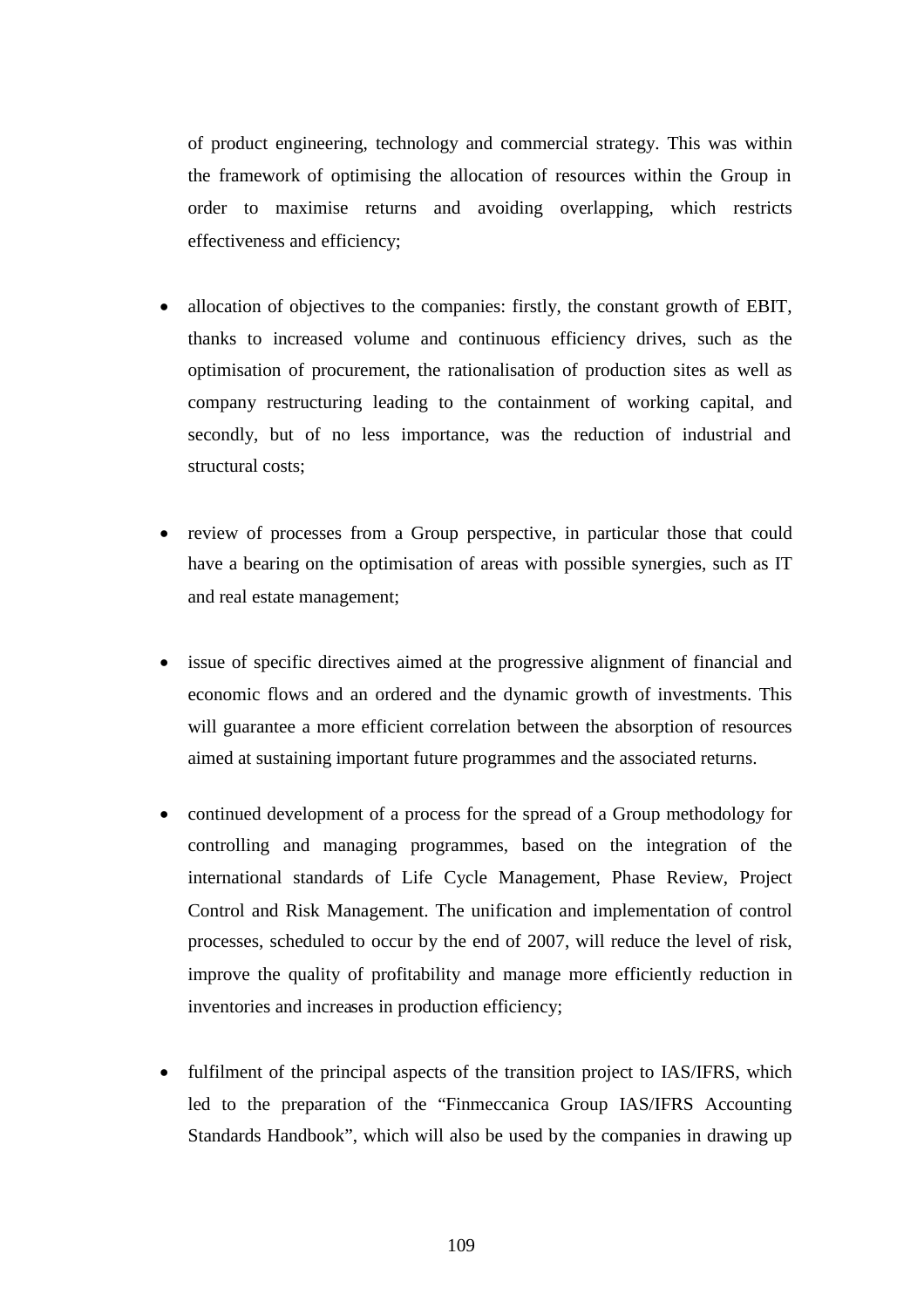their statutory individual financial statements for 2006. The new phase of planning activities will focus on the implementation of managerial and administrative processes and the information systems necessary for the definitive assimilation of new accounting standards within the company, as well as the review of administrative flows, including from the perspective of simplification/integration with other company functions, and for providing greater support for industrial processes.

The efficiency of policy and coordination activities in the Corporate Affairs department was further strengthened in its goal of reaching these objectives in the medium term with a broad-based management-by-objective (MBO) policy, which involved top management and key resources from all companies within the Group. The correct application and monitoring of the promotion of these objectives will represent one of the principal aims in achieving the goals.